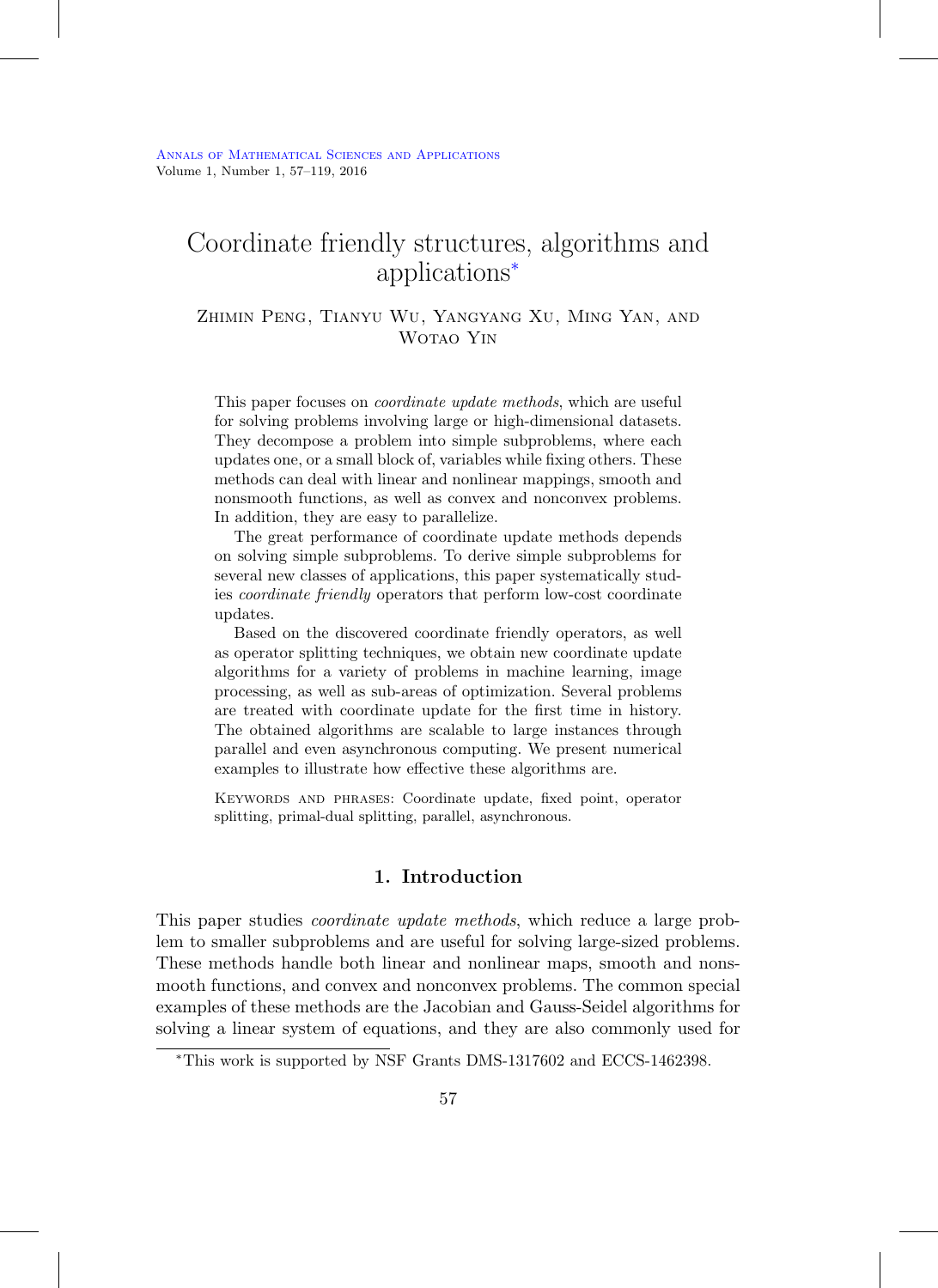solving differential equations (e.g., domain decomposition) and optimization problems (e.g., coordinate descent).

After coordinate update methods were initially introduced in each topic area, their evolution had been slow until recently, when data-driven applications (e.g., in signal processing, image processing, and statistical and machine learning) impose strong demand for scalable numerical solutions; consequently, numerical methods of small footprints, including coordinate update methods, become increasingly popular. These methods are generally applicable to many problems involving large or high-dimensional datasets.

Coordinate update methods generate simple subproblems that update one variable, or a small block of variables, while fixing others. The variables can be updated in the cyclic, random, or greedy orders, which can be selected to adapt to the problem. The subproblems that perform coordinate updates also have different forms. Coordinate updates can be applied either sequentially on a single thread or concurrently on multiple threads, or even in an asynchronous parallel fashion. They have been demonstrated to give rise to very powerful and scalable algorithms.

Clearly, the strong performance of coordinate update methods relies on solving *simple* subproblems. The cost of each subproblem must be proportional to how many coordinates it updates. When there are totally  $m$  coordinates, the cost of updating one coordinate should not exceed the average per-coordinate cost of the full update (made to all the coordinates at once). Otherwise, coordinate update is not computationally worthy. For example, let  $f : \mathbb{R}^m \to \mathbb{R}$  be a  $C^2$  function, and consider the Newton update  $x^{k+1}$   $\leftarrow$   $x^k - (\nabla^2 f(x^k))^{-1} \nabla f(x^k)$ . Since updating each  $x_i$  (keeping others fixed) still requires forming the Hessian matrix  $\nabla^2 f(x)$  (at least  $O(m^2)$ ) operations) and factorizing it  $(O(m^3)$  operations), there is little to save in computation compared to updating all the components of  $x$  at once; hence, the Netwon's method is generally not amenable to coordinate update.

The recent coordinate-update literature has introduced new algorithms. However, they are primarily applied to a few, albeit important, classes of problems that arise in machine learning. For many complicated problems, it remains open whether simple subproblems can be obtained. We provide positive answers to several new classes of applications and introduce their coordinate update algorithms. Therefore, the focus of this paper is to build a set of tools for deriving simple subproblems and extending coordinate updates to new territories of applications.

We will frame each application into an equivalent fixed-point problem

$$
(1) \t\t x = \mathcal{T}x
$$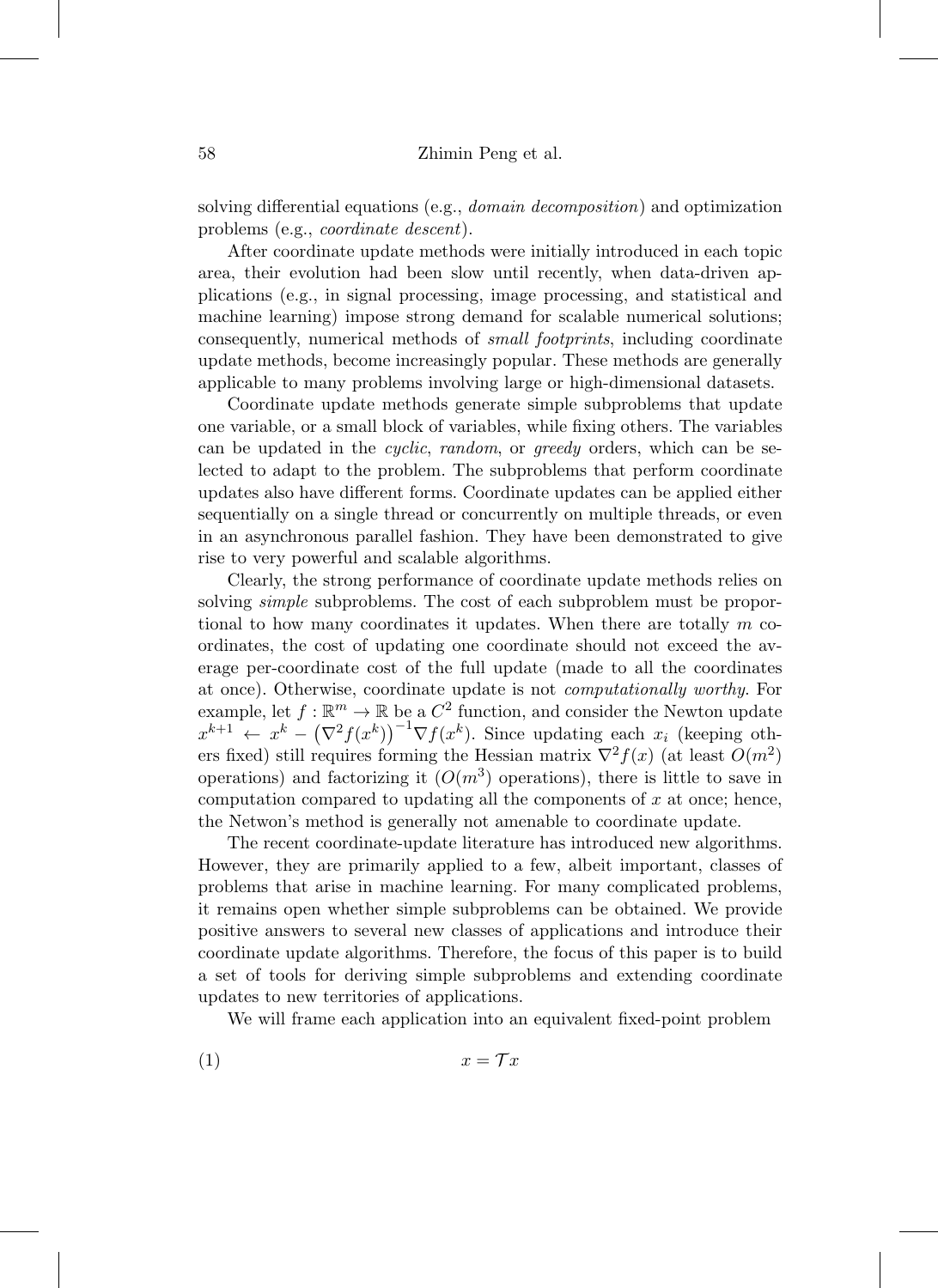by specifying the operator  $\mathcal{T} : \mathbb{H} \to \mathbb{H}$ , where  $x = (x_1, \ldots, x_m) \in \mathbb{H}$ , and  $\mathbb{H} = \mathbb{H}_1 \times \cdots \times \mathbb{H}_m$  is a Hilbert space. In many cases, the operator  $\mathcal{T}$  itself represents an iteration:

<span id="page-2-0"></span>
$$
(2) \t\t x^{k+1} = \mathcal{T}x^k
$$

such that the limit of the sequence  $\{x^k\}$  exists and is a fixed point of  $\mathcal{T}$ , which is also a solution to the application or from which a solution to the application can be obtained. We call the scheme  $(2)$  a full update, as opposed to updating one  $x_i$  at a time. The scheme [\(2\)](#page-2-0) has a number of interesting special cases including methods of gradient descent, gradient projection, proximal gradient, operator splitting, and many others.

We study the structures of  $\mathcal T$  that make the following coordinate update algorithm computationally worthy

<span id="page-2-1"></span>(3) 
$$
x_i^{k+1} = x_i^k - \eta_k (x^k - \mathcal{T}x^k)_i,
$$

where  $\eta_k$  is a step size and  $i \in [m] := \{1, \ldots, m\}$  is arbitrary. Specifically, the cost of performing [\(3\)](#page-2-1) is roughly  $\frac{1}{m}$ , or lower, of that of performing [\(2\)](#page-2-0). We call such  $\mathcal T$  a **Coordinate Friendly (CF)** operator, which we will formally define.

This paper will explore a variety of CF operators. Single CF operators include linear maps, projections to certain simple sets, proximal maps and gradients of (nearly) separable functions, as well as gradients of sparsely supported functions. There are many more composite CF operators, which are built from single CF and non-CF operators under a set of rules. The fact that some of these operators are CF is not obvious.

These CF operators let us derive powerful coordinate update algorithms for a variety of applications including, but not limited to, linear and secondorder cone programming, variational image processing, support vector machine, empirical risk minimization, portfolio optimization, distributed computing, and nonnegative matrix factorization. For each application, we present an algorithm in the form of [\(2\)](#page-2-0) so that its coordinate update [\(3\)](#page-2-1) is efficient. In this way we obtain new coordinate update algorithms for these applications, some of which are treated with coordinate update for the first time.

The developed coordinate update algorithms are easy to parallelize. In addition, the work in this paper gives rise to parallel and asynchronous extensions to existing algorithms including the Alternating Direction Method of Multipliers (ADMM), primal-dual splitting algorithms, and others.

The paper is organized as follows. §[1.1](#page-3-0) reviews the existing frameworks of coordinate update algorithms. §[2](#page-8-0) defines the CF operator and discusses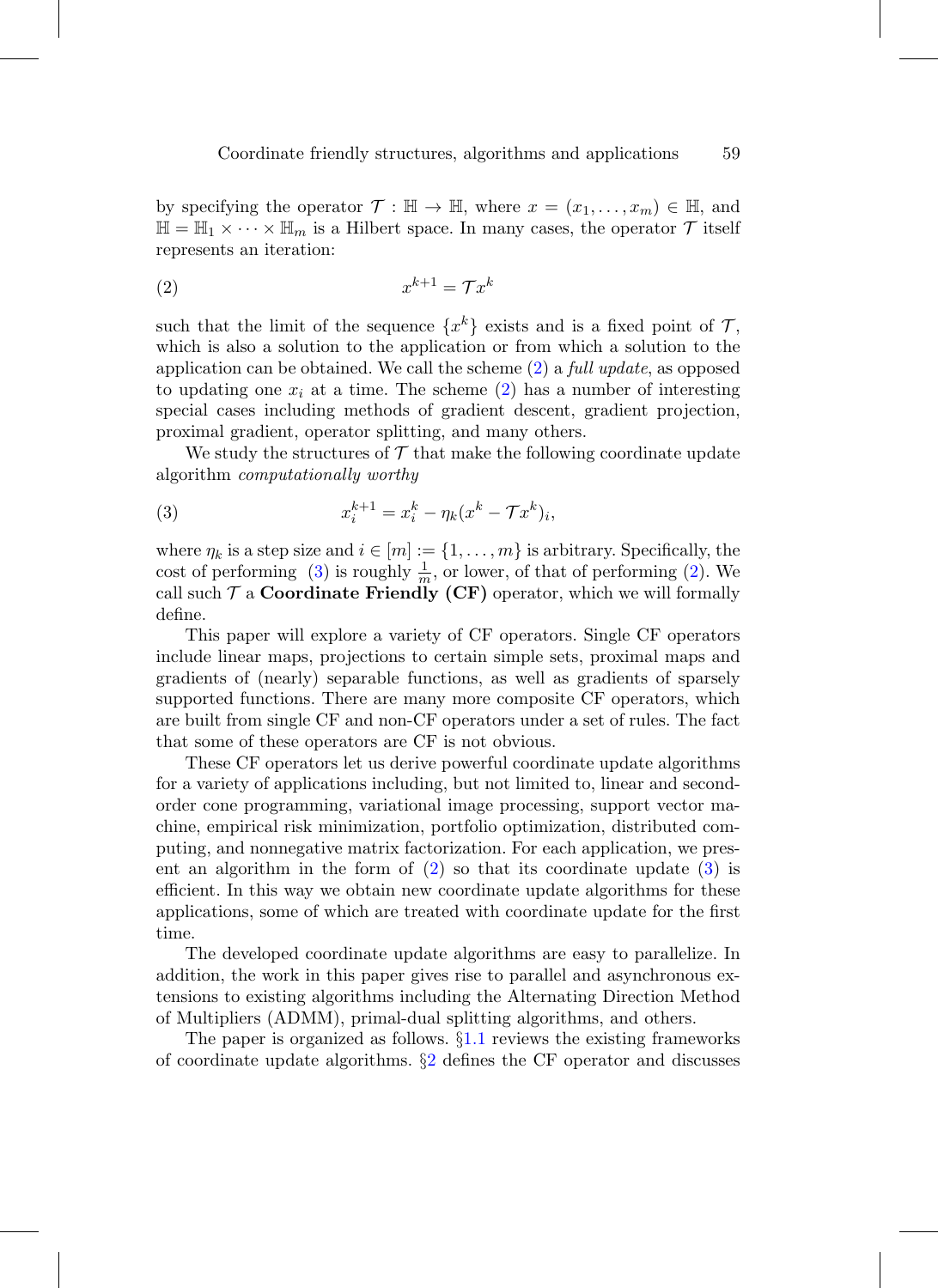different classes of CF operators. §[3](#page-14-0) introduces a set of rules to obtain composite CF operators and applies the results to operator splitting methods. §[4](#page-20-0) is dedicated to primal-dual splitting methods with CF operators, where existing ones are reviewed and a new one is introduced. Applying the results of previous sections, §[5](#page-27-0) obtains novel coordinate update algorithms for a variety of applications, some of which have been tested with their numerical results presented in §[6.](#page-40-0)

Throughout this paper, all functions  $f, g, h$  are proper closed convex and can take the extended value  $\infty$ , and all sets X, Y, Z are nonempty closed convex. The indicator function  $\iota_X(x)$  returns 0 if  $x \in X$ , and  $\infty$  elsewhere. For a positive integer m, we let  $[m] := \{1, \ldots, m\}.$ 

### **1.1. Coordinate update algorithmic frameworks**

<span id="page-3-0"></span>This subsection reviews the *sequential* and *parallel* algorithmic frameworks for coordinate updates, as well as the relevant literature.

The general framework of coordinate update is

- 1. set  $k \leftarrow 0$  and initialize  $x^0 \in \mathbb{H} = \mathbb{H}_1 \times \cdots \times \mathbb{H}_m$
- 2. while not converged do
- 3. select an index  $i_k \in [m]$ ;
- 4. update  $x_i^{k+1}$  for  $i = i_k$  while keeping  $x_i^{k+1} = x_i^k$ ,  $\forall i \neq i_k$ ;
- 5.  $k \leftarrow k + 1$ :

Next we review the index rules and the methods to update  $x_i$ .

**1.1.1. Sequential update.** In this framework, there is a sequence of coordinate indices  $i_1, i_2, \ldots$  chosen according to one of the following rules: cyclic, cyclic permutation, random, and greedy rules. At iteration  $k$ , only the  $i_k$ <sup>th</sup> coordinate is updated:

$$
\begin{cases} x_i^{k+1} = x_i^k - \eta_k (x^k - \mathcal{T}x^k)_i, & i = i_k, \\ x_i^{k+1} = x_i^k, & \text{for all } i \neq i_k. \end{cases}
$$

Sequential updates have been applied to many problems such as the Gauss-Seidel iteration for solving a linear system of equations, alternating projection [\[75](#page-60-0), [4\]](#page-54-0) for finding a point in the intersection of two sets, ADMM [\[31](#page-57-0), [30](#page-56-0)] for solving monotropic programs, and Douglas-Rachford Splitting (DRS) [\[26](#page-56-1)] for finding a zero to the sum of two operators.

In optimization, coordinate descent algorithms, at each iteration, minimize the function  $f(x_1,...,x_m)$  by fixing all but one variable  $x_i$ . Let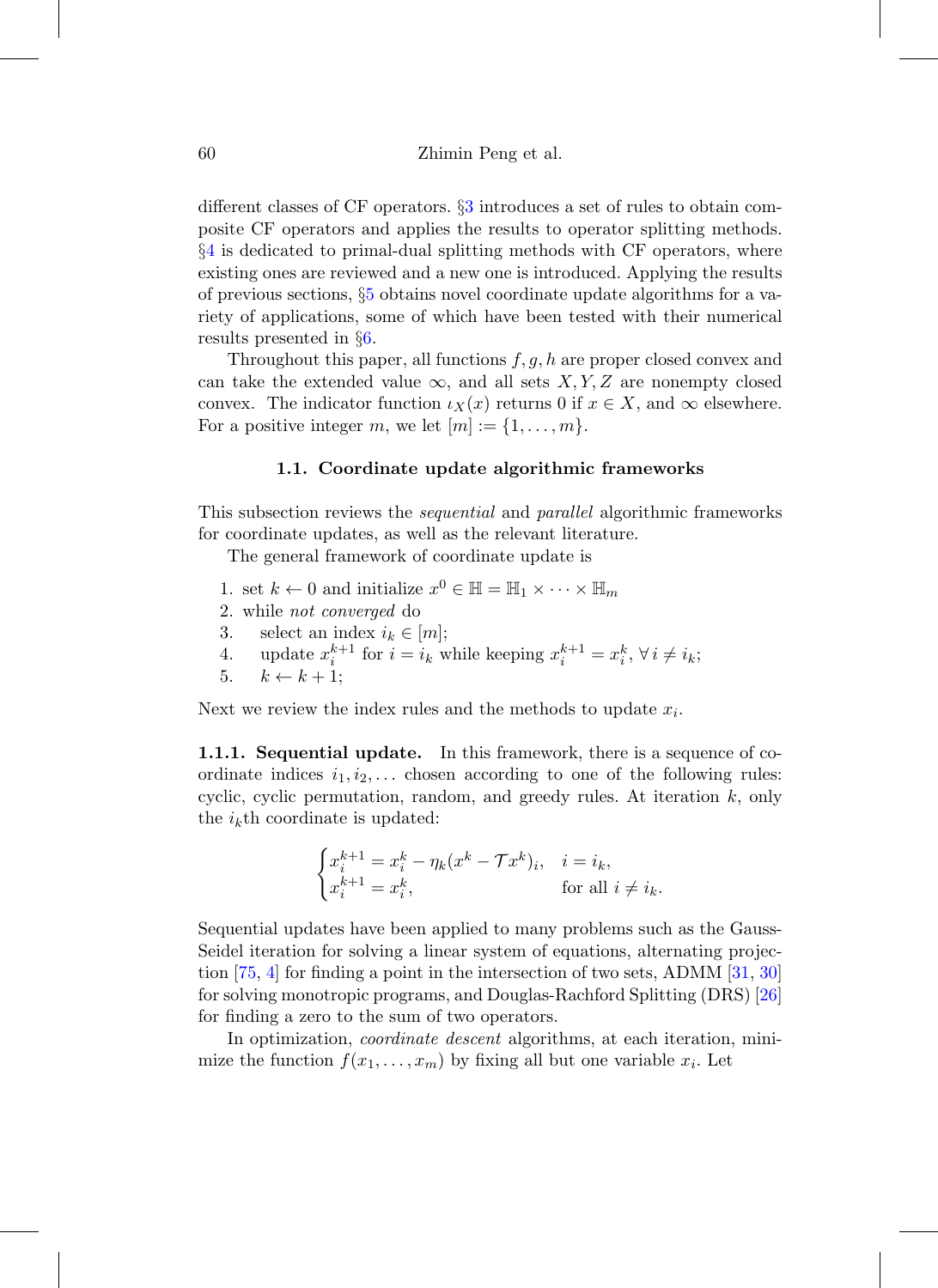$$
x_{i-} := (x_1, \ldots, x_{i-1}), \quad x_{i+} = (x_{i+1}, \ldots, x_m)
$$

collect all but the *i*th coordinate of  $x$ . Coordinate descent solves one of the following subproblems:

(4a) 
$$
(\mathcal{T}x^k)_i = \argmin_{x_i} f(x^k_{i-}, x_i, x^k_{i+}),
$$

(4b) 
$$
(\mathcal{T}x^k)_i = \underset{x_i}{\arg\min} f(x_{i-}^k, x_i, x_{i+}^k) + \frac{1}{2\eta_k} \|x_i - x_i^k\|^2,
$$

(4c) 
$$
(\mathcal{T}x^k)_i = \underset{x_i}{\arg\min} \langle \nabla_i f(x^k), x_i \rangle + \frac{1}{2\eta_k} ||x_i - x_i^k||^2,
$$

(4d) 
$$
(\mathcal{T}x^k)_i = \underset{x_i}{\arg\min} \langle \nabla_i f^{\text{diff}}(x^k), x_i \rangle + f_i^{\text{prox}}(x_i) + \frac{1}{2\eta_k} ||x_i - x_i^k||^2,
$$

which are called *direct* update, *proximal* update, *gradient* update, and *prox*gradient update, respectively. The last update applies to the function

$$
f(x) = f^{\text{diff}}(x) + \sum_{i=1}^{m} f_i^{\text{prox}}(x_i),
$$

where  $f_{i}^{\text{diff}}$  is differentiable and each  $f_{i}^{\text{prox}}$  is proximable (its proximal map takes  $O(dim(x_i)$  polylog $(dim(x_i)))$  operations to compute).

**Sequential-update literature.** Coordinate descent algorithms date back to the 1950s [\[35](#page-57-1)], when the cyclic index rule was used. Its convergence has been established under a variety of cases, for both convex and nonconvex objective functions; see [\[77,](#page-60-1) [85,](#page-61-0) [57,](#page-59-0) [33,](#page-57-2) [45](#page-58-0), [70](#page-60-2), [32](#page-57-3), [72](#page-60-3), [58](#page-59-1), [8](#page-55-0), [36](#page-57-4), [78](#page-61-1)]. Proximal updates are studied in [\[32,](#page-57-3) [1](#page-54-1)] and developed into prox-gradient updates in [\[74](#page-60-4), [73](#page-60-5), [13\]](#page-55-1) and mixed updates in [\[81\]](#page-61-2).

The random index rule first appeared in [\[48\]](#page-58-1) and then [\[62](#page-59-2), [44\]](#page-58-2). Recently, [\[82](#page-61-3), [80](#page-61-4)] compared the convergence speeds of cyclic and stochastic update-orders. The gradient update has been relaxed to stochastic gradient update for large-scale problems in [\[21](#page-56-2), [83](#page-61-5)].

The greedy index rule leads to fewer iterations but is often impractical since it requires a lot of effort to calculate scores for all the coordinates. However, there are cases where calculating the scores is inexpensive [\[11](#page-55-2), [41](#page-57-5), [79\]](#page-61-6) and the save in the total number of iterations significantly outweighs the extra calculation [\[74](#page-60-4), [25,](#page-56-3) [55](#page-59-3), [49\]](#page-58-3).

**A simple example.** We present the coordinate update algorithms under different index rules for solving a simple least squares problem:

minimize 
$$
f(x) := \frac{1}{2} ||Ax - b||^2
$$
,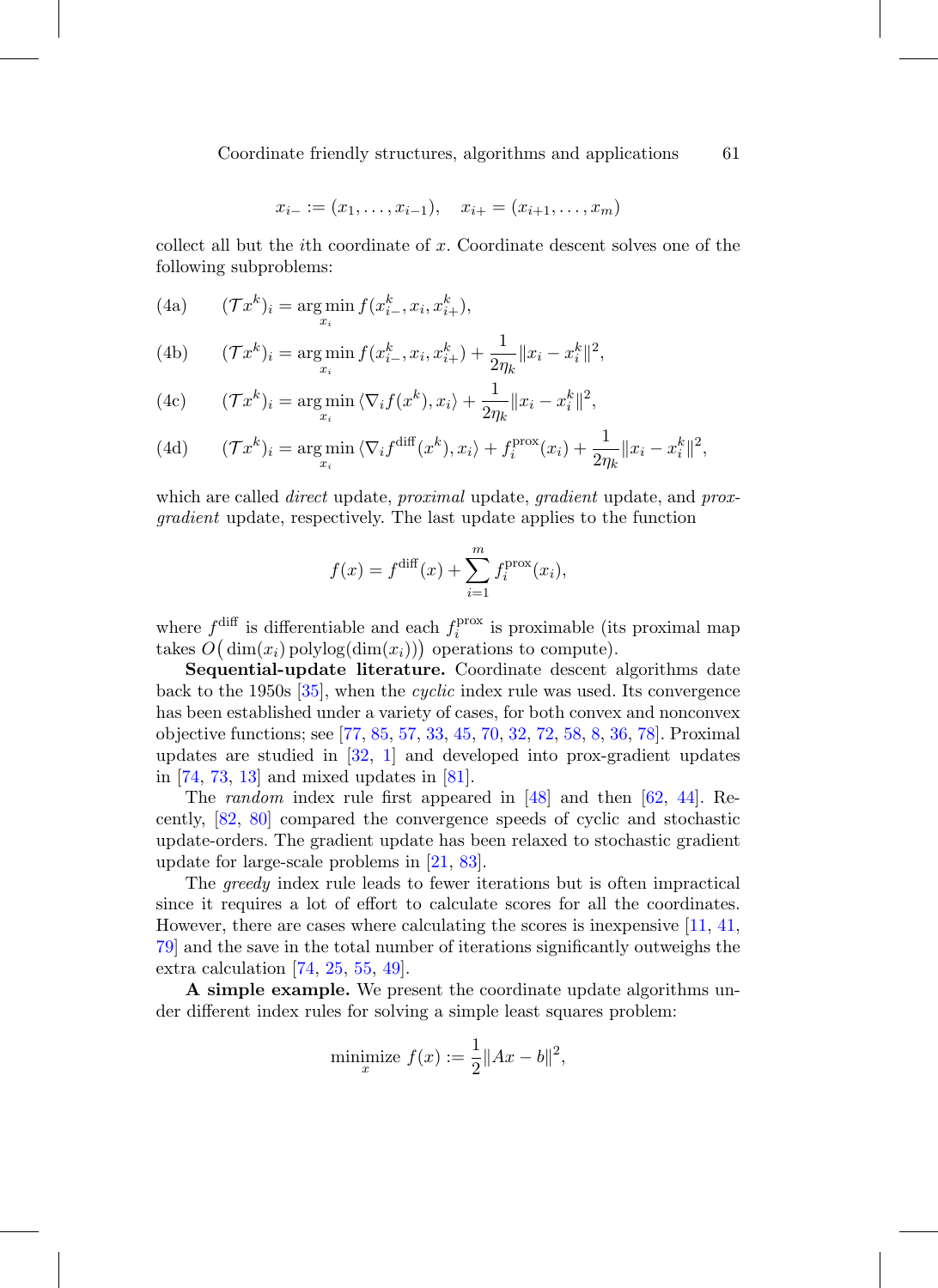

<span id="page-5-1"></span>Figure 1: Gradient descent: the coordinate updates are faster than the full update since the former can take larger steps at each step.

where  $A \in \mathbb{R}^{p \times m}$  and  $b \in \mathbb{R}^p$  are Gaussian random. Our goal is to numerically demonstrate the advantages of coordinate updates over the full update of gradient descent:

$$
x^{k+1} = x^k - \eta_k A^\top (Ax^k - b).
$$

The four tested index rules are: cyclic, cyclic permutation, random, and greedy under the Gauss-Southwell<sup>[1](#page-5-0)</sup> rule. Note that because this example is very special, the comparisons of different index rules are far from conclusive.

In the full update, the step size  $\eta_k$  is set to the theoretical upper bound  $\frac{2}{\|A\|_2^2}$ , where  $\|A\|_2$  denotes the matrix operator norm and equals the largest singular value of A. For each coordinate update to  $x_i$ , the step size  $\eta_k$  is set to  $\frac{1}{(A^{\top}A)_{ii}}$ . All of the full and coordinate updates have the same per-epoch complexity, so we plot the objective errors in Figure [1.](#page-5-1)

**1.1.2. Parallel update.** As one of their main advantages, coordinate update algorithms are easy to parallelize. In this subsection, we discuss both synchronous (sync) and asynchronous (async) parallel updates.

**Sync-parallel (Jacobi) update** specifies a sequence of index subsets  $\mathbb{I}_1, \mathbb{I}_2, \ldots \subseteq [m]$ , and at each iteration k, the coordinates in  $\mathbb{I}_k$  are updated in parallel by multiple agents:

<span id="page-5-0"></span><sup>&</sup>lt;sup>1</sup>It selects  $i_k = \arg \max_i ||\nabla_i f(x^k)||$ .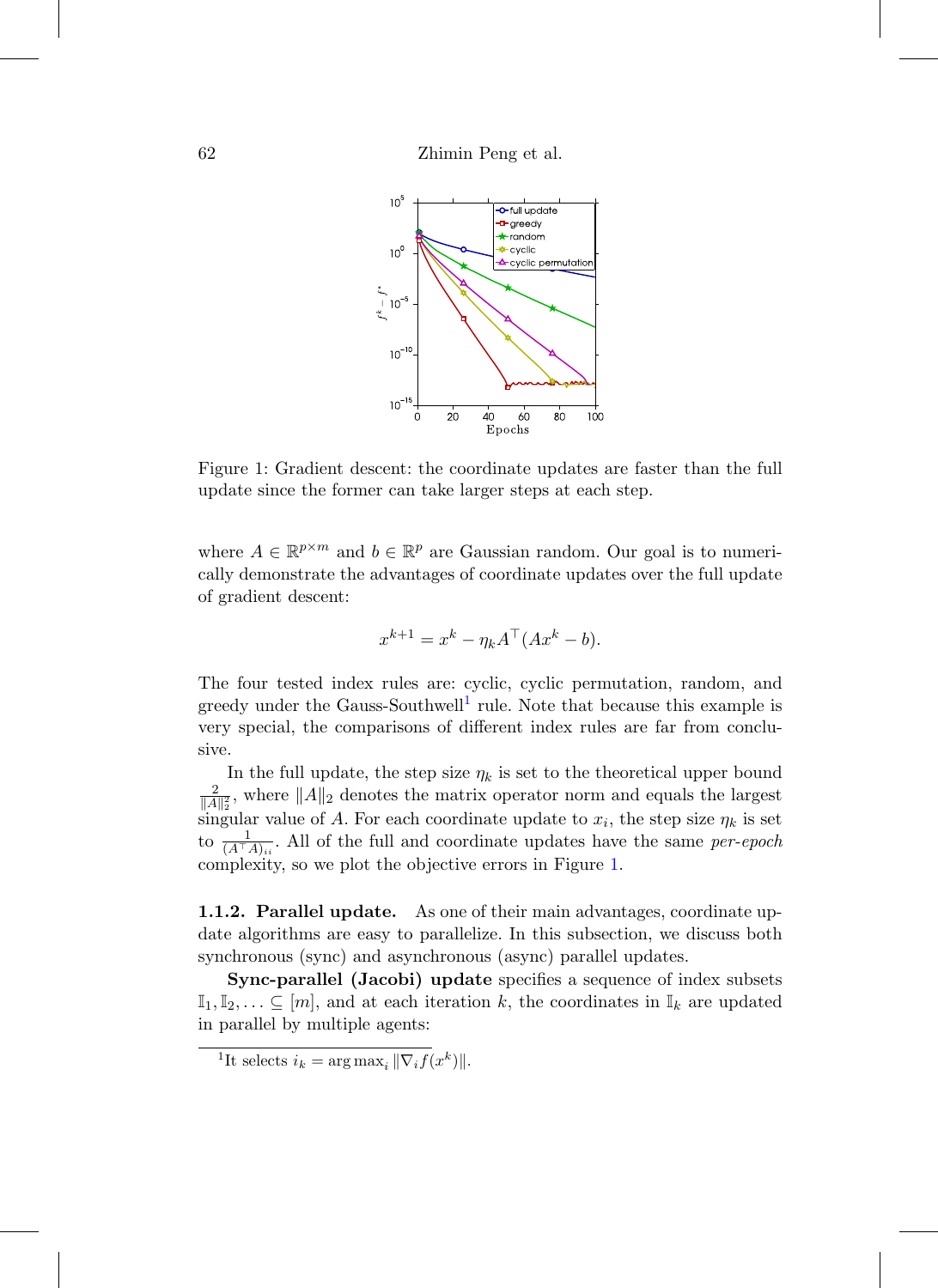$$
\begin{cases} x_i^{k+1}=x_i^k-\eta_k(x^k-\mathcal{T}x^k)_i, & i\in\mathbb{I}_k,\\ x_i^{k+1}=x_i^k, & i\not\in\mathbb{I}_k. \end{cases}
$$

Synchronization across all agents ensures that all  $x_i$  in  $\mathbb{I}_k$  are updated and also written to the memory before the next iteration starts. Note that, if  $\mathbb{I}_k = [m]$  for all k, then all the coordinates are updated and, thus, each iteration reduces to the full update:  $x^{k+1} = x^k - \eta_k(x^k - \mathcal{T}x^k)$ .

**Async-parallel update.** In this setting, a set of agents still perform parallel updates, but synchronization is eliminated or weakened. Hence, each agent continuously applies  $(5)$ , which reads x from and writes  $x_i$  back to the shared memory (or through communicating with other agents without shared memory):

<span id="page-6-0"></span>(5) 
$$
\begin{cases} x_i^{k+1} = x_i^k - \eta_k \left( (\mathcal{I} - \mathcal{T}) x^{k-d_k} \right)_i, & i = i_k, \\ x_i^{k+1} = x_i^k, & \text{for all } i \neq i_k. \end{cases}
$$

Unlike before, k increases whenever any agent completes an update.

The lack of synchronization often results in computation with out-ofdate information. During the computation of the kth update, other agents make  $d_k$  updates to x in the shared memory; when the kth update is written, its input is already  $d_k$  iterations out of date. This number is referred to as the asynchronous delay. In [\(5\)](#page-6-0), the agent reads  $x^{k-d_k}$  and commits the update to  $x_{i_k}^k$ . Here we have assumed *consistent* reading, i.e.,  $x^{k-d_k}$  lying in the set  ${x^j}_{j=1}^k$ . This requires implementing a memory lock. Removing the lock can lead to *inconsistent* reading, which still has convergence guarantees; see [\[54](#page-59-4), Section 1.2] for more details.

Synchronization across all agents means that all agents will wait for the last (slowest) agent to complete. Async-parallel updates eliminate such idle time, spread out memory access and communication, and thus often run much faster. However, async-parallel is more difficult to analyze because of the asynchronous delay.

**Parallel-update literature.** Async-parallel methods can be traced back to [\[17](#page-55-3)] for systems of linear equations. For function minimization, [\[12](#page-55-4)] introduced an async-parallel gradient projection method. Convergence rates are obtained in [\[69\]](#page-60-6). Recently, [\[14](#page-55-5), [61\]](#page-59-5) developed parallel randomized methods.

For fixed-point problems, async-parallel methods date back to [\[3\]](#page-54-2) in 1978. In the pre-2010 methods [\[2](#page-54-3), [10,](#page-55-6) [6,](#page-54-4) [27](#page-56-4)] and the review [\[29\]](#page-56-5), each agent updates its own subset of coordinates. Convergence is established under the P-contraction condition and its variants [\[10\]](#page-55-6). Papers [\[6](#page-54-4), [7\]](#page-55-7) show convergence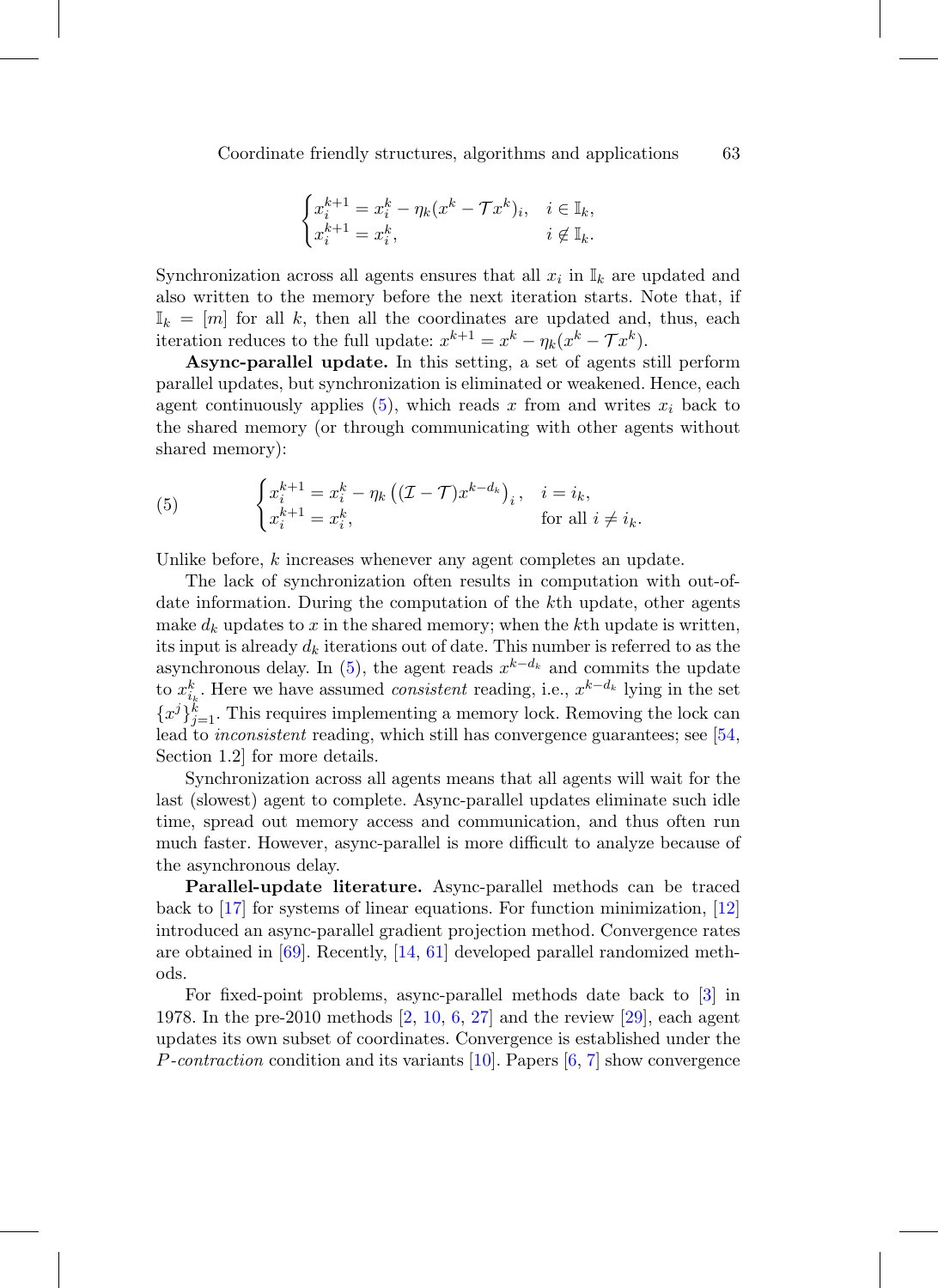

Figure 2: Sync-parallel computing (left) versus async-parallel computing (right). On the left, all the agents must wait at idle (white boxes) until the slowest agent has finished.

for async-parallel iterations with simultaneous reading and writing to the same set of components. Unbounded but stochastic delays are considered in [\[67](#page-60-7)].

Recently, random coordinate selection appeared in [\[19\]](#page-56-6) for fixed-point problems. The works [\[47](#page-58-4), [59](#page-59-6), [43](#page-58-5), [42](#page-57-6), [37](#page-57-7)] introduced async-parallel stochastic methods for function minimization. For fixed-point problems, [\[54\]](#page-59-4) introduced async-parallel stochastic methods, as well as several applications.

### **1.2. Contributions of this paper**

The paper systematically discusses the CF properties found in both single and composite operators underlying many interesting applications. We introduce approaches to recognize CF operators and develop coordinateupdate algorithms based on them. We provide a variety of applications to illustrate our approaches. In particular, we obtain new coordinate-update algorithms for image deblurring, portfolio optimization, second-order cone programming, as well as matrix decomposition. Our analysis also provides guidance to the implementation of coordinate-update algorithms by specifying how to compute certain operators and maintain certain quantities in memory. We also provide numerical results to illustrate the efficiency of the proposed coordinate update algorithms.

This paper does *not* focus on the convergence perspective of coordinate update algorithms, though a convergence proof is provided in the appendix for a new primal-dual coordinate update algorithm. In general, in fixed-point algorithms, the iterate convergence is ensured by the monotonic decrease of the distance between the iterates and the solution set, while in minimization problems, the objective value convergence is ensured by the monotonic decrease of a certain energy function. The reader is referred to the existing literature for details.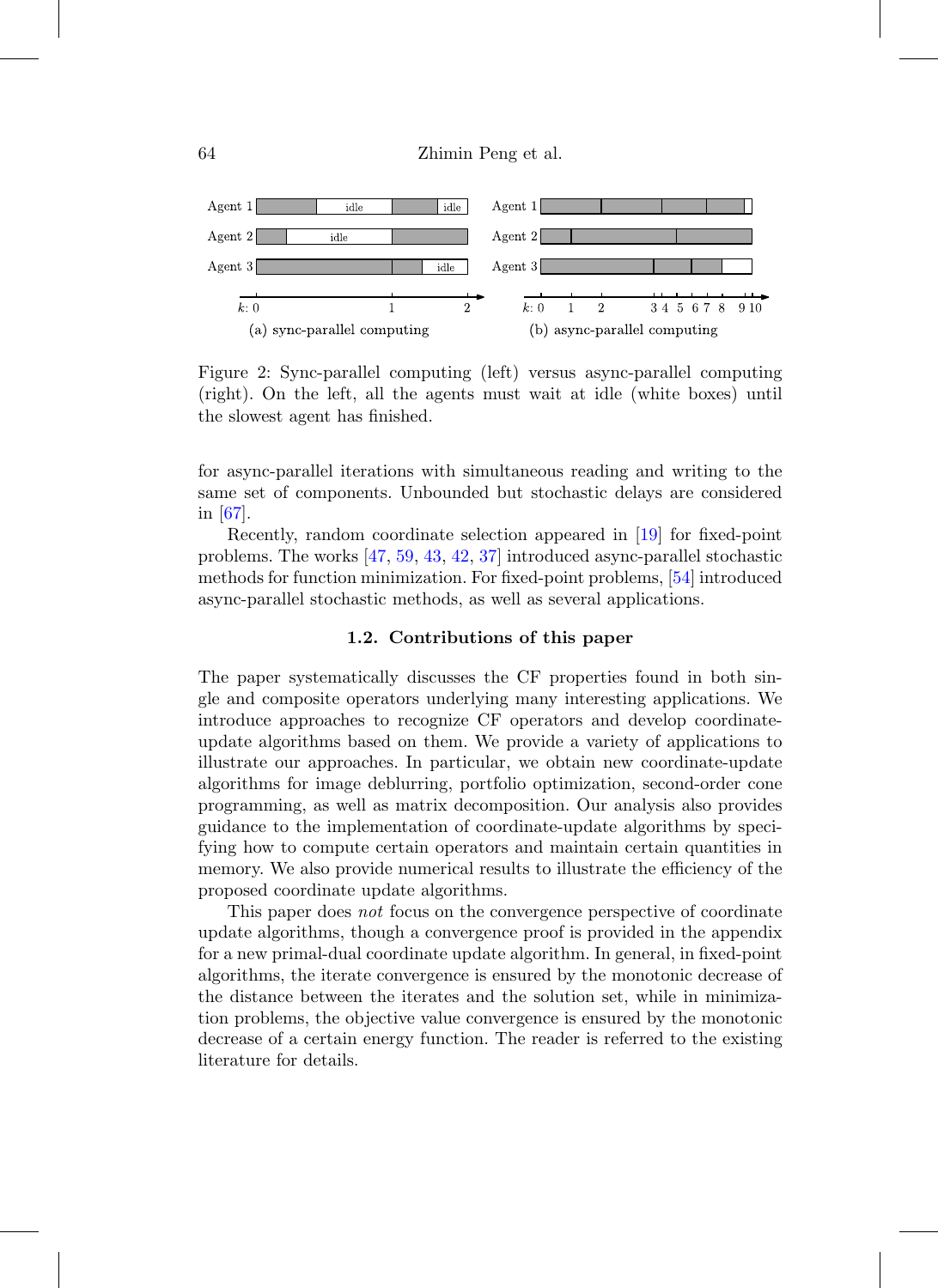<span id="page-8-0"></span>The structural properties of operators discussed in this paper are irrelevant to the convergence-related properties such as nonexpansiveness (for an operator) or convexity (for a set or function). Hence, the algorithms developed can be still applied to nonconvex problems.

### **2. Coordinate friendly operators**

### **2.1. Notation**

For convenience, we do not distinguish a *coordinate* from a block of co*ordinates* throughout this paper. We assume our variable x consists of  $m$ coordinates:

$$
x = (x_1, \ldots, x_m) \in \mathbb{H} := \mathbb{H}_1 \times \cdots \times \mathbb{H}_m
$$
 and  $x_i \in \mathbb{H}_i$ ,  $i = 1, \ldots, m$ .

For simplicity, we assume that  $\mathbb{H}_1,\ldots,\mathbb{H}_m$  are finite-dimensional real Hilbert spaces, though most results hold for general Hilbert spaces. A function maps from  $\mathbb H$  to  $\mathbb R$ , the set of real numbers, and an operator maps from  $\mathbb H$  to  $\mathbb G$ , where the definition of G depends on the context.

Our discussion often involves two points  $x, x^+ \in \mathbb{H}$  that *differ over one* coordinate: there exists an index  $i \in [m]$  and a point  $\delta_i \in \mathbb{H}$  that is supported on  $\mathbb{H}_i$ , such that

<span id="page-8-1"></span>
$$
(6) \t\t x^+ = x + \delta_i.
$$

Note that  $x_j^+ = x_j$  for all  $j \neq i$ .

**Definition 1** (number of operations). We let  $\mathfrak{M}[a \mapsto b]$  denote the number of basic operations that it takes to compute the quantity b from the input a.

For example,  $\mathfrak{M}[x \mapsto (\mathcal{T}x)_i]$  denotes the number of operations to compute the *i*th component of  $\mathcal{T} x$  given x. We explore the possibility to compute  $(\mathcal{T}x)_i$  with much fewer operations than what is needed to first compute  $\mathcal{T}x$ and then take its ith component.

#### **2.2. Single coordinate friendly operators**

This subsection studies a few classes of CF operators and then formally defines the CF operator. We motivate the first class through an example.

In the example below, we let  $A_{i,:}$  and  $A_{:,j}$  be the *i*th row and *j*th column of a matrix A, respectively. Let  $A^{\top}$  be the transpose of A and  $A_{i,:}^{\top}$  be  $(A^{\top})_{i,:}$ , i.e., the ith row of the transpose of A.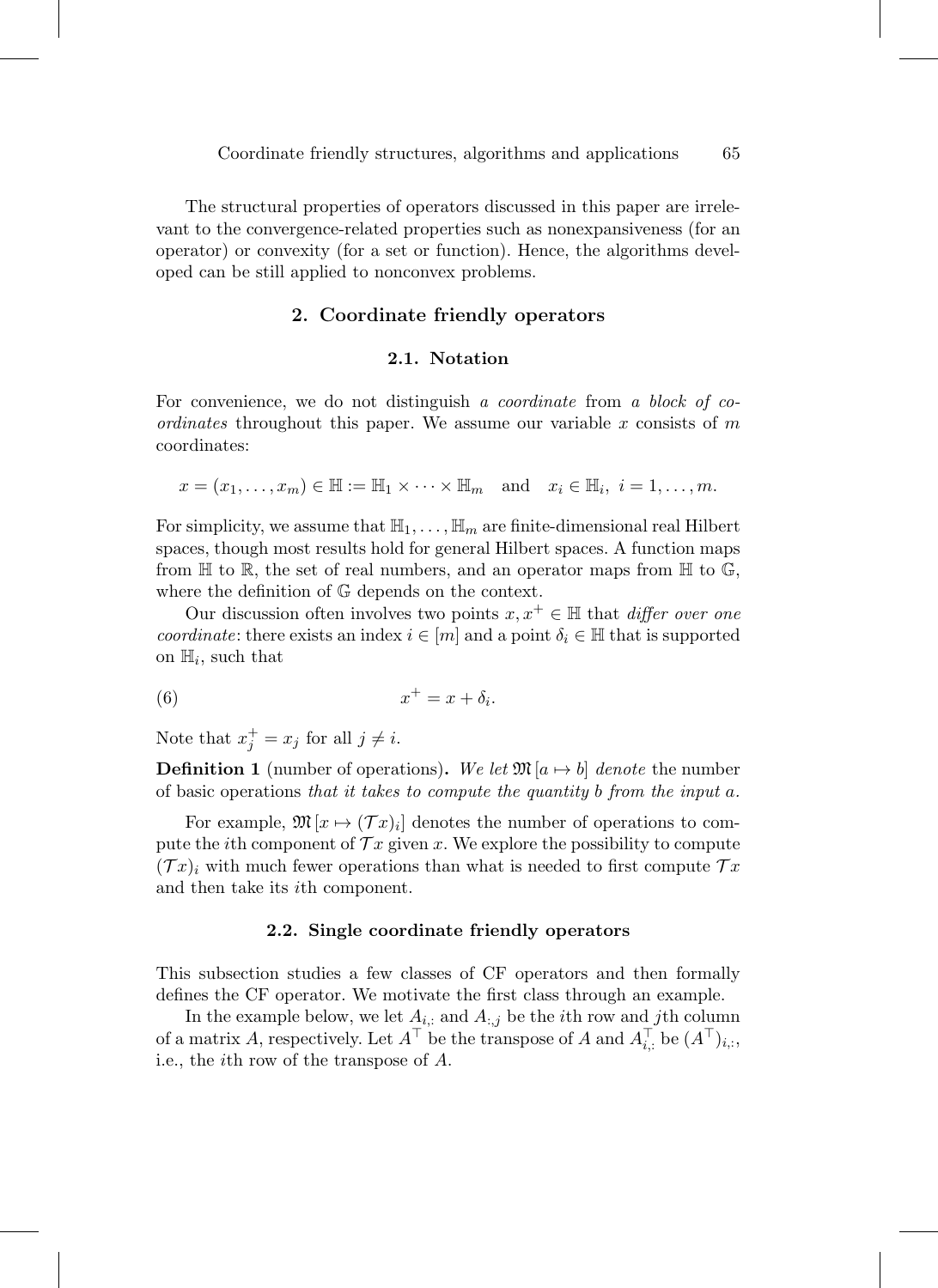<span id="page-9-1"></span>**Example 1** (least squares I). Consider the least squares problem

(7) 
$$
\min_{x} \text{imize } f(x) := \frac{1}{2} \|Ax - b\|^2,
$$

where  $A \in \mathbb{R}^{p \times m}$  and  $b \in \mathbb{R}^p$ . In this example, assume that  $m = \Theta(p)$ , namely, m and p are of the same order. We compare the full update of gradient descent to its coordinate update.<sup>[2](#page-9-0)</sup> The full update is referred to as the iteration  $x^{k+1} = \mathcal{T} x^k$  where  $\mathcal{T}$  is given by

(8) 
$$
\mathcal{T}x := x - \eta \nabla f(x) = x - \eta A^{\top} A x + \eta A^{\top} b.
$$

Assuming that  $A^{\top}A$  and  $A^{\top}b$  are already computed, we have  $\mathfrak{M}\left[x\mapsto \mathcal{T} x\right]=$  $O(m^2)$ . The coordinate update at the kth iteration performs

<span id="page-9-2"></span>
$$
x_{i_k}^{k+1} = (\mathcal{T}x^k)_{i_k} = x_{i_k}^k - \eta \nabla_{i_k} f(x^k),
$$

and  $x_j^{k+1} = x_j^k, \forall j \neq i_k$ , where  $i_k$  is some selected coordinate.

Since for all i,  $\nabla_i f(x^k) = (A^{\top} (Ax - b))_i = (A^{\top} A)_{i,:} \cdot x - (A^{\top} b)_i$ , we have  $\mathfrak{M}[x \mapsto (\mathcal{T}x)_i] = O(m)$  and thus  $\mathfrak{M}[x \mapsto (\mathcal{T}x)_i] = O(\frac{1}{m}\mathfrak{M}[x \mapsto \mathcal{T}x]).$ Therefore, the coordinate gradient descent is computationally worthy.

The operator  $\mathcal T$  in the above example is a special Type-I CF operator.

**Definition 2** (Type-I CF). For an operator  $\mathcal{T} : \mathbb{H} \to \mathbb{H}$ , let  $\mathfrak{M}[x \mapsto (\mathcal{T} x)_i]$ be the number of operations for computing the ith coordinate of  $\mathcal{T} x$  given x and  $\mathfrak{M}[x \mapsto \mathcal{T}x]$  the number of operations for computing  $\mathcal{T}x$  given x. We say T is Type-I CF (denoted as  $\mathcal{F}_1$ ) if for any  $x \in \mathbb{H}$  and  $i \in [m]$ , it holds

$$
\mathfrak{M}\left[x\mapsto(\mathcal{T}x)_i\right]=O\bigg(\frac{1}{m}\mathfrak{M}\left[x\mapsto\mathcal{T}x\right]\bigg).
$$

<span id="page-9-3"></span>**Example 2** (least squares II). We can implement the coordinate update in Example [1](#page-9-1) in a different manner by maintaining the result  $\mathcal{T} x^k$  in the memory. This approach works when  $m = \Theta(p)$  or  $p \gg m$ . The full update [\(8\)](#page-9-2) is unchanged. At each coordinate update, from the maintained quantity  $\mathcal{T} x^k$ , we immediately obtain  $x_{i_k}^{k+1} = (\mathcal{T} x^k)_{i_k}$ . But we need to update  $\mathcal{T} x^k$  to  $\mathcal{T} x^{k+1}$ . Since  $x^{k+1}$  and  $x^k$  differ only over the coordinate  $i_k$ , this update can be computed as

$$
\mathcal{T}x^{k+1} = \mathcal{T}x^k + x^{k+1} - x^k - \eta(x_{i_k}^{k+1} - x_{i_k}^k)(A^{\top}A)_{:,i_k},
$$

<span id="page-9-0"></span><sup>2</sup>Although gradient descent is seldom used to solve least squares, it often appears as a part in first-order algorithms for problems involving a least squares term.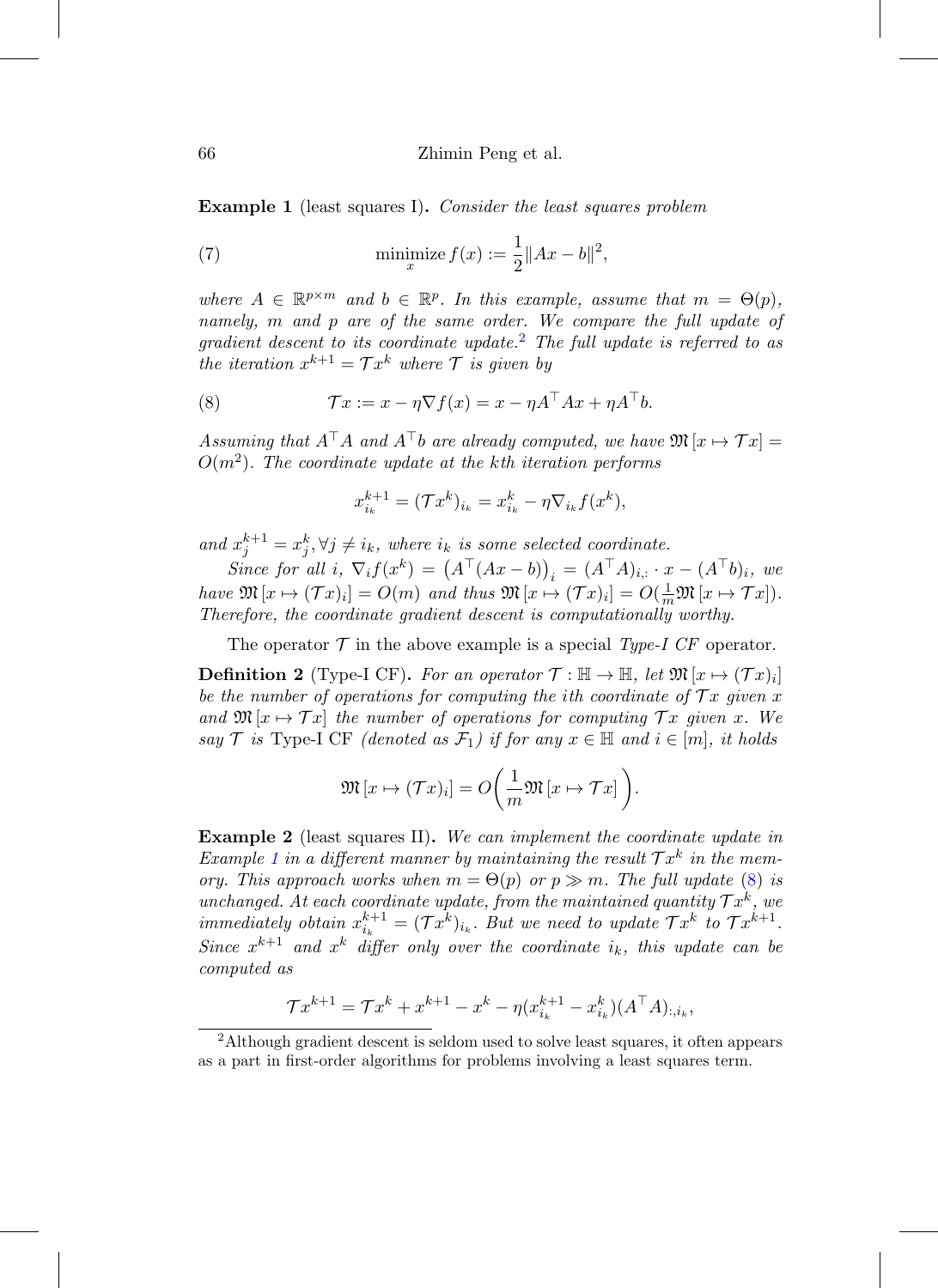which is a scalar-vector multiplication followed by vector addition, taking only  $O(m)$  operations. Computing  $\mathcal{T} x^{k+1}$  from scratch involves a matrixvector multiplication, taking  $O(\mathfrak{M}\left[x \mapsto \mathcal{T}(x)\right]) = O(m^2)$  operations. Therefore,

$$
\mathfrak{M}\left[\left\{x^k, \mathcal{T}x^k, x^{k+1}\right\} \mapsto \mathcal{T}x^{k+1}\right] = O\left(\frac{1}{m}\mathfrak{M}\left[x^{k+1} \mapsto \mathcal{T}x^{k+1}\right]\right).
$$

The operator  $\mathcal T$  in the above example is a special Type-II CF operator.

**Definition 3** (Type-II CF). An operator  $\mathcal T$  is called Type-II CF (denoted as  $\mathcal{F}_2$ ) if, for any  $x, i, \delta_i, x^+$  satisfying [\(6\)](#page-8-1), the following holds

<span id="page-10-0"></span>(9) 
$$
\mathfrak{M}\left[\left\{x,\mathcal{T}x,x^+\right\}\mapsto \mathcal{T}x^+\right]=O\left(\frac{1}{m}\mathfrak{M}\left[x^+\mapsto \mathcal{T}x^+\right]\right).
$$

The next example illustrates an efficient coordinate update by maintaining certain quantity other than  $\mathcal{T} x$ .

**Example 3** (least squares III). For the case  $p \ll m$ , we should avoid pre-computing the relative large matrix  $A^{\top}A$ , and it is cheaper to compute  $A^{\top}(Ax)$  than  $(A^{\top}A)x$ . Therefore, we change the implementations of both the full and coordinate updates in Example [1.](#page-9-1) In particular, the full update

$$
x^{k+1} = \mathcal{T}x^k = x^k - \eta \nabla f(x^k) = x^k - \eta A^{\top} (Ax^k - b),
$$

pre-multiplies  $x^k$  by A and then  $A^{\top}$ . Hence,  $\mathfrak{M}\left[x^k \mapsto \mathcal{T}(x^k)\right] = O(mp)$ .

We change the coordinate update to maintain the intermediate quantity  $Ax<sup>k</sup>$ . In the first step, the coordinate update computes

$$
(\mathcal{T}x^k)_{i_k} = x_{i_k}^k - \eta (A^\top (Ax^k) - A^\top b)_{i_k},
$$

by pre-multiplying  $Ax^k$  by  $A_{i_k,:}^{\top}$ . Then, the second step updates  $Ax^k$  to  $Ax^{k+1}$ by adding  $(x_{i_k}^{k+1} - x_{i_k}^k)A_{:,i_k}$  to  $Ax^k$ . Both steps take  $O(p)$  operations, so

$$
\mathfrak{M}\left[\left\{x^k, Ax^k\right\} \mapsto \left\{x^{k+1}, Ax^{k+1}\right\}\right] = O(p) = O\left(\frac{1}{m}\mathfrak{M}\left[x^k \mapsto \mathcal{T}x^k\right]\right).
$$

Combining Type-I and Type-II CF operators with the last example, we arrive at the following CF definition.

**Definition 4** (CF operator). We say that an operator  $\mathcal{T} : \mathbb{H} \to \mathbb{H}$  is CF if, for any  $x, i, \delta_i, x^+$  satisfying [\(6\)](#page-8-1), the following holds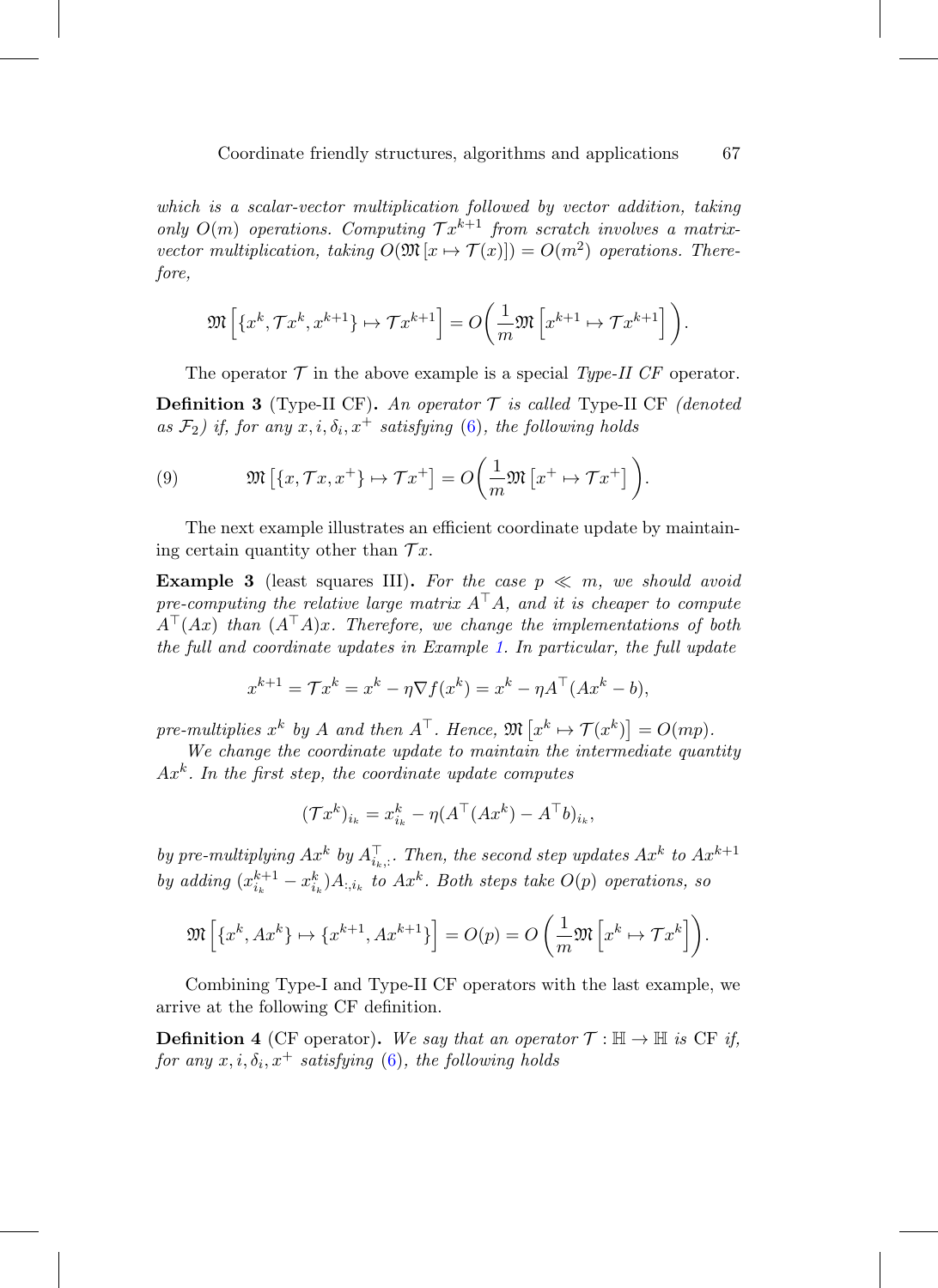68 Zhimin Peng et al.

<span id="page-11-0"></span>(10) 
$$
\mathfrak{M}\left[\left\{x,\mathcal{M}(x)\right\}\mapsto\left\{x^+,\mathcal{M}(x^+)\right\}\right]=O\left(\frac{1}{m}\mathfrak{M}\left[x\mapsto\mathcal{T}x\right]\right),
$$

where  $\mathcal{M}(x)$  is some quantity maintained in the memory to facilitate each coordinate update and refreshed to  $\mathcal{M}(x^+)$ .  $\mathcal{M}(x)$  can be empty, i.e., except x, no other varying quantity is maintained.

The left-hand side of [\(10\)](#page-11-0) measures the cost of performing one coordinate update (including the cost of updating  $\mathcal{M}(x)$  to  $\mathcal{M}(x^+)$ ) while the right-hand side measures the average per-coordinate cost of updating all the coordinates together. When  $(10)$  holds,  $\mathcal T$  is amenable to coordinate updates.

By definition, a Type-I CF operator  $\mathcal T$  is CF without maintaining any quantity, i.e.,  $\mathcal{M}(x) = \emptyset$ .

A Type-II CF operator  $\mathcal T$  satisfies [\(10\)](#page-11-0) with  $\mathcal M(x) = \mathcal Tx$ , so it is also CF. Indeed, given any x and i, we can compute  $x^+$  by immediately letting  $x_i^+ = (\mathcal{T}x)_i$  (at  $O(1)$  cost) and keeping  $x_j^+ = x_j$ ,  $\forall j \neq i$ ; then, by [\(9\)](#page-10-0), we update  $\mathcal{T}x$  to  $\mathcal{T}x^+$  at a low cost. Formally, letting  $\mathcal{M}(x) = \mathcal{T}x$ ,

$$
\mathfrak{M}\left[\{x,\mathcal{M}(x)\}\mapsto\{x^+,\mathcal{M}(x^+)\}\right] \n\leq \mathfrak{M}\left[\{x,\mathcal{T}x\}\mapsto x^+\right] + \mathfrak{M}\left[\{x,\mathcal{T}x,x^+\}\mapsto \mathcal{T}x^+\right] \n\stackrel{(9)}{=} O(1) + O\left(\frac{1}{m}\mathfrak{M}\left[x^+\mapsto \mathcal{T}x^+\right]\right) \n= O\left(\frac{1}{m}\mathfrak{M}\left[x\mapsto \mathcal{T}x\right]\right).
$$

In general, the set of CF operators is much larger than the union of Type-I and Type-II CF operators.

Another important subclass of CF operators are operators  $\mathcal{T} : \mathbb{H} \to \mathbb{H}$ where  $(\mathcal{T}x)_i$  only depends on one, or a few, entries among  $x_1, \ldots, x_m$ . Based on how many input coordinates they depend on, we partition them into three subclasses.

**Definition 5** (separable operator). Consider  $\mathfrak{T} := \{ \mathcal{T} \mid \mathcal{T} : \mathbb{H} \to \mathbb{H} \}$ . We have the partition  $\mathfrak{T} = \mathcal{C}_1 \cup \mathcal{C}_2 \cup \mathcal{C}_3$ , where

- separable operator:  $\mathcal{T} \in \mathcal{C}_1$  if, for any index i, there exists  $\mathcal{T}_i : \mathbb{H}_i \to \mathbb{H}_i$ such that  $(\mathcal{T} x)_i = \mathcal{T}_i x_i$ , that is,  $(\mathcal{T} x)_i$  only depends on  $x_i$ .
- nearly-separable operator:  $\mathcal{T} \in \mathcal{C}_2$  if, for any index i, there exists  $\mathcal{T}_i$ and index set  $\mathbb{I}_i$  such that  $(\mathcal{T} x)_i = \mathcal{T}_i({x_i}_{i \in \mathbb{I}_i})$  with  $|\mathbb{I}_i| \ll m$ , that is, each  $(\mathcal{T} x)_i$  depends on a few coordinates of x.
- non-separable operator:  $C_3 := \mathfrak{T} \setminus (C_1 \cup C_2)$ . If  $\mathcal{T} \in C_3$ , there exists some i such that  $(\mathcal{T} x)_i$  depends on many coordinates of x.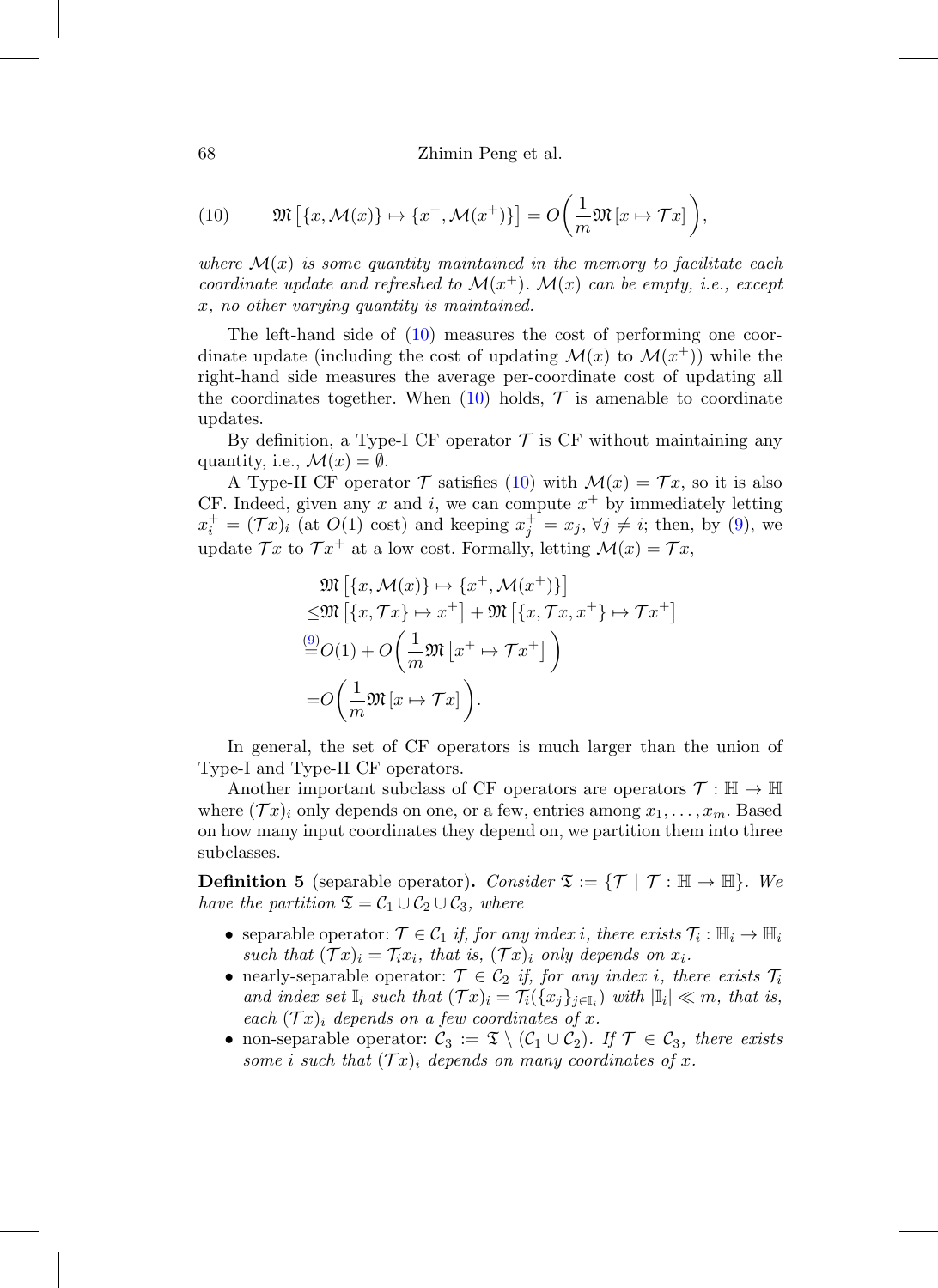Throughout the paper, we assume the coordinate update of a (nearly-) separable operator costs roughly the same for all coordinates. Under this assumption, separable operators are both Type-I CF and Type-II CF, and nearly-separable operators are Type-I CF.<sup>[3](#page-12-0)</sup>

#### **2.3. Examples of CF operators**

In this subsection, we give examples of CF operators arising in different areas including linear algebra, optimization, and machine learning.

**Example 4** ((block) diagonal matrix). Consider the diagonal matrix

$$
A = \begin{bmatrix} a_{1,1} & & 0 \\ & \ddots & \\ 0 & & a_{m,m} \end{bmatrix} \in \mathbb{R}^{m \times m}.
$$

Clearly  $\mathcal{T}: x \mapsto Ax$  is separable.

**Example 5** (gradient and proximal maps of a separable function)**.** Consider a separable function

$$
f(x) = \sum_{i=1}^{m} f_i(x_i).
$$

Then, both  $\nabla f$  and  $\mathbf{prox}_{\gamma f}$  are separable, in particular,

$$
(\nabla f(x))_i = \nabla f_i(x_i) \quad and \quad (\mathbf{prox}_{\gamma f}(x))_i = \mathbf{prox}_{\gamma f_i}(x_i).
$$

Here,  $\mathbf{prox}_{\gamma f}(x)$  ( $\gamma > 0$ ) is the proximal operator that we define in Definition [10](#page-46-0) in Appendix [A.](#page-0-1)

**Example 6** (projection to box constraints). Consider the "box" set  $B :=$  ${x : a_i \leq x_i \leq b_i, i \in [m]} \subset \mathbb{R}^m$ . Then, the projection operator  $\text{proj}_B$  is separable. Indeed,

$$
(\mathbf{proj}_B(x))_i = \max(b_i, \, \min(a_i, \, x_i)).
$$

**Example 7** (sparse matrices). If every row of the matrix  $A \in \mathbb{R}^{m \times m}$  is sparse,  $\mathcal{T}: x \mapsto Ax$  is nearly-separable.

<span id="page-12-0"></span><sup>3</sup>Not all nearly-separable operators are Type-II CF. Indeed, consider a sparse matrix  $A \in \mathbb{R}^{m \times m}$  whose non-zero entries are only located in the last column. Let  $\mathcal{T} x = Ax$  and  $x^+ = x + \delta_m$ . As  $x^+$  and x differ over the last entry,  $\mathcal{T} x^+ = \mathcal{T} x + (x^+_{m} - x^+_{m})$  $x_m$ , takes m operations. Therefore, we have  $\mathfrak{M}[\{x, \mathcal{T}x, x^+\} \mapsto \mathcal{T}x^+] = O(m)$ . Since  $\mathcal{T} x^+ = x^+_{m} A_{:,m}$  takes m operations, we also have  $\mathfrak{M} [x^+ \mapsto \mathcal{T} x^+] = O(m)$ . Therefore, [\(9\)](#page-10-0) is violated, and there is no benefit from maintaining  $\mathcal{T}x$ .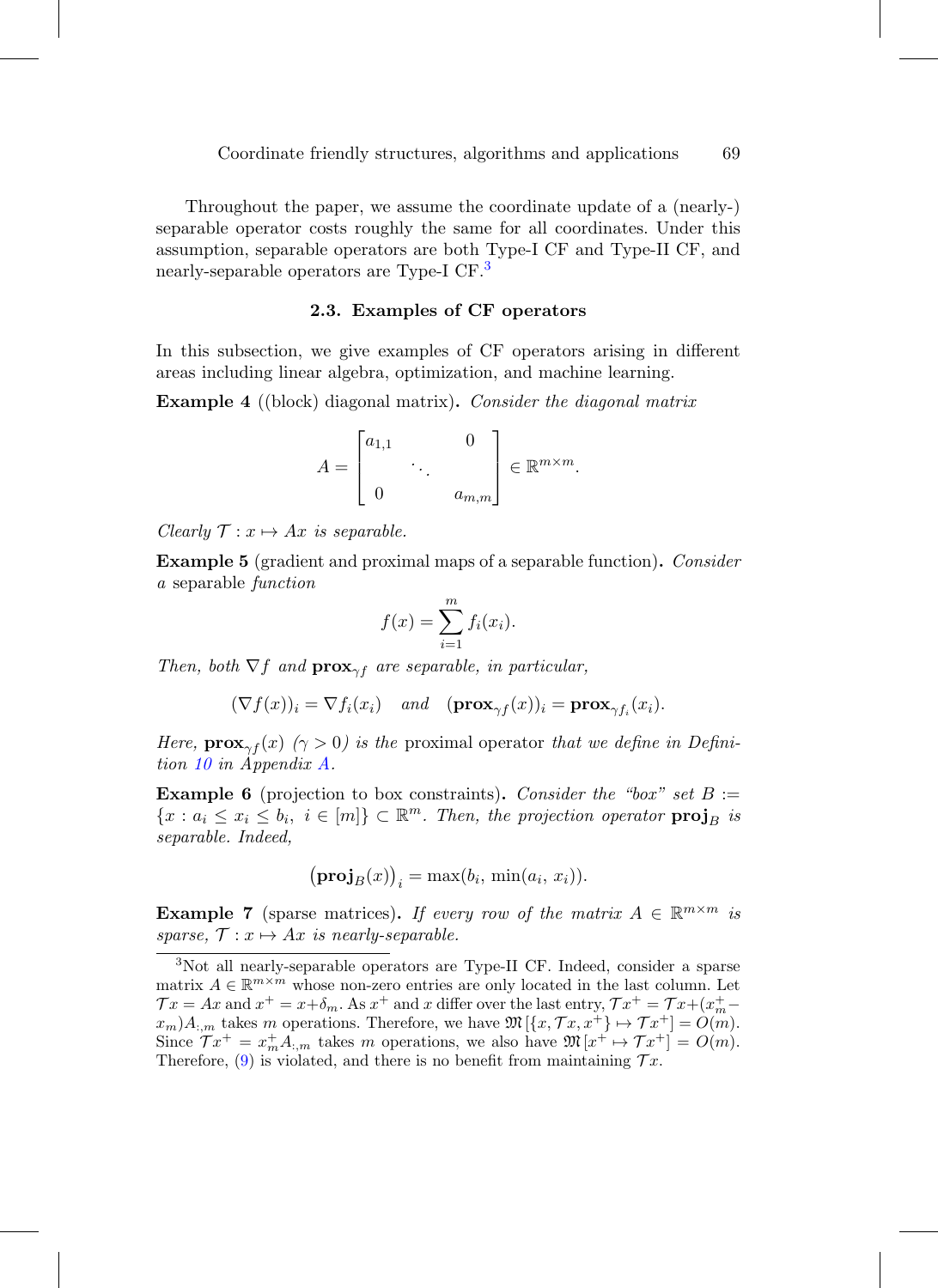#### 70 Zhimin Peng et al.

Examples of sparse matrices arise from various finite difference schemes for differential equations, problems defined on sparse graphs. When most pairs of a set of random variables are conditionally independent, their inverse covariance matrix is sparse.

**Example 8** (sum of sparsely supported functions)**.** Let E be a class of index sets and every  $e \in E$  be a small subset of  $[m], |e| \ll m$ . In addition  $\#\{e : i \in e\} \ll \#\{e\}$  for all  $i \in [m]$ . Let  $x_e := (x_i)_{i \in e}$ , and

$$
f(x) = \sum_{e \in E} f_e(x_e).
$$

The gradient map  $\nabla f$  is nearly-separable.

An application of this example arises in wireless communication over a graph of m nodes. Let each  $x_i$  be the spectrum assignment to node i, each e be a neighborhood of nodes, and each  $f_e$  be a utility function. The input of  $f_e$  is  $x_e$  since the utility depends on the spectra assignments in the neighborhood.

In machine learning, if each observation only involves a few features, then each function of the optimization objective will depend on a small number of components of x. This is the case when graphical models are used  $[64, 9]$  $[64, 9]$  $[64, 9]$  $[64, 9]$ .

<span id="page-13-1"></span>**Example 9** (squared hinge loss function). Consider for  $a, x \in \mathbb{R}^m$ ,

$$
f(x) := \frac{1}{2} (\max(0, 1 - \beta a^{\top} x))^2,
$$

which is known as the squared hinge loss function. Consider the operator

(11) 
$$
\mathcal{T}x := \nabla f(x) = -\beta \max(0, 1 - \beta a^{\top} x)a.
$$

Let us maintain  $\mathcal{M}(x) = a^{\top}x$ . For arbitrary x and i, let

<span id="page-13-0"></span>
$$
x_i^+ := (\mathcal{T} x)_i = -\beta \max(0, 1 - \beta a^\top x) a_i
$$

and  $x_j^+ := x_j$ ,  $\forall j \neq i$ . Then, computing  $x_i^+$  from x and  $a^{\top}x$  takes  $O(1)$  (as  $a^{\top}x$  is maintained), and computing  $a^{\top}x^{+}$  from  $x_{i}^{+}-x_{i}$  and  $a^{\top}x$  costs  $O(1)$ . Formally, we have

$$
\mathfrak{M}\left[\{x, a^{\top}x\} \mapsto \{x^+, a^{\top}x^+\}\right] \leq \mathfrak{M}\left[\{x, a^{\top}x\} \mapsto x^+\right] + \mathfrak{M}\left[\{a^{\top}x, x_i^+ - x_i\} \mapsto a^{\top}x^+\right]
$$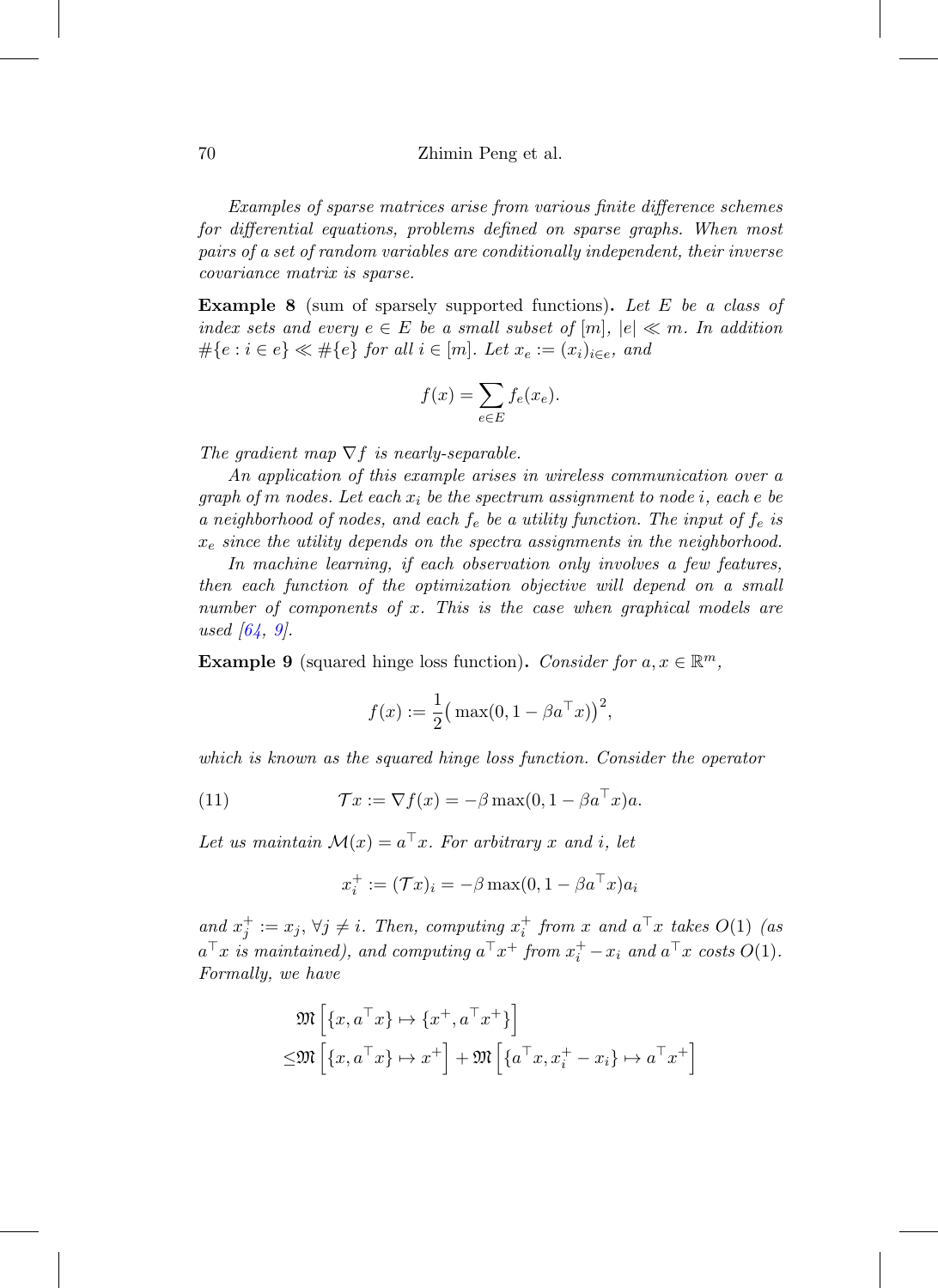$$
=O(1) + O(1) = O(1).
$$

<span id="page-14-0"></span>On the other hand,  $\mathfrak{M}[x \mapsto \mathcal{T}x] = O(m)$ . Therefore, [\(10\)](#page-11-0) holds, and  $\mathcal{T}$ defined in  $(11)$  is CF.

# **3. Composite coordinate friendly operators**

Compositions of two or more operators arise in algorithms for problems that have composite functions, as well as algorithms that are derived from operator splitting methods. To update the variable  $x^k$  to  $x^{k+1}$ , two or more operators are sequentially applied, and therefore the structures of all operators determine whether the update is CF. This is where CF structures become less trivial but more interesting. This section studies composite CF operators. The exposition leads to the recovery of existing algorithms, as well as powerful new algorithms.

#### **3.1. Combinations of operators**

<span id="page-14-2"></span>We start by an example with numerous applications. It is a generalization of Example [9.](#page-13-1)

<span id="page-14-1"></span>**Example 10** (scalar map pre-composing affine function). Let  $a_i \in \mathbb{R}^m$ ,  $b_i \in$  $\mathbb{R}$ , and  $\phi_i : \mathbb{R} \to \mathbb{R}$  be differentiable functions,  $j \in [p]$ . Let

$$
f(x) = \sum_{j=1}^{p} \phi_j (a_j^{\top} x + b_j).
$$

Assume that evaluating  $\phi'_j$  costs  $O(1)$  for each j. Then,  $\nabla f$  is CF. Indeed, let

$$
\mathcal{T}_1y:=A^\top y, \quad \mathcal{T}_2y:=[\phi_1'(y_1);\ldots;\phi_p'(y_p)], \quad \mathcal{T}_3x:=Ax+b,
$$

where  $A = [a_1^\top; a_2^\top; \dots; a_p^\top] \in \mathbb{R}^{p \times m}$  and  $b = [b_1; b_2; \dots; b_p] \in \mathbb{R}^{p \times 1}$ . Then we have  $\nabla f(x) = \mathcal{T}_1 \circ \mathcal{T}_2 \circ \mathcal{T}_3 x$ . For any x and  $i \in [m]$ , let  $x_i^+ = \nabla_i f(x)$  and  $x_j^+ = x_j, \forall j \neq i$ , and let  $\mathcal{M}(x) := \mathcal{T}_3x$ . We can first compute  $\mathcal{T}_2 \circ \mathcal{T}_3x$  from  $\mathcal{T}_3x$  for  $O(p)$  operations, then compute  $\nabla_i f(x)$  and thus  $x^+$  from  $\{x, \mathcal{T}_2 \circ \mathcal{T}_3x\}$ for  $O(p)$  operations, and finally update the maintained  $\mathcal{T}_3x$  to  $\mathcal{T}_3x^+$  from  ${x, x^+, \mathcal{T}_3x}$  for another  $O(p)$  operations. Formally,

$$
\mathfrak{M}\left[\{x,\mathcal{T}_3x\}\mapsto\{x^+,\mathcal{T}_3x^+\}\right]
$$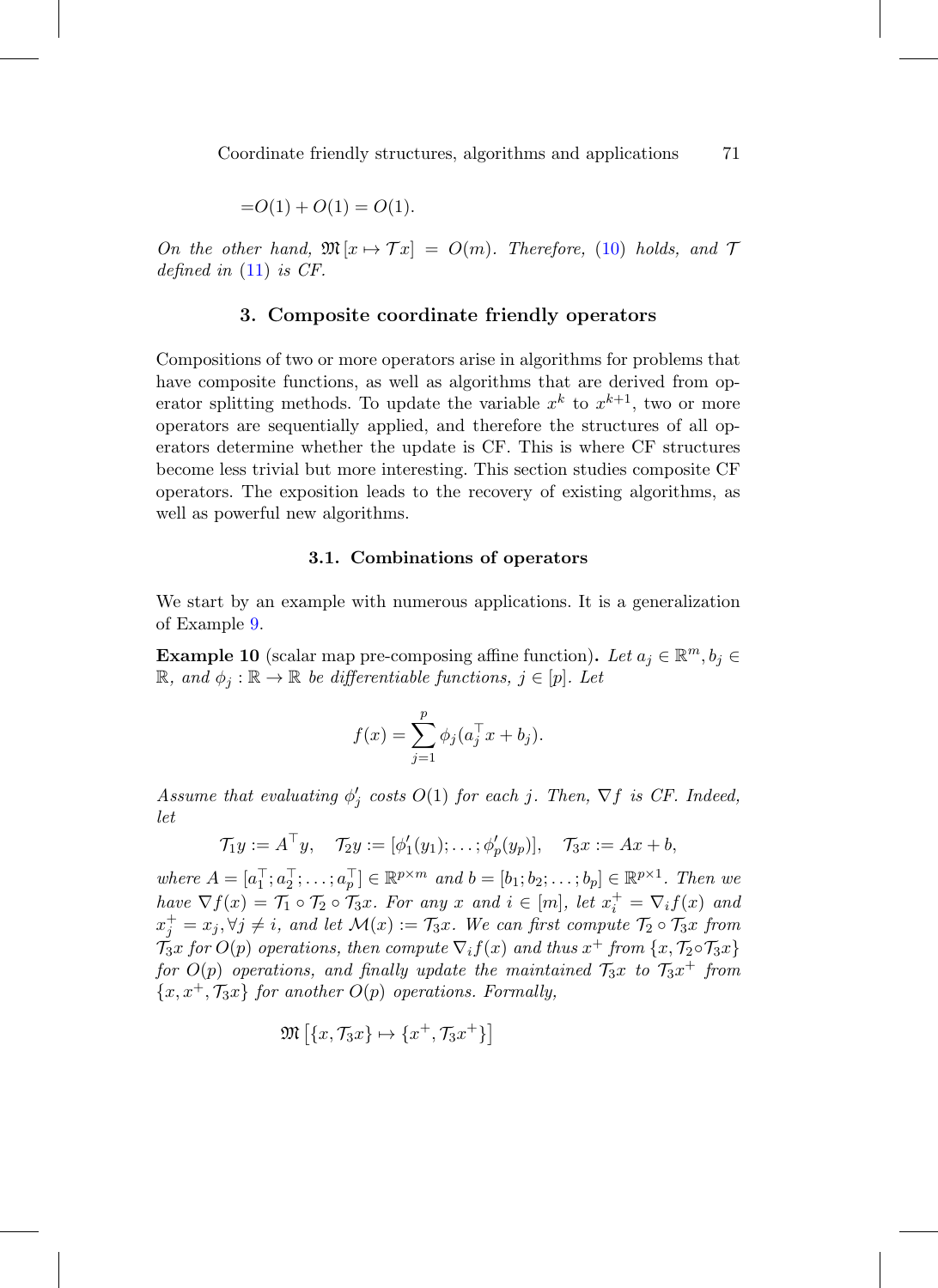72 Zhimin Peng et al.

$$
\leq \mathfrak{M}\left[\mathcal{T}_{3}x \mapsto \mathcal{T}_{2} \circ \mathcal{T}_{3}x\right] + \mathfrak{M}\left[\left\{x, \mathcal{T}_{2} \circ \mathcal{T}_{3}x\right\} \mapsto x^{+}\right] + \mathfrak{M}\left[\left\{x, \mathcal{T}_{3}x, x^{+}\right\} \mapsto \left\{\mathcal{T}_{3}x^{+}\right\}\right] = O(p) + O(p) + O(p) = O(p).
$$

Since  $\mathfrak{M}[x \mapsto \nabla f(x)] = O(pm)$ , therefore  $\nabla f = \mathcal{T}_1 \circ \mathcal{T}_2 \circ \mathcal{T}_3$  is CF.

If  $p = m, T_1, T_2, T_3$  all map from  $\mathbb{R}^m$  to  $\mathbb{R}^m$ . Then, it is easy to check that  $\mathcal{T}_1$  is Type-I CF,  $\mathcal{T}_2$  is separable, and  $\mathcal{T}_3$  is Type-II CF. The last one is crucial since not maintaining  $\mathcal{T}_3x$  would disqualify  $\mathcal T$  from CF. Indeed, to obtain  $(\mathcal{T}x)_i$ , we must multiply  $A_i^{\top}$  to all the entries of  $\mathcal{T}_2 \circ \mathcal{T}_3x$ , which in turn needs all the entries of  $\mathcal{T}_3x$ , computing which from scratch would cost  $O(pm)$ .

There are general rules to preserve Type-I and Type-II CF. For example,  $\mathcal{T}_1 \circ \mathcal{T}_2$  is still Type-I CF, and  $\mathcal{T}_2 \circ \mathcal{T}_3$  is still CF, but there are counter examples where  $\mathcal{T}_2 \circ \mathcal{T}_3$  can be neither Type-I nor Type-II CF. Such properties are important for developing efficient coordinate update algorithms for complicated problems; we will formalize them in the following.

The operators  $\mathcal{T}_2$  and  $\mathcal{T}_3$  in the above example are prototypes of *cheap* and easy-to-maintain operators from  $\mathbb H$  to  $\mathbb G$  that arise in operator compositions.

**Definition 6** (cheap operator). For a composite operator  $\mathcal{T} = \mathcal{T}_1 \circ \cdots \circ \mathcal{T}_p$ , an operator  $\mathcal{T}_i : \mathbb{H} \to \mathbb{G}$  is cheap if  $\mathfrak{M}[x \mapsto \mathcal{T}_i x]$  is less than or equal to the number of remaining coordinate-update operations, in order of magnitude.

**Definition 7** (easy-to-maintain operator). For a composite operator  $\mathcal{T} =$  $\mathcal{T}_1 \circ \cdots \circ \mathcal{T}_p$ , an operator  $\mathcal{T}_j : \mathbb{H} \to \mathbb{G}$  is easy-to-maintain, if for any  $x, i, \delta_i, x^+$ satisfying [\(6\)](#page-8-1),  $\mathfrak{M}[\{x, \mathcal{T}_i x, x^+\} \mapsto \mathcal{T}_i x^+]$  is less than or equal to the number of remaining coordinate-update operations, in order of magnitude, or belongs to  $O(\frac{1}{\dim \mathbb{G}} \mathfrak{M}[x^+ \mapsto \mathcal{T}x^+]).$ 

The splitting schemes in §[3.2](#page-17-0) below will be based on  $\mathcal{T}_1 + \mathcal{T}_2$  or  $\mathcal{T}_1 \circ \mathcal{T}_2$ , as well as a sequence of such combinations. If  $\mathcal{T}_1$  and  $\mathcal{T}_2$  are both CF,  $\mathcal{T}_1+\mathcal{T}_2$ remains CF, but  $\mathcal{T}_1 \circ \mathcal{T}_2$  is not necessarily so. This subsection discusses how  $\mathcal{T}_1 \circ \mathcal{T}_2$  inherits the properties from  $\mathcal{T}_1$  and  $\mathcal{T}_2$ . Our results are summarized in Tables [1](#page-16-0) and [2](#page-16-1) and explained in details below.

The combination  $\mathcal{T}_1 \circ \mathcal{T}_2$  generally inherits the *weaker* property from  $\mathcal{T}_1$ and  $\mathcal{T}_2$ .

The separability  $(C_1)$  property is preserved by composition. If  $\mathcal{T}_1,\ldots,\mathcal{T}_n$ are separable, then  $\mathcal{T}_1 \circ \cdots \circ \mathcal{T}_n$  is separable. However, combining nearlyseparable  $(\mathcal{C}_2)$  operators may not yield a nearly-separable operator since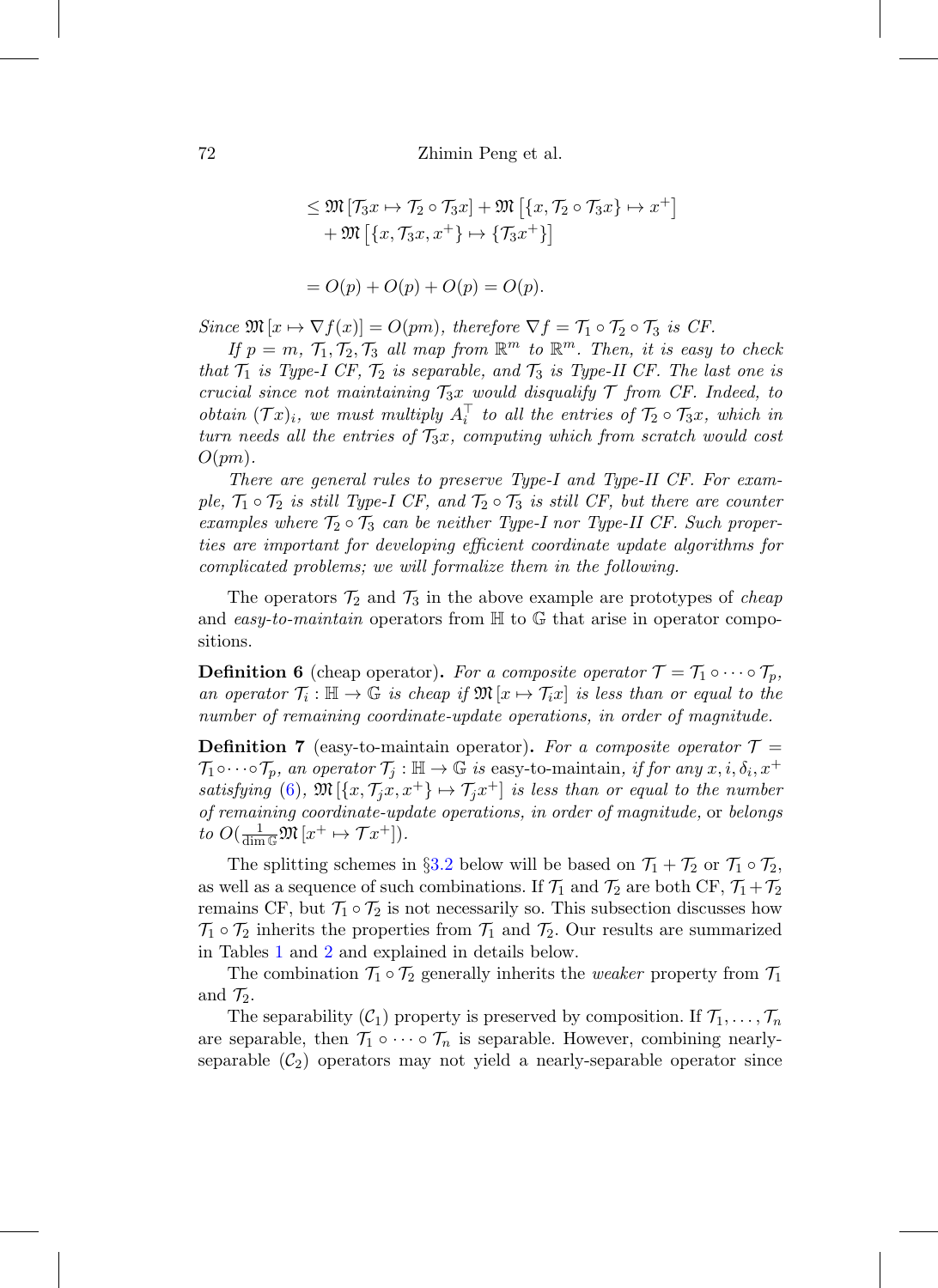Table 1:  $\mathcal{T}_1 \circ \mathcal{T}_2$  inherits the weaker separability property from those of  $\mathcal{T}_1$ and  $\mathcal{T}_2$ 

<span id="page-16-0"></span>

| Case $1'1_1 \in$                                             | $\gamma_2 \in$                                        | $(\mathcal{T}_1 \circ \mathcal{T}_2) \in$                    |
|--------------------------------------------------------------|-------------------------------------------------------|--------------------------------------------------------------|
| $\mathcal{C}_1$ (separable)                                  | $\mathcal{C}_1, \mathcal{C}_2, \mathcal{C}_3$         | $\mathcal{C}_1, \mathcal{C}_2, \mathcal{C}_3$ , respectively |
| $\mathcal{C}_2$ (nearly-sep.) $\mathcal{C}_1, \mathcal{C}_3$ |                                                       | $\mathcal{C}_2, \mathcal{C}_3$ , resp.                       |
|                                                              |                                                       | $\mathcal{C}_2$ or $\mathcal{C}_3$ , case by case            |
| $(non-sep.)$                                                 | $\mathcal{C}_1 \cup \mathcal{C}_2 \cup \mathcal{C}_3$ |                                                              |

Table 2: Summary of how  $\mathcal{T}_1 \circ \mathcal{T}_2$  inherits CF properties from those of  $\mathcal{T}_1$ and  $\mathcal{T}_2$ 

<span id="page-16-1"></span>

| Case | $\mathcal{T}_1 \in$                | $\mathcal{T}_2 \in$           | $(\mathcal{T}_1 \circ \mathcal{T}_2) \in$ | Example            |
|------|------------------------------------|-------------------------------|-------------------------------------------|--------------------|
|      | $\mathcal{C}_1 \cup \mathcal{C}_2$ | $\mathcal{F},\,\mathcal{F}_1$ | $\mathcal{F}, \mathcal{F}_1$ , resp.      | Examples 11 and 13 |
|      | $\mathcal{F},\,\mathcal{F}_2$      |                               | $\mathcal{F}, \mathcal{F}_2$ , resp.      | Example 10         |
|      |                                    | $\mathcal{F}_2$               |                                           | Example 12         |
|      | cheap                              | $\mathcal{F}_2$               |                                           | Example 13         |
| 9    |                                    | cheap                         |                                           | Examples 10 and 13 |

composition introduces more dependence among the input entries. Therefore, composition of nearly-separable operators can be either nearly-separable or non-separable.

Next, we discuss how  $\mathcal{T}_1 \circ \mathcal{T}_2$  inherits the CF properties from  $\mathcal{T}_1$  and  $\mathcal{T}_2$ . For simplicity, we only use matrix-vector multiplication as examples to illustrate the ideas; more interesting examples will be given later.

• If  $\mathcal{T}_1$  is separable or nearly-separable  $(\mathcal{C}_1 \cup \mathcal{C}_2)$ , then as long as  $\mathcal{T}_2$  is CF (F),  $\mathcal{T}_1 \circ \mathcal{T}_2$  remains CF. In addition, if  $\mathcal{T}_2$  is Type-I CF ( $\mathcal{F}_1$ ), so is  $\mathcal{T}_1 \circ \mathcal{T}_2$ .

<span id="page-16-2"></span>**Example 11.** Let  $A \in \mathbb{R}^{m \times m}$  be sparse and  $B \in \mathbb{R}^{m \times m}$  dense. Then  $\mathcal{T}_1 x = Ax$  is nearly-separable and  $\mathcal{T}_2 x = Bx$  is Type-I CF<sup>[4](#page-16-3)</sup>. For any i, let  $\mathbb{I}_i$  index the set of nonzeros on the ith row of A. We first compute  $(Bx)_{\mathbb{I}_i}$ , which costs  $O(|\mathbb{I}_i|m)$ , and then  $a_{i,\mathbb{I}_i}(Bx)_{\mathbb{I}_i}$ , which costs  $O(|\mathbb{I}_i|)$ , where  $a_{i,\mathbb{I}_i}$  is formed by the nonzero entries on the ith row of A. Assume  $O(|\mathbb{I}_i|) = O(1)$ ,  $\forall i$ . We have, from the above discussion, that  $\mathfrak{M}[x \mapsto (\mathcal{T}_1 \circ \mathcal{T}_2 x)_i] = O(m)$ , while  $\mathfrak{M}[x \mapsto \mathcal{T}_1 \circ \mathcal{T}_2 x] = O(m^2)$ . Hence,  $\mathcal{T}_1 \circ \mathcal{T}_2$  is Type-I CF.

<span id="page-16-3"></span><sup>&</sup>lt;sup>4</sup>For this example, one can of course pre-compute AB and claim that  $(\mathcal{T}_1 \circ \mathcal{T}_2)$ is Type-I CF. Our arguments keep  $A$  and  $B$  separate and only use the nearlyseparability of  $\mathcal{T}_1$  and Type-I CF property of  $\mathcal{T}_2$ , so our result holds for any such composition even when  $\mathcal{T}_1$  and  $\mathcal{T}_2$  are nonlinear.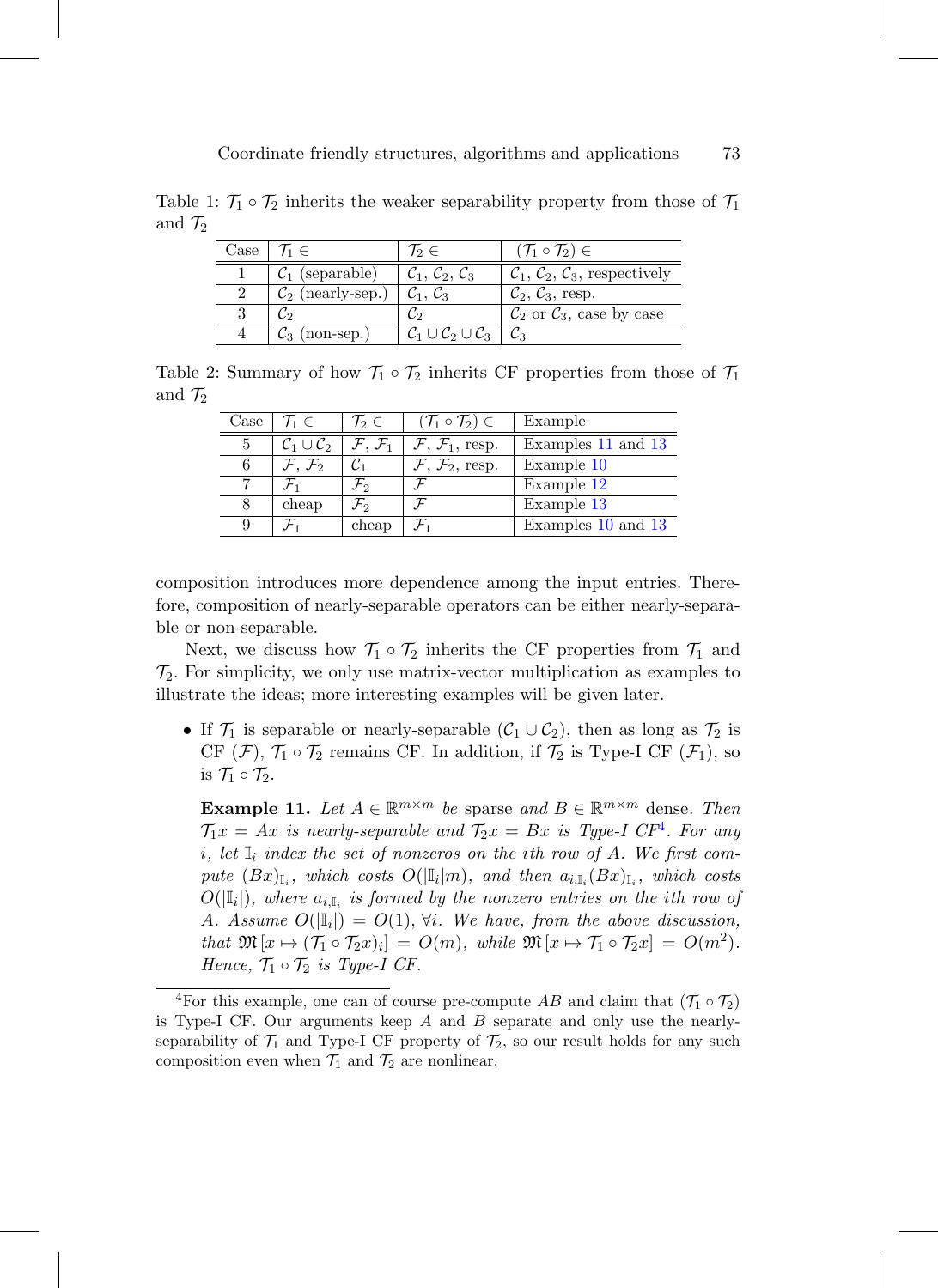• Assume that  $\mathcal{T}_2$  is separable  $(\mathcal{C}_1)$ . It is easy to see that if  $\mathcal{T}_1$  is CF  $(\mathcal{F})$ , then  $\mathcal{T}_1 \circ \mathcal{T}_2$  remains CF. In addition if  $\mathcal{T}_1$  is Type-II CF  $(\mathcal{F}_2)$ , so is  $\mathcal{T}_1 \circ \mathcal{T}_2$ ; see Example [10.](#page-14-1)

Note that, if  $\mathcal{T}_2$  is nearly-separable, we do not always have CF properties for  $\mathcal{T}_1 \circ \mathcal{T}_2$ . This is because  $\mathcal{T}_2 x$  and  $\mathcal{T}_2 x^+$  can be totally different (so updating  $\mathcal{T}_2 x$  is expensive) even if x and  $x^+$  only differ over one coordinate; see the footnote [3](#page-12-0) on Page [69.](#page-12-0)

• Assume that  $\mathcal{T}_1$  is Type-I CF  $(\mathcal{F}_1)$ . If  $\mathcal{T}_2$  is Type-II CF  $(\mathcal{F}_2)$ , then  $\mathcal{T}_1 \circ \mathcal{T}_2$  is CF  $(\mathcal{F})$ .

<span id="page-17-1"></span>**Example 12.** Let  $A, B \in \mathbb{R}^{m \times m}$  be dense. Then  $\mathcal{T}_1 x = Ax$  is Type-I CF and  $\mathcal{T}_2x = Bx$  Type-II CF (by maintaining Bx; see Example [2\)](#page-9-3). For any x and i, let  $x^+$  satisfy [\(6\)](#page-8-1). Maintaining  $\mathcal{T}_2x$ , we can compute  $(\mathcal{T}_1 \circ \mathcal{T}_2 x)_i$  for  $O(m)$  operations for any j and update  $\mathcal{T}_2 x^+$  for  $O(m)$ operations. On the other hand, computing  $\mathcal{T}_1 \circ \mathcal{T}_2 x^+$  without maintaining  $\mathcal{T}_2$ x takes  $O(m^2)$  operations.

• Assume that one of  $\mathcal{T}_1$  and  $\mathcal{T}_2$  is cheap. If  $\mathcal{T}_2$  is cheap, then as long as  $\mathcal{T}_1$  is Type-I CF  $(\mathcal{F}_1)$ ,  $\mathcal{T}_1 \circ \mathcal{T}_2$  is Type-I CF. If  $\mathcal{T}_1$  is cheap, then as long as  $\mathcal{T}_2$  is Type-II CF  $(\mathcal{F}_2)$ ,  $\mathcal{T}_1 \circ \mathcal{T}_2$  is CF  $(\mathcal{F})$ ; see Example [13.](#page-19-0)

<span id="page-17-0"></span>We will see more examples of the above cases in the rest of the paper.

# **3.2. Operator splitting schemes**

We will apply our discussions above to operator splitting and obtain new algorithms. But first, we review several major operator splitting schemes and discuss their CF properties. We will encounter important concepts such as (maximum) monotonicity and cocoercivity, which are given in Appendix [A.](#page-0-1) For a monotone operator A, the resolvent operator  $\mathcal{J}_\mathcal{A}$  and the reflectiveresolvent operator  $\mathcal{R}_\mathcal{A}$  are also defined there, in [\(67\)](#page-46-1) and [\(68\)](#page-46-2), respectively.

Consider the following problem: given three operators  $A, B, C$ , possibly set-valued,

<span id="page-17-2"></span>(12) find  $x \in \mathbb{H}$  such that  $0 \in \mathcal{A}x + \mathcal{B}x + \mathcal{C}x$ ,

where " $+$ " is the Minkowski sum. This is a high-level abstraction of many problems or their optimality conditions. The study began in the 1960s, followed by a large number of algorithms and applications over the last fifty years. Next, we review a few basic methods for solving [\(12\)](#page-17-2).

When A, B are maximally monotone (think it as the subdifferential  $\partial f$ of a proper convex function f) and C is  $\beta$ -cocoercive (think it as the gradient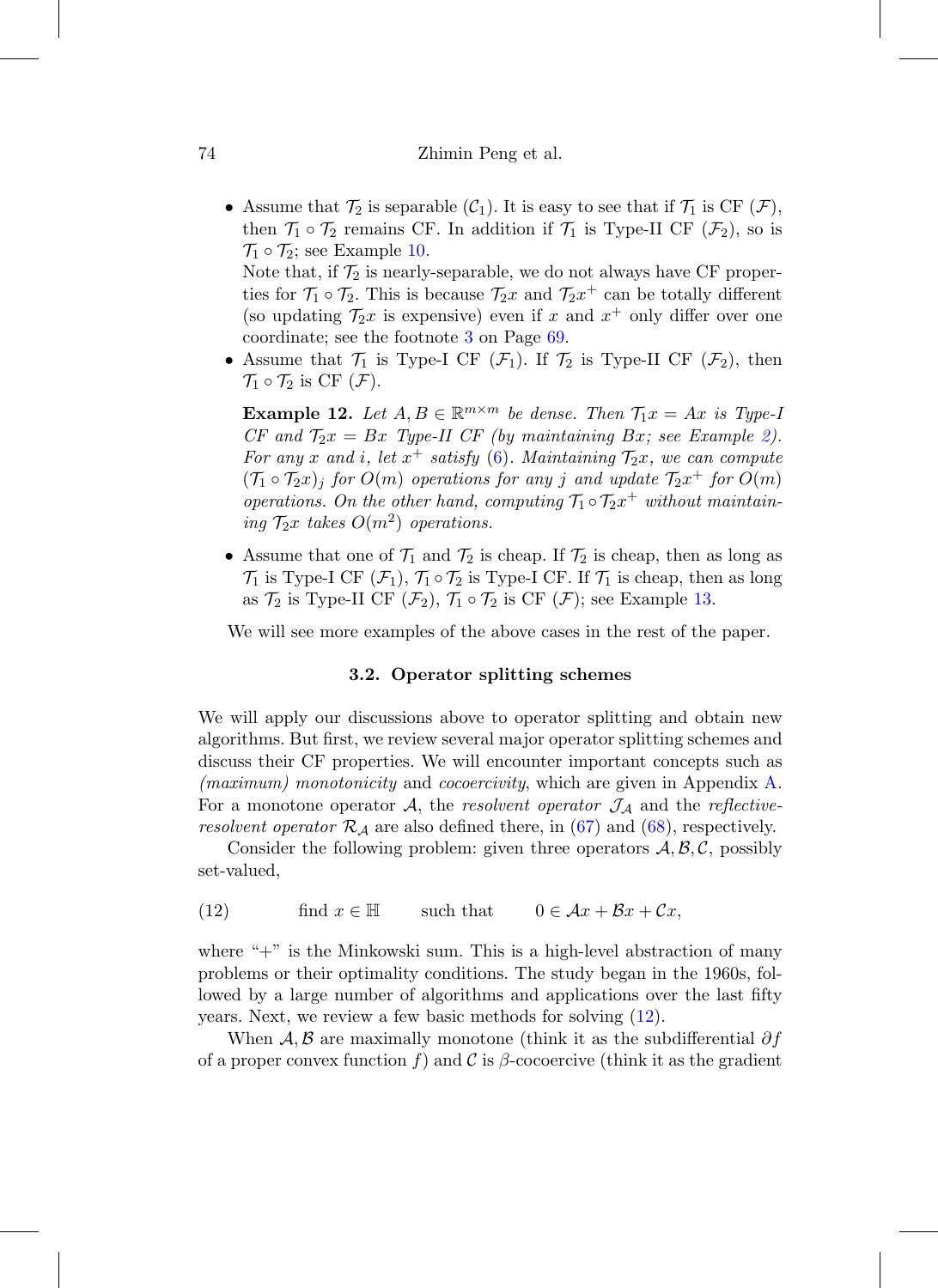$\nabla f$  of a 1/ $\beta$ -Lipschitz differentiable function f), a solution can be found by the iteration [\(2\)](#page-2-0) with  $\mathcal{T} = \mathcal{T}_{3S}$ , introduced recently in [\[24](#page-56-7)], where

<span id="page-18-3"></span>(13) 
$$
\mathcal{T}_{3S} := \mathcal{I} - \mathcal{J}_{\gamma \mathcal{B}} + \mathcal{J}_{\gamma \mathcal{A}} \circ (2\mathcal{J}_{\gamma \mathcal{B}} - \mathcal{I} - \gamma \mathcal{C} \circ \mathcal{J}_{\gamma \mathcal{B}}).
$$

Indeed, by setting  $\gamma \in (0, 2\beta)$ ,  $\mathcal{T}_{3S}$  is  $\left(\frac{2\beta}{4\beta-\gamma}\right)$ -averaged (think it as a property weaker than the Picard contraction; in particular,  $\mathcal T$  may not have a fixed point). Following the standard convergence result (cf. textbook [\[5](#page-54-5)]), provided that  $\mathcal T$  has a fixed point, the sequence from [\(2\)](#page-2-0) converges to a fixed-point  $x^*$  of  $\mathcal T$ . Note that, instead of  $x^*$ ,  $\mathcal J_{\gamma\beta}(x^*)$  is a solution to [\(12\)](#page-17-2).

Following §[3.1,](#page-14-2)  $\mathcal{T}_{3S}$  is CF if  $\mathcal{J}_{\gamma A}$  is separable  $(\mathcal{C}_1)$ ,  $\mathcal{J}_{\gamma B}$  is Type-II CF  $(\mathcal{F}_2)$ , and C is Type-I CF  $(\mathcal{F}_1)$ .

We give a few special cases of  $\mathcal{T}_{3S}$  below, which have much longer history. They all converge to a fixed point  $x^*$  whenever a solution exists and  $\gamma$  is properly chosen. If  $\mathcal{B} \neq 0$ , then  $\mathcal{J}_{\gamma\beta}(x^*)$ , instead of  $x^*$ , is a solution to [\(12\)](#page-17-2).

**Forward-Backward Splitting (FBS):** Letting  $\mathcal{B} = 0$  yields  $\mathcal{J}_{\gamma\beta} = \mathcal{I}$ . Then,  $\mathcal{T}_{3S}$  reduces to FBS [\[52](#page-58-6)]:

<span id="page-18-0"></span>(14) 
$$
\mathcal{T}_{\text{FBS}} := \mathcal{J}_{\gamma A} \circ (\mathcal{I} - \gamma \mathcal{C})
$$

for solving the problem  $0 \in \mathcal{A}x + \mathcal{C}x$ .

**Backward-Forward Splitting (BFS):** Letting  $\mathcal{A} = 0$  yields  $\mathcal{J}_{\gamma\mathcal{A}} = \mathcal{I}$ . Then,  $\mathcal{T}_{3S}$  reduces to BFS:

<span id="page-18-1"></span>(15) 
$$
\mathcal{T}_{\rm BFS} := (\mathcal{I} - \gamma \mathcal{C}) \circ \mathcal{J}_{\gamma \mathcal{B}}
$$

for solving the problem  $0 \in \mathcal{B}x + \mathcal{C}x$ . When  $\mathcal{A} = \mathcal{B}$ ,  $\mathcal{T}_{\text{FBS}}$  and  $\mathcal{T}_{\text{BFS}}$  apply the same pair of operators in the opposite orders, and they solve the same problem. Iterations based on  $\mathcal{T}_{BFS}$  are rarely used in the literature because they need an extra application of  $\mathcal{J}_{\gamma B}$  to return the solution, so  $\mathcal{T}_{BFS}$  is seemingly an unnecessary variant of  $\mathcal{T}_{\text{FBS}}$ . However, they become different for coordinate update; in particular,  $\mathcal{T}_{\rm BFS}$  is CF (but  $\mathcal{T}_{\rm FBS}$  is generally not) when  $\mathcal{J}_{\gamma\beta}$  is Type-II CF  $(\mathcal{F}_2)$  and C is Type-I CF  $(\mathcal{F}_1)$ . Therefore,  $\mathcal{T}_{\rm BFS}$  is worth discussing alone.

<span id="page-18-2"></span>**Douglas-Rachford Splitting (DRS):** Letting  $C = 0$ ,  $\mathcal{T}_{3S}$  reduces to

(16) 
$$
\mathcal{T}_{\text{DRS}} := \mathcal{I} - \mathcal{J}_{\gamma \mathcal{B}} + \mathcal{J}_{\gamma \mathcal{A}} \circ (2\mathcal{J}_{\gamma \mathcal{B}} - \mathcal{I}) = \frac{1}{2} (\mathcal{I} + \mathcal{R}_{\gamma \mathcal{A}} \circ \mathcal{R}_{\gamma \mathcal{B}})
$$

introduced in [\[26](#page-56-1)] for solving the problem  $0 \in \mathcal{A}x + \mathcal{B}x$ . A more general splitting is the Relaxed Peaceman-Rachford Splitting (RPRS) with  $\lambda \in [0,1]$ :

(17) 
$$
\mathcal{T}_{\text{RPRS}} = (1 - \lambda) \mathcal{I} + \lambda \mathcal{R}_{\gamma A} \circ \mathcal{R}_{\gamma B},
$$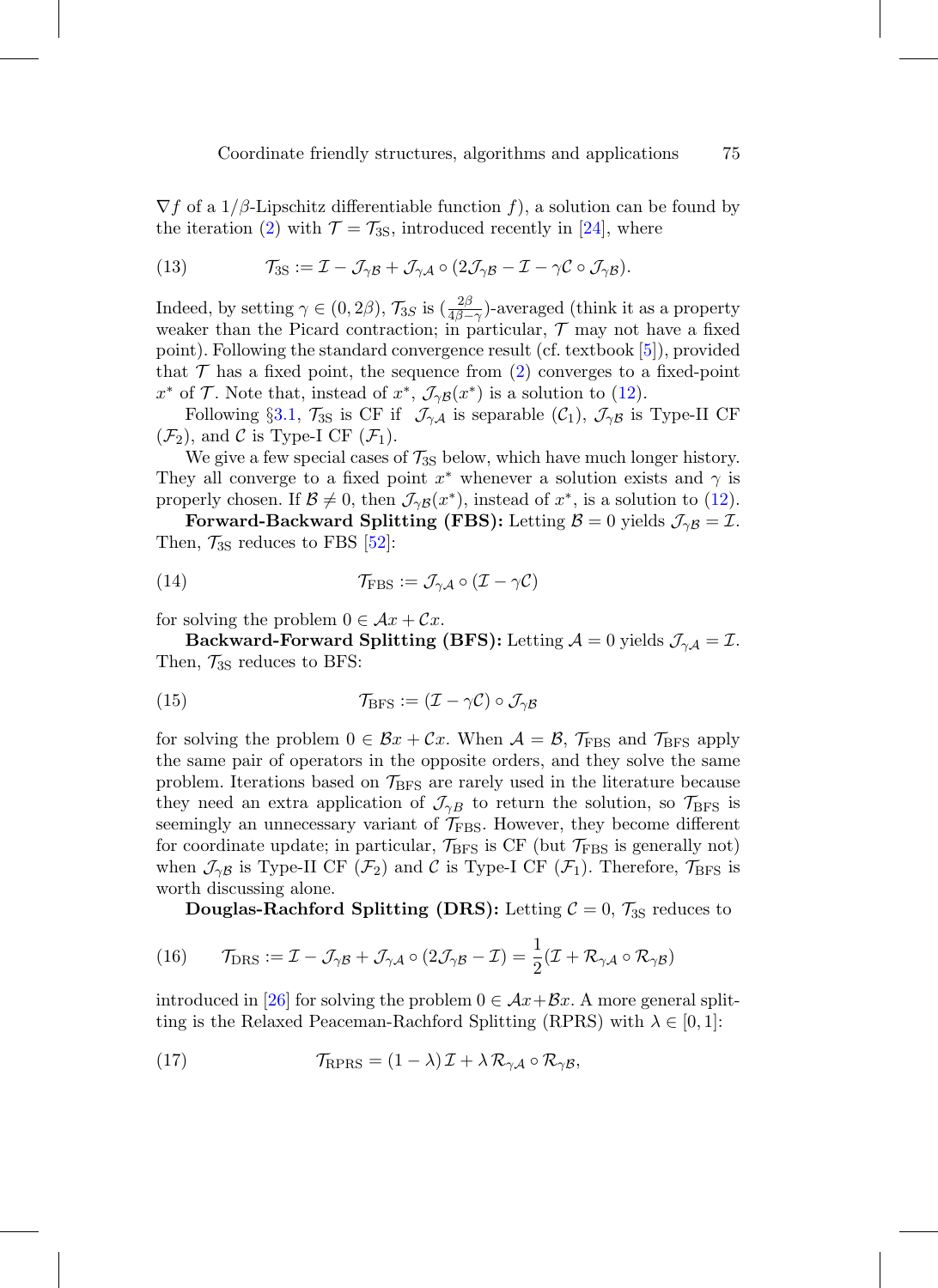which recovers  $\mathcal{T}_{\text{DRS}}$  by setting  $\lambda = \frac{1}{2}$  and Peaceman-Rachford Splitting (PRS) [\[53](#page-58-7)] by letting  $\lambda = 1$ .

**Forward-Douglas-Rachford Splitting (FDRS):** Let V be a linear subspace, and  $\mathcal{N}_V$  and  $\mathcal{P}_V$  be its normal cone and projection operator, respectively. The FDRS [\[15\]](#page-55-9)

$$
\mathcal{T}_{\text{FDRS}} = \mathcal{I} - \mathcal{P}_V + \mathcal{J}_{\gamma A} \circ (2\mathcal{P}_V - \mathcal{I} - \gamma \mathcal{P}_V \circ \tilde{\mathcal{C}} \circ \mathcal{P}_V),
$$

aims at finding a point x such that  $0 \in \mathcal{A} x + \tilde{C} x + \mathcal{N}_V x$ . If an optimal x exists, we have  $x \in V$  and  $\mathcal{N}_V x$  is the orthogonal complement of V. Therefore, the problem is equivalent to finding x such that  $0 \in \mathcal{A} x + \mathcal{P}_V \circ \mathcal{C} \circ \mathcal{P}_V x + \mathcal{N}_V x$ . Thus,  $\mathcal{T}_{3S}$  recovers  $\mathcal{T}_{\text{FDRS}}$  by letting  $\mathcal{B} = \mathcal{N}_V$  and  $\mathcal{C} = \mathcal{P}_V \circ \tilde{\mathcal{C}} \circ \mathcal{P}_V$ .

Forward-Backward-Forward Splitting (FBFS): Composing  $\mathcal{T}_{\text{FBS}}$ with one more forward step gives  $\mathcal{T}_{\text{FBFS}}$  introduced in [\[71\]](#page-60-8):

<span id="page-19-3"></span>(18) 
$$
\mathcal{T}_{\text{FBFS}} = -\gamma \mathcal{C} + (\mathcal{I} - \gamma \mathcal{C}) \mathcal{J}_{\gamma \mathcal{A}} (\mathcal{I} - \gamma \mathcal{C}).
$$

 $\mathcal{T}_{\text{FBFS}}$  is not a special case of  $\mathcal{T}_{3S}$ . At the expense of one more application of  $(\mathcal{I} - \gamma \mathcal{C})$ ,  $\mathcal{T}_{\text{FBFS}}$  relaxes the convergence condition of  $\mathcal{T}_{\text{FBS}}$  from the cocoercivity of  $C$  to its monotonicity. (For example, a nonzero skew symmetric matrix is monotonic but not cocoercive.) From Table [2,](#page-16-1) we know that  $\mathcal{T}_{\text{FBFS}}$ is CF if both  $\mathcal{C}$  and  $\mathcal{J}_{\gamma A}$  are separable.

**3.2.1. Examples in optimization.** Consider the optimization problem

<span id="page-19-1"></span>(19) 
$$
\min_{x \in X} \text{imize } f(x) + g(x),
$$

where X is the feasible set and f and g are objective functions. We present examples of operator splitting methods discussed above.

<span id="page-19-0"></span>**Example 13** (proximal gradient method). Let  $X = \mathbb{R}^m$ , f be differentiable, and g be proximable in [\(19\)](#page-19-1). Setting  $A = \partial g$  and  $C = \nabla f$  in [\(14\)](#page-18-0) gives  $\mathcal{J}_{\gamma A} = \mathbf{prox}_{\gamma g}$  and reduces  $x^{k+1} = \mathcal{T}_{\text{FBS}}(x^k)$  to prox-gradient iteration:

<span id="page-19-2"></span>(20) 
$$
x^{k+1} = \mathbf{prox}_{\gamma g}(x^k - \gamma \nabla f(x^k)).
$$

A special case of [\(20\)](#page-19-2) with  $g = \iota_X$  is the projected gradient iteration:

<span id="page-19-4"></span>(21) 
$$
x^{k+1} = \mathcal{P}_X(x^k - \gamma \nabla f(x^k)).
$$

If  $\nabla f$  is CF and  $\mathbf{prox}_{\gamma g}$  is (nearly-)separable (e.g.,  $g(x) = ||x||_1$  or the indicator function of a box constraint) or if  $\nabla f$  is Type-II CF and  $\mathbf{prox}_{\gamma q}$ is cheap (e.g.,  $\nabla f(x) = Ax - b$  and  $g = ||x||_2$ ), then the FBS iteration [\(20\)](#page-19-2) is CF. In the latter case, we can also apply the BFS iteration  $(15)$  (i.e,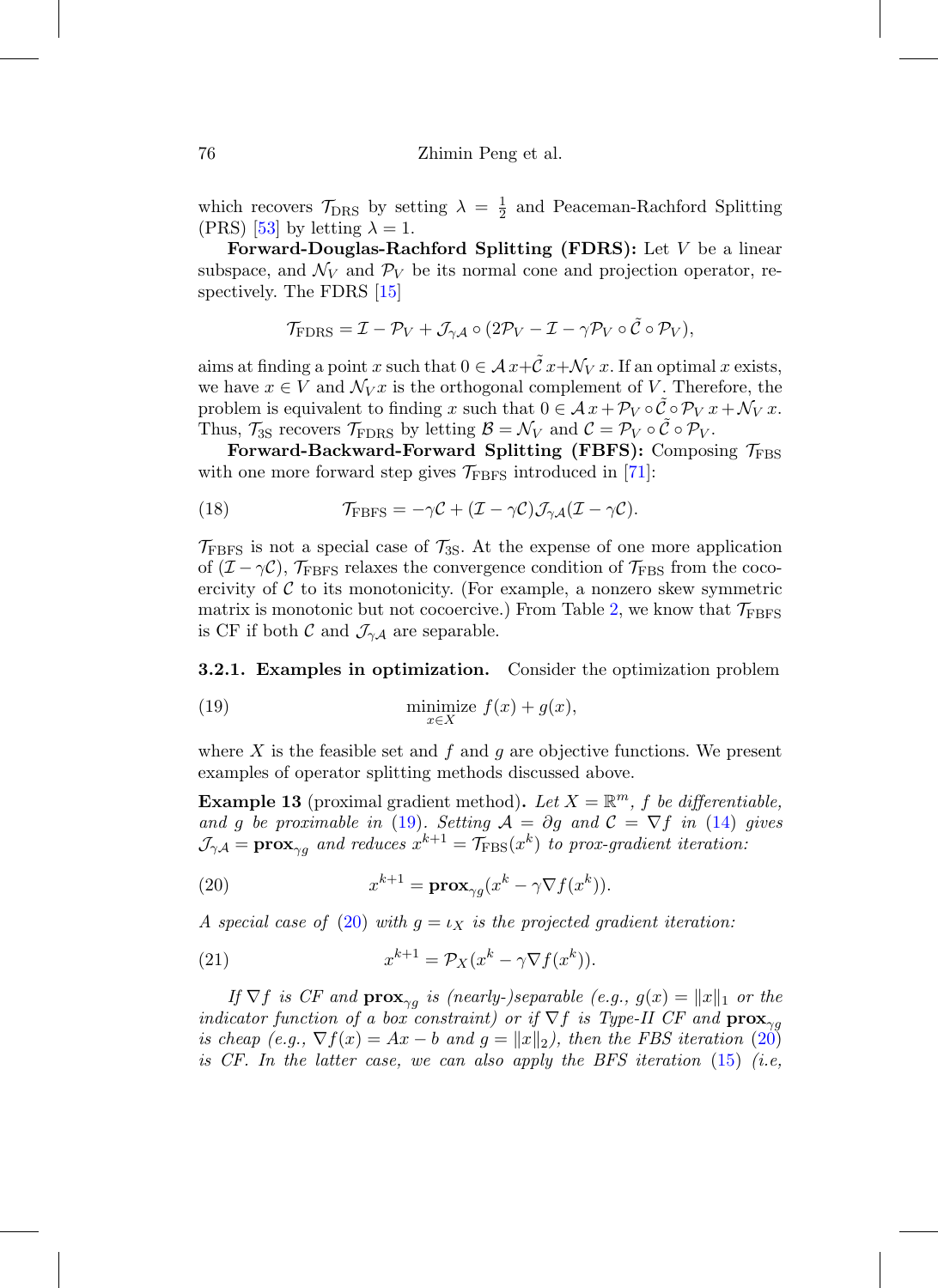compute  $\mathbf{prox}_{\gamma q}$  and then perform the gradient update), which is also CF. **Example 14** (ADMM). Setting  $X = \mathbb{R}^m$  simplifies [\(19\)](#page-19-1) to

<span id="page-20-1"></span>(22) minimize 
$$
f(x) + g(y)
$$
, subject to  $x - y = 0$ .

<span id="page-20-2"></span>The ADMM method iterates:

(23a) 
$$
x^{k+1} = \mathbf{prox}_{\gamma f}(y^k - \gamma s^k),
$$

(23b) 
$$
y^{k+1} = \mathbf{prox}_{\gamma g}(x^{k+1} + \gamma s^k),
$$

(23c) 
$$
s^{k+1} = s^k + \frac{1}{\gamma} (x^{k+1} - y^{k+1}).
$$

(The iteration can be generalized to handle the constraint  $Ax - By = b$ .) The dual problem of [\(22\)](#page-20-1) is min<sub>s</sub>  $f^*(-s) + g^*(s)$ , where  $f^*$  is the convex conjugate of f. Letting  $A = -\partial f^*(-)$  and  $B = \partial g^*$  in [\(16\)](#page-18-2) recovers the *iteration* [\(23\)](#page-20-2) through (see the derivation in Appendix [B\)](#page-8-0)

$$
t^{k+1} = \mathcal{T}_{\text{DRS}}(t^k) = t^k - \mathcal{J}_{\gamma \mathcal{B}}(t^k) + \mathcal{J}_{\gamma \mathcal{A}} \circ (2\mathcal{J}_{\gamma \mathcal{B}} - \mathcal{I})(t^k).
$$

From the results in  $\S 3.1$ , a sufficient condition for the above iteration to be CF is that  $\mathcal{J}_{\gamma A}$  is (nearly-)separable and  $\mathcal{J}_{\gamma B}$  being CF.

<span id="page-20-0"></span>The above abstract operators and their CF properties will be applied in §[5](#page-27-0) to give interesting algorithms for several applications.

### <span id="page-20-3"></span>**4. Primal-dual coordinate friendly operators**

We study how to solve the problem

(24) 
$$
\min_{x \in \mathbb{H}} \text{size } f(x) + g(x) + h(Ax),
$$

with primal-dual splitting algorithms, as well as their coordinate update versions. Here,  $f$  is differentiable and  $A$  is a "p-by-m" linear operator from  $\mathbb{H} = \mathbb{H}_1 \times \cdots \times \mathbb{H}_m$  to  $\mathbb{G} = \mathbb{G}_1 \times \cdots \times \mathbb{G}_p$ . Problem [\(24\)](#page-20-3) abstracts many applications in image processing and machine learning.

**Example 15** (image deblurring/denoising). Let  $u^0$  be an image, where  $u_i^0 \in [0, 255]$ , and B be the blurring linear operator. Let  $\|\nabla u\|_1$  be the anisotropic<sup>[5](#page-20-4)</sup> total variation of u (see  $(49)$  for definition). Suppose that b

<span id="page-20-4"></span><sup>&</sup>lt;sup>5</sup>Generalization to the isotropic case is straightforward by grouping variables properly.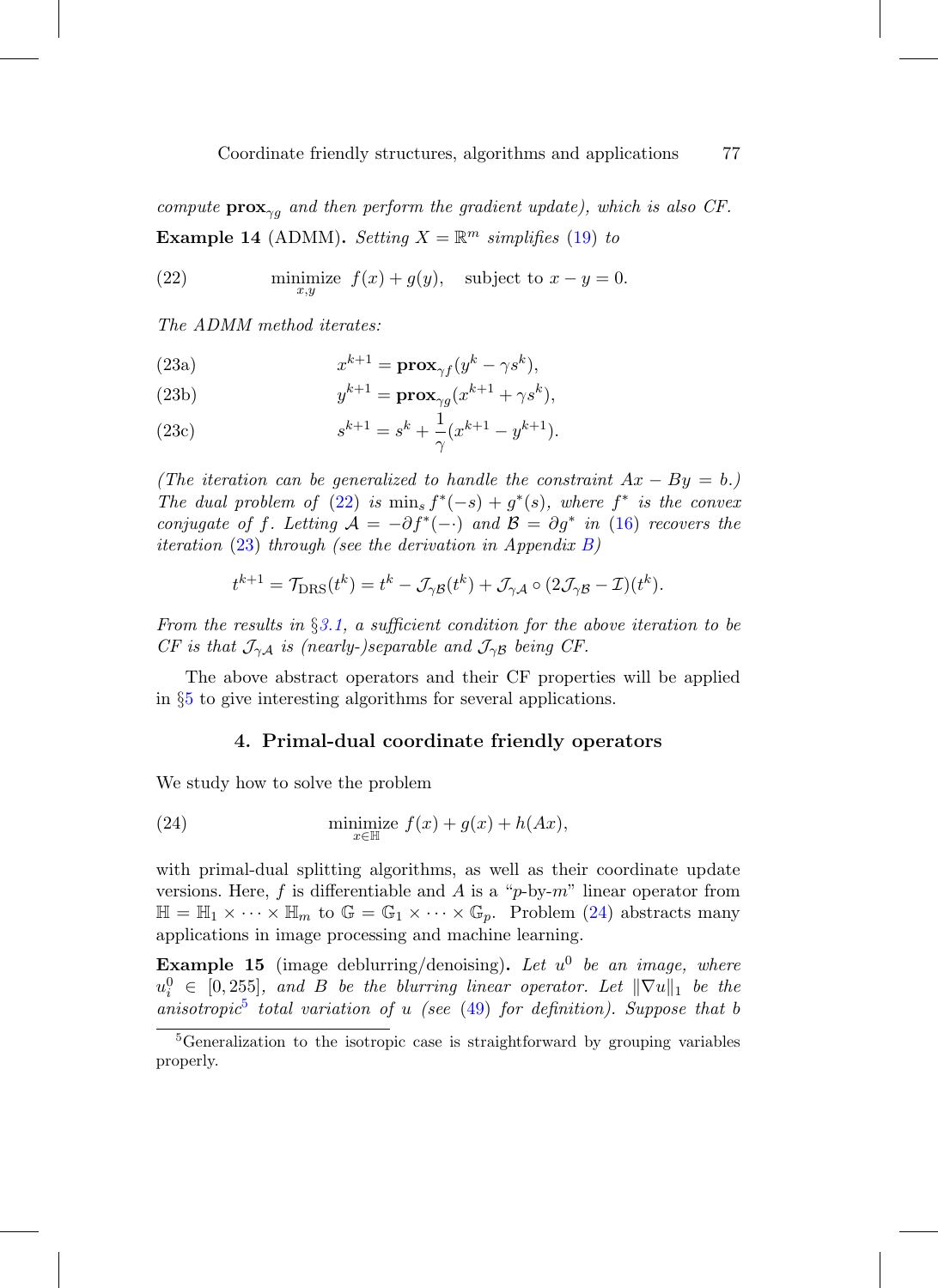#### 78 Zhimin Peng et al.

is a noisy observation of  $Bu^0$ . Then, we can try to recover  $u^0$  by solving

(25) minimize 
$$
\frac{1}{2} ||Bu - b||^2 + \iota_{[0,255]}(u) + \lambda ||\nabla u||_1
$$
,

which can be written in the form of [\(24\)](#page-20-3) with  $f = \frac{1}{2} ||B \cdot -b||^2$ ,  $g = \iota_{[0,255]}$ ,  $A = \nabla$ , and  $h = \lambda \|\cdot\|_1$ .

More examples with the formulation  $(24)$  will be given in  $\S 4.2$ . In general, primal-dual methods are capable of solving complicated problems involving constraints and the compositions of proximable and linear maps like  $\|\nabla u\|_1$ .

In many applications, although h is proximable,  $h \circ A$  is generally nonproximable and non-differentiable. To avoid using slow subgradient methods, we can consider the primal-dual splitting approaches to separate h and  $\tilde{A}$  so that  $\mathbf{prox}_h$  can be applied. We derive that the equivalent form (for convex cases) of  $(24)$  is to find x such that

(26) 
$$
0 \in (\nabla f + \partial g + A^{\top} \circ \partial h \circ A)(x).
$$

Introducing the dual variable  $s \in \mathbb{G}$  and applying the biconjugation property:  $s \in \partial h(Ax) \Leftrightarrow Ax \in \partial h^*(s)$ , yields the equivalent condition

<span id="page-21-0"></span>(27) 
$$
0 \in \left( \underbrace{\begin{bmatrix} \nabla f & 0 \\ 0 & 0 \end{bmatrix}}_{\text{operator } A} + \underbrace{\begin{bmatrix} \partial g & 0 \\ 0 & \partial h^* \end{bmatrix}}_{\text{operator } B} + \begin{bmatrix} 0 & A^\top \\ -A & 0 \end{bmatrix} \right) \underbrace{\begin{bmatrix} x \\ s \end{bmatrix}}_{z},
$$

which we shorten as  $0 \in \mathcal{A}z + \mathcal{B}z$ , with  $z \in \mathbb{H} \times \mathbb{G} = \mathbb{F}$ .

<span id="page-21-2"></span>Problem  $(27)$  can be solved by the Condat-V $\tilde{u}$  algorithm  $[20, 76]$  $[20, 76]$  $[20, 76]$ :

(28) 
$$
\begin{cases} s^{k+1} = \mathbf{prox}_{\gamma h^*}(s^k + \gamma Ax^k), \\ x^{k+1} = \mathbf{prox}_{\eta g}(x^k - \eta (\nabla f(x^k) + A^\top (2s^{k+1} - s^k))), \end{cases}
$$

which explicitly applies A and  $A^{\top}$  and updates s, x in a Gauss-Seidel style <sup>[6](#page-21-1)</sup>. We introduce an operator  $\mathcal{T}_{CV} : \mathbb{F} \to \mathbb{F}$  and write

$$
iteration (28) \iff z^{k+1} = \mathcal{T}_{CV}(z^k).
$$

<span id="page-21-3"></span>Switching the orders of  $x$  and  $s$  yields the following algorithm:

(29) 
$$
\begin{cases} x^{k+1} = \mathbf{prox}_{\eta g}(x^k - \eta (\nabla f(x^k) + A^{\top} s^k)), \\ s^{k+1} = \mathbf{prox}_{\gamma h^*}(s^k + \gamma A(2x^{k+1} - x^k)), \end{cases} \text{ as } z^{k+1} = \mathcal{T}'_{CV} z^k.
$$

<span id="page-21-1"></span><sup>6</sup>By the Moreau identity:  $\mathbf{prox}_{\gamma h^*} = \mathcal{I} - \gamma \mathbf{prox}_{\frac{1}{\gamma}h}(\frac{1}{\gamma})$ , one can compute  $\mathbf{prox}_{\frac{1}{\gamma}h}$ instead of  $\mathbf{prox}_{\gamma h^*}$ , which inherits the same separability properties from  $\mathbf{prox}_{\frac{1}{\gamma}h}$ .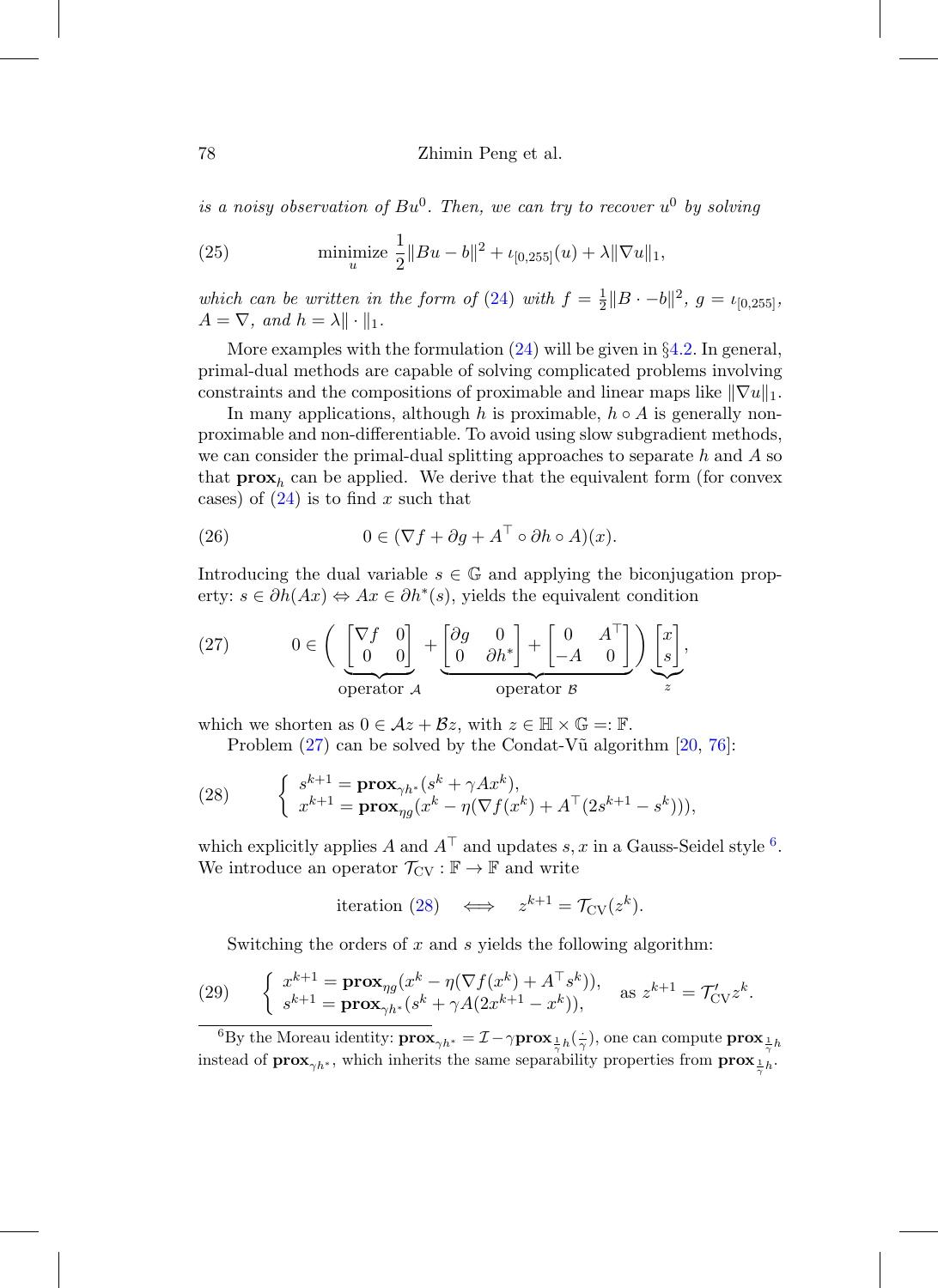It is known from  $[18, 23]$  $[18, 23]$  $[18, 23]$  that both  $(28)$  and  $(29)$  reduce to iterations of nonexpansive operators (under a special metric), i.e.,  $\mathcal{T}_{CV}$  is nonexpansive; see Appendix [C](#page-14-0) for the reasoning.

**Remark 1.** Similar primal-dual algorithms can be used to solve other problems such as saddle point problems  $(40, 46, 16)$  $(40, 46, 16)$  $(40, 46, 16)$  and variational inequalities [\[68](#page-60-10)]. Our coordinate update algorithms below apply to these problems as well.

#### **4.1. Primal-dual coordinate update algorithms**

<span id="page-22-1"></span>In this subsection, we make the following assumption.

<span id="page-22-0"></span>**Assumption 1.** Functions g and  $h^*$  in the problem  $(24)$  are separable and proximable. Specifically,

$$
g(x) = \sum_{i=1}^{m} g_i(x_i)
$$
 and  $h^*(y) = \sum_{j=1}^{p} h_i^*(y_i)$ .

Furthermore,  $\nabla f$  is CF.

**Proposition 1.** Under Assumption [1,](#page-22-0) the followings hold:

(a) when  $p = O(m)$ , the Condat-Vu operator  $\mathcal{T}_{CV}$  in [\(28\)](#page-21-2) is CF, more specifically,

$$
\mathfrak{M}\left[\left\{z^k, Ax\right\} \mapsto \left\{z^+, Ax^+\right\}\right] = O\left(\frac{1}{m+p} \mathfrak{M}\left[z^k \mapsto \mathcal{T}_{\text{CV}} z^k\right]\right);
$$

(b) when  $m \ll p$  and  $\mathfrak{M}[x \mapsto \nabla f(x)] = O(m)$ , the Condat-Vu operator  $\mathcal{T}_{\text{CV}}'$ in [\(29\)](#page-21-3) is CF, more specifically,

$$
\mathfrak{M}\left[\{z^k, A^\top s\} \mapsto \{z^+, A^\top s^+\}\right] = O\left(\frac{1}{m+p} \mathfrak{M}\left[z^k \mapsto \mathcal{T}'_{\text{CV}} z^k\right]\right).
$$

*Proof.* Computing  $z^{k+1} = \mathcal{T}_{CV}z^k$  involves evaluating  $\nabla f$ ,  $\mathbf{prox}_g$ , and  $\mathbf{prox}_{h^*}$ , applying A and  $A^{\top}$ , and adding vectors. It is easy to see  $\mathfrak{M}\left[z^k \mapsto \mathcal{T}_{CV}z^k\right] =$  $O(mp+m+p)+\mathfrak{M}[x\to \nabla f(x)],$  and  $\mathfrak{M}\left[z^k\mapsto \mathcal{T}'_{\text{CV}}z^k\right]$  is the same. (a) We assume  $\nabla f \in \mathcal{F}_1$  for simplicity, and other cases are similar.

1. If  $(\mathcal{T}_{\text{CV}}z^k)_j = s_i^{k+1}$ , computing it involves: adding  $s_i^k$  and  $\gamma(Ax^k)_i$ , and evaluating  $\mathbf{prox}_{\gamma h_i^*}$ . In this case  $\mathfrak{M}\left[\{z^k, Ax\} \mapsto \{z^+, Ax^+\}\right] = O(1)$ .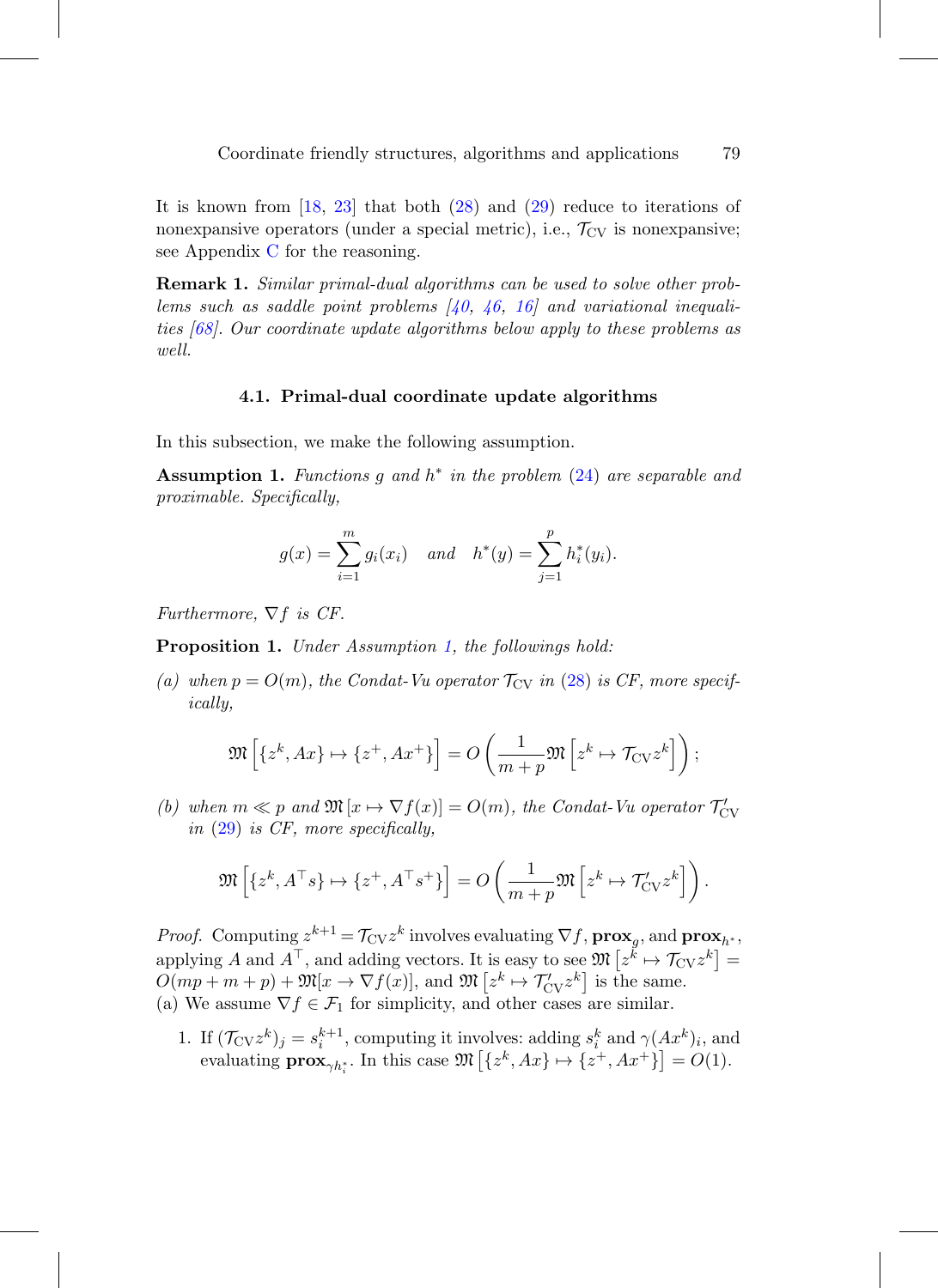#### 80 Zhimin Peng et al.

2. If  $(\mathcal{T}_{CV}z^k)_j = x_i^{k+1}$ , computing it involves evaluating: the entire  $s^{k+1}$ for  $O(p)$  operations,  $(A^{\top}(2s^{k+1}-s^k))_i$  for  $O(p)$  operations,  $\mathbf{prox}_{\eta g_i}$ for  $O(1)$  operations,  $\nabla_i f(x^k)$  for  $O(\frac{1}{m}\mathfrak{M}[x \mapsto \nabla f(x)])$  operations, as well as updating  $Ax^+$  for  $O(p)$  operations. In this case  $\mathfrak{M}\left[\left\{z^k, Ax\right\} \mapsto \left\{z^+, Ax^+\right\}\right] = O(p + \frac{1}{m}\mathfrak{M}\left[x \mapsto \nabla f(x)\right]).$ 

Therefore,  $\mathfrak{M}\left[\left\{z^k, Ax\right\} \mapsto \left\{z^+, Ax^+\right\}\right] = O\left(\frac{1}{m+p} \mathfrak{M}\left[z^k \mapsto \mathcal{T}_{\text{CV}} z^k\right]\right).$ 

(b) When  $m \ll p$  and  $\mathfrak{M}[x \mapsto \nabla f(x)] = O(m)$ , following arguments similar to the above, we have  $k+1$ 

$$
\mathfrak{M}\left[\{z^k, A^\top s\} \mapsto \{z^+, A^\top s^+\}\right] = O(1) + \mathfrak{M}\left[x \mapsto \nabla_i f(x)\right] \text{ if } (\mathcal{T}'_{\text{CV}} z^k)_j = x_i^{k+1};
$$
  
and 
$$
\mathfrak{M}\left[\{z^k, A^\top s\} \mapsto \{z^+, A^\top s^+\}\right] = O(m) + \mathfrak{M}\left[x \mapsto \nabla f(x)\right] \text{ if } (\mathcal{T}'_{\text{CV}} z^k)_j = s_i^{k+1}.
$$

<span id="page-23-0"></span> $\text{In both cases } \mathfrak{M}\left[\{z^k, A^\top s\} \mapsto \{z^+, A^\top s^+\}\right] = O(\frac{1}{m+p} \mathfrak{M}\left[z^k \mapsto \mathcal{T}_{\text{CV}}' z^k\right]).$ 

# **4.2. Extended monotropic programming**

We develop a primal-dual coordinate update algorithm for the extended monotropic program:

<span id="page-23-2"></span>(30) 
$$
\begin{array}{ll}\text{minimize} & g_1(x_1) + g_2(x_2) + \cdots + g_m(x_m) + f(x),\\ \text{subject to} & A_1x_1 + A_2x_2 + \cdots + A_mx_m = b,\end{array}
$$

where  $x = (x_1, \ldots, x_m) \in \mathbb{H} = \mathbb{H}_1 \times \ldots \times \mathbb{H}_m$  with  $\mathbb{H}_i$  being Euclidean spaces. It generalizes linear, quadratic, second-order cone, semi-definite programs by allowing extended-valued objective functions  $g_i$  and f. It is a special case of [\(24\)](#page-20-3) by letting  $g(x) = \sum_{i=1}^{m} g_i(x_i)$ ,  $A = [A_1, \dots, A_m]$  and  $h = \iota_{\{b\}}$ .

**Example 16** (quadratic programming)**.** Consider the quadratic program

<span id="page-23-1"></span>(31) minimize 
$$
\frac{1}{2}x^{\top}Ux + c^{\top}x
$$
, subject to  $Ax = b$ ,  $x \in X$ ,

where U is a symmetric positive semidefinite matrix and  $X = \{x : x_i \geq 1\}$ 0  $\forall i$ . Then, [\(31\)](#page-23-1) is a special case of [\(30\)](#page-23-2) with  $g_i(x_i) = \iota_{i>0}(x_i)$ ,  $f(x) =$  $\frac{1}{2}x^{\top}Ux + c^{\top}x$  and  $h = \iota_{\{b\}}$ .

**Example 17** (Second Order Cone Programming (SOCP))**.** The SOCP

minimize 
$$
c^{\top}x
$$
, subject to  $Ax = b$ ,  
\n $x \in X = Q_1 \times \cdots \times Q_n$ ,

(where the number of cones n may not be equal to the number of blocks  $m,$ ) can be written in the form of [\(30\)](#page-23-2): minimize<sub> $x \in \mathbb{R}^m$ </sub>  $\iota_X(x) + c^\top x + \iota_{\{b\}}(Ax)$ .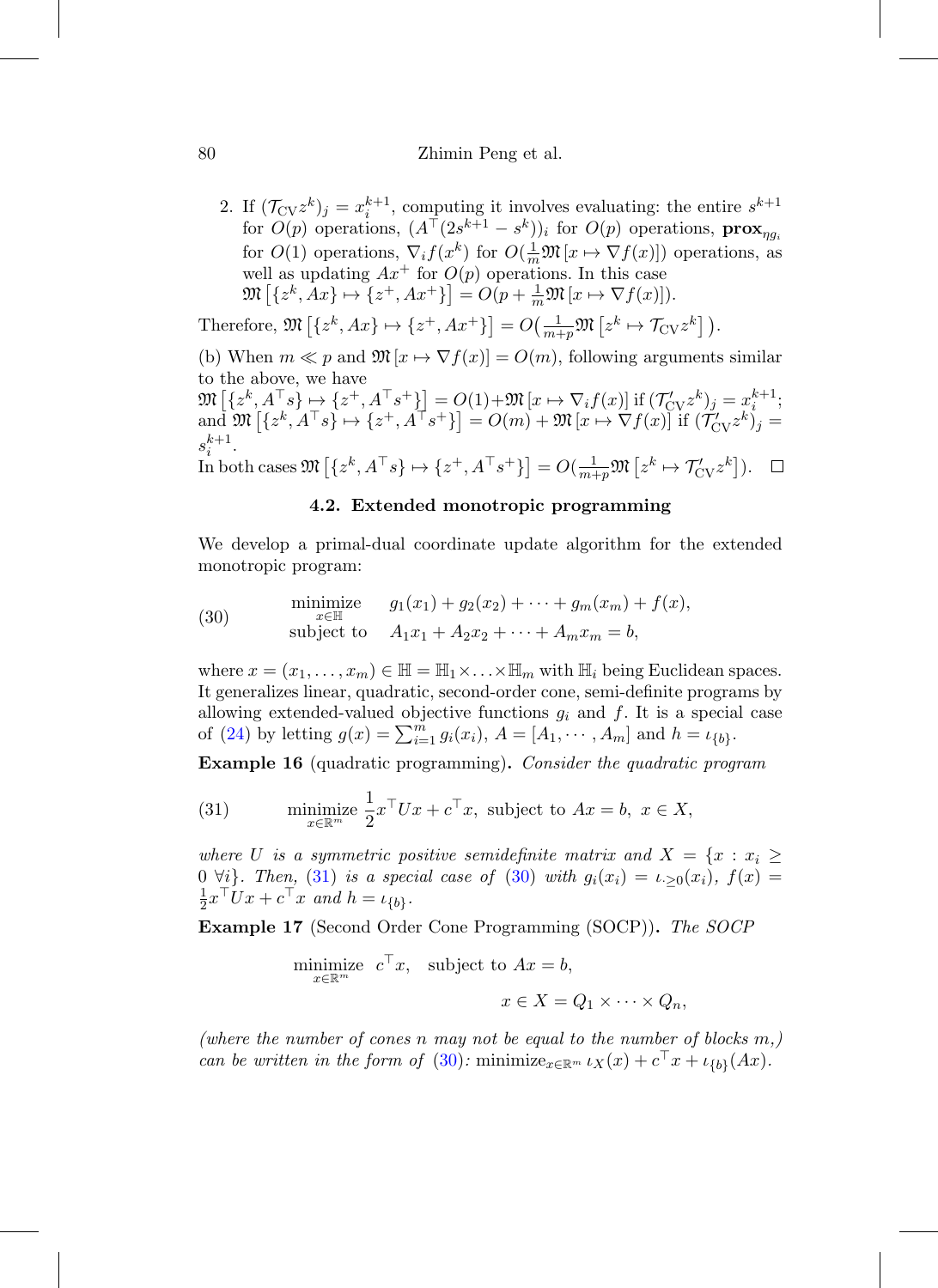Applying iteration [\(28\)](#page-21-2) to problem [\(30\)](#page-23-2) and eliminating  $s^{k+1}$  from the second row yield the Jacobi-style update (denoted as  $\mathcal{T}_{\text{emp}}$ ):

(32) 
$$
\begin{cases} s^{k+1} = s^k + \gamma(Ax^k - b), \\ x^{k+1} = \mathbf{prox}_{\eta g}(x^k - \eta(\nabla f(x^k) + A^\top s^k + 2\gamma A^\top A x^k - 2\gamma A^\top b)). \end{cases}
$$

To the best of our knowledge, this update is never found in the literature. Note that  $x^{k+1}$  no longer depends on  $s^{k+1}$ , making it more convenient to perform coordinate updates.

**Remark 2.** In general, when the s update is affine, we can decouple  $s^{k+1}$ and  $x^{k+1}$  by plugging the s update into the x update. It is the case when h is affine or quadratic in problem [\(24\)](#page-20-3).

A sufficient condition for  $\mathcal{T}_{emp}$  to be CF is  $\mathbf{prox}_{q} \in \mathcal{C}_1$  i.e., separable. Indeed, we have  $\mathcal{T}_{emp} = \mathcal{T}_1 \circ \mathcal{T}_2$ , where

$$
\mathcal{T}_1 = \begin{bmatrix} \mathcal{I} & 0 \\ 0 & \mathbf{prox}_{\eta g} \end{bmatrix}, \mathcal{T}_2 \begin{bmatrix} s \\ x \end{bmatrix} = \begin{bmatrix} s + \gamma (Ax - b) \\ x - \eta (\nabla f(x) + A^\top s + 2\gamma A^\top Ax - 2\gamma A^\top b) \end{bmatrix}.
$$

Following Case 5 of Table [2,](#page-16-1)  $\mathcal{T}_{\text{emp}}$  is CF. When  $m = \Theta(p)$ , the separability condition on **prox**<sub>g</sub> can be relaxed to **prox**<sub>g</sub>  $\in \mathcal{F}_1$  since in this case  $\mathcal{T}_2 \in \mathcal{F}_2$ , and we can apply Case 7 of Table [2](#page-16-1) (by maintaining  $\nabla f(x)$ ,  $A^{\top} s$ , Ax and  $A^{\top}Ax.$ 

#### **4.3. Overlapping-block coordinate updates**

<span id="page-24-0"></span>In the coordinate update scheme based on  $(28)$ , if we select  $x_i$  to update then we must first compute  $s^{k+1}$ , because the variables  $x_i$ 's and  $s_j$ 's are coupled through the matrix A. However, once  $x_i^{k+1}$  is obtained,  $s^{k+1}$  is discarded. It is not used to update s or cached for further use. This subsection introduces ways to utilize the otherwise wasted computation.

We define, for each  $i, \mathbb{J}(i) \subset [p]$  as the set of indices j such that  $A_{i,j}^{\top} \neq 0$ , and, for each  $j, \mathbb{I}(j) \subset [m]$  as the set of indices of i such that  $A_{i,j}^{\top} \neq 0$ . We also let  $m_j := |\mathbb{I}(j)|$ , and assume  $m_j \neq 0, \forall j \in [p]$  without loss of generality.

We arrange the coordinates of  $z = [x; s]$  into m overlapping blocks. The ith block consists of the coordinate  $x_i$  and all  $s_j$  for  $j \in \mathbb{J}(i)$ . This way, each  $s_j$  may appear in more than one block. We propose a block coordinate update scheme based on  $(28)$ . Because the blocks overlap, each  $s_j$  may be updated in multiple blocks, so the  $s_j$  update is relaxed with parameters  $\rho_{i,j} \geq 0$ (see [\(33\)](#page-25-0) below) that satisfy  $\sum_{i\in I(j)} \rho_{i,j} = 1$ ,  $\forall j \in [p]$ . The aggregated ef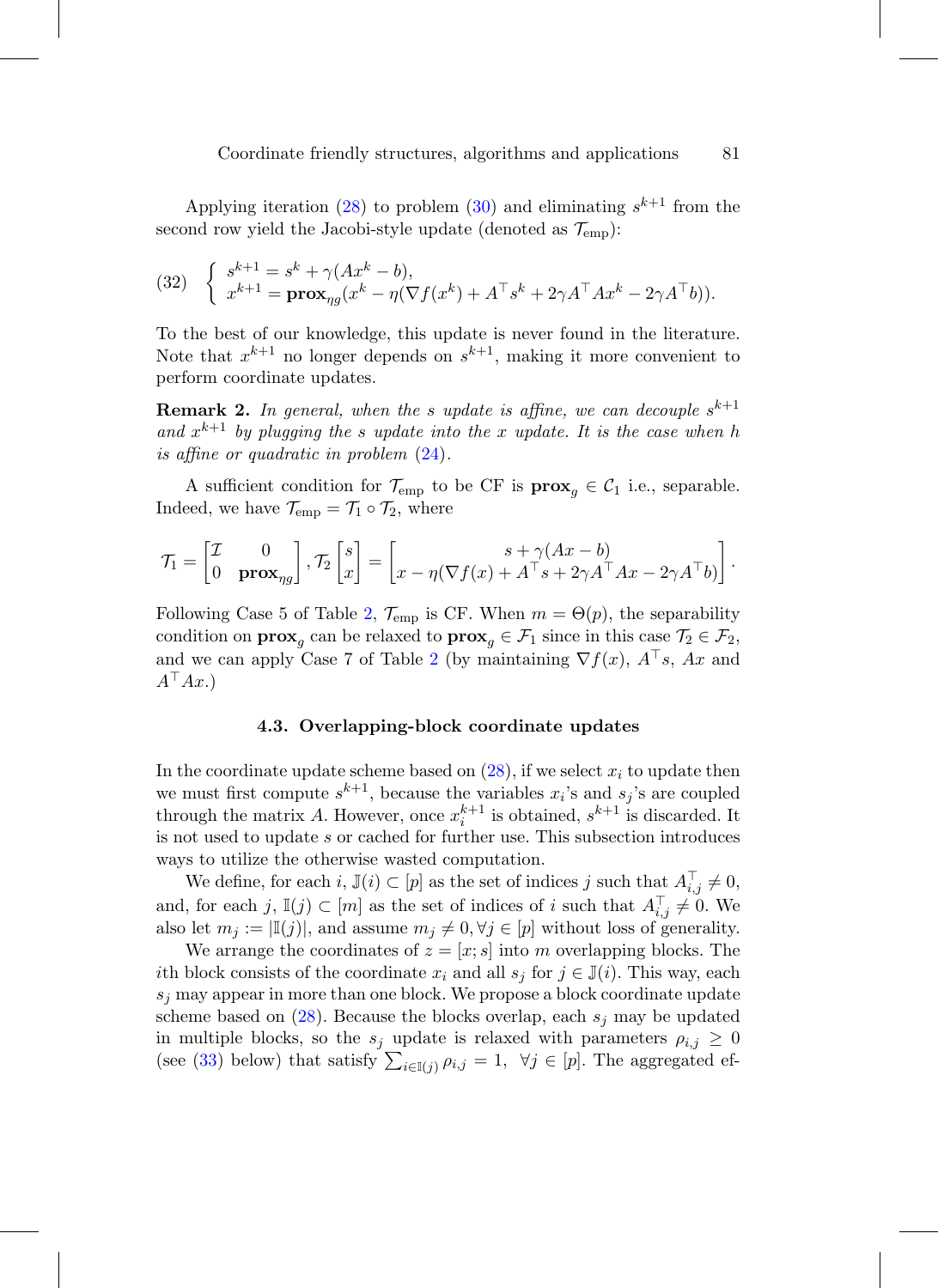fect is to update  $s_i$  without scaling. (Following the KM iteration [\[39](#page-57-9)], we can also assign a relaxation parameter  $\eta_k$  for the  $x_i$  update; then, the  $s_i$ update should be relaxed with  $\rho_{i,j}\eta_{k}$ .)

We propose the following update scheme:

<span id="page-25-0"></span>(33) 
$$
\begin{cases}\n\text{select } i \in [m], \text{ and then compute} \\
\tilde{s}_j^{k+1} = \mathbf{prox}_{\gamma h_j^*}(s_j^k + \gamma(Ax^k)_j), \text{ for all } j \in \mathbb{J}(i), \\
\tilde{x}_i^{k+1} = \mathbf{prox}_{\eta g_i}(x_i^k - \eta(\nabla_i f(x^k) + \sum_{j \in \mathbb{J}(i)} A_{i,j}^\top (2\tilde{s}_j^{k+1} - s_j^k))), \\
\text{update } x_i^{k+1} = x_i^k + (\tilde{x}_i^{k+1} - x_i^k), \\
\text{update } s_j^{k+1} = s_j^k + \rho_{i,j}(\tilde{s}_j^{k+1} - s_j^k), \text{ for all } j \in \mathbb{J}(i).\n\end{cases}
$$

**Remark 3.** The use of relaxation parameters  $\rho_{i,j}$  makes our scheme different from that in  $[56]$  $[56]$ .

Following the assumptions and arguments in  $\S 4.1$ , if we maintain  $Ax$ , the cost for each block coordinate update is  $O(p) + \mathfrak{M}\left[x \mapsto \nabla_i f(x)\right]$ , which is  $O(\frac{1}{m}\mathfrak{M}[z \mapsto \mathcal{T}_{CV}z])$ . Therefore the coordinate update scheme [\(33\)](#page-25-0) is computationally worthy.

Typical choices of  $\rho_{i,j}$  include: (1) one of the  $\rho_{i,j}$ 's is 1 for each j, others all equal to 0. This can be viewed as assigning the update of  $s_j$  solely to a block containing  $x_i$ . (2)  $\rho_{i,j} = \frac{1}{m_j}$  for all  $i \in \mathbb{I}(j)$ . This approach speads the update of  $s_i$  over all the related blocks.

**Remark 4.** The recent paper [\[28\]](#page-56-10) proposes a different primal-dual coordinate update algorithm. The authors produce a new matrix  $A$  based on  $A$ , with only one nonzero entry in each row, i.e.  $m_j = 1$  for each j. They also  $modify h$  to h so that the problem

<span id="page-25-1"></span>(34) 
$$
\underset{x \in \mathbb{H}}{\text{minimize}}\ f(x) + g(x) + \bar{h}(\bar{A}x)
$$

has the same solution as  $(24)$ . Then they solve  $(34)$  by the scheme  $(33)$ . Because they have  $m_i = 1$ , every dual variable coordinate is only associated with one primal variable coordinate. They create non-overlapping blocks of z by duplicating each dual variable coordinate  $s_j$  multiple times. The computation cost for each block coordinate update of their algorithm is the same as  $(33)$ , but more memory is needed for the duplicated copies of each  $s_i$ .

# **4.4. Async-parallel primal-dual coordinate update algorithms and their convergence**

In this subsection, we propose two async-parallel primal-dual coordinate update algorithms using the algorithmic framework of [\[54](#page-59-4)] and state their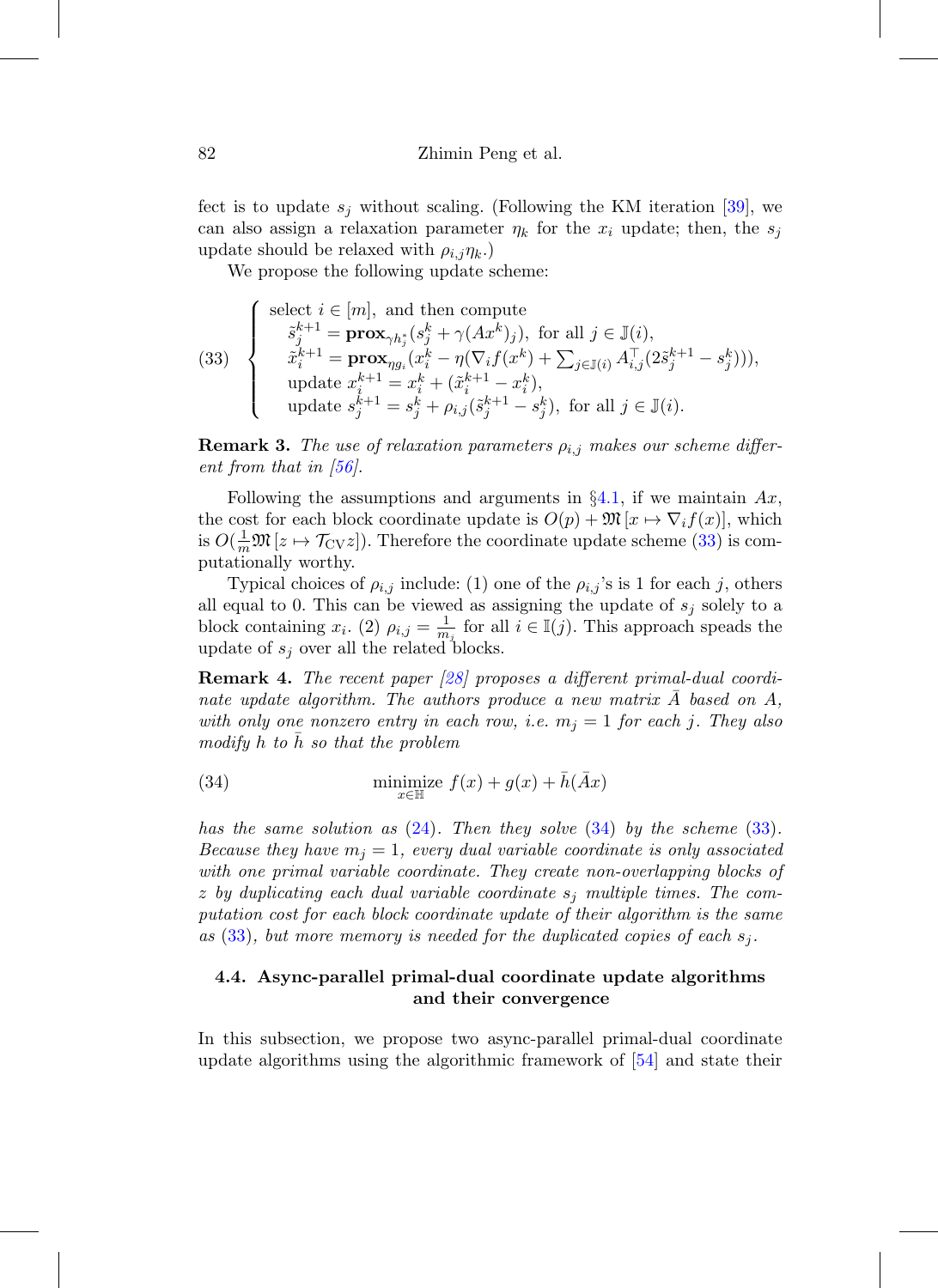convergence results. When there is only one agent, all algorithms proposed in this section reduce to stochastic coordinate update algorithms [\[19\]](#page-56-6), and their convergence is a direct consequence of Theorem [1.](#page-27-1) Moreover, our convergence analysis also applies to sync-parallel algorithms.

<span id="page-26-2"></span>The two algorithms are based on  $\S 4.1$  $\S 4.1$  and  $\S 4.3$ , respectively.

|                                | Algorithm 1: Async-parallel primal-dual coordinate update algo- |  |  |
|--------------------------------|-----------------------------------------------------------------|--|--|
| rithm using $\mathcal{T}_{CV}$ |                                                                 |  |  |

**Input** :  $z^0 \in \mathbb{F}$ ,  $K > 0$ , a discrete distribution  $(q_1, \ldots, q_{m+p})$  with  $\sum_{i=1}^{m+p} q_i = 1$  and  $q_i > 0, \forall i$ , set global iteration counter  $k = 0$ ; **while**  $k < K$ , every agent asynchronously and continuously **do** select  $i_k \in [m+p]$  with  $\text{Prob}(i_k = i) = q_i$ ; perform an update to  $z_{i_k}$  according to [\(35\)](#page-26-0); update the global counter  $k \leftarrow k + 1$ ;

Whenever an agent updates a coordinate, the global iteration number  $k$ increases by one. The kth update is applied to  $z_{i_k}$ , with  $i_k$  being independent random variables:  $z_i = x_i$  when  $i \leq m$  and  $z_i = s_{i-m}$  when  $i > m$ . Each coordinate update has the form:

<span id="page-26-0"></span>(35) 
$$
\begin{cases} z_{i_k}^{k+1} = z_{i_k}^k - \frac{\eta_k}{(m+p)q_{i_k}} (\hat{z}_{i_k}^k - (\mathcal{T}_{\text{CV}} \hat{z}_{i_k}^k), \\ z_i^{k+1} = z_i^k, \quad \forall i \neq i_k, \end{cases}
$$

where  $\eta_k$  is the step size,  $z^k$  denotes the state of z in global memory just before the update [\(35\)](#page-26-0) is applied, and  $\hat{z}^k$  is the result that z in global memory is read by an agent to its local cache (see  $[54, §1.2]$  $[54, §1.2]$  for both consistent and inconsistent cases). While  $(\hat{z}_{i_k}^k - (\mathcal{T}_{CV} \hat{z}^k)_{i_k})$  is being computed, asynchronous parallel computing allows other agents to make updates to  $z$ , introducing so-called asynchronous delays. Therefore,  $\hat{z}^k$  can be different from  $z^k$ . We refer the reader to [\[54](#page-59-4), §1.2] for more details.

The async-parallel algorithm using the overlapping-block coordinate update [\(33\)](#page-25-0) is in Algorithm [2](#page-26-1) (recall that the overlapping-block coordinate update is introduced to save computation).

<span id="page-26-1"></span>Here we still allow asynchronous delays, so  $\tilde{x}_{i_k}$  and  $\tilde{s}_j^{k+1}$  are computed using some  $\hat{z}^k$ .

**Remark 5.** If shared memory is used, it is recommended to set all but one  $\rho_{i,j}$ 's to 0 for each i.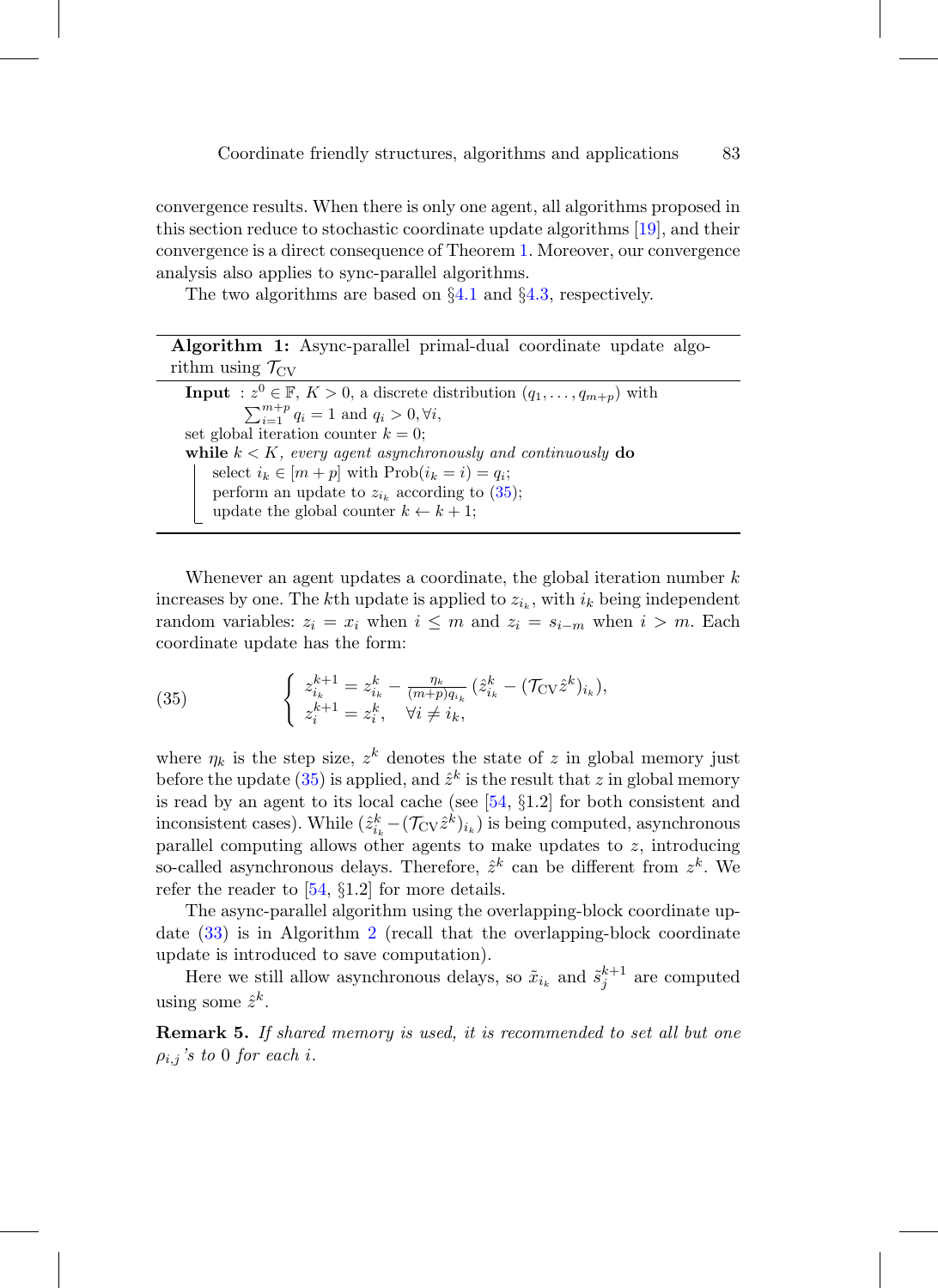**Algorithm 2:** Async-parallel primal-dual overlapping-block coordinate update algorithm using  $\mathcal{T}_{CV}$ 

**Input** :  $z^0 \in \mathbb{F}$ ,  $K > 0$ , a discrete distribution  $(q_1, \ldots, q_m)$  with  $\sum_{i=1}^{m} q_i = 1$  and  $q_i > 0, \forall i$ , set global iteration counter  $k = 0$ ; **while**  $k < K$ , every agent asynchronously and continuously **do** select  $i_k \in [m]$  with  $\text{Prob}(i_k = i) = q_i;$ Compute  $\tilde{s}_j^{k+1}, \forall j \in \mathbb{J}(i_k)$  and  $\tilde{x}_{i_k}^{k+1}$  according to [\(33\)](#page-25-0); update  $x_{i_k}^{k+1} = x_{i_k}^k + \frac{\eta_k}{mq_{i_k}}(\tilde{x}_{i_k}^{k+1} - x_{i_k}^k);$ let  $x_i^{k+1} = x_i^k$  for  $i \neq i_k$ ; update  $s_j^{k+1} = s_j^k + \frac{\rho_{i,j}\eta_k}{m q_{i_k}} (\tilde{s}_j^{k+1} - s_j^k)$ , for all  $j \in \mathbb{J}(i_k)$ ; let  $s_j^{k+1} = s_j^k$ , for all  $j \notin \mathbb{J}(i_k)$ ; update the global counter  $k \leftarrow k + 1$ ;

<span id="page-27-1"></span>**Theorem 1.** Let  $Z^*$  be the set of solutions to problem [\(24\)](#page-20-3) and  $(z^k)_{k>0} \subset \mathbb{F}$ be the sequence generated by Algorithm [1](#page-26-2) or Algorithm [2](#page-26-1) under the following conditions:

- (i)  $f, g, h^*$  are closed proper convex functions, f is differentiable, and  $\nabla f$ is Lipschitz continuous with constant  $\beta$ ;
- (ii) the delay for every coordinate is bounded by a positive number  $\tau$ , i.e.  $\begin{aligned} \textit{for every } 1 \leq i \leq m + p, \ \hat{z}_i^k = z_i^{k - d_i^k} \ \textit{for some } 0 \leq d_i^k \leq \tau; \end{aligned}$
- (iii)  $\eta_k \in [\eta_{\min}, \eta_{\max}]$  for certain  $\eta_{\min}, \eta_{\max} > 0$ .

Then  $(z^k)_{k>0}$  converges to a  $Z^*$ -valued random variable with probability 1.

The formulas for  $\eta_{\text{min}}$  and  $\eta_{\text{max}}$ , as well as the proof of Theorem [1,](#page-27-1) are given in Appendix [D](#page-20-0) along with additional remarks. The algorithms can be applied to solve problem  $(24)$ . A variety of examples are provided in  $\S5.1$  $\S5.1$ and §[5.2.](#page-32-0)

# **5. Applications**

<span id="page-27-0"></span>In this section, we provide examples to illustrate how to develop coordinate update algorithms based on CF operators. The applications are categorized into five different areas. The first subsection discusses three well-known machine learning problems: empirical risk minimization, Support Vector Machine (SVM), and group Lasso. The second subsection discusses image processing problems including image deblurring, image denoising, and Computed Tomography (CT) image recovery. The remaining subsections provide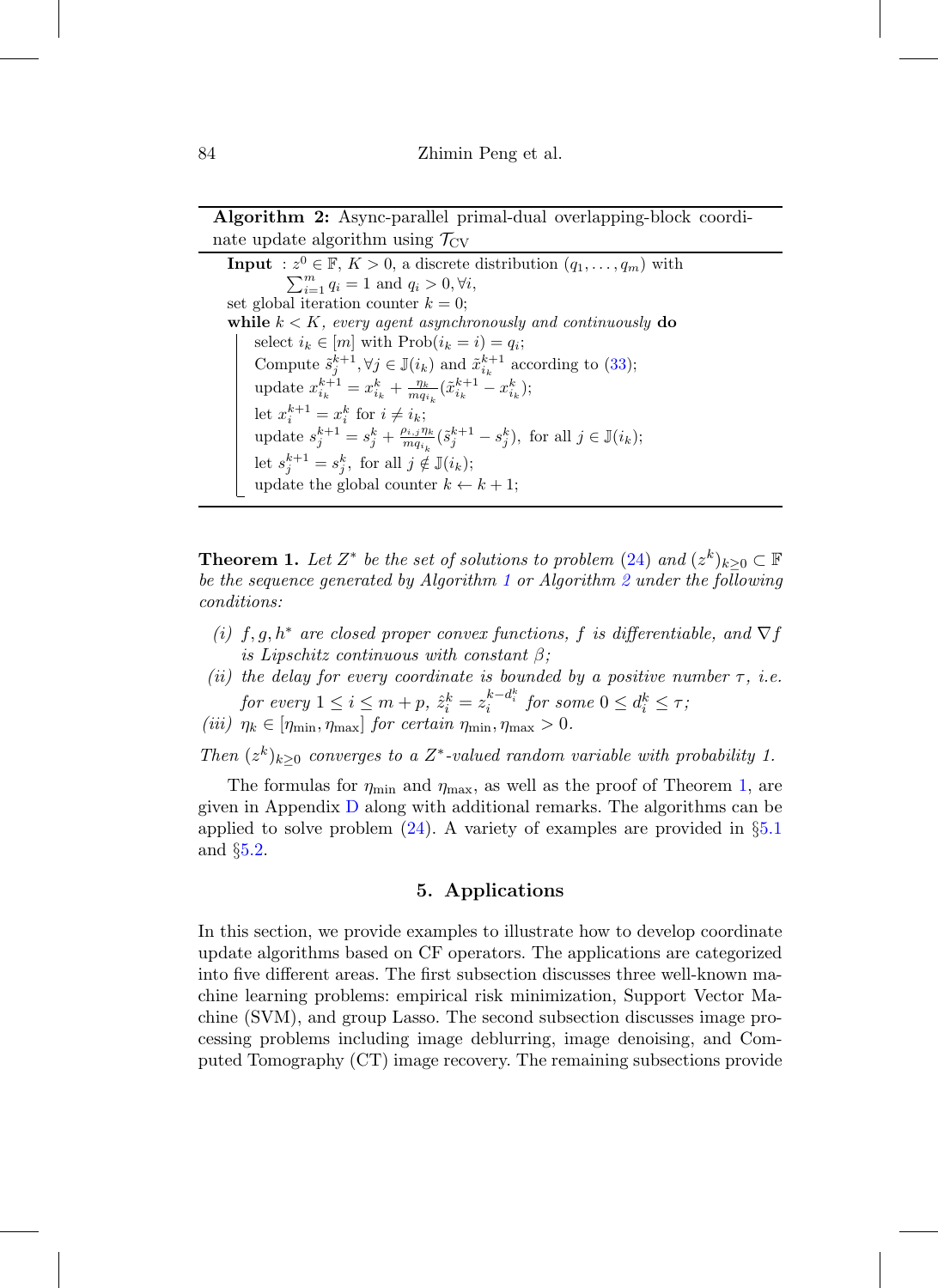applications in finance, distributed computing as well as certain stylized optimization models. Several applications are treated with coordinate update algorithms for the first time.

For each problem, we describe the operator  $\mathcal T$  and how to efficiently calculate  $(\mathcal{T} x)_i$ . The final algorithm is obtained after plugging the update in a coordinate update framework in  $\S1.1$  $\S1.1$  along with parameter initialization, an index selection rule, as well as some termination criteria.

#### <span id="page-28-1"></span>**5.1. Machine learning**

<span id="page-28-0"></span>**5.1.1. Empirical Risk Minimization (ERM).** We consider the following regularized empirical risk minimization problem

(36) 
$$
\text{minimize } \frac{1}{p} \sum_{j=1}^{p} \phi_j(a_j^\top x) + f(x) + g(x),
$$

where  $a_j$ 's are sample vectors,  $\phi_j$ 's are loss functions, and  $f + g$  is a regularization function. We assume that  $f$  is differentiable and  $g$  is proximable. Examples of [\(36\)](#page-28-1) include linear SVM, regularized logistic regression, ridge regression, and Lasso. Further information on ERM can be found in [\[34](#page-57-10)]. The need for coordinate update algorithms arises in many applications of [\(36\)](#page-28-1) where the number of samples or the dimension of  $x$  is large.

We define  $A = [a_1^\top, a_2^\top, \ldots, a_p^\top]$  and  $h(y) := \frac{1}{p} \sum_{j=1}^p \phi_j(y_j)$ . Hence,  $h(Ax) = \frac{1}{p} \sum_{j=1}^p \phi_j(a_j^\top x)$ , and problem [\(36\)](#page-28-1) reduces to form [\(24\)](#page-20-3). We can apply the primal-dual update scheme to solve this problem, for which we introduce the dual variable  $s = (s_1, ..., s_p)^\top$ . We use  $p + 1$  coordinates, where the 0th coordinate is  $x \in \mathbb{R}^m$  and the jth coordinate is  $s_j, j \in [p]$ . The operator  $\mathcal T$  is given in [\(29\)](#page-21-3). At each iteration, a coordinate is updated:

(37)   
\n
$$
\begin{cases}\n\text{if } x \text{ is chosen (the index 0), then compute} \\
x^{k+1} = \mathbf{prox}_{\eta g}(x^k - \eta(\nabla f(x^k) + A^\top s^k)), \\
\text{if } s_j \text{ is chosen (an index } j \in [p]), \text{ then compute} \\
\tilde{x}^{k+1} = \mathbf{prox}_{\eta g}(x^k - \eta(\nabla f(x^k) + A^\top s^k)), \\
\text{and} \\
s_j^{k+1} = \frac{1}{p} \mathbf{prox}_{p\gamma \phi_j^*}(ps_j^k + p\gamma a_j^\top (2\tilde{x}^{k+1} - x^k)).\n\end{cases}
$$

We maintain  $A^{\top} s \in \mathbb{R}^m$  in the memory. Depending on the structure of  $\nabla f$ , we can compute it each time or maintain it. When  $\mathbf{prox}_g \in \mathcal{F}_1$ , we can consider breaking x into coordinates  $x_i$ 's and also select an index i to update  $x_i$  at each time.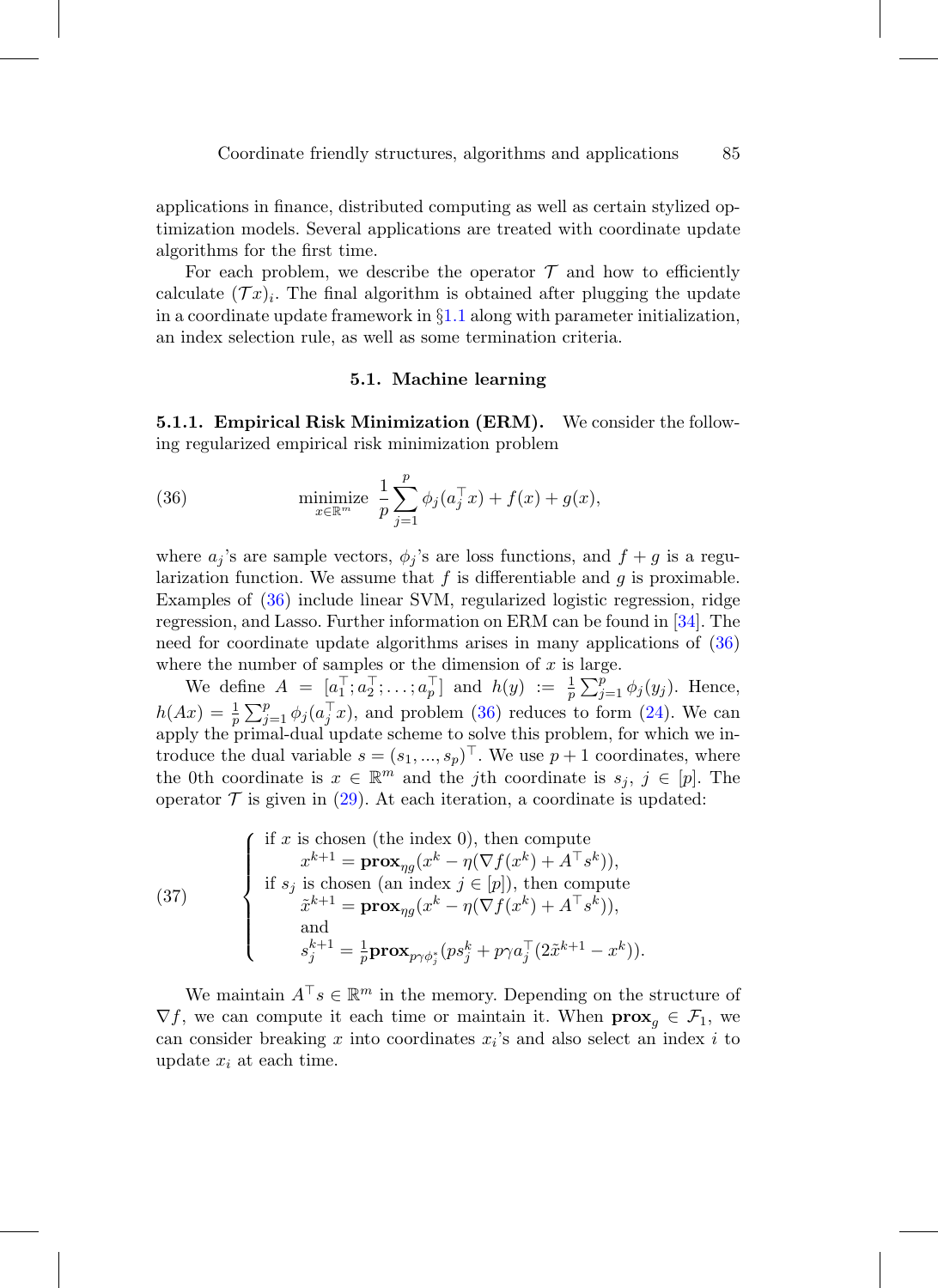**5.1.2. Support vector machine.** Given the training data  $\{(a_i, \beta_i)\}_{i=1}^m$ with  $\beta_i \in \{+1, -1\}$ ,  $\forall i$ , the kernel support vector machine [\[65\]](#page-59-9) is

<span id="page-29-0"></span>(38) 
$$
\begin{array}{ll}\text{minimize} & \frac{1}{2} \|x\|_2^2 + C \sum_{i=1}^m \xi_i, \\ \text{subject to} & \beta_i (x^\top \phi(a_i) - y) \ge 1 - \xi_i, \, \xi_i \ge 0, \, \forall i \in [m], \end{array}
$$

where  $\phi$  is a vector-to-vector map, mapping each data  $a_i$  to a point in a (possibly) higher-dimensional space. If  $\phi(a) = a$ , then [\(38\)](#page-29-0) reduces to the linear support vector machine. The model [\(38\)](#page-29-0) can be interpreted as finding a hyperplane  $\{w : x^{\top}w - y = 0\}$  to separate two sets of points  $\{\phi(a_i) : \beta_i =$ 1} and  $\{\phi(a_i) : \beta_i = -1\}.$ 

<span id="page-29-1"></span>The dual problem of [\(38\)](#page-29-0) is

(39) minimize 
$$
\frac{1}{2}s^{\top}Qs - e^{\top}s
$$
, subject to  $0 \le s_i \le C$ ,  $\forall i$ ,  $\sum_i \beta_i s_i = 0$ ,

where  $Q_{ij} = \beta_i \beta_j k(a_i, a_j)$ ,  $k(\cdot, \cdot)$  is a so-called kernel function, and  $e =$  $(1, ..., 1)^{\top}$ . If  $\phi(a) = a$ , then  $k(a_i, a_j) = a_i^{\top} a_j$ .

**Unbiased case.** If  $y = 0$  is enforced in  $(38)$ , then the solution hyperplane  $\{w : x^{\top}w = 0\}$  passes through the origin and is called *unbiased*. Consequently, the dual problem ( [39\)](#page-29-1) will no longer have the linear constraint  $\sum_i \beta_i s_i = 0$ , leaving it with the coordinate-wise separable box constraints  $0 \leq s_i \leq C$ . To solve [\(39\)](#page-29-1), we can apply the FBS operator  $\mathcal T$  defined by [\(14\)](#page-18-0). Let  $d(s) := \frac{1}{2}s^{\top}Qs - e^{\top}s$ ,  $\mathcal{A} = \mathbf{prox}_{[0,C]}$ , and  $\mathcal{C} = \nabla d$ . The coordinate update based on FBS is

$$
s_i^{k+1} = \mathbf{proj}_{[0,C]}(s_i^k - \gamma_i \nabla_i d(s^k)),
$$

where we can take  $\gamma_i = \frac{1}{Q_{ii}}$ .

**Biased (general) case.** In this case, the mode  $(38)$  has  $y \in \mathbb{R}$ , so the hyperplane  $\{w : x^{\top}w - y = 0\}$  may not pass the origin and is called biased. Then, the dual problem [\(39\)](#page-29-1) retains the linear constraint  $\sum_i \beta_i s_i = 0$ . In this case, we apply the primal-dual splitting scheme [\(28\)](#page-21-2) or the three-operator splitting scheme [\(13\)](#page-18-3).

<span id="page-29-3"></span>The coordinate update based on the full primal-dual splitting scheme [\(28\)](#page-21-2) is:

<span id="page-29-2"></span>(40a) 
$$
t^{k+1} = t^k + \gamma \sum_{i=1}^m \beta_i s_i^k,
$$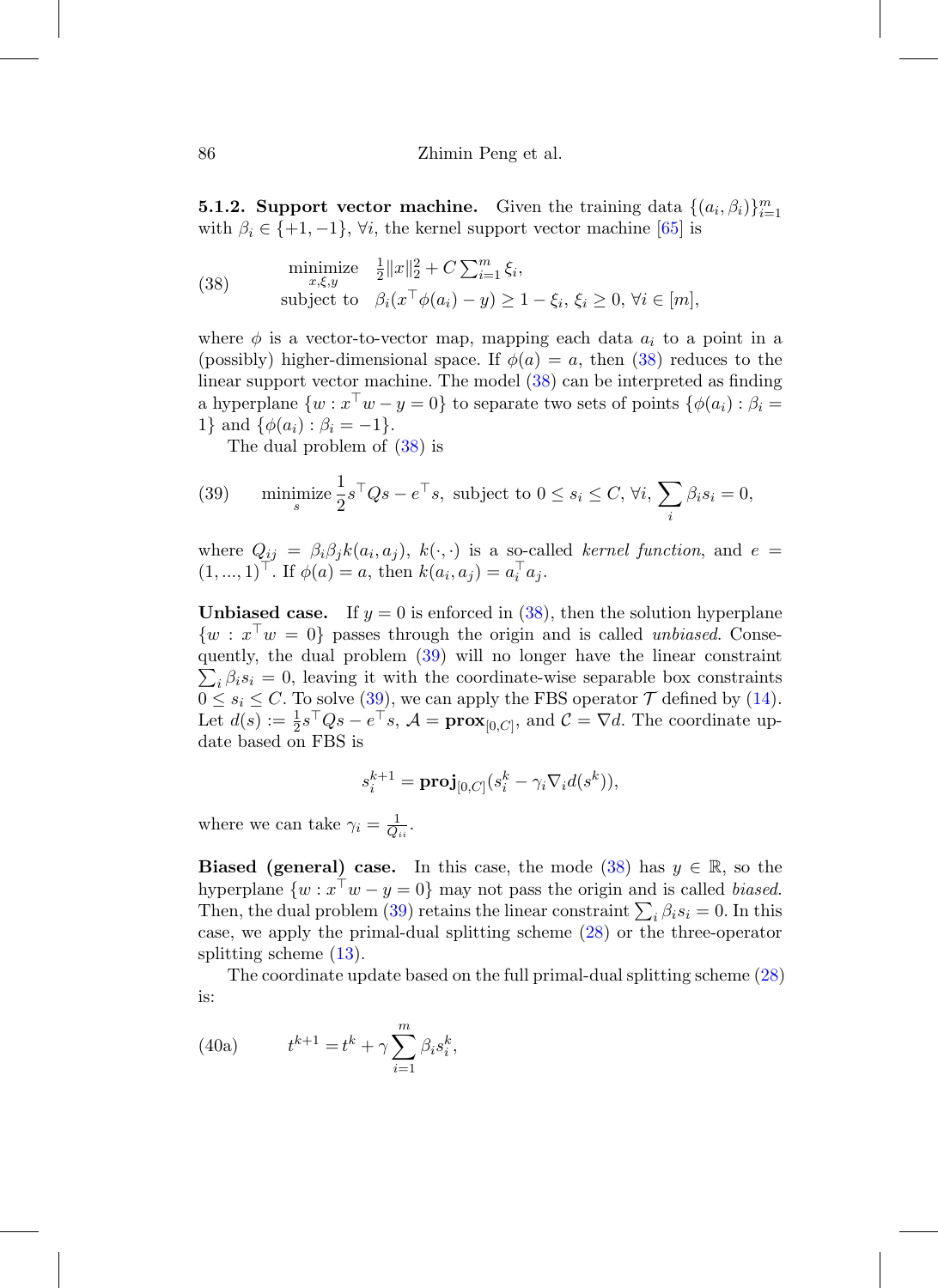Coordinate friendly structures, algorithms and applications 87

<span id="page-30-0"></span>(40b) 
$$
s_i^{k+1} = \mathbf{proj}_{[0,C]} \left( s_i^k - \eta (\nabla_i d(s^k) + \beta_i (2t^{k+1} - t^k)) \right),
$$

where  $t, s$  are the primal and dual variables, respectively. Note that we can let  $w := \sum_{i=1}^{m} \beta_i s_i$  and maintain it. With variable w and substituting [\(40a\)](#page-29-2) into  $(40b)$ , we can equivalently write  $(40)$  into

(41) 
$$
\begin{cases} \text{if } t \text{ is chosen (the index 0), then compute} \\ t^{k+1} = t^k + \gamma w^k, \\ \text{if } s_i \text{ is chosen (an index } i \in [m]), \text{ then compute} \\ s_i^{k+1} = \mathbf{proj}_{[0,C]} \left( s_i^k - \eta \left( q_i^{\top} s^k - 1 + \beta_i (2\gamma w^k + t^k) \right) \right) \\ w^{k+1} = w^k + \beta_i \left( s_i^{k+1} - s_i^k \right). \end{cases}
$$

We can also apply the three-operator splitting  $(13)$  as follows. Let  $D_1 :=$  $[0, C]^m$  and  $D_2 := \{s : \sum_{i=1}^m \beta_i s_i = 0\}$ . Let  $\mathcal{A} = \textbf{proj}_{D_2}, \mathcal{B} = \textbf{proj}_{D_1},$  and  $\mathcal{C}(x) = Qx - e$ , The full update corresponding to  $\mathcal{T} = (\tilde{I} - \eta_k)\mathcal{I} + \eta_k\mathcal{T}_{3S}$  is

(42a) 
$$
s^{k+1} = \mathbf{proj}_{D_2}(u^k),
$$

<span id="page-30-1"></span>(42b) 
$$
u^{k+1} = u^k + \eta_k \left( \mathbf{proj}_{D_1} \left( 2s^{k+1} - u^k - \gamma (Qs^{k+1} - e) \right) - s^{k+1} \right),
$$

where s is just an intermediate variable. Let  $\tilde{\beta} := \frac{\beta}{\|\beta\|_2}$  and  $w := \tilde{\beta}^\top u$ . Then  $\mathbf{proj}_{D_2}(u)=(I-\tilde{\beta}\tilde{\beta}^\top)u.$  Hence,  $s^{k+1}=u^k-w^k\tilde{\beta}.$  Plugging it into [\(42b\)](#page-30-1) yields the following coordinate update scheme:

$$
\label{eq:2} \left\{ \begin{array}{l} \mbox{if } i \in [m] \mbox{ is chosen, then compute} \\ s_i^{k+1} = u_i^k - w^k \tilde{\beta}_i, \\ u_i^{k+1} = u_i^k + \eta_k \Big(\mbox{proj}_{[0,C]} \left( 2 s_i^{k+1} - u_i^k - \gamma \big(q_i^\top u^k - w^k (q_i^\top \tilde{\beta}) - 1 \big) \right) \\ \qquad \qquad - s_i^{k+1} \Big) \\ w^{k+1} = w^k + \tilde{\beta}_i (u_i^{k+1} - u_i^k), \end{array} \right.
$$

where  $w^k$  is the maintained variable and  $s^k$  is the intermediate variable.

**5.1.3. Group Lasso.** The group Lasso regression problem [\[84](#page-61-7)] is

<span id="page-30-2"></span>(43) 
$$
\underset{x \in \mathbb{R}^n}{\text{minimize}} f(x) + \sum_{i=1}^m \lambda_i \|x_i\|_2,
$$

where f is a differentiable convex function, often bearing the form  $\frac{1}{2}||Ax ||b||_2^2$ , and  $x_i \in \mathbb{R}^{n_i}$  is a subvector of  $x \in \mathbb{R}^n$  supported on  $\mathbb{I}_i \subset [n]$ , and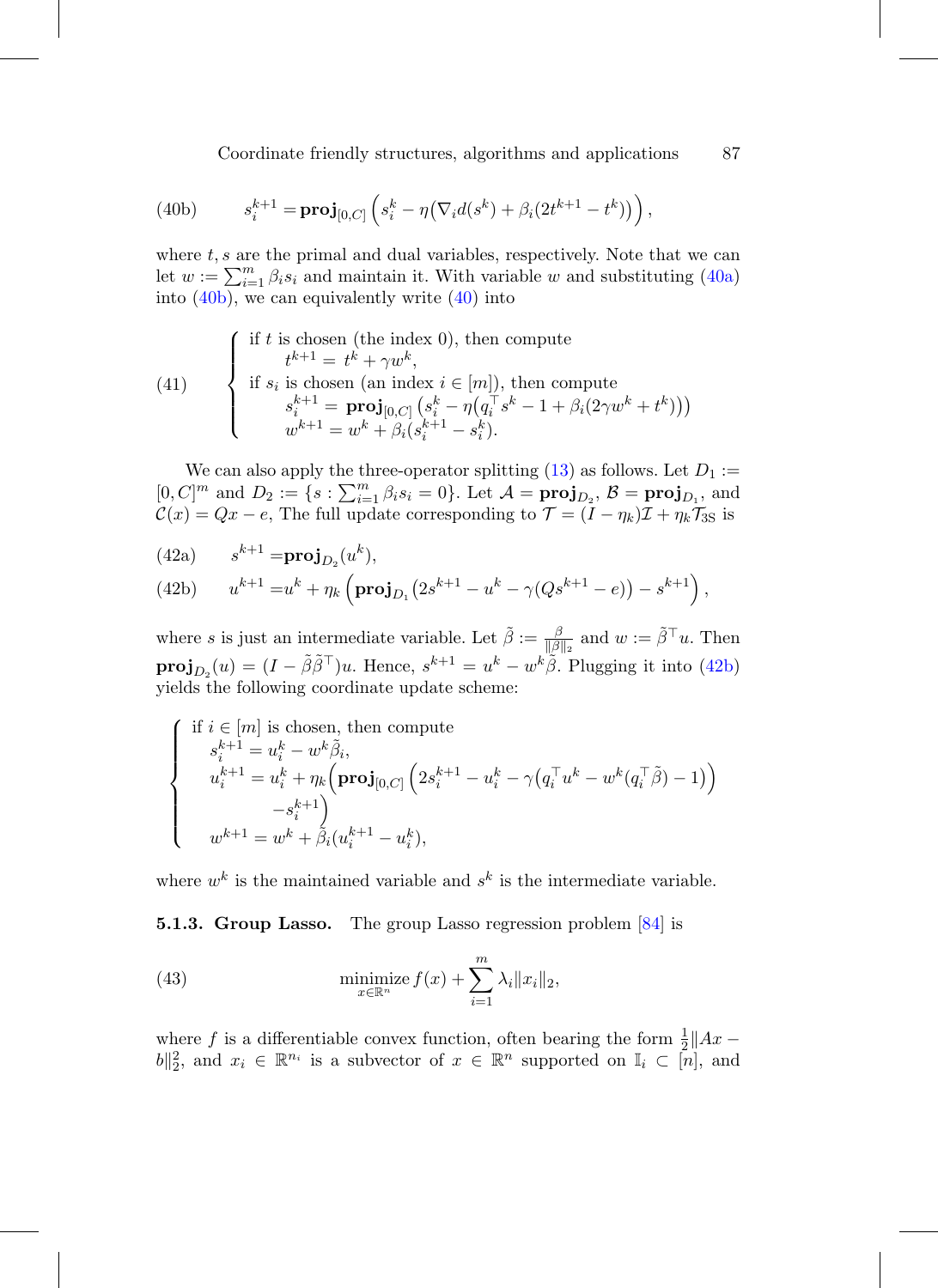$\bigcup_i \mathbb{I}_i = [n]$ . If  $\mathbb{I}_i \cap \mathbb{I}_j = \emptyset$ ,  $\forall i \neq j$ , it is called non-overlapping group Lasso, and if there are two different groups  $\mathbb{I}_i$  and  $\mathbb{I}_j$  with a non-empty intersection, it is called *overlapping group Lasso*. The model finds a coefficient vector  $x$ that minimizes the fitting (or loss) function  $f(x)$  and that is group sparse: all but a few  $x_i$ 's are zero.

Let  $U_i$  be formed by the columns of the identity matrix I corresponding to the indices in  $\mathbb{I}_i$ , and let  $U = [U_1^\top; \dots; U_m^\top] \in \mathbb{R}^{(\Sigma_i n_i) \times n}$ . Then,  $x_i = U_i^\top x$ . Let  $h_i(y_i) = \lambda_i ||y_i||_2, y_i \in \mathbb{R}^{n_i}$  for  $i \in [m]$ , and  $h(y) = \sum_{i=1}^m h_i(y_i)$  for  $y = [y_1; \ldots; y_m] \in \mathbb{R}^{\sum_i n_i}$ . In this way, [\(43\)](#page-30-2) becomes

(44) 
$$
\min_x z f(x) + h(Ux).
$$

**Non-overlapping case [\[84](#page-61-7)].** In this case, we have  $\mathbb{I}_i \cap \mathbb{I}_j = \emptyset$ ,  $\forall i \neq j$ , and can apply the FBS scheme [\(14\)](#page-18-0) to [\(44\)](#page-31-0). Specifically, let  $\mathcal{T}_1 = \partial(h \circ U)$ and  $\mathcal{T}_2 = \nabla f$ . The FBS full update is

<span id="page-31-0"></span>
$$
x^{k+1} = \mathcal{J}_{\gamma\mathcal{T}_1} \circ (\mathcal{I} - \gamma\mathcal{T}_2)(x^k).
$$

The corresponding coordinate update is the following

<span id="page-31-1"></span>(45) 
$$
\begin{cases} \text{if } i \in [m] \text{ is chosen, then compute} \\ x_i^{k+1} = \arg \min_{x_i} \frac{1}{2} ||x_i - x_i^k + \gamma_i \nabla_i f(x^k)||_2^2 + \gamma_i h_i(x_i), \end{cases}
$$

where  $\nabla_i f(x^k)$  is the partial derivative of f with respect to  $x_i$  and the step size can be taken to be  $\gamma_i = \frac{1}{\|A_{i,i}\|^2}$ . When  $\nabla f$  is either cheap or easy-tomaintain, the coordinate update in [\(45\)](#page-31-1) is inexpensive.

**Overlapping case [\[38\]](#page-57-11).** This case allows  $\mathbb{I}_i \cap \mathbb{I}_j \neq \emptyset$  for some  $i \neq j$ , causing the evaluation of  $\mathcal{J}_{\gamma\mathcal{T}_1}$  to be generally difficult. However, we can apply the primal-dual update [\(28\)](#page-21-2) to this problem as

(46a) 
$$
s^{k+1} = \mathbf{prox}_{\gamma h^*}(s^k + \gamma U x^k),
$$

(46b) 
$$
x^{k+1} = x^k - \eta (\nabla f(x^k) + U^{\top} (2s^{k+1} - s^k)),
$$

where s is the dual variable. Note that

<span id="page-31-2"></span>
$$
h^*(s) = \begin{cases} 0, & \text{if } \|s_i\|_2 \le \lambda_i, \ \forall i, \\ +\infty, & \text{otherwise,} \end{cases}
$$

is cheap. Hence, the corresponding coordinate update of [\(46\)](#page-31-2) is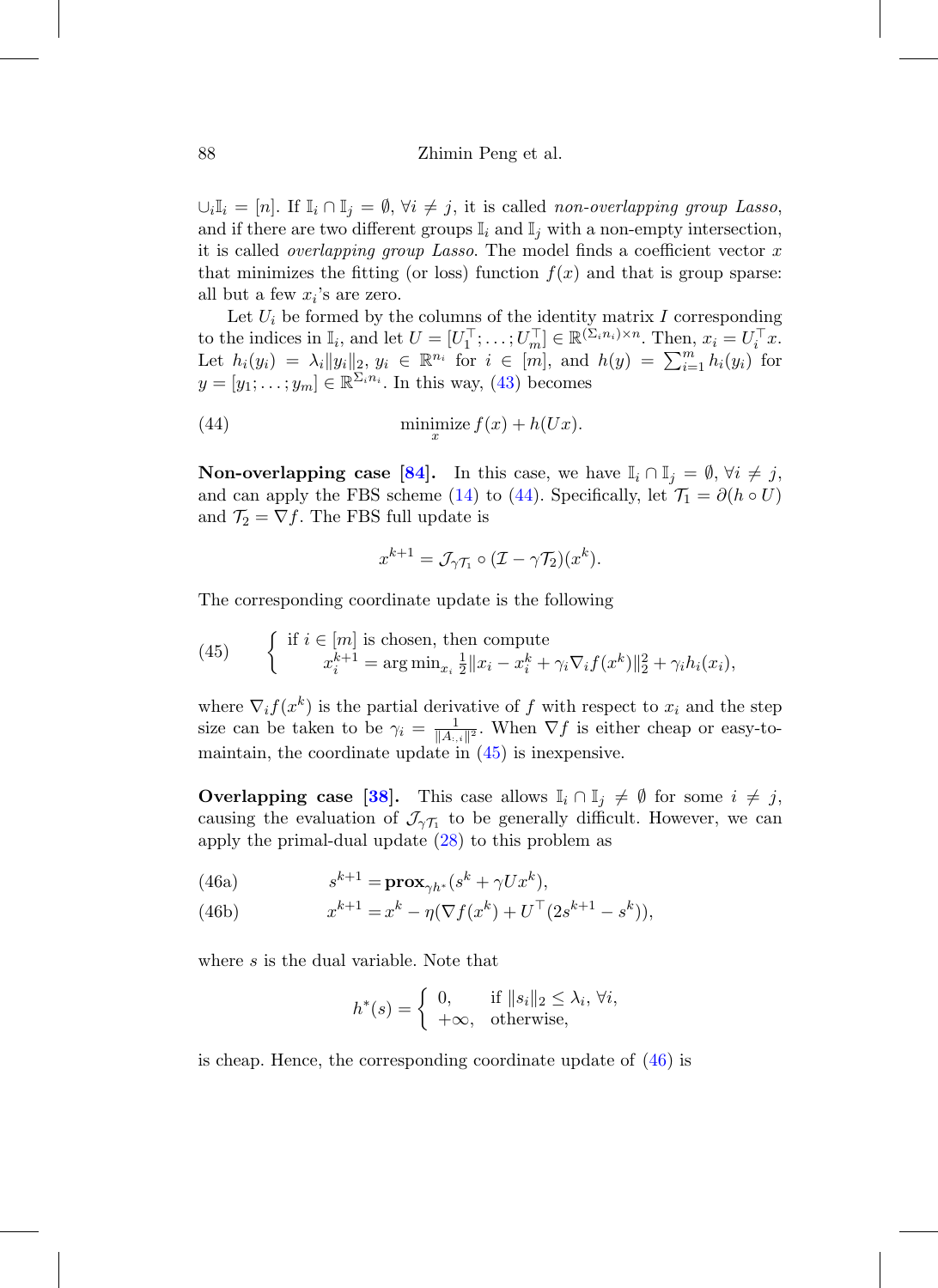<span id="page-32-1"></span>(47)   
\n
$$
\begin{cases}\n\text{if } s_i \text{ is chosen for some } i \in [m], \text{ then compute} \\
s_i^{k+1} = \mathbf{proj}_{B_{\lambda_i}}(s_i^k + \gamma x_i^k) \\
\text{if } x_i \text{ is chosen for some } i \in [m], \text{ then compute} \\
x_i^{k+1} = x_i^k - \eta \Big( U_i^T \nabla f(x^k) \\
&+ U_i^T \sum_{j, U_i^T U_j \neq 0} U_j (2 \mathbf{proj}_{B_{\lambda_j}}(s_j^k + \gamma x_j^k) - s_j^k) \Big),\n\end{cases}
$$

<span id="page-32-0"></span>where  $B_\lambda$  is the Euclidean ball of radius  $\lambda$ . When  $\nabla f$  is easy-to-maintain, the coordinate update in  $(47)$  is inexpensive. To the best of our knowledge, the coordinate update method [\(47\)](#page-32-1) is new.

# **5.2. Imaging**

**5.2.1. DRS for image processing in the primal-dual form [\[50\]](#page-58-9).** Many convex image processing problems have the general form

$$
\underset{x}{\text{minimize}} f(x) + g(Ax),
$$

where  $A$  is a matrix such as a dictionary, sampling operator, or finite difference operator. We can reduce the problem to the system:  $0 \in \mathcal{A}(z) + \mathcal{B}(z)$ , where  $z = [x; s]$ ,

$$
\mathcal{A}(z) := \begin{bmatrix} \partial f(x) \\ \partial g^*(s) \end{bmatrix}, \quad \text{and} \quad \mathcal{B}(z) := \begin{bmatrix} 0 & A^\top \\ -A & 0 \end{bmatrix} \begin{bmatrix} x \\ s \end{bmatrix}.
$$

(see Appendix [C](#page-14-0) for the reduction.) The work  $[50]$  $[50]$  gives their resolvents

$$
\mathcal{J}_{\gamma A} = \begin{bmatrix} \mathbf{prox}_{\gamma f} & 0 \\ 0 & \mathbf{prox}_{\gamma g^*} \end{bmatrix},
$$
  

$$
\mathcal{J}_{\gamma B} = (I + \gamma \mathcal{B})^{-1} = \begin{bmatrix} 0 & 0 \\ 0 & I \end{bmatrix} + \begin{bmatrix} I \\ \gamma A \end{bmatrix} (I + \gamma^2 A^\top A)^{-1} \begin{bmatrix} I \\ -\gamma A \end{bmatrix}^\top,
$$

where  $\mathcal{J}_{\gamma A}$  is often cheap or separable and we can explicitly form  $\mathcal{J}_{\gamma B}$  as a matrix or implement it based on a fast transform. With the defined  $\mathcal{J}_{\gamma A}$ and  $\mathcal{J}_{\gamma\beta}$ , we can apply the RPRS method as  $z^{k+1} = \mathcal{T}_{\text{RPRS}} z^k$ . The resulting RPRS operator is CF when  $\mathcal{J}_{\gamma\beta}$  is CF. Hence, we can derive a new RPRS coordinate update algorithm. We leave the derivation to the readers. Derivations of coordinate update algorithms for more specific image processing problems are shown in the following subsections.

**5.2.2. Total variation image processing.** We consider the following Total Variation (TV) image processing model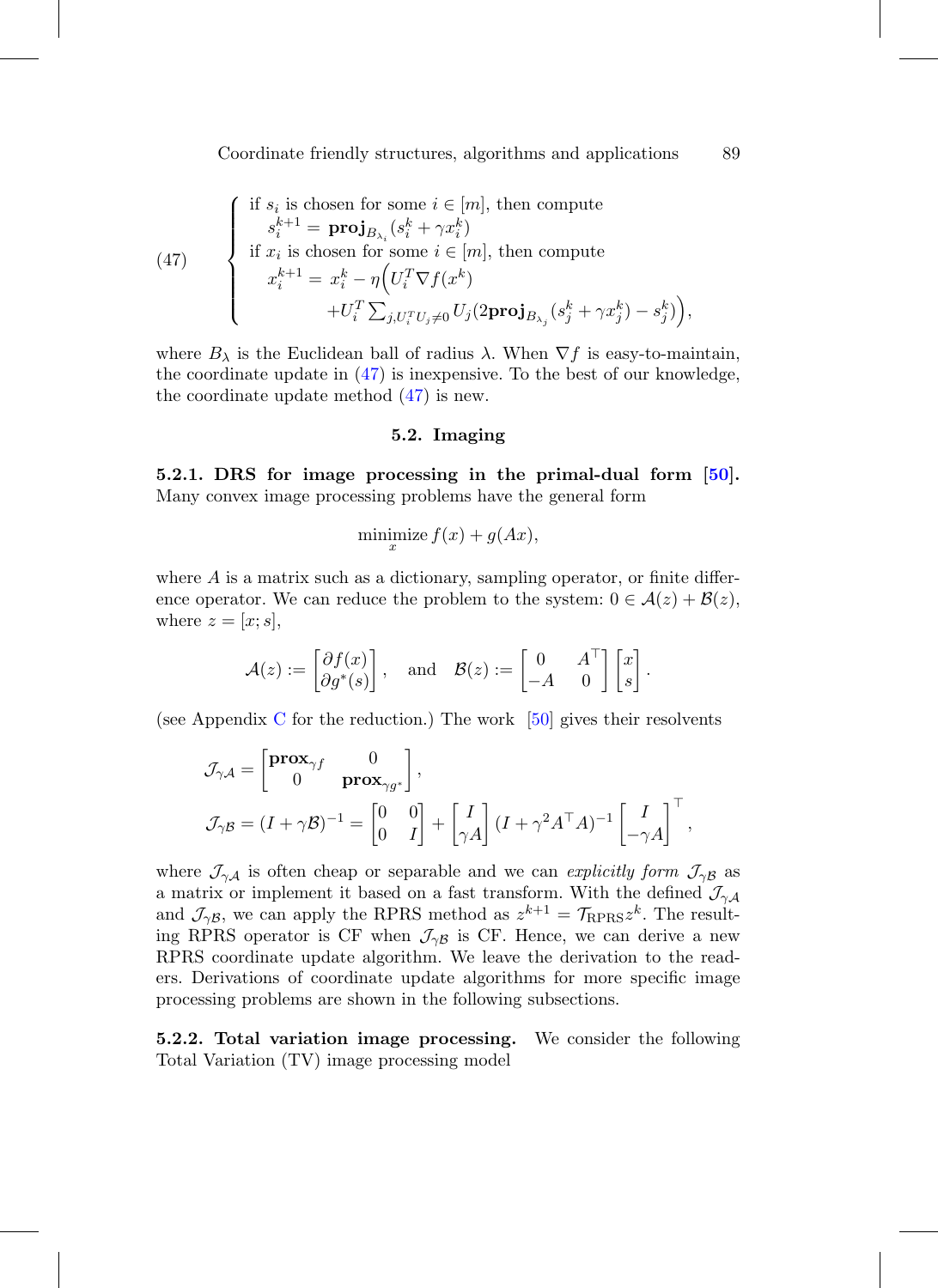90 Zhimin Peng et al.

<span id="page-33-1"></span>(48) 
$$
\min_{x} \|\bar{x}\|_{TV} + \frac{1}{2} \|A x - b\|^2,
$$

where  $x \in \mathbb{R}^n$  is the vector representation of the unknown image, A is an  $m \times n$  matrix describing the transformation from the image to the measurements b. Common A includes sampling matrices in MRI, CT, denoising, deblurring, etc. Let  $(\nabla_i^h, \nabla_i^v)$  be the discrete gradient at pixel i and  $\nabla x = (\nabla_1^h x, \nabla_1^v x, \dots, \nabla_n^h x, \nabla_n^v x)^\top$ . Then the TV semi-norm  $\|\cdot\|_{TV}$  in the isotropic and anisotropic fashions are, respectively,

(49a) 
$$
||x||_{\text{TV}} = \sum_{i} \sqrt{(\nabla_i^h x)^2 + (\nabla_i^v x)^2},
$$

(49b) 
$$
||x||_{\text{TV}} = ||\nabla x||_1 = \sum_i \left( |\nabla_i^h x| + |\nabla_i^v x| \right).
$$

For simplicity, we use the anisotropic TV for analysis and in the numerical experiment in § [6.2.](#page-41-0) It is slightly more complicated for the isotropic TV. Introducing the following notation

<span id="page-33-0"></span>
$$
B: = \binom{\nabla}{A}, \quad h(p,q): = \lambda ||p||_1 + \frac{1}{2} ||q - b||^2,
$$

we can reformulate [\(48\)](#page-33-1) as

<span id="page-33-3"></span>
$$
\underset{x}{\text{minimize}} \quad h(B \, x) = h(\nabla x, A \, x),
$$

which reduces to the form of  $(24)$  with  $f = g = 0$ . Based on its definition, the convex conjugate of  $h(p,q)$  and its proximal operator are, respectively,

(50) 
$$
h^*(s,t) = \iota_{\|\cdot\|_{\infty} \leq \lambda}(s) + \frac{1}{2} \|t+b\|^2 - \frac{1}{2} \|b\|^2,
$$

<span id="page-33-2"></span>(51) 
$$
\mathbf{prox}_{\gamma h^*}(s,t) = \mathbf{proj}_{\|\cdot\|_{\infty} \leq \lambda}(s) + \frac{1}{1+\gamma}(t-\gamma b).
$$

Let s, t be the dual variables corresponding to  $\nabla x$  and Ax respectively, then using  $(51)$  and applying  $(29)$  give the following full update:

(52a) 
$$
x^{k+1} = x^k - \eta (\nabla^{\top} s^k + A^{\top} t^k),
$$

(52b) 
$$
s^{k+1} = \mathbf{proj}_{\|\cdot\|_{\infty} \leq \lambda} \left( s^k + \gamma \nabla (x^k - 2\eta (\nabla^{\top} s^k + A^{\top} t^k)) \right),
$$

(52c) 
$$
t^{k+1} = \frac{1}{1+\gamma} \left( t^k + \gamma A (x^k - 2\eta (\nabla^{\top} s^k + A^{\top} t^k)) - \gamma b \right).
$$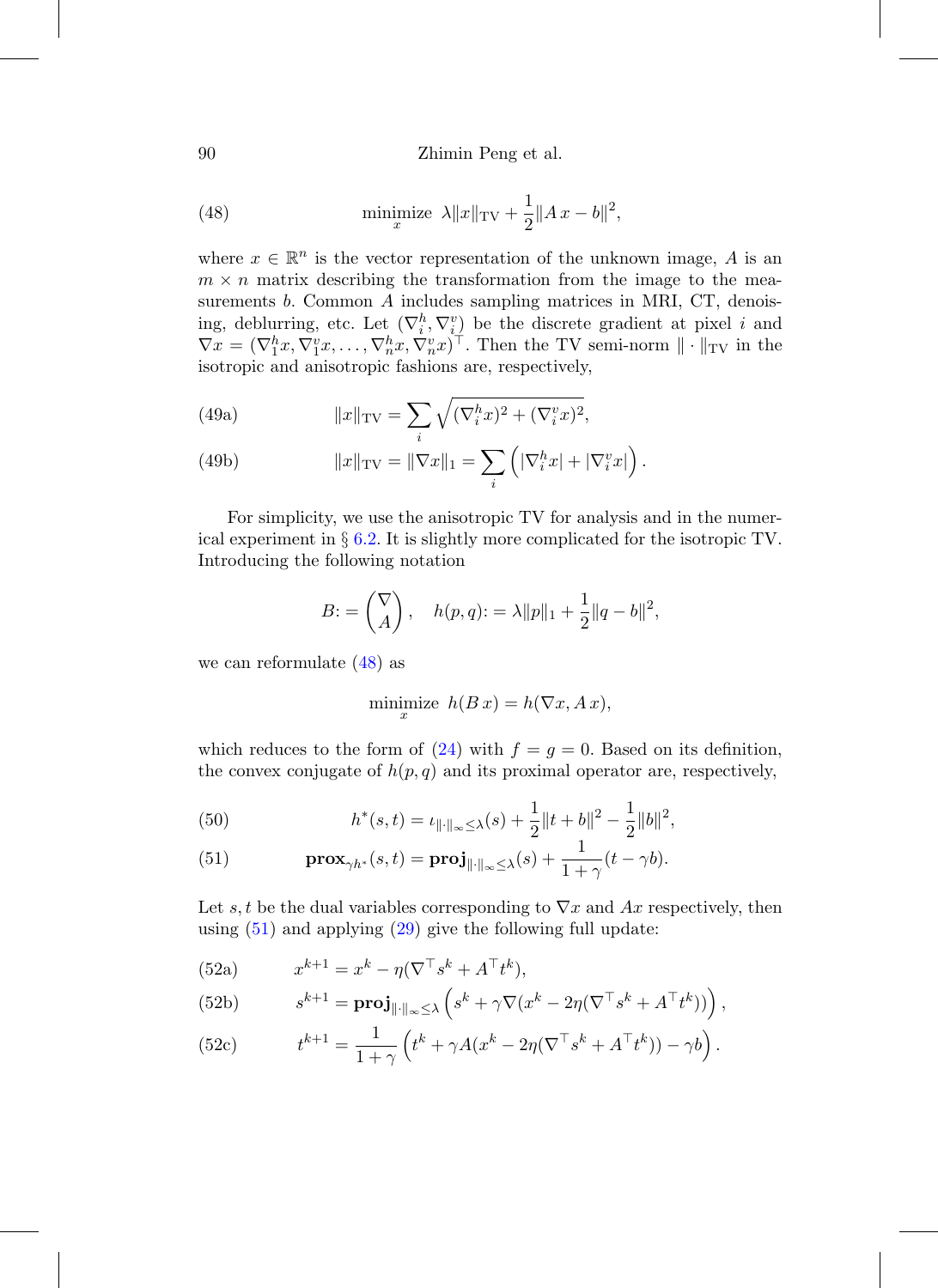To perform the coordinate updates as described in §[4,](#page-20-0) we can maintain  $\nabla^{\top} s^k$ and  $A^{\top}t^k$ . Whenever a coordinate of  $(s, t)$  is updated, the corresponding  $\nabla^{\top} s^k$  (or  $A^{\top} t^k$ ) should also be updated. Specifically, we have the following coordinate update algorithm

(53)   
\n
$$
\begin{cases}\n\text{if } x_i \text{ is chosen for some } i \in [n], \text{ then compute} \\
x_i^{k+1} = x_i^k - \eta(\nabla^\top s^k + A^\top t^k)_i; \\
\text{if } s_i \text{ is chosen for some } i \in [2n], \text{ then compute} \\
s_i^{k+1} = \text{proj}_{\|\cdot\|_{\infty} \leq \lambda} (s_i^k + \gamma \nabla_i (x^k - 2\eta(\nabla^\top s^k + A^\top t^k))) \\
\text{and update } \nabla^\top s^k \text{ to } \nabla^\top s^{k+1}; \\
\text{if } t_i \text{ is chosen for some } i \in [m], \text{ then compute} \\
t_i^{k+1} = \frac{1}{1+\gamma} (t_i^k + \gamma A_{i,:}(x^k - 2\eta(\nabla^\top s^k + A^\top t^k)) - \gamma b_i) \\
\text{and update } A^\top t^k \text{ to } A^\top t^{k+1}.\n\end{cases}
$$

**5.2.3. 3D mesh denoising.** Following an example in [\[60](#page-59-10)], we consider a 3D mesh described by their nodes  $\bar{x}_i = (\bar{x}_i^X, \bar{x}_i^Y, \bar{x}_i^Z), i \in [n]$ , and the adjacency matrix  $A \in \mathbb{R}^{n \times n}$ , where  $A_{ij} = 1$  if nodes i and j are adjacent, otherwise  $A_{ij} = 0$ . We let  $V_i$  be the set of neighbours of node *i*. Noisy mesh nodes  $z_i, i \in [n]$ , are observed. We try to recover the original mesh nodes by solving the following optimization problem [\[60](#page-59-10)]:

(54) minimize 
$$
\sum_{i=1}^{n} f_i(x_i) + \sum_{i=1}^{n} g_i(x_i) + \sum_{i} \sum_{j \in \mathcal{V}_i} h_{i,j}(x_i - x_j),
$$

where  $f_i$ 's are differentiable data fidelity terms,  $g_i$ 's are the indicator functions of box constraints, and  $\sum_i \sum_{j \in \mathcal{V}_i} h_{i,j}(x_i - x_j)$  is the total variation on the mesh.

We introduce a dual variable s with coordinates  $s_{i,j}$ , for all ordered pairs of adjacent nodes  $(i, j)$ , and, based on the overlapping-block coordinate updating scheme [\(33\)](#page-25-0), perform coordinate update:

<span id="page-34-0"></span>
$$
\left\{\begin{array}{c} \mbox{select $i$ from $[n]$, then compute}\\ \tilde{s}^{k+1}_{i,j} = \mathbf{prox}_{\gamma h^*_{i,j}}(s^k_{i,j} + \gamma x^k_i - \gamma x^k_j), \forall j \in \mathcal{V}_i, \\ \tilde{s}^{k+1}_{j,i} = \mathbf{prox}_{\gamma h^*_{j,i}}(s^k_{j,i} + \gamma x^k_j - \gamma x^k_i), \forall j \in \mathcal{V}_i, \\ \mbox{and update}\\ x_i^{k+1} = \mathbf{prox}_{\eta g_i}(x^k_i - \eta(\nabla f_i(x^k_i) + \sum_{j \in \mathcal{V}_i} (2\tilde{s}^{k+1}_{i,j} - 2\tilde{s}^{k+1}_{j,i} \\ -s^k_{i,j} + s^k_{j,i}))),\\ s^{k+1}_{i,j} = s^k_{i,j} + \frac{1}{2}(\tilde{s}^{k+1}_{i,j} - s^k_{i,j}), \forall j \in \mathcal{V}_i, \\ s^{k+1}_{j,i} = s^k_{j,i} + \frac{1}{2}(\tilde{s}^{k+1}_{j,i} - s^k_{j,i}), \forall j \in \mathcal{V}_i.\end{array}\right.
$$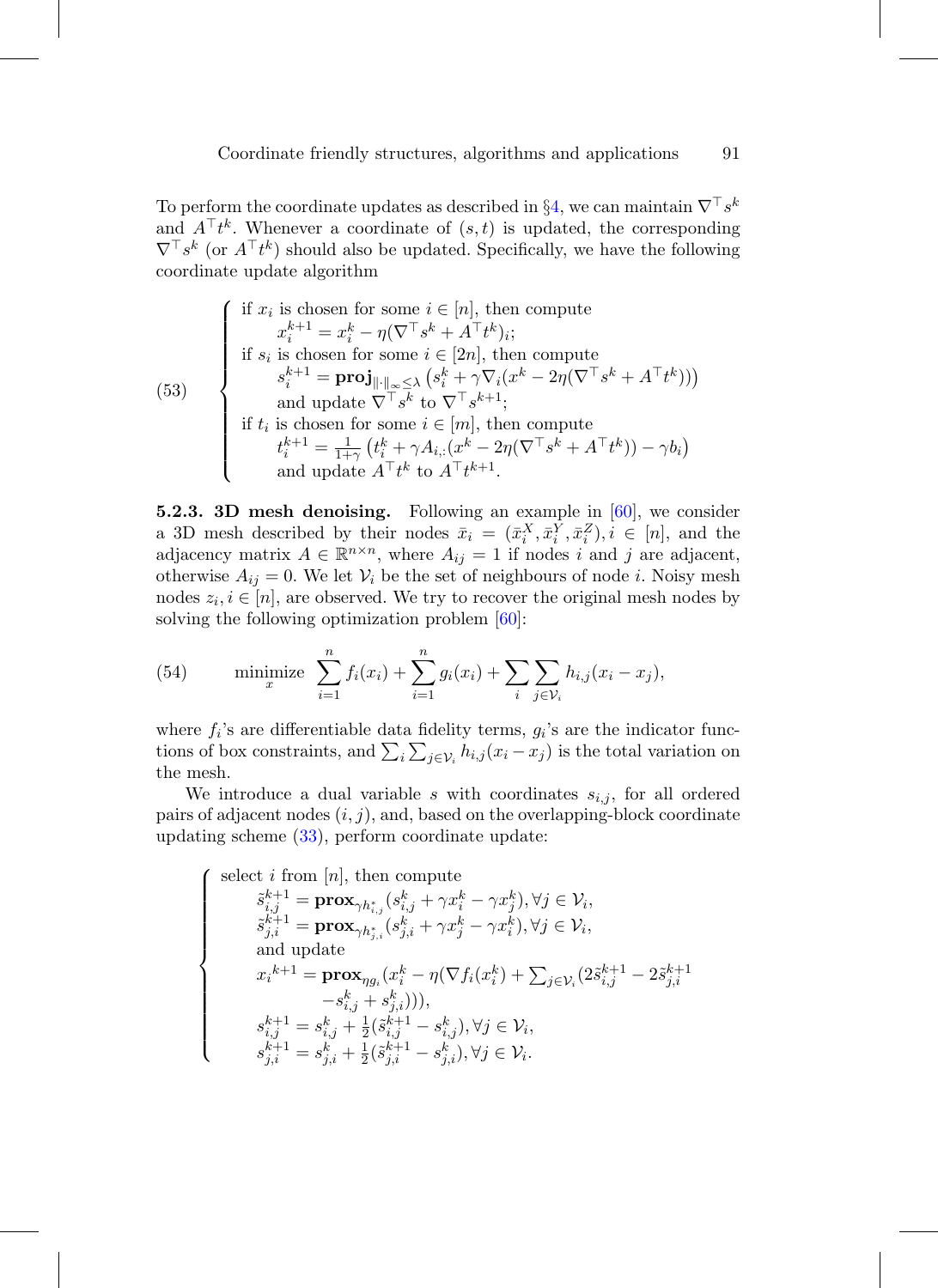#### 92 Zhimin Peng et al.

#### **5.3. Finance**

**5.3.1. Portfolio optimization.** Assume that we have one unit of capital and m assets to invest on. The *i*th asset has an expected return rate  $\xi_i \geq 0$ . Our goal is to find a portfolio with the minimal risk such that the expected return is no less than c. This problem can be formulated as

<span id="page-35-0"></span>minimize 
$$
\frac{1}{2}x^{\top}Qx
$$
,  
subject to  $x \ge 0$ ,  $\sum_{i=1}^{m} x_i \le 1$ ,  $\sum_{i=1}^{m} \xi_i x_i \ge c$ ,

where the objective function is a measure of risk, and the last constraint imposes that the expected return is at least c. Let  $a_1 = e/\sqrt{m}$ ,  $b_1 = 1/\sqrt{m}$ ,  $a_2 = \xi / ||\xi||_2$ , and  $b_2 = c / ||\xi||_2$ , where  $e = (1, \ldots, 1)^{\top}, \xi = (\xi_1, \ldots, \xi_m)^{\top}$ . The above problem is rewritten as

(55) minimize 
$$
\frac{1}{2}x^{\top}Qx
$$
, subject to  $x \ge 0$ ,  $a_1^{\top}x \le b_1$ ,  $a_2^{\top}x \ge b_2$ .

We apply the three-operator splitting scheme [\(13\)](#page-18-3) to [\(55\)](#page-34-0). Let  $f(x) =$  $\frac{1}{2}x^{\top}Q_{x}$ ,  $D_{1} = \{x : x \ge 0\}$ ,  $D_{2} = \{x : a_{1}^{\top}x \le b_{1}, a_{2}^{\top}x \ge b_{2}\}$ ,  $D_{21} =$  ${x : a_1^{\top} x = b_1},$  and  $D_{22} = {x : a_2^{\top} x = b_2}.$  Based on [\(13\)](#page-18-3), the full update is

(56a) 
$$
y^{k+1} = \mathbf{proj}_{D_2}(x^k),
$$

(56b) 
$$
x^{k+1} = x^k + \eta_k (\mathbf{proj}_{D_1}(2y^{k+1} - x^k - \gamma \nabla f(y^{k+1})) - y^{k+1}),
$$

where y is an intermediate variable. As the projection to  $D_1$  is simple, we discuss how to evaluate the projection to  $D_2$ . Assume that  $a_1$  and  $a_2$  are neither perpendicular nor co-linear, i.e.,  $a_1^\top a_2 \neq 0$  and  $a_1 \neq \lambda a_2$  for any scalar  $\lambda$ . In addition, assume  $a_1^\top a_2 > 0$  for simplicity. Let  $a_3 = a_2 - \frac{1}{a_1^\top a_2} a_1$ ,  $b_3 = b_2 - \frac{1}{a_1^{\top} a_2} b_1$ ,  $a_4 = a_1 - \frac{1}{a_1^{\top} a_2} a_2$ , and  $b_4 = b_1 - \frac{1}{a_1^{\top} a_2} b_2$ . Then we can partition the whole space into four areas by the four hyperplanes  $a_i^{\top} x = b_i$ ,  $i = 1, \ldots, 4$ . Let  $P_i = \{x : a_i^{\top} x \le b_i, a_{i+1}^{\top} x \ge b_{i+1}\}, i = 1, 2, 3 \text{ and } P_4 = \{x : a_i^{\top} x \le b_i, a_{i+1}^{\top} x \ge b_{i+1}\}$  $a_4^{\top} x \leq b_4, a_1^{\top} x \geq b_1$ . Then

$$
\textbf{proj}_{D_2}(x) = \begin{cases} x, & \text{if } x \in P_1, \\ \textbf{proj}_{D_{22}}(x), & \text{if } x \in P_2, \\ \textbf{proj}_{D_{21} \cap D_{22}}(x), & \text{if } x \in P_3, \\ \textbf{proj}_{D_{21}}(x), & \text{if } x \in P_4. \end{cases}
$$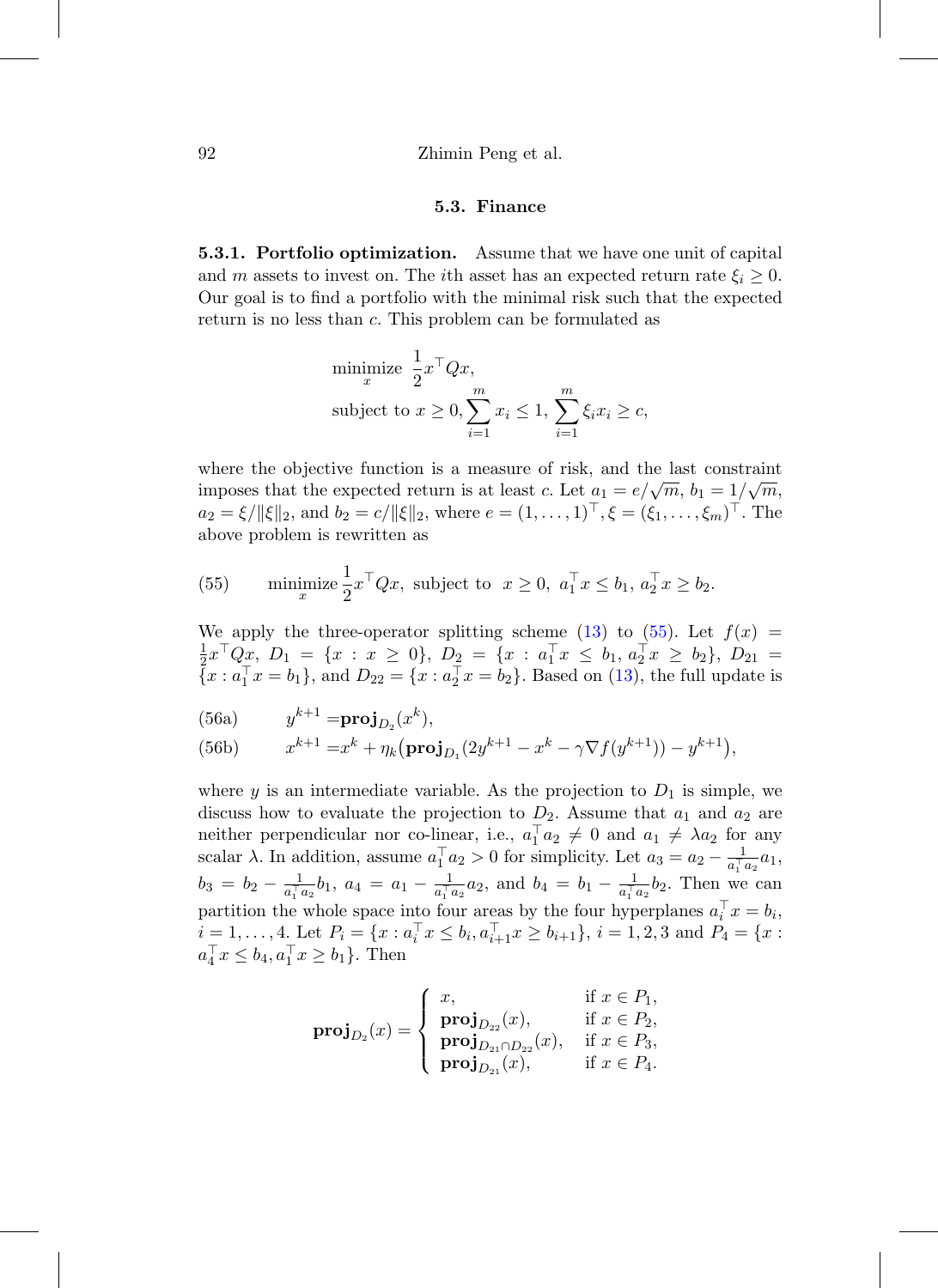Let  $w_i = a_i^{\top} x - b_i, i = 1, 2$ , and maintain  $w_1, w_2$ . Let  $\tilde{a}_2 = \frac{a_2 - a_1(a_1^{\top} a_2)}{1 - (a_1^{\top} a_2)^2}$  $\frac{2-a_1(a_1\ a_2)}{1-(a_1^\top a_2)^2},$  $\tilde{a}_1 = \frac{a_1 - a_2(a_1^\top a_2)}{1 - (a_1^\top a_2)^2}$  $\frac{1-a_2(a_1 \cdot a_2)}{1-(a_1^\top a_2)^2}$ . Then

<span id="page-36-0"></span>
$$
\begin{aligned} \n\mathbf{proj}_{D_{21}}(x) &= x - w_1 a_1, \\ \n\mathbf{proj}_{D_{22}}(x) &= x - w_2 a_2, \\ \n\mathbf{proj}_{D_{21} \cap D_{22}}(x) &= x - w_1 \tilde{a}_1 - w_2 \tilde{a}_2, \n\end{aligned}
$$

Hence, the coordinate update of  $(56)$  is

(57a)  
\n
$$
x^{k} \in P_{1}: x_{i}^{k+1} = (1 - \eta_{k})x_{i}^{k} + \eta_{k} \max(0, x_{i}^{k} - \gamma q_{i}^{\top} x^{k}),
$$
\n
$$
x^{k} \in P_{2}: x_{i}^{k+1} = (1 - \eta_{k})x_{i}^{k} + \eta_{k} w_{2}^{k}(a_{2})_{i} + \eta_{k} \max(0,
$$
\n(57b)  
\n
$$
x_{i}^{k} - \gamma q_{i}^{\top} x^{k} - w_{2}^{k}(2(a_{2})_{i} - \gamma q_{i}^{\top} a_{2})),
$$
\n
$$
x^{k} \in P_{3}: x_{i}^{k+1} = (1 - \eta_{k})x_{i}^{k} + \eta_{k} (w_{1}^{k}(\tilde{a}_{1})_{i} + w_{2}^{k}(\tilde{a}_{2})_{i}) + \eta_{k} \max(0,
$$
\n(57c)  
\n
$$
x_{i}^{k} - \gamma q_{i}^{\top} x^{k} - w_{1}^{k}(2(\tilde{a}_{1})_{i} - \gamma q_{i}^{\top} \tilde{a}_{1}) - w_{2}^{k}(2(\tilde{a}_{2})_{i} - \gamma q_{i}^{\top} \tilde{a}_{2})),
$$
\n
$$
x^{k} \in P_{4}: x_{i}^{k+1} = (1 - \eta_{k})x_{i}^{k} + \eta_{k} w_{1}^{k}(a_{1})_{i} + \eta_{k} \max(0,
$$
\n(57d)  
\n
$$
x_{i}^{k} - \gamma q_{i}^{\top} x^{k} - w_{1}^{k}(2(a_{1})_{i} - \gamma q_{i}^{\top} a_{1})),
$$

where  $q_i$  is the *i*th column of Q. At each iteration, we select  $i \in [m]$ , and perform an update to  $x_i$  according to [\(57\)](#page-36-0) based on where  $x^k$  is. We then renew  $w_j^{k+1} = w_j^k + a_{ij} (x_i^{k+1} - x_i^k), j = 1, 2$ . Note that checking  $x^k$  in some  $P_j$ requires only  $O(1)$  operations by using  $w_1$  and  $w_2$ , so the coordinate update in [\(57\)](#page-36-0) is inexpensive.

# **5.4. Distributed computing**

**5.4.1. Network.** Consider that m worker agents and one master agent form a star-shaped network, where the master agent at the center connects to each of the worker agents. The  $m + 1$  agents collaboratively solve the consensus problem:

$$
\text{minimize} \sum_{i=1}^{m} f_i(x),
$$

where  $x \in \mathbb{R}^d$  is the common variable and each proximable function  $f_i$  is held privately by agent *i*. The problem can be reformulated as

(58) minimize 
$$
F(x) := \sum_{i=1}^{m} f_i(x_i)
$$
, subject to  $x_i = y$ ,  $\forall i \in [m]$ ,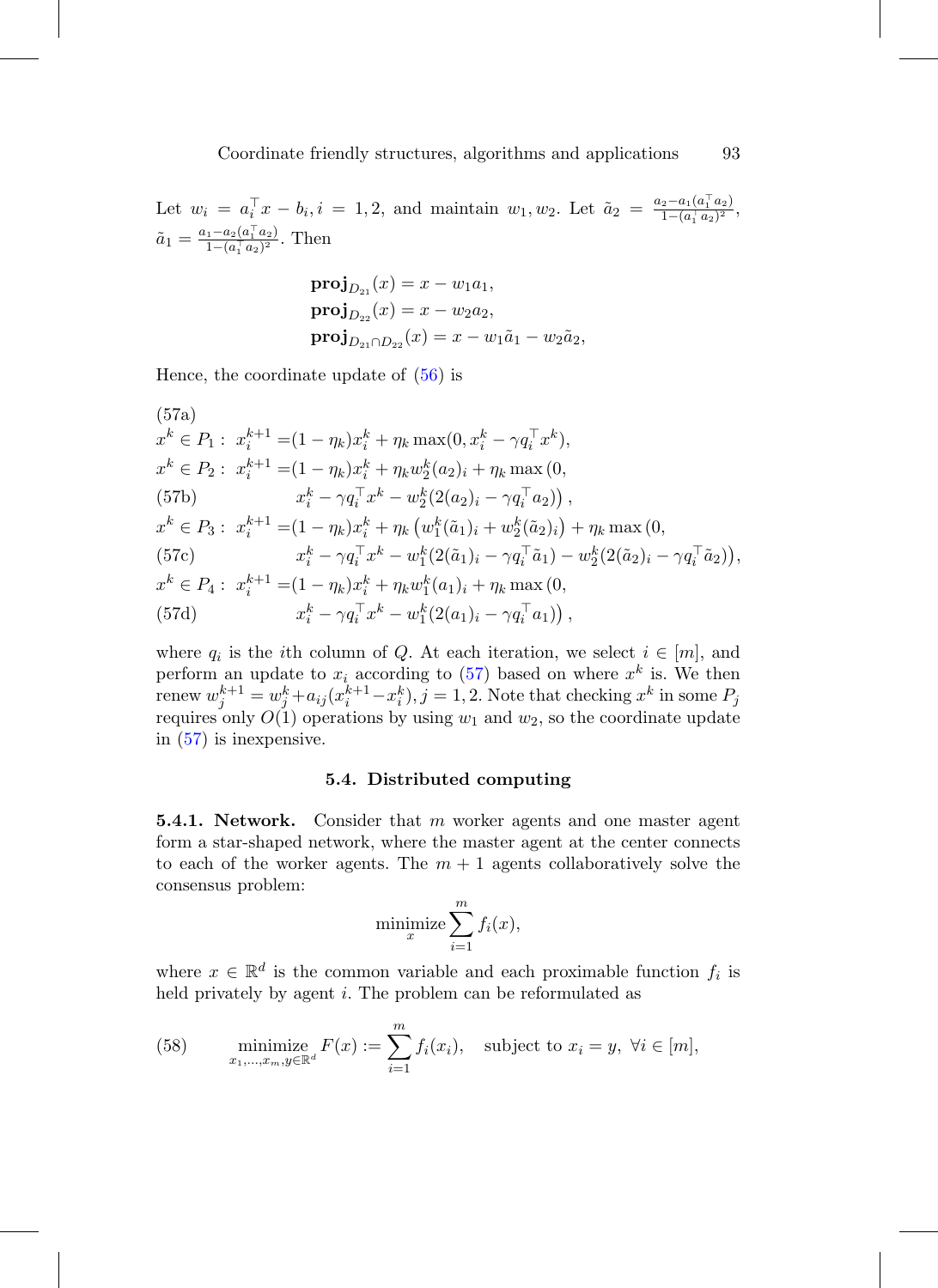which has the KKT condition

<span id="page-37-0"></span>(59) 
$$
0 \in \begin{bmatrix} \partial F & 0 & 0 \\ 0 & 0 & 0 \\ 0 & 0 & 0 \end{bmatrix} \begin{bmatrix} x \\ y \\ s \end{bmatrix} + \begin{bmatrix} 0 & 0 & I \\ 0 & 0 & -e^{\top} \\ I & -e & 0 \end{bmatrix} \begin{bmatrix} x \\ y \\ s \end{bmatrix},
$$
operator  $\mathcal{L}$ 

where s is the dual variable.

Applying the FBFS scheme [\(18\)](#page-19-3) to [\(59\)](#page-37-0) yields the following full update:

<span id="page-37-1"></span>(60a) 
$$
x_i^{k+1} = \mathbf{prox}_{\gamma f_i}(x_i^k - \gamma s_i^k) + \gamma^2 x_i^k - \gamma^2 y^k - 2\gamma s_i^k,
$$

(60b) 
$$
y^{k+1} = (1 + m\gamma^2)y^k + 3\gamma \sum_{j=1}^m s_j^k - \gamma^2 \sum_{j=1}^m x_j^k,
$$

<span id="page-37-2"></span>(60c) 
$$
s_i^{k+1} = s_i^k - 2\gamma x_i^k - \gamma \mathbf{prox}_{\gamma f_i}(x_i^k - \gamma s_i^k) + 3\gamma y^k + \gamma^2 \sum_{j=1}^m s_j^k,
$$

where [\(60a\)](#page-37-1) and [\(60c\)](#page-37-2) are applied to all  $i \in [m]$ . Hence, for each i, we group  $x_i$  and  $s_i$  together and assign them on agent i. We let the master agent maintain  $\sum_j s_j$  and  $\sum_j x_j$ . Therefore, in the FBFS coordinate update, updating any  $(x_i, s_i)$  needs only y and  $\sum_j s_j$  from the master agent, and updating  $y$  is done on the master agent. In synchronous parallel setting, at each iteration, each worker agent *i* computes  $s_i^{k+1}, x_i^{k+1}$ , then the master agent collects the updates from all of the worker agents and then updates y and  $\sum_j s_j$ . The above update can be relaxed to be asynchronous. In this case, the master and worker agents work concurrently, the master agent updates y and  $\sum_j s_j$  as soon as it receives the updated  $s_i$  and  $x_i$  from any of the worker agents. It also periodically broadcasts  $y$  back to the worker agents.

#### **5.5. Dimension reduction**

**5.5.1. Nonnegative matrix factorization.** Nonnegative Matrix Factorization (NMF) is an important dimension reduction method for nonnegative data. It was proposed by Paatero and his coworkers in [\[51](#page-58-10)]. Given a nonnegative matrix  $A \in \mathbb{R}_+^{p \times n}$ , NMF aims at finding two nonnegative matrices  $W \in \mathbb{R}^{p \times r}_+$  and  $H \in \mathbb{R}^{n \times r}_+$  such that  $WH^\top \approx A$ , where r is user-specified depending on the applications, and usually  $r \ll \min(p, n)$ . A widely used model is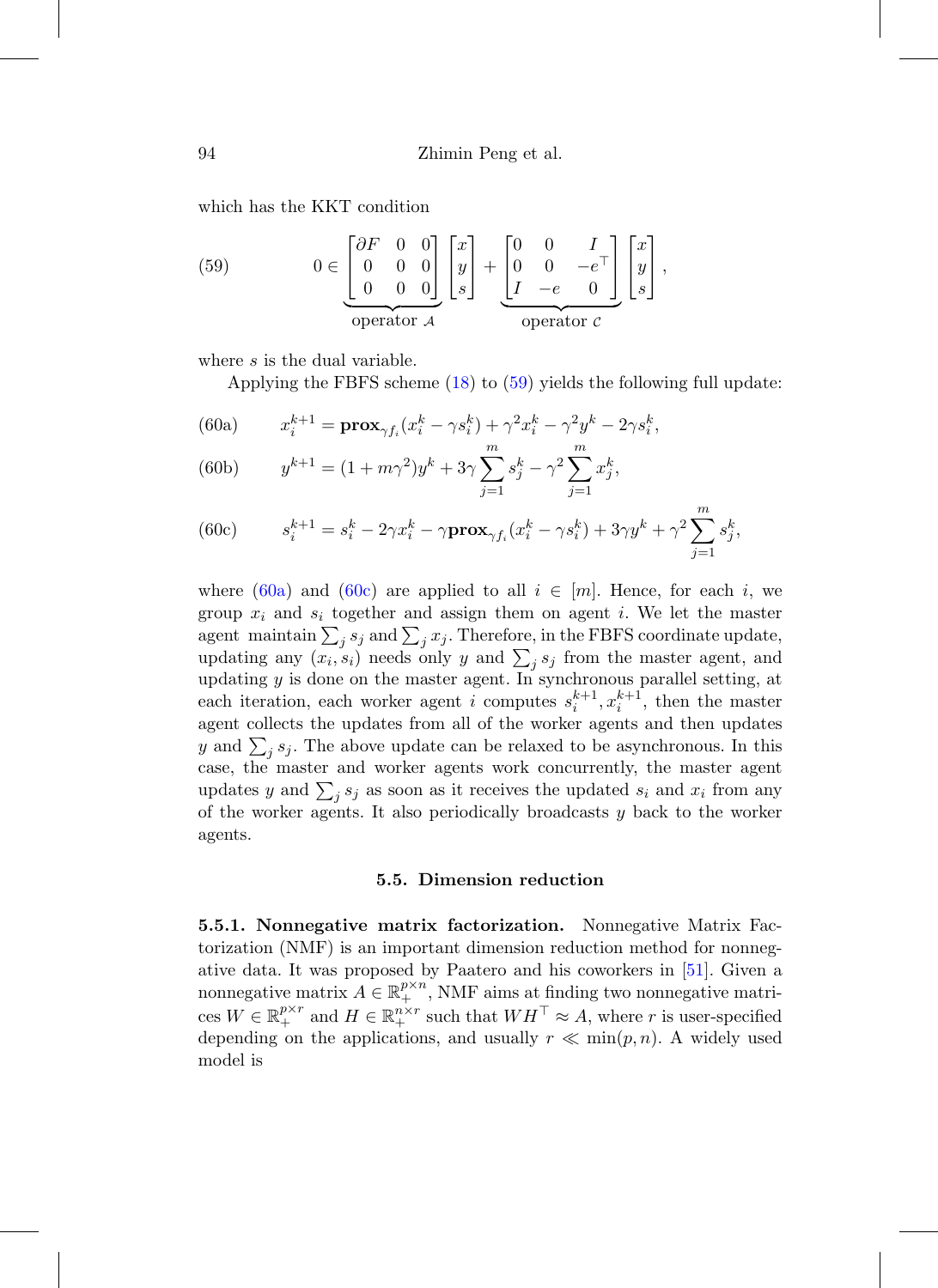<span id="page-38-0"></span>(61) 
$$
\begin{aligned}\n\text{minimize } F(W, H) &:= \frac{1}{2} \|W H^{\top} - A\|_F^2, \\
\text{subject to } W \in \mathbb{R}_+^{p \times r}, \ H \in \mathbb{R}_+^{n \times r}.\n\end{aligned}
$$

Applying the projected gradient method  $(21)$  to  $(61)$ , we have

(62a) 
$$
W^{k+1} = \max(0, W^k - \eta_k \nabla_W F(W^k, H^k)),
$$

(62b) 
$$
H^{k+1} = \max(0, H^k - \eta_k \nabla_H F(W^k, H^k)).
$$

In general, we do not know the Lipschitz constant of  $\nabla F$ , so we have to choose  $\eta_k$  by line search such that the Armijo condition is satisfied.

Partitioning the variables into 2r block coordinates:  $(w_1, \ldots, w_r, h_1, \ldots, h_r)$  $h_r$ ) where  $w_i$  and  $h_i$  are the *i*th columns of W and H, respectively, we can apply the coordinate update based on the projected-gradient method:

<span id="page-38-1"></span>(63) 
$$
\begin{cases}\n\text{if } w_{i_k} \text{ is chosen for some } i_k \in [r], \text{ then compute} \\
w_{i_k}^{k+1} = \max (0, w_{i_k}^k - \eta_k \nabla_{w_{i_k}} F(W^k, H^k)); \\
\text{if } h_{i_k - r} \text{ is chosen for some } i_k \in \{r+1, ..., 2r\}, \text{ then compute} \\
h_{i_k - r}^{k+1} = \max (0, h_{i_k - r}^k - \eta_k \nabla_{h_{i_k - r}} F(W^k, H^k));\n\end{cases}
$$

It is easy to see that  $\nabla_{w_i} F(W^k, H^k)$  and  $\nabla_{h_i} F(W^k, H^k)$  are both Lipschitz continuous with constants  $||h_i^k||_2^2$  and  $||w_i^k||_2^2$  respectively. Hence, we can set

$$
\eta_k = \begin{cases} \frac{1}{\|h_{i_k}^k\|_2^2}, & \text{if } 1 \le i_k \le r, \\ \frac{1}{\|w_{i_{k-r}}^k\|_2^2}, & \text{if } r+1 \le i_k \le 2r. \end{cases}
$$

However, it is possible to have  $w_i^k = 0$  or  $h_i^k = 0$  for some i and k, and thus the setting in the above formula may have trouble of being divided by zero. To overcome this problem, one can first modify the problem  $(61)$  by restricting W to have unit-norm columns and then apply the coordinate update method in [\(63\)](#page-38-1). Note that the modification does not change the optimal value since  $WH<sup>T</sup> = (WD)(HD<sup>-1</sup>)<sup>T</sup>$  for any  $r \times r$ invertible diagonal matrix  $D$ . We refer the readers to  $[82]$  for more details.

Note that  $\nabla_W F(W, H) = (W H^\top - A) H, \nabla_H F(W, H) = (W H^\top - A)^\top W$ and  $\nabla_{w_i} F(W, H) = (WH^{\top} - A)h_i, \nabla_{h_i} F(W, H) = (WH^{\top} - A)^{\top} w_i, \forall i.$ Therefore, the coordinate updates given in [\(63\)](#page-38-1) are computationally worthy (by maintaining the residual  $W^{k}(H^{k})^{\top} - A$ ).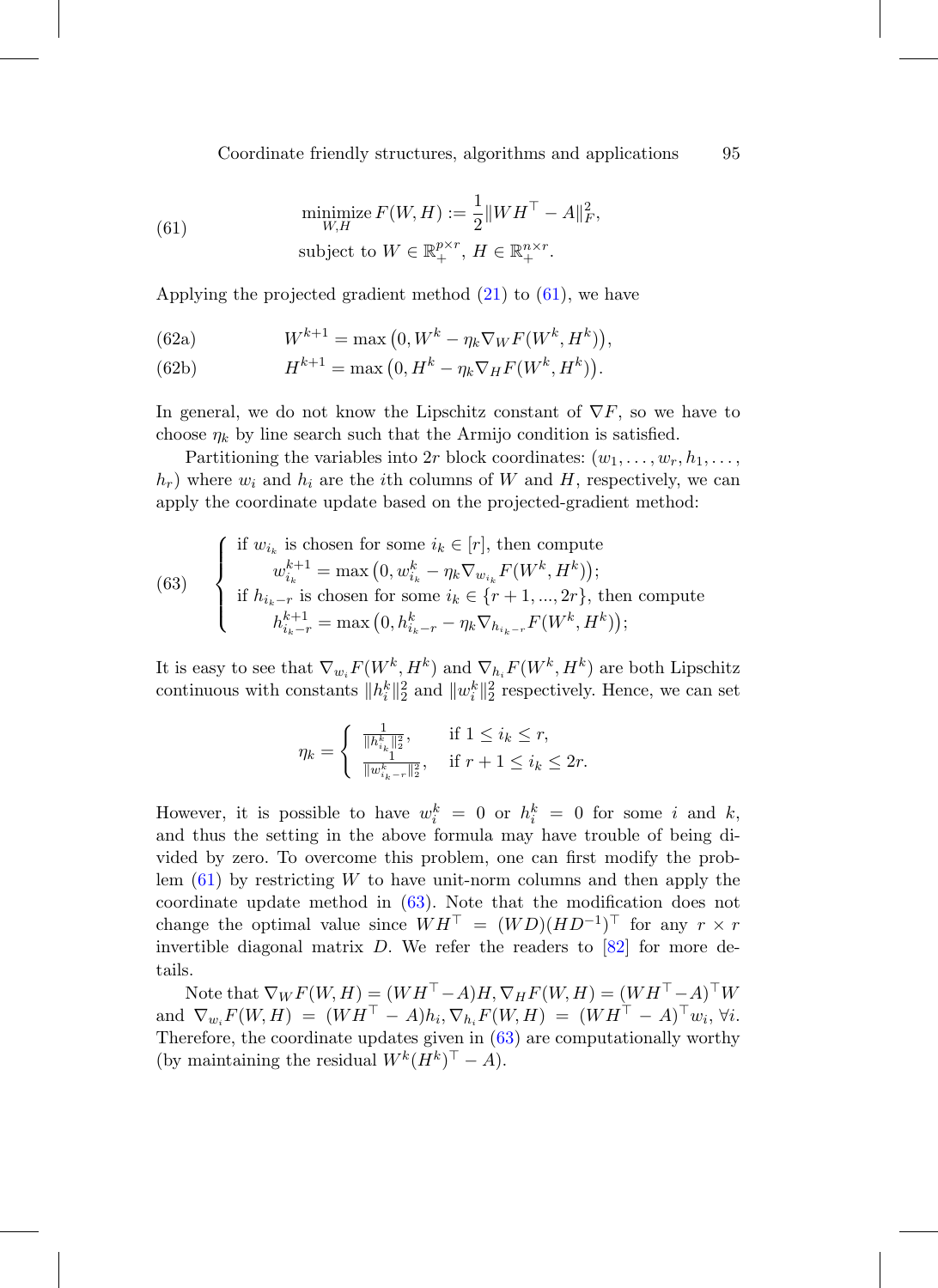#### **5.6. Stylized optimization**

**5.6.1. Second-Order Cone Programming (SOCP).** SOCP extends LP by incorporating second-order cones. A second-order cone in  $\mathbb{R}^n$  is

$$
Q = \{(x_1, x_2, \ldots, x_n) \in \mathbb{R}^n : ||(x_2, \ldots, x_n)||_2 \le x_1\}.
$$

Given a point  $v \in \mathbb{R}^n$ , let  $\rho_1^v := ||(v_2, \ldots, v_n)||_2$  and  $\rho_2^v := \frac{1}{2}(v_1 + \rho_1^v)$ . Then, the projection of v to Q returns 0 if  $v_1 < -\rho_1^v$ , returns v if  $v_1 \ge \rho_1^v$ , and returns  $(\rho_2^v, \frac{\rho_2^v}{\rho_1^v} \cdot (v_2, \ldots, v_n))$  otherwise. Therefore, if we define the scalar couple:

$$
(\xi_1^v, \xi_2^v) = \begin{cases} (0, 0), & v_1 < -\rho_1^v, \\ (1, 1), & v_1 \ge \rho_1^v, \\ (\rho_2^v, \frac{\rho_2^v}{\rho_1^v}), & \text{otherwise,} \end{cases}
$$

then we have  $u = \text{proj}_Q(v) = (\xi_1^v v_1, \xi_2^v \cdot (v_2, \dots, v_n))$ . Based on this, we have

**Proposition 2.** 1. Let  $v \in \mathbb{R}^n$  and  $v^+ := v + \nu e_i$  for any  $\nu \in \mathbb{R}$ . Then,  $given \rho_1^v, \rho_2^v, \xi_1^v, \xi_2^v$  defined above, it takes  $O(1)$  operations to obtain  $\rho_1^{v^+}, \rho_2^{v^+}, \xi_1^{v^+}, \xi_2^{v^+}.$ 

2. Let  $v \in \mathbb{R}^n$  and  $A = [a_1 \ A_2] \in \mathbb{R}^{m \times n}$ , where  $a_1 \in \mathbb{R}^m$ ,  $A_2 \in \mathbb{R}^{m \times (n-1)}$ . Given  $\rho_1^v, \rho_2^v, \xi_1^v, \xi_2^v$ , we have

$$
A(2 \cdot \mathbf{proj}_Q(v) - v) = ((2\xi_1^v - 1)v_1) \cdot a_1 + (2\xi_2^v - 1) \cdot A_2(v_2, \dots, v_n)^\top.
$$

By the proposition, if  $\mathcal{T}_1$  is an affine operator, then in the composition  $\mathcal{T}_1 \circ \mathbf{proj}_O$ , the computation of  $\mathbf{proj}_O$  is cheap as long as we maintain  $\rho_{1}^{v}, \rho_{2}^{v}, \xi_{1}^{v}, \check{\xi}_{2}^{v}.$ 

Given  $x, c \in \mathbb{R}^n$ ,  $b \in \mathbb{R}^m$ , and  $A \in \mathbb{R}^{m \times n}$ , the standard form of SOCP is

(64a) minimize  $c^{\top}x$ , subject to  $Ax = b$ ,

(64b) 
$$
x \in X = Q_1 \times \cdots \times Q_{\bar{n}},
$$

where each  $Q_i$  is a second-order cone, and  $\bar{n} \neq n$  in general. The problem [\(64\)](#page-39-0) is equivalent to

<span id="page-39-0"></span>
$$
\underset{x}{\text{minimize}} \left( c^{\top} x + \iota_{A=b}(x) \right) + \iota_X(x),
$$

to which we can apply the DRS iteration  $z^{k+1} = \mathcal{T}_{\text{DRS}}(z^k)$  (see [\(16\)](#page-18-2)), in which  $\mathcal{J}_{\gamma A} = \mathbf{proj}_X$  and  $\mathcal{T}_{\gamma B}$  is a linear operator given by

$$
\mathcal{J}_{\gamma\mathcal{B}}(x) = \underset{y}{\arg\min} \ c^{\top}y + \frac{1}{2\gamma} \|y - x\|^2 \text{ subject to } Ay = b.
$$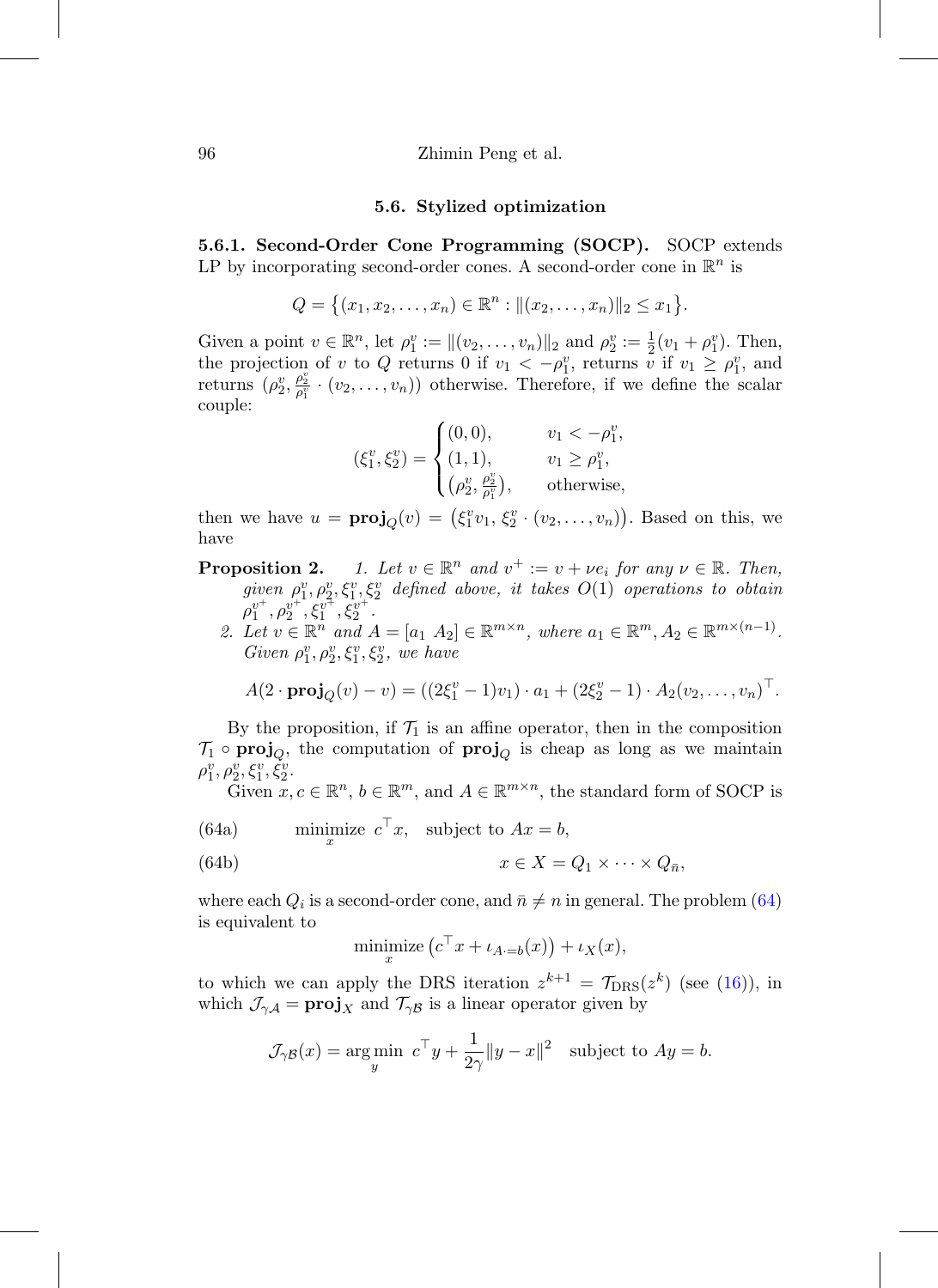Assume that the matrix A has full row-rank (otherwise,  $Ax = b$  has ei-ther redundant rows or no solution). Then, in [\(16\)](#page-18-2), we have  $\mathcal{R}_{\gamma\beta}(x)$  =  $Bx + d$ , where  $B := I - 2A^{\top} (AA^{\top})^{-1} A$  and  $d := 2A^{\top} (AA^{\top})^{-1} (b + \gamma Ac) 2\gamma c$ .

It is easy to apply coordinate updates to  $z^{k+1} = \mathcal{T}_{\text{DRS}}(z^k)$  following Proposition 2. Specifically, by maintaining the scalars  $\rho_1^v, \rho_2^v, \xi_1^v, \xi_2^v$  for each  $v = x_i \in Q_i$  during coordinate updates, the computation of the projection can be completely avoided. We pre-compute  $(AA^{\top})^{-1}$  and cache the matrix B and vector d. Then,  $\mathcal{T}_{\text{DRS}}$  is CF, and we have the following coordinate update method

(65) 
$$
\begin{cases} \text{select } i \in [\bar{n}], \text{ then compute} \\ y_i^{k+1} = B_i x^k + d_i \\ x_i^{k+1} = \mathbf{proj}_{Q_i}(y_i^{k+1}) + \frac{1}{2}(x_i^k - y_i^{k+1}), \end{cases}
$$

where  $B_i \in \mathbb{R}^{n_i \times n}$  is the *i*th row block submatrix of B, and  $y_i^{k+1}$  is the intermediate variable.

It is trivial to extend this method for SOCPs with a quadratic objective:

minimize 
$$
c^{\top} x + \frac{1}{2} x^{\top} C x
$$
, subject to  $Ax = b$ ,  $x \in X = Q_1 \times \cdots \times Q_{\bar{n}}$ ,

because  $\mathcal{J}_2$  is still linear. Clearly, this method applies to linear programs as they are special SOCPs.

<span id="page-40-0"></span>Note that many LPs and SOCPs have sparse matrices A, which deserve further investigation. In particular, we may prefer not to form  $(AA^{\top})^{-1}$  and use the results in §[4.2](#page-23-0) instead.

# **6. Numerical experiments**

We illustrate the behavior of coordinate update algorithms for solving portfolio optimization, image processing, and sparse logistic regression problems. Our primary goal is to show the efficiency of coordinate update algorithms compared to the corresponding full update algorithms. We will also illustrate that asynchronous parallel coordinate update algorithms are more scalable than their synchronous parallel counterparts.

Our first two experiments run on Mac OSX 10.9 with 2.4 GHz Intel Core i5 and 8 Gigabytes of RAM. The experiments were coded in Matlab. The sparse logistic regression experiment runs on 1 to 16 threads on a machine with two 2.5 Ghz 10-core Intel Xeon E5-2670v2 (20 cores in total) and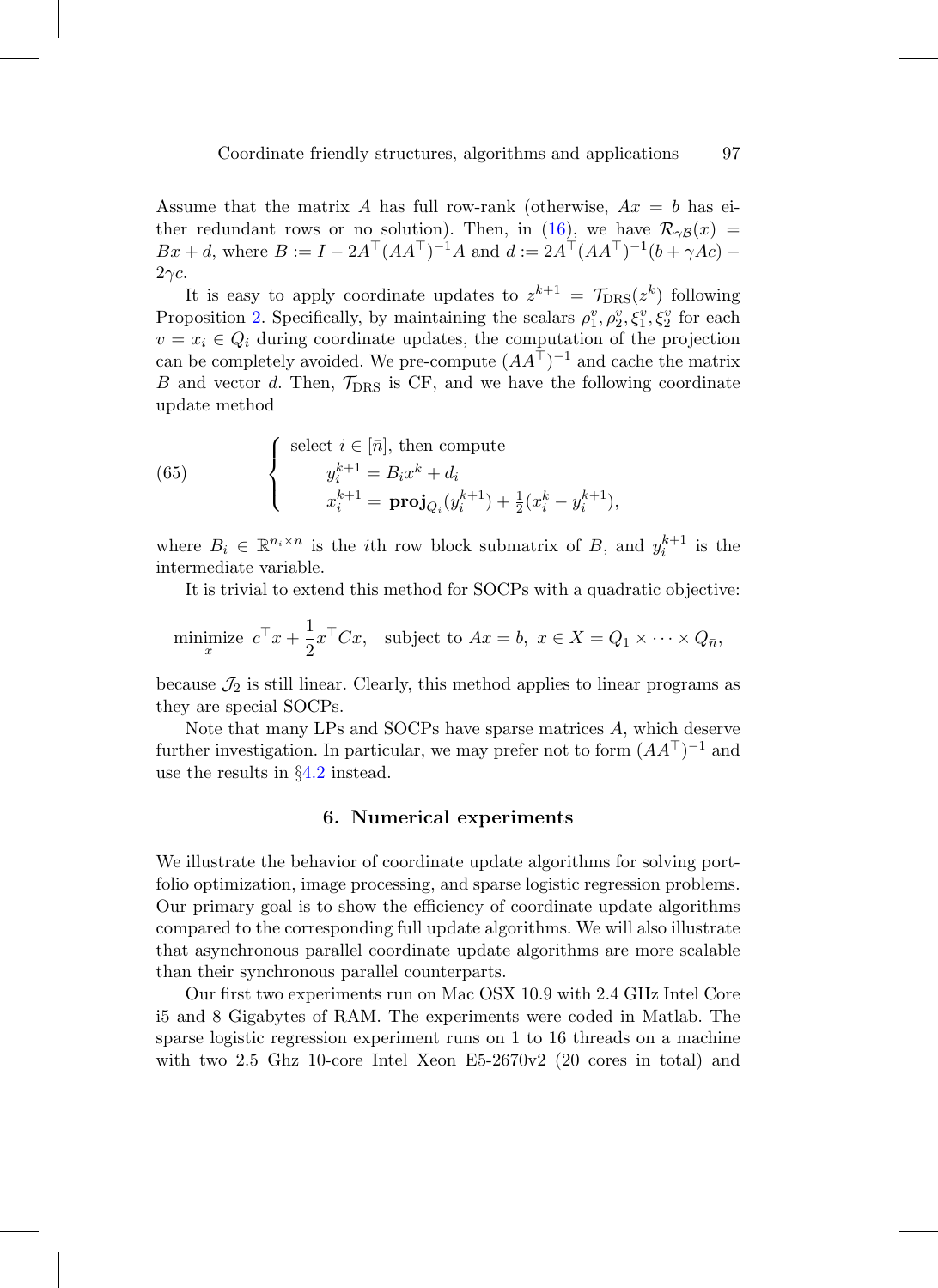<span id="page-41-2"></span>

|                        | Synthetic data                            | NASDAQ data                                      |
|------------------------|-------------------------------------------|--------------------------------------------------|
| Number of assets $(N)$ | 1000                                      | 2730                                             |
| Expected return rate   | 0.02                                      | 0.02                                             |
| Asset return rate      |                                           | $3 * rand(N, 1) - 1$ mean of 30 days return rate |
|                        | Risk covariance matrix $+$ 0.01 $\cdot$ I | positive definite matrix                         |

Table 3: Two datasets for portfolio optimization

64 Gigabytes of RAM. The experiment was coded in C++ with OpenMP enabled. We use the Eigen library<sup>[7](#page-41-1)</sup> for sparse matrix operations.

### **6.1. Portfolio optimization**

In this subsection, we compare the performance of the 3S splitting scheme [\(56\)](#page-35-0) with the corresponding coordinate update algorithm [\(57\)](#page-36-0) for solving the portfolio optimization problem [\(55\)](#page-34-0). In this problem, our goal is to distribute our investment resources to all the assets so that the investment risk is minimized and the expected return is greater than c. This test uses two datasets, which are summarized in Table [3.](#page-41-2) The NASDAQ dataset is collected through Yahoo! Finance. We collected one year (from 10/31/2014 to 10/31/2015) of historical closing prices for 2730 stocks.

In our numerical experiments, for comparison purposes, we first obtain a high accurate solution by solving [\(55\)](#page-34-0) with an interior point solver. For both full update and coordinate update,  $\eta_k$  is set to 0.8. However, we use different  $\gamma$ . For 3S full update, we used the step size parameter  $\gamma_1 = \frac{2}{\|Q\|_2}$ , and for 3S coordinate update,  $\gamma_2 = \frac{2}{\max\{Q_{11},...,Q_{NN}\}}$ . In general, coordinate update can benefit from more relaxed parameters. The results are reported in Figure [3.](#page-42-0) We can observe that the coordinate update method converges much faster than the 3S method for the synthetic data. This is due to the fact that  $\gamma_2$ is much larger than  $\gamma_1$ . However, for the NASDAQ dataset,  $\gamma_1 \approx \gamma_2$ , so 3S coordinate update is only moderately faster than 3S full update.

#### **6.2. Computed tomography image reconstruction**

<span id="page-41-0"></span>We compare the performance of algorithm [\(52\)](#page-33-3) and its corresponding coordinate version on Computed Tomography (CT) image reconstruction. We generate a thorax phantom of size  $284 \times 284$  to simulate spectral CT measurements. We then apply the Siddon's algorithm [\[66\]](#page-60-11) to form the sinogram data. There are 90 parallel beam projections and, for each projection, there

<span id="page-41-1"></span><sup>7</sup><http://eigen.tuxfamily.org>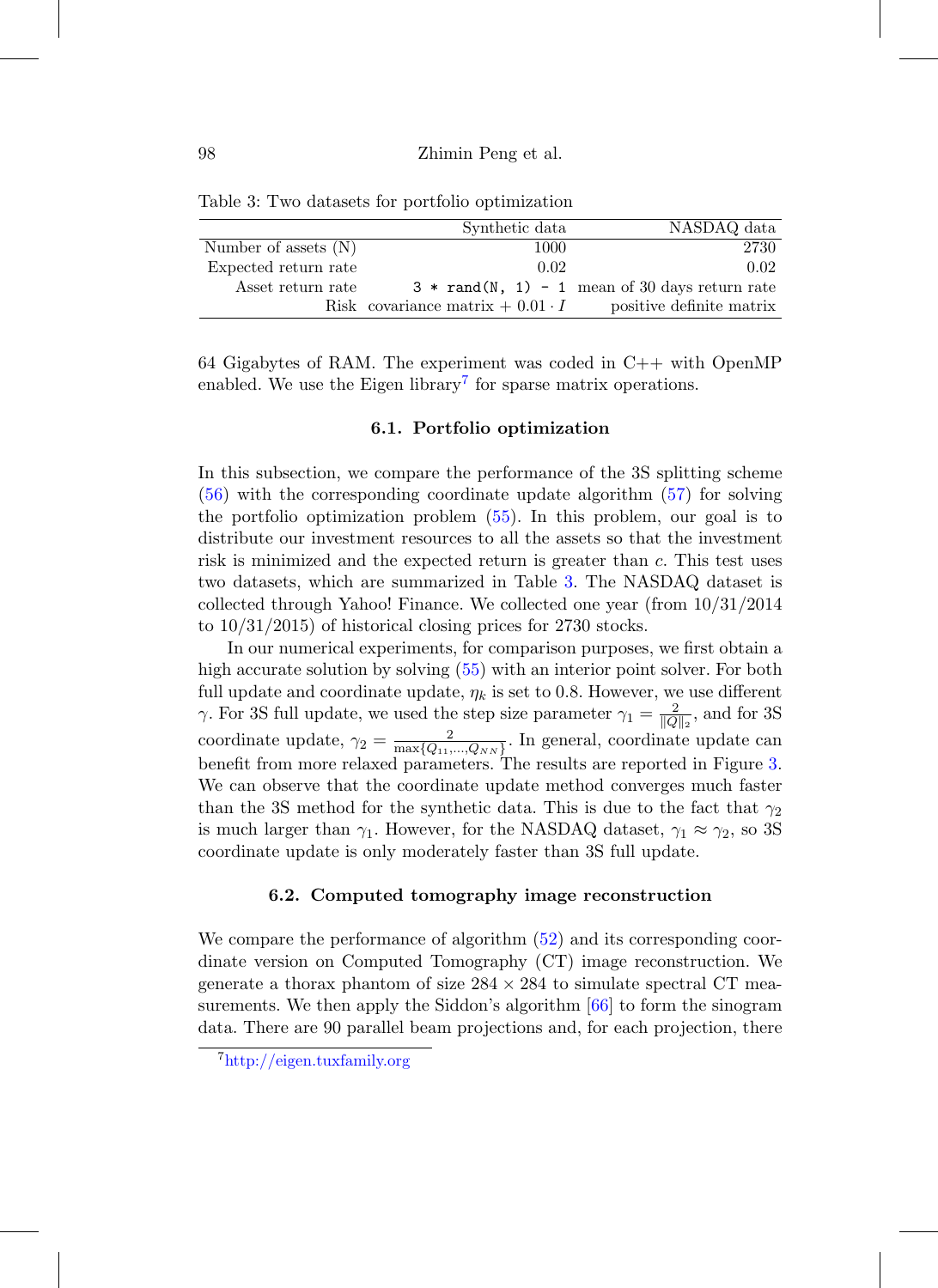

<span id="page-42-0"></span>Figure 3: Compare the convergence of 3S full update with 3S coordinate update algorithms.

are 362 measurements. Then the sinogram data is corrupted with Gaussian noise. We formulate the image reconstruction problem in the form of [\(48\)](#page-33-1). The primal-dual full update corresponds to [\(52\)](#page-33-3). For coordinate update, the block size for  $x$  is set to 284, which corresponds to a column of the image. The dual variables  $s, t$  are also partitioned into 284 blocks accordingly. A block of  $x$  and the corresponding blocks of  $s$  and  $t$  are bundled together as a single block. In each iteration, a bundled block is randomly chosen and updated. The reconstruction results are shown in Figure [4.](#page-43-0) After 100 epochs, the image recovered by the coordinate version is better than that by [\(52\)](#page-33-3). As shown in Figure [4,](#page-43-0) the coordinate version converges faster than  $(52)$ .

# $6.3.$   $\ell_1$  regularized logistic regression

In this subsection, we compare the performance of sync-parallel coordinate update and async-parallel coordinate update for solving the sparse logistic regression problem

<span id="page-42-1"></span>(66) 
$$
\underset{x \in \mathbb{R}^n}{\text{minimize}} \lambda \|x\|_1 + \frac{1}{N} \sum_{j=1}^N \log \left(1 + \exp(-b_j \cdot a_j^\top x)\right),
$$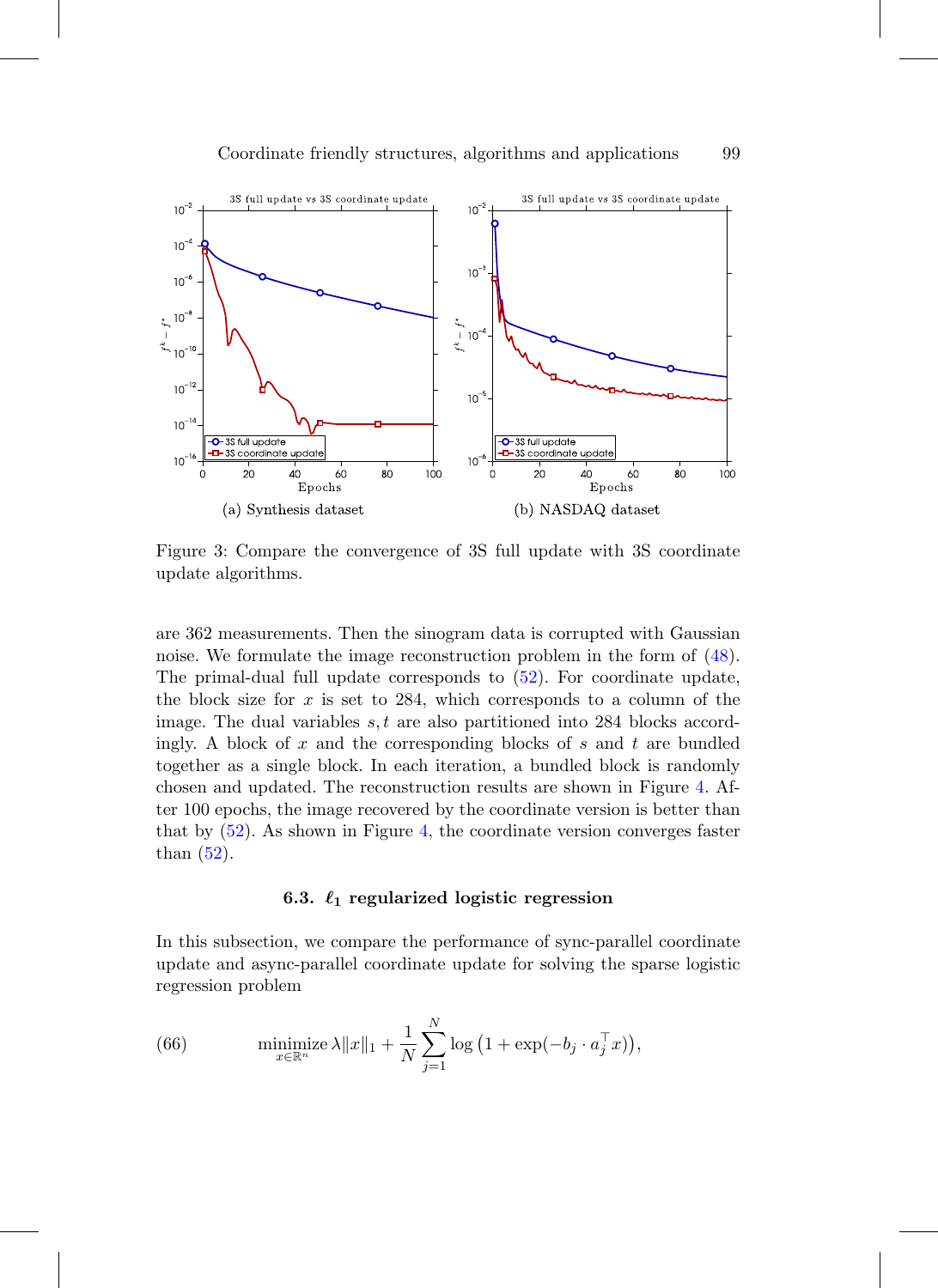

<span id="page-43-0"></span>Figure 4: CT image reconstruction.

<span id="page-43-2"></span>Table 4: Two datasets for sparse logistic regression

| Name     | $#$ samples | $#$ features |
|----------|-------------|--------------|
| real-sim | 72, 309     | 20, 958      |
| news20   | 19,996      | 1,355,191    |

where  $\{(a_j, b_j)\}_{j=1}^N$  is the set of sample-label pairs with  $b_j \in \{1, -1\}, \lambda =$ 0.0001, and  $n$  and  $N$  represent the numbers of features and samples, respec-tively. This test uses the datasets<sup>[8](#page-43-1)</sup>: real-sim and news20, which are summarized in Table [4.](#page-43-2)

<span id="page-43-1"></span><sup>8</sup>[http://www.csie.ntu.edu.tw/](http://www.csie.ntu.edu.tw/~cjlin/libsvmtools/datasets/)∼cjlin/libsvmtools/datasets/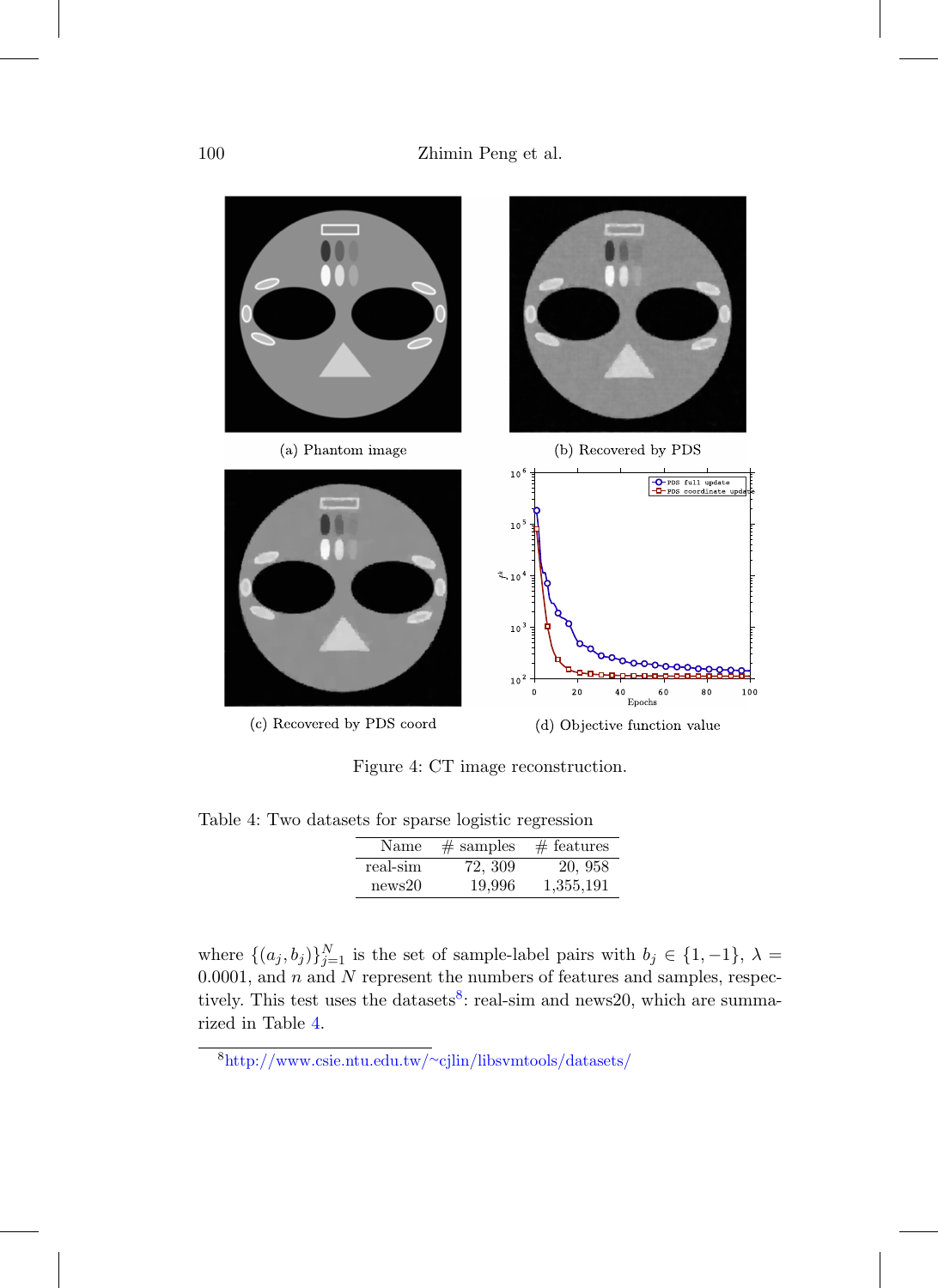<span id="page-44-0"></span>Table 5: Running times of async-parallel and sync-parallel FBS implementations for  $\ell_1$  regularized logistic regression on two datasets. Sync-parallel has very poor speedup due to the large distribution of coordinate sparsity and thus the large load imbalance across threads

|                | real-sim |      |         | news20  |             |       |         |         |
|----------------|----------|------|---------|---------|-------------|-------|---------|---------|
| $#$ threads    | time (s) |      | speedup |         | time<br>(S) |       | speedup |         |
|                | async    | sync | async   | sync    | async       | sync  | async   | sync    |
|                | 81.6     | 82.1 | $1.0\,$ | $1.0\,$ | 591.1       | 591.3 | 1.0     | $1.0\,$ |
| $\overline{2}$ | 45.9     | 80.6 | 1.8     | 1.0     | 304.2       | 590.1 | 1.9     | $1.0\,$ |
| 4              | 21.6     | 63.0 | 3.8     | $1.3\,$ | 150.4       | 557.0 | 3.9     | $1.1\,$ |
| 8              | 16.1     | 61.4 | 5.1     | $1.3\,$ | 78.3        | 525.1 | 7.5     | $1.1\,$ |
| 16             | 7.1      | 46.4 | 11.5    | 1.8     | 41.6        | 493.2 | 14.2    | $1.2\,$ |

We let each coordinate hold roughly 50 features. Since the total number of features is not divisible by 50, some coordinates have 51 features. We let each thread draw a coordinate uniformly at random at each iteration. We stop all the tests after 10 epochs since they have nearly identical progress per epoch. The step size is set to  $\eta_k = 0.9$ ,  $\forall k$ . Let  $A = [a_1, \ldots, a_N]^\top$  and  $b = [b_1, ..., b_N]^\top$ . In global memory, we store A, b and x. We also store the product  $Ax$  in global memory so that the forward step can be efficiently computed. Whenever a coordinate of x gets updated,  $Ax$  is immediately updated at a low cost. Note that if  $Ax$  is not stored in global memory, every coordinate update will have to compute  $Ax$  from scratch, which involves the entire x and will be very expensive.

Table [5](#page-44-0) gives the running times of the sync-parallel and async-parallel implementations on the two datasets. We can observe that async-parallel achieves almost-linear speedup, but sync-parallel scales very poorly as we explain below.

In the sync-parallel implementation, all the running threads have to wait for the last thread to finish an iteration, and therefore if a thread has a large load, it slows down the iteration. Although every thread is (randomly) assigned to roughly the same number of features (either 50 or 51 components of x) at each iteration, their  $a_i$ 's have very different numbers of nonzeros, and the thread with the largest number of nonzeros is the slowest. (Sparse matrix computation is used for both datasets, which are very large.) As more threads are used, despite that they altogether do more work at each iteration, the per-iteration time may increase as the slowest thread tends to be slower. On the other hand, async-parallel coordinate update does not suffer from the load imbalance. Its performance grows nearly linear with the number of threads.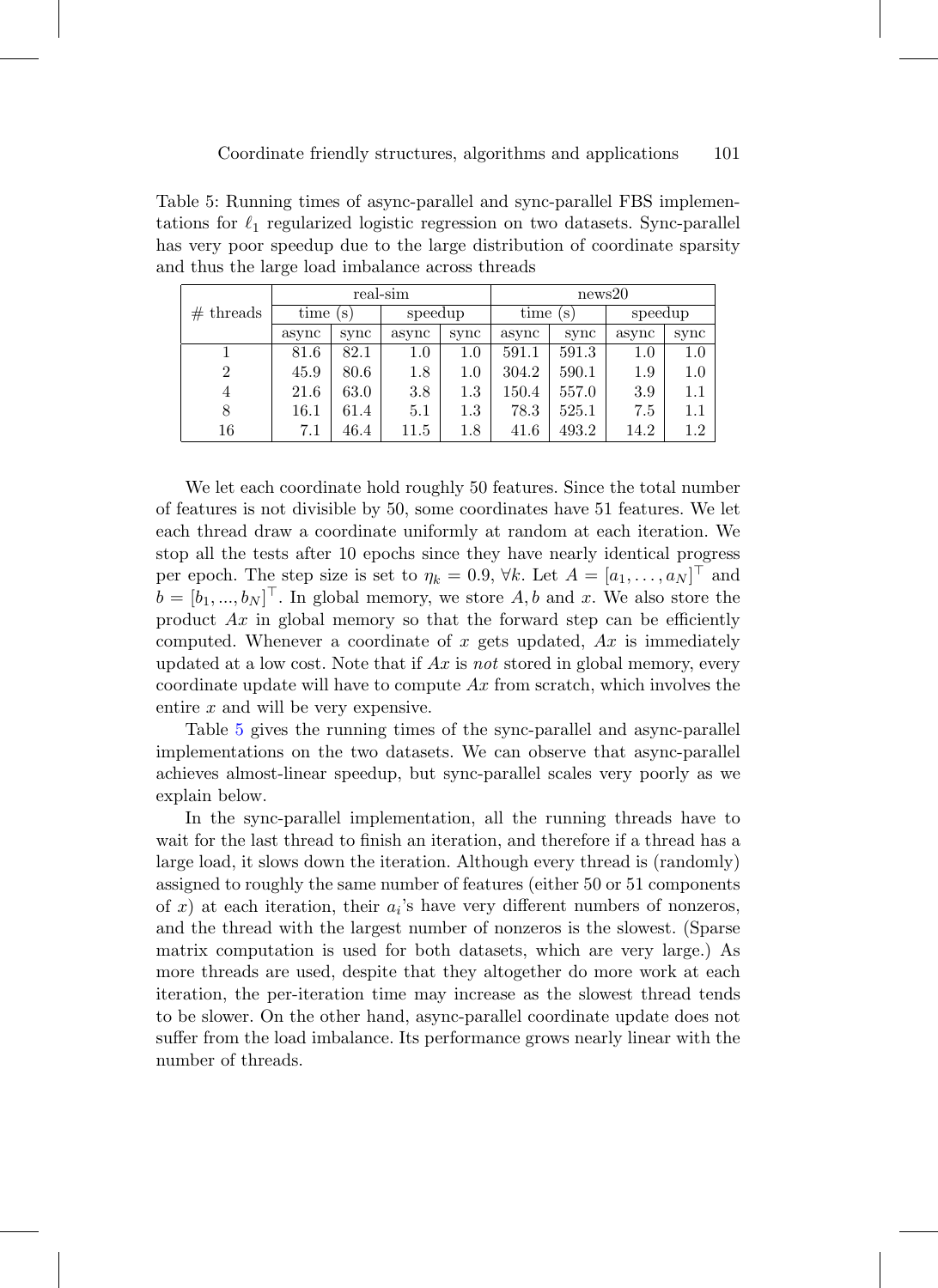### 102 Zhimin Peng et al.

Finally, we have observed that the progress toward solving [\(66\)](#page-42-1) is mainly a function of the number of epochs and does not change appreciably when the number of threads increases or between sync-parallel and async-parallel. Therefore, we always stop at 10 epochs.

# **7. Conclusions**

We have presented a coordinate update method for fixed-point iterations, which updates one coordinate (or a few variables) at every iteration and can be applied to solve linear systems, optimization problems, saddle point problems, variational inequalities, and so on. We proposed a new concept called CF operator. When an operator is CF, its coordinate update is computationally worthy and often preferable over the full update method, in particular in a parallel computing setting. We gave examples of CF operators and also discussed how the properties can be preserved by composing two or more such operators such as in operator splitting and primal-dual splitting schemes. In addition, we have developed CF algorithms for problems arising in several different areas including machine learning, imaging, finance, and distributed computing. Numerical experiments on portfolio optimization, CT imaging, and logistic regression have been provided to demonstrate the superiority of CF methods over their counterparts that update all coordinates at every iteration.

# **Appendix A. Some key concepts of operators**

In this section, we go over a few key concepts in monotone operator theory and operator splitting theory.

**Definition 8** (monotone operator)**.** A set-valued *operator*  $\mathcal{T}$  :  $\mathbb{H} \implies \mathbb{H}$  is monotone if  $\langle x-y,u-v\rangle \geq 0, \ \forall x,y \in \mathbb{H}, u \in \mathcal{T}x, v \in \mathcal{T}y$ . Furthermore,  $\mathcal{T}$ is maximally monotone if its graph  $\mathrm{Grph}(T) = \{(x, u) \in \mathbb{H} \times \mathbb{H} : u \in \mathcal{T}x\}$ is not strictly contained in the graph of any other monotone operator.

**Example 18.** An important maximally monotone operator is the subdifferential  $\partial f$  of a closed proper convex function f.

**Definition 9** (nonexpansive operator)**.** An operator  $\mathcal{T} : \mathbb{H} \to \mathbb{H}$  is nonexpansive if  $||Tx - Ty|| \le ||x - y||$ ,  $\forall x, y \in \mathbb{H}$ . We say T is averaged, or  $\alpha$ -averaged, if there is one nonexpansive operator R such that  $\mathcal{T} =$  $(1 - \alpha)\mathcal{I} + \alpha \mathcal{R}$  for some  $0 < \alpha < 1$ . A  $\frac{1}{2}$ -averaged operator  $\mathcal{T}$  is also called firmly-nonexpansive.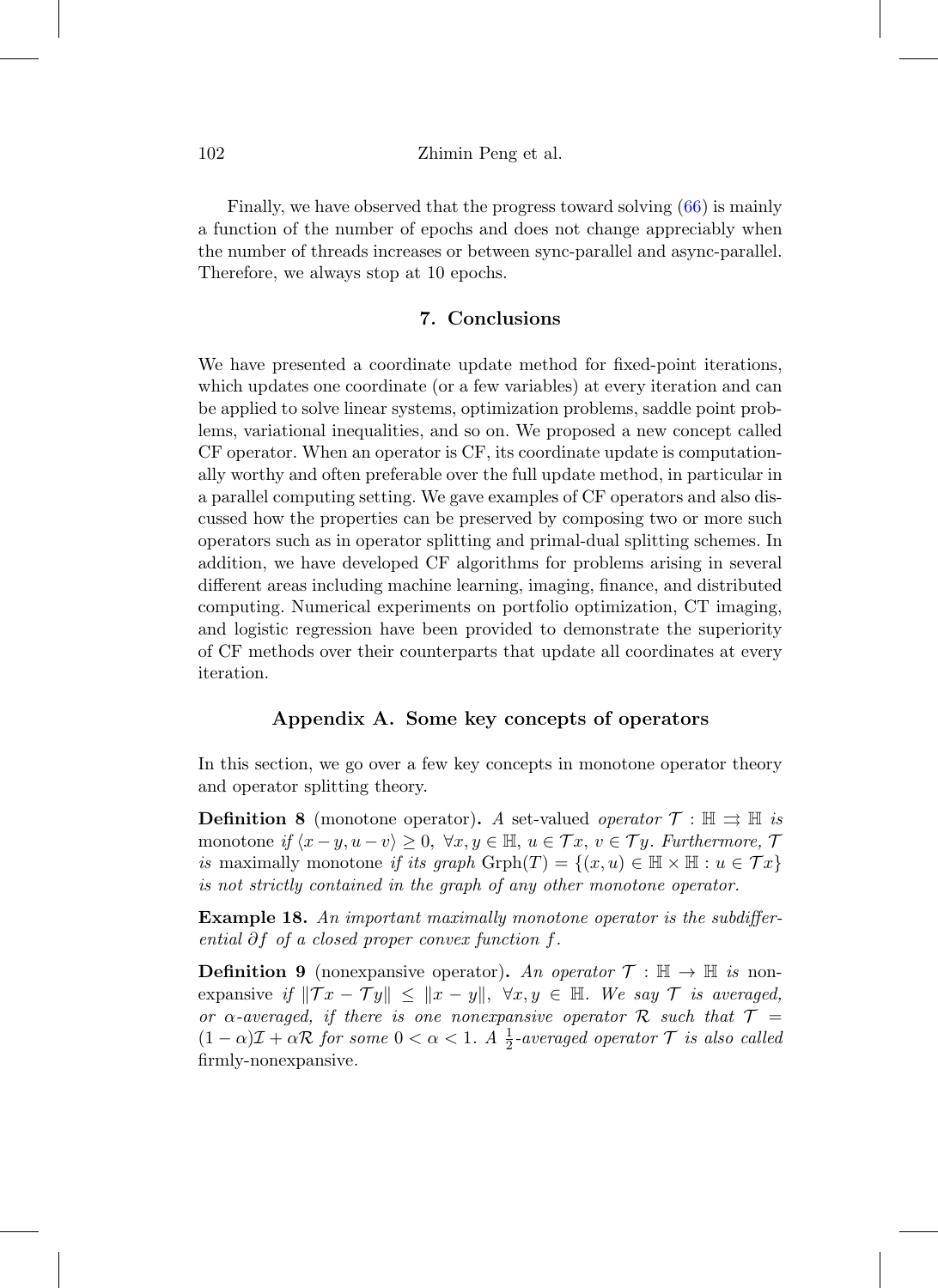By definition, a nonexpansive operator is single-valued. Let  $\mathcal T$  be averaged. If  $\mathcal T$  has a fixed point, the iteration [\(2\)](#page-2-0) converges to a fixed point; otherwise, the iteration diverges unboundedly. Now let  $\mathcal T$  be nonexpansive. The damped update of  $\mathcal{T}$ :  $x^{k+1} = x^k - \eta(x^k - \mathcal{T}x^k)$ , is equivalent to applying the averaged operator  $(1 - \eta)\mathcal{I} + \eta\mathcal{T}$ .

**Example 19.** A common firmly-nonexpansive operator is the resolvent of a maximally monotone map  $\mathcal{T}$ , written as

<span id="page-46-1"></span>(67) 
$$
\mathcal{J}_{\mathcal{A}} := (\mathcal{I} + \mathcal{A})^{-1}.
$$

Given  $x \in \mathbb{H}$ ,  $\mathcal{J}_{\mathcal{A}}(x) = \{y : x \in y + \mathcal{A}y\}$ . (By monotonicity of A,  $\mathcal{J}_{\mathcal{A}}$  is a singleton, and by maximality of A,  $\mathcal{J}_{\mathcal{A}}(x)$  is well defined for all  $x \in \mathbb{H}$ .) A reflective resolvent is

<span id="page-46-2"></span>(68) 
$$
\mathcal{R}_{\mathcal{A}} := 2\mathcal{J}_{\mathcal{A}} - \mathcal{I}.
$$

<span id="page-46-0"></span>**Definition 10** (proximal map)**.** The proximal map for a function f is a special resolvent defined as:

(69) 
$$
\mathbf{prox}_{\gamma f}(y) = \argmin_x \left\{ f(x) + \frac{1}{2\gamma} ||x - y||^2 \right\},\,
$$

where  $\gamma > 0$ . The first-order variational condition of the minimization yields **prox**<sub>γf</sub>(y) =  $(\mathcal{I} + \gamma \partial f)^{-1}$ ; hence, **prox**<sub>γf</sub> is firmly-nonexpansive. When  $x \in \mathbb{R}^m$  and  $\mathbf{prox}_{\gamma f}$  can be computed in  $O(m)$  or  $O(m \log m)$  operations, we call f proximable.

Examples of proximable functions include  $\ell_1, \ell_2, \ell_\infty$ -norms, several matrix norms, the owl-norm [\[22\]](#page-56-11), (piece-wise) linear functions, certain quadratic functions, and many more.

**Example 20.** A special proximal map is the projection map. Let X be a nonempty closed convex set, and  $\iota_S$  be its indicator function. Minimizing  $\iota_S(x)$  enforces  $x \in S$ , so **prox**<sub> $\gamma_{\iota_S}$  reduces to the projection map **proj**<sub>S</sub> for</sub> any  $\gamma > 0$ . Therefore, **proj**<sub>S</sub> is also firmly nonexpansive.

**Definition 11** (β-cocoercive operator). An operator  $\mathcal{T}$  :  $\mathbb{H} \to \mathbb{H}$  is βcocoercive if  $\langle x-y, \mathcal{T}x-\mathcal{T}y \rangle \geq \beta ||\mathcal{T}x-\mathcal{T}y||^2, \ \forall x, y \in \mathbb{H}$ .

**Example 21.** A special example of cocoercive operator is the gradient of a smooth function. Let f be a differentiable function. Then  $\nabla f$  is  $\beta$ -Lipschitz continuous if and only if  $\nabla f$  is  $\frac{1}{\beta}$ -cocoercive [\[5,](#page-54-5) Corollary 18.16].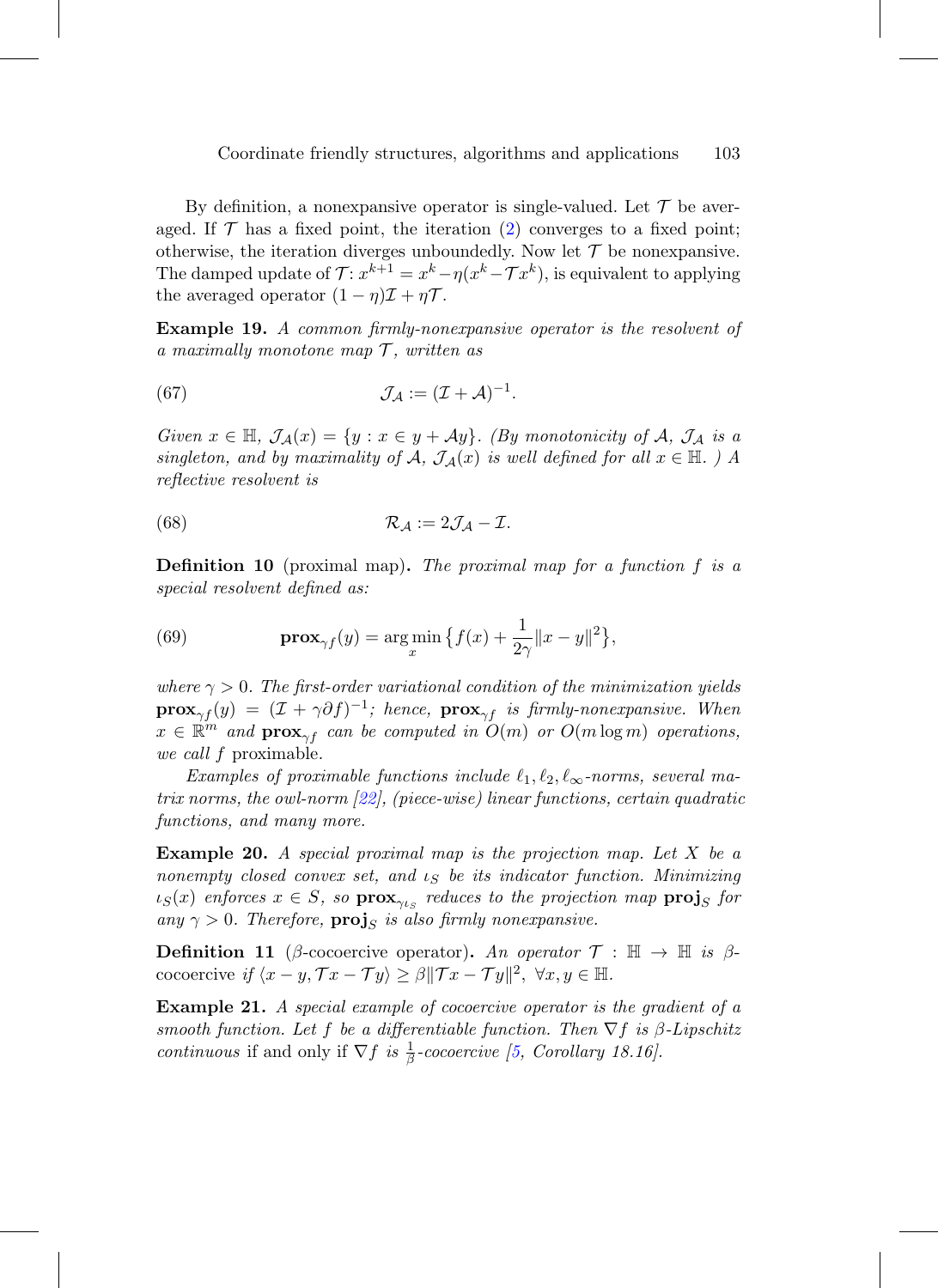# <span id="page-47-7"></span>**Appendix B. Derivation of ADMM from the DRS update**

We derive the ADMM update in  $(23)$  from the DRS update

<span id="page-47-0"></span>(70a)  $s^k = \mathcal{J}_{\eta \mathcal{B}}(t^k),$ 

<span id="page-47-1"></span>(70b) 
$$
t^{k+1} = \left(\frac{1}{2}(2\mathcal{J}_{\eta\mathcal{A}} - \mathcal{I}) \circ (2\mathcal{J}_{\eta\mathcal{B}} - \mathcal{I}) + \frac{1}{2}\mathcal{I}\right)(t^k),
$$

where  $\mathcal{A} = -\partial f^*(-)$  and  $\mathcal{B} = \partial g^*$ .

Note [\(70a\)](#page-47-0) is equivalent to  $t^k \in s^k + \eta \partial g^*(s^k)$ , i.e., there is a  $y^k \in \partial g^*(s^k)$ such that  $t^k = s^k + \eta y^k$ , so

<span id="page-47-3"></span>(71) 
$$
t^k - \eta y^k = s^k \in \partial g(y^k).
$$

In addition, [\(70b\)](#page-47-1) can be written as

(72) 
$$
t^{k+1} = \mathcal{J}_{\eta A}(2s^k - t^k) + t^k - s^k
$$

$$
= s^k + (\mathcal{J}_{\eta A} - \mathcal{I})(2s^k - t^k)
$$

$$
= s^k + (\mathcal{I} - (\mathcal{I} + \eta \partial f^*)^{-1})(t^k - 2s^k)
$$

$$
= s^k + \eta(\eta \mathcal{I} + \partial f)^{-1}(t^k - 2s^k)
$$

$$
= s^k + \eta(\eta \mathcal{I} + \partial f)^{-1}(\eta y^k - s^k),
$$

<span id="page-47-2"></span>where in the fourth equality, we have used the Moreau's Identity  $[63]$ :  $(\mathcal{I} +$  $(\partial h)^{-1} + (\mathcal{I} + \partial h^*)^{-1} = \mathcal{I}$  for any closed convex function h. Let

<span id="page-47-4"></span>(73) 
$$
x^{k+1} = (\eta \mathcal{I} + \partial f)^{-1} (\eta y^k - s^k) = (\mathcal{I} + \frac{1}{\eta} \partial f)^{-1} (y^k - \frac{1}{\eta} s^k).
$$

Then [\(72\)](#page-47-2) becomes

$$
t^{k+1} = s^k + \eta x^{k+1},
$$

and

<span id="page-47-5"></span>(74) 
$$
s^{k+1} \stackrel{(71)}{=} t^{k+1} - \eta y^{k+1} = s^k + \eta x^{k+1} - \eta y^{k+1},
$$

which together with  $s^{k+1} \in \partial g(y^{k+1})$  gives

<span id="page-47-6"></span>(75) 
$$
y^{k+1} = (\eta \mathcal{I} + \partial g)^{-1} (s^k + \eta x^{k+1}) = (\mathcal{I} + \frac{1}{\eta} \partial g)^{-1} (x^{k+1} + \frac{1}{\eta} s^k).
$$

Hence, from  $(73)$ ,  $(74)$ , and  $(75)$ , the ADMM update in  $(23)$  is equivalent to the DRS update in [\(70\)](#page-47-7) with  $\eta = \frac{1}{\gamma}$ .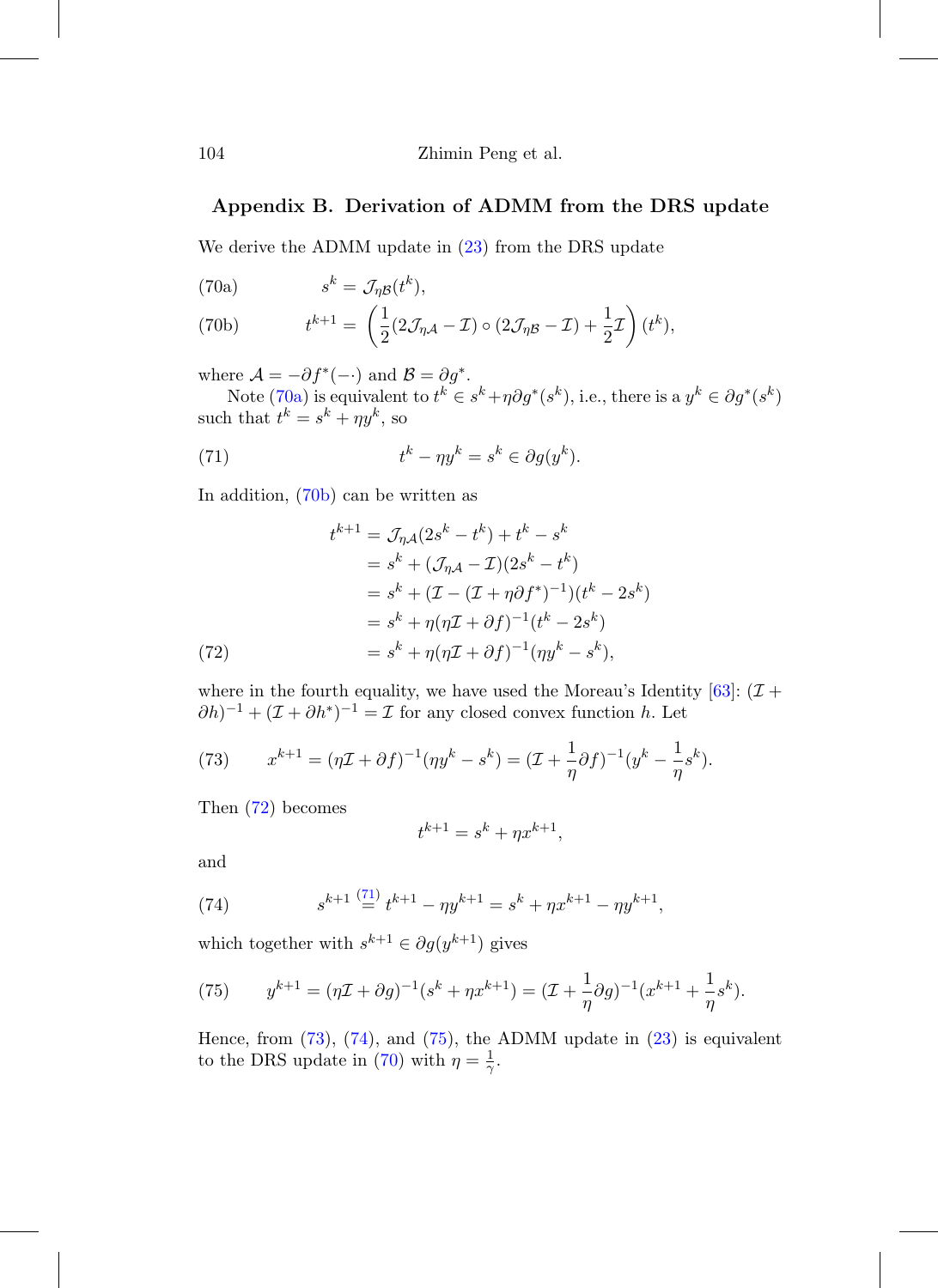# **Appendix C. Representing the Condat-V˜u algorithm as a nonexpansive operator**

We show how to derive the Condat-V $\tilde{u}$  algorithm  $(28)$  by applying a forwardbackward operator to the optimality condition [\(27\)](#page-21-0):

(76) 
$$
0 \in \left( \underbrace{\begin{bmatrix} \nabla f & 0 \\ 0 & 0 \end{bmatrix}}_{\text{operator } A} + \underbrace{\begin{bmatrix} \partial g & 0 \\ 0 & \partial h^* \end{bmatrix}}_{\text{operator } B} + \begin{bmatrix} 0 & A^\top \\ -A & 0 \end{bmatrix} \right) \underbrace{\begin{bmatrix} x \\ s \end{bmatrix}}_{z},
$$

It can be written as  $0 \in \mathcal{A}z + \mathcal{B}z$  after we define  $z =$  $\lceil x \rceil$ s 1 . Let  $M$  be a symmetric positive definite matrix, we have

$$
0 \in \mathcal{A}z + \mathcal{B}z
$$
  
\n
$$
\Leftrightarrow Mz - \mathcal{A}z \in Mz + \mathcal{B}z
$$
  
\n
$$
\Leftrightarrow z - M^{-1}\mathcal{A}z \in z + M^{-1}\mathcal{B}z
$$
  
\n
$$
\Leftrightarrow z = (\mathcal{I} + M^{-1}\mathcal{B})^{-1} \circ (\mathcal{I} - M^{-1}\mathcal{A})z.
$$

Convergence and other results can be found in [\[23\]](#page-56-9). The last equivalent relation is due to  $M^{-1}\mathcal{B}$  being a maximally monotone operator under the norm induced by  $M$ . We let

$$
M = \begin{bmatrix} \frac{1}{\eta} I & A^{\top} \\ A & \frac{1}{\gamma} I \end{bmatrix} \succ 0
$$

and iterate

$$
z^{k+1} = \mathcal{T} z^k = (\mathcal{I} + M^{-1} \mathcal{B})^{-1} \circ (\mathcal{I} - M^{-1} \mathcal{A}) z^k.
$$

We have  $Mz^{k+1} + \mathcal{B}z^{k+1} = Mz^k - \mathcal{A}z^k$ :

$$
\begin{cases} \frac{1}{\eta}x^{k} + A^{\top}s^{k} - \nabla f(x^{k}) & \in \frac{1}{\eta}x^{k+1} + A^{\top}s^{k+1} + A^{\top}s^{k+1} + \partial g(x^{k+1}), \\ \frac{1}{\gamma}s^{k} + A x^{k} & \in \frac{1}{\gamma}s^{k+1} + A x^{k+1} - A x^{k+1} + \partial h^{*}(s^{k+1}), \end{cases}
$$

which is equivalent to

$$
\begin{cases}\ns^{k+1} = \mathbf{prox}_{\gamma h^*}(s^k + \gamma Ax^k), \\
x^{k+1} = \mathbf{prox}_{\eta g}(x^k - \eta (\nabla f(x^k) + A^\top (2s^{k+1} - s^k))).\n\end{cases}
$$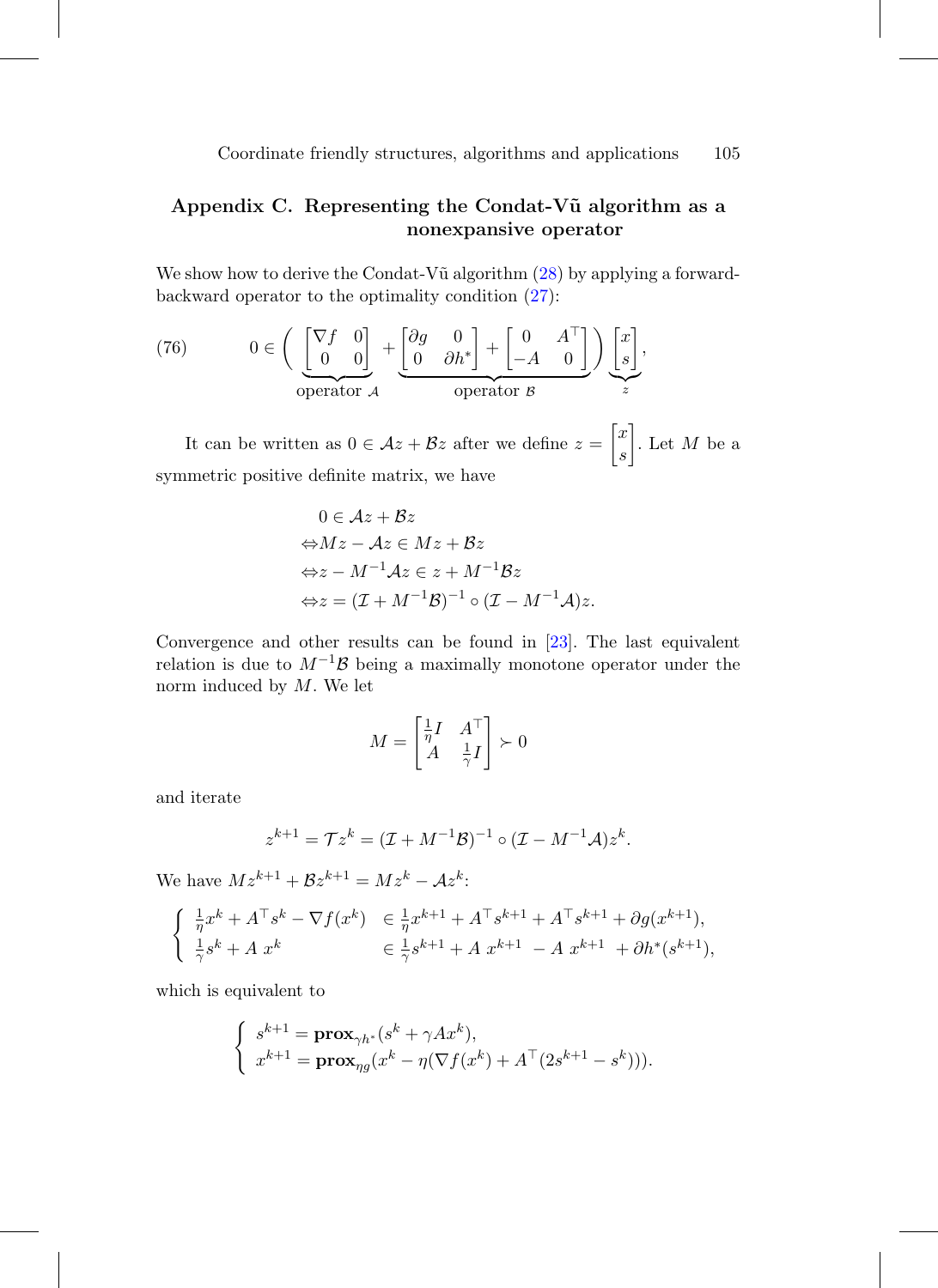Now we derived the Condat-V $\tilde{u}$  algorithm. With proper choices of  $\eta$  and  $\gamma$ , the forward-backward operator  $\mathcal{T} = (\mathcal{I} + M^{-1}\mathcal{B})^{-1}$  o  $(\mathcal{I} - M^{-1}\mathcal{A})$  can be shown to be  $\alpha$ -averaged if we use the inner product  $\langle z_1, z_2 \rangle_M = z_1^{\top} M z_2$  and norm  $||z||_M = \sqrt{z^{\top} M z}$  on the space of  $z =$  $\lceil x \rceil$ s 1 . More details can be found in [\[23](#page-56-9)].

If we change the matrix M to  $\begin{bmatrix} \frac{1}{\eta}I & -A^{\top} \\ A & 1 \end{bmatrix}$  $-A = \frac{1}{\gamma}I$ 1 , the other algorithm [\(29\)](#page-21-3) can be derived similarly.

# **Appendix D. Proof of convergence for async-parallel primal-dual coordinate update algorithms**

Algorithms [1](#page-26-2) and [2](#page-26-1) differ from that in [\[54](#page-59-4)] in the following aspects:

- 1. the operator  $\mathcal{T}_{CV}$  is nonexpansive under a norm induced by a symmetric positive definite matrix  $M$  (see Appendix [C\)](#page-14-0), instead of the standard Euclidean norm;
- 2. the coordinate updates are no longer orthogonal to each other under the norm induced by M;
- 3. the block coordinates may overlap each other.

Because of these differences, we make two major modifications to the proof in [\[54](#page-59-4), Section 3]: (i) adjusting parameters in [\[54,](#page-59-4) Lemma 2] and modify its proof to accommodate for the new norm; (2) modify the inner product and induced norm used in  $[54,$  Theorem 2 and adjust the constants in  $[54,$  $[54,$ Theorems 2 and 3].

We assume the same inconsistent case as in  $[54]$ , i.e., the relationship between  $\hat{z}^k$  and  $z^k$  is

(77) 
$$
\hat{z}^k = z^k + \sum_{d \in J(k)} (z^d - z^{d+1}),
$$

where  $J(k) \subseteq \{k-1, ..., k-\tau\}$  and  $\tau$  is the maximum number of other updates to z during the computation of the update. Let  $S = \mathcal{I} - \mathcal{T}_{CV}$ . Then the coordinate update can be rewritten as  $z^{k+1} = z^k - \frac{\eta_k}{(m+p)q_{i_k}} \mathcal{S}_{i_k} \hat{z}^k$ , where  $S_i \hat{z}^k = (\hat{z}_1^k, \ldots, \hat{z}_{i-1}^k, (\mathcal{S}\hat{z}^k)_i, \hat{z}_{i+1}^k, \ldots, \hat{z}_{m+p}^k)$  for Algorithm [1.](#page-26-2) For Algorithm [2,](#page-26-1) the update is

<span id="page-49-0"></span>(78) 
$$
z^{k+1} = z^k - \frac{\eta_k}{m q_{i_k}} \mathcal{S}_{i_k} \hat{z}^k,
$$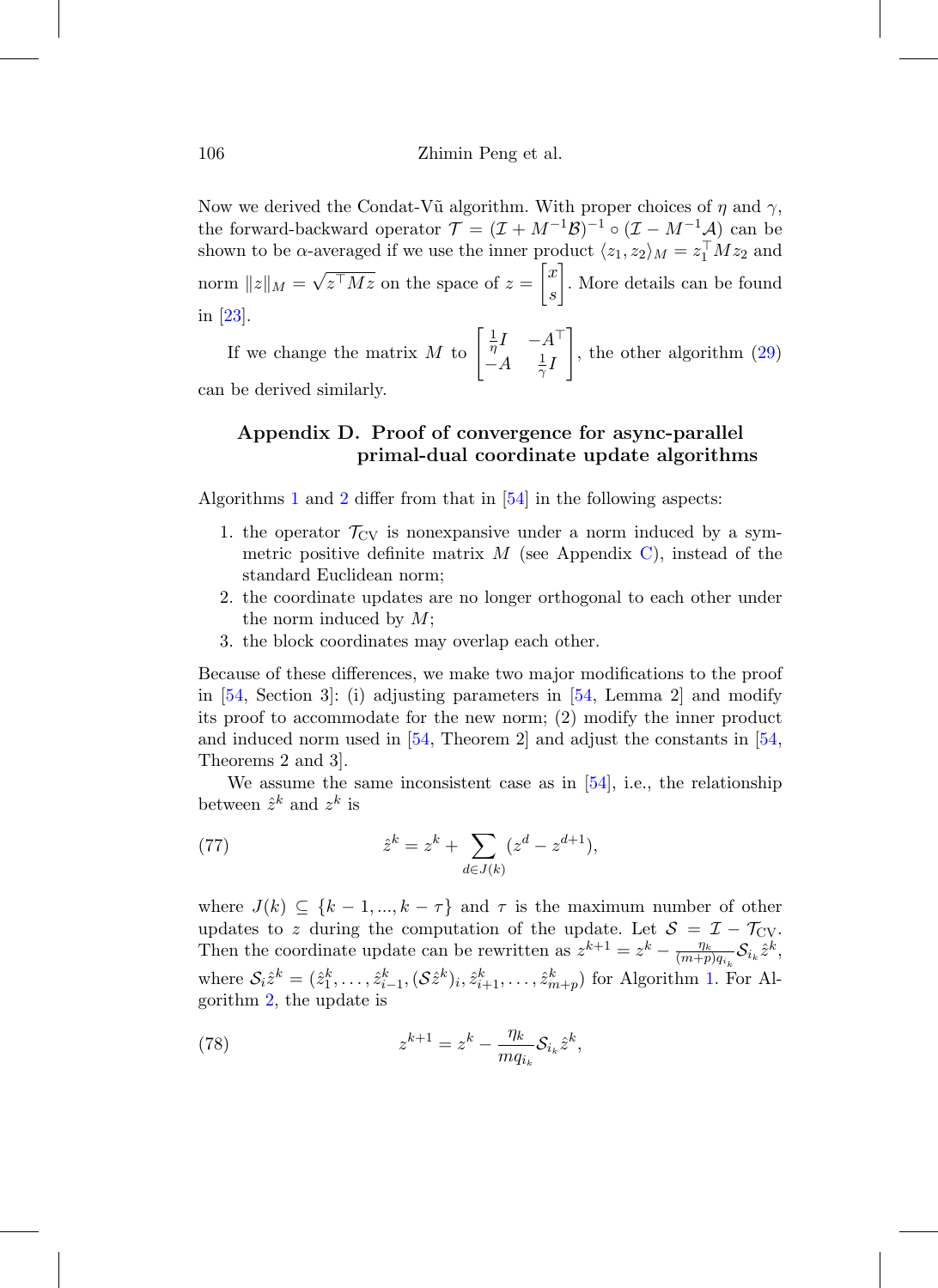where

Sizˆ<sup>k</sup> = ⎡ ⎢ ⎢ ⎢ ⎢ ⎢ ⎢ ⎢ ⎢ ⎢ ⎢ ⎢ ⎢ ⎢ ⎢ ⎢ ⎢ ⎢ ⎣ 0 ... 0 IH<sup>i</sup> 0 ... 0 ρi,1IG<sup>1</sup> ... ρi,pIG<sup>p</sup> ⎤ ⎥ ⎥ ⎥ ⎥ ⎥ ⎥ ⎥ ⎥ ⎥ ⎥ ⎥ ⎥ ⎥ ⎥ ⎥ ⎥ ⎥ ⎦ Szˆk.

Let  $\lambda_{\text{max}}$  and  $\lambda_{\text{min}}$  be the maximal and minimal eigenvalues of the matrix M, respectively, and  $\kappa = \frac{\lambda_{\max}}{\lambda_{\min}}$  be the condition number. Then we have the following lemma.

Lemma [1](#page-26-2). For both Algorithms 1 and [2,](#page-26-1)

(79) 
$$
\sum_{i} S_{i} \hat{z}^{k} = S \hat{z}^{k},
$$

<span id="page-50-0"></span>(80) 
$$
\sum_{i} \|\mathcal{S}_{i}\hat{z}^{k}\|_{M}^{2} \leq \kappa \|\mathcal{S}\hat{z}^{k}\|_{M}^{2},
$$

where i runs from [1](#page-26-2) to  $m + p$  for Algorithm 1 and 1 to m for Algorithm [2.](#page-26-1)

*Proof.* The first part comes immediately from the definition of  $S$  for both algorithms. For the second part, we have

(81) 
$$
\sum_{i} \|\mathcal{S}_{i}\hat{z}^{k}\|_{M}^{2} \leq \sum_{i} \lambda_{\max} \|\mathcal{S}_{i}\hat{z}^{k}\|^{2} = \lambda_{\max} \|\mathcal{S}\hat{z}^{k}\|^{2} \leq \frac{\lambda_{\max}}{\lambda_{\min}} \|\mathcal{S}\hat{z}^{k}\|_{M}^{2},
$$

for Algorithm [1.](#page-26-2) For Algorithm [2,](#page-26-1) the equality is replaced by " $\leq$ ".  $\Box$ 

At last we define

<span id="page-50-1"></span>(82) 
$$
\bar{z}^{k+1} := z^k - \eta_k \mathcal{S} \hat{z}^k,
$$

 $q_{\min} = \min_i q_i > 0$ , and  $|J(k)|$  be the number of elements in  $J(k)$ . It is shown in [\[23\]](#page-56-9) that with proper choices of  $\eta$  and  $\gamma$ ,  $\mathcal{T}_{CV}$  is nonexpansive under the norm induced by M. Then Lemma [2](#page-51-0) shows that  $S$  is 1/2-cocoercive under the same norm.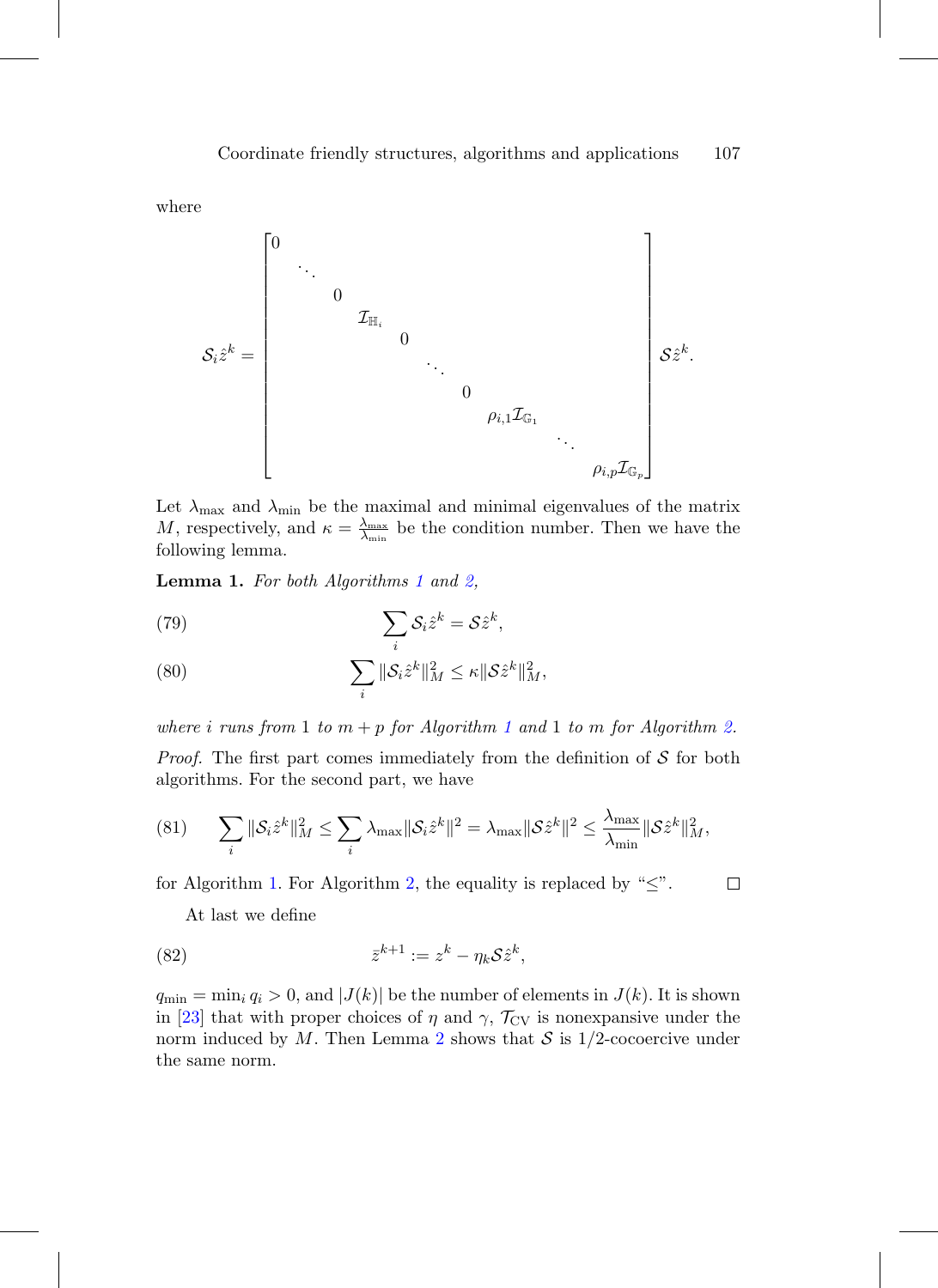<span id="page-51-0"></span>**Lemma 2.** An operator  $\mathcal{T} : \mathbb{F} \to \mathbb{F}$  is nonexpansive under the induced norm by M if and only if  $S = \mathcal{I} - \mathcal{T}$  is 1/2-cocoercive under the same norm, i.e.,

(83) 
$$
\langle z-\tilde{z}, \mathcal{S}z-\mathcal{S}\tilde{z}\rangle_M \geq \frac{1}{2} \|\mathcal{S}z-\mathcal{S}\tilde{z}\|_M^2, \quad \forall \ z, \tilde{z} \in \mathbb{F}.
$$

<span id="page-51-1"></span>The proof is the same as that of  $[5,$  Proposition 4.33].

We state the complete theorem for Algorithm [2.](#page-26-1) The theorem for Algo-rithm [1](#page-26-2) is similar (we need to change m to  $m + p$  when necessary).

**Theorem 2.** Let  $Z^*$  be the set of optimal solutions of [\(24\)](#page-20-3) and  $(z^k)_{k>0} \subset \mathbb{F}$ be the sequence generated by Algorithm [2](#page-26-1) (with proper choices of  $\eta$  and  $\gamma$ such that  $\mathcal{T}_{CV}$  is nonexpansive under the norm induced by M), under the following conditions:

- (i) f, g,  $h^*$  are closed proper convex functions. In addition, f is differentiable and  $\nabla f$  is Lipschitz continuous with  $\beta$ ;
- (ii)  $\eta_k \in [\eta_{\min}, \eta_{\max}]$  for certain  $0 < \eta_{\max} < \frac{m_{q_{\min}}}{2\tau\sqrt{\kappa q_{\min}} + \kappa}$  and any  $0 < \eta_{\min} \le$  $\eta_{\text{max}}$ .

Then  $(z^k)_{k>0}$  converges to a  $Z^*$ -valued random variable with probability 1.

The proof directly follows [\[54,](#page-59-4) Section 3]. Here we only present the key modifications. Interested readers are referred to [\[54](#page-59-4)] for the complete procedure.

The next lemma shows that the conditional expectation of the distance between  $z^{k+1}$  and any  $z^* \in \text{Fix} \mathcal{T}_{CV} = Z^*$  for given  $\mathcal{Z}^k = \{z^0, z^1, \dots, z^k\}$ has an upper bound that depends on  $\mathcal{Z}^k$  and  $z^*$  only.

**Lemma 3.** Let  $(z^k)_{k\geq 0}$  be the sequence generated by Algorithm [2.](#page-26-1) Then for any  $z^*$  ∈ **Fix** $\mathcal{T}_{CV}$ , we have

<span id="page-51-2"></span>(84)  
\n
$$
\mathbb{E}(\|z^{k+1} - z^*\|_M^2 \mid \mathcal{Z}^k) \le \|z^k - z^*\|_M^2 + \frac{\sigma}{m} \sum_{d \in J(k)} \|z^d - z^{d+1}\|_M^2
$$
\n
$$
+ \frac{1}{m} \left( \frac{|J(k)|}{\sigma} + \frac{\kappa}{mq_{\min}} - \frac{1}{\eta_k} \right) \|z^k - \bar{z}^{k+1}\|_M^2
$$

where  $\mathbb{E}(\cdot | \mathcal{Z}^k)$  denotes conditional expectation on  $\mathcal{Z}^k$  and  $\sigma > 0$  (to be optimized later).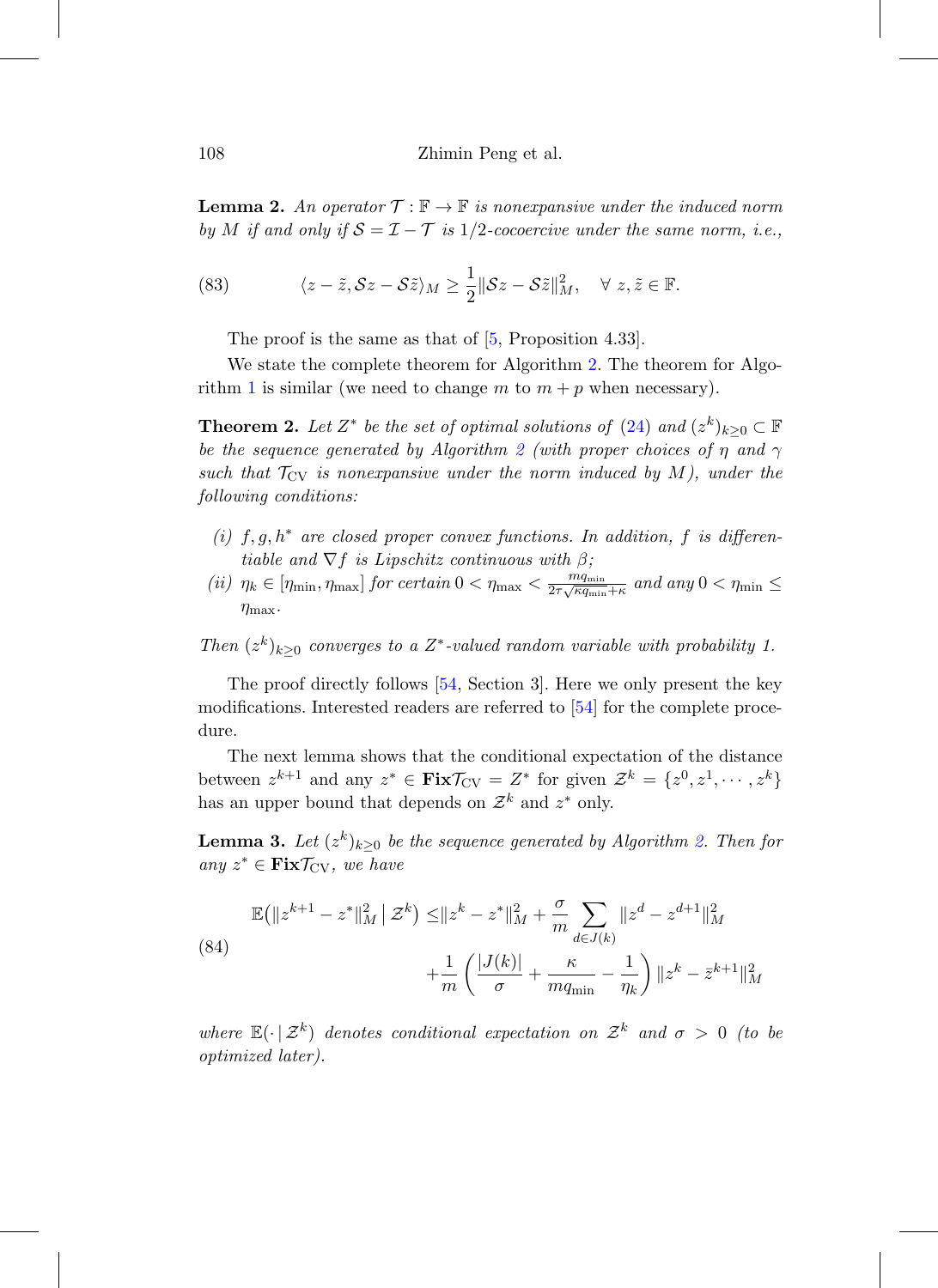Proof. We have

<span id="page-52-2"></span>
$$
\mathbb{E}\left(\|z^{k+1} - z^*\|_M^2 \,|\, \mathcal{Z}^k\right)
$$
\n
$$
\mathbb{E}\left(\|z^k - \frac{\eta_k}{mq_{i_k}}\mathcal{S}_{i_k}\hat{z}^k - z^*\|_M^2 \,|\, \mathcal{Z}^k\right)
$$
\n
$$
= \|z^k - z^*\|_M^2 + \mathbb{E}\left(\frac{2\eta_k}{mq_{i_k}}\left\langle \mathcal{S}_{i_k}\hat{z}^k, z^* - z^k\right\rangle_M + \frac{\eta_k^2}{m^2q_{i_k}^2} \|\mathcal{S}_{i_k}\hat{z}^k\|_M^2 \,|\, \mathcal{Z}^k\right)
$$
\n
$$
= \|z^k - z^*\|_M^2 + \frac{2\eta_k}{m}\sum_{i=1}^m \left\langle \mathcal{S}_i\hat{z}^k, z^* - z^k\right\rangle_M + \frac{\eta_k^2}{m^2}\sum_{i=1}^m \frac{1}{q_i} \|\mathcal{S}_i\hat{z}^k\|_M^2
$$
\n
$$
= \|z^k - z^*\|_M^2 + \frac{2\eta_k}{m}\left\langle \mathcal{S}\hat{z}^k, z^* - z^k\right\rangle_M + \frac{\eta_k^2}{m^2}\sum_{i=1}^m \frac{1}{q_i} \|\mathcal{S}_i\hat{z}^k\|_M^2,
$$

where the third equality holds because the probability of choosing i is  $q_i$ . Note that

<span id="page-52-0"></span>(86) 
$$
\sum_{i=1}^{m} \frac{1}{q_i} \|\mathcal{S}_i \hat{z}^k\|_{M}^2 \leq \frac{1}{q_{\min}} \sum_{i=1}^{m} \|\mathcal{S}_i \hat{z}^k\|_{M}^2 \leq \frac{\kappa}{q_{\min}} \sum_{i=1}^{m} \|\mathcal{S} \hat{z}^k\|_{M}^2
$$

$$
\stackrel{\text{(86)}}{=} \frac{\kappa}{\eta_k^2 q_{\min}} \|z^k - \bar{z}^{k+1}\|_{M}^2,
$$

<span id="page-52-1"></span>and  
\n(87)  
\n
$$
\langle S\hat{z}^k, z^* - z^k \rangle_M
$$
\n
$$
= \langle S\hat{z}^k, z^* - \hat{z}^k + \sum_{d \in J(k)} (z^d - z^{d+1}) \rangle_M
$$
\n
$$
\stackrel{(82)}{=} \langle S\hat{z}^k, z^* - \hat{z}^k \rangle_M + \frac{1}{\eta_k} \sum_{d \in J(k)} \langle z^k - \bar{z}^{k+1}, z^d - z^{d+1} \rangle_M
$$
\n
$$
\leq \langle S\hat{z}^k - Sz^*, z^* - \hat{z}^k \rangle_M + \frac{1}{2\eta_k} \sum_{d \in J(k)} \left( \frac{1}{\sigma} ||z^k - \bar{z}^{k+1}||_M^2 + \sigma ||z^d - z^{d+1}||_M^2 \right)
$$
\n
$$
\stackrel{(83)}{\leq} - \frac{1}{2} ||S\hat{z}^k||_M^2 + \frac{1}{2\eta_k} \sum_{d \in J(k)} \left( \frac{1}{\sigma} ||z^k - \bar{z}^{k+1}||_M^2 + \sigma ||z^d - z^{d+1}||_M^2 \right)
$$
\n
$$
\stackrel{(82)}{=} - \frac{1}{2\eta_k^2} ||z^k - \bar{z}^{k+1}||_M^2 + \frac{|J(k)|}{2\sigma\eta_k} ||z^k - \bar{z}^{k+1}||_M^2 + \frac{\sigma}{2\eta_k} \sum_{d \in J(k)} ||z^d - z^{d+1}||_M^2,
$$

where the first inequality follows from the Young's inequality. Plugging [\(86\)](#page-52-0) and [\(87\)](#page-52-1) into [\(85\)](#page-52-2) gives the desired result.  $\Box$ 

Let  $\mathbb{F}^{\tau+1} = \prod_{i=0}^{\tau} \mathbb{F}$  be a product space and  $\langle \cdot | \cdot \rangle$  be the induced inner product:

$$
\langle (z^0, \ldots, z^{\tau}) | (\tilde{z}^0, \ldots, \tilde{z}^{\tau}) \rangle = \sum_{i=0}^{\tau} \langle z^i, \tilde{z}^i \rangle_M, \quad \forall (z^0, \ldots, z^{\tau}), (\tilde{z}^0, \ldots, \tilde{z}^{\tau}) \in \mathbb{F}^{\tau+1}.
$$

Define a  $(\tau + 1) \times (\tau + 1)$  matrix U' by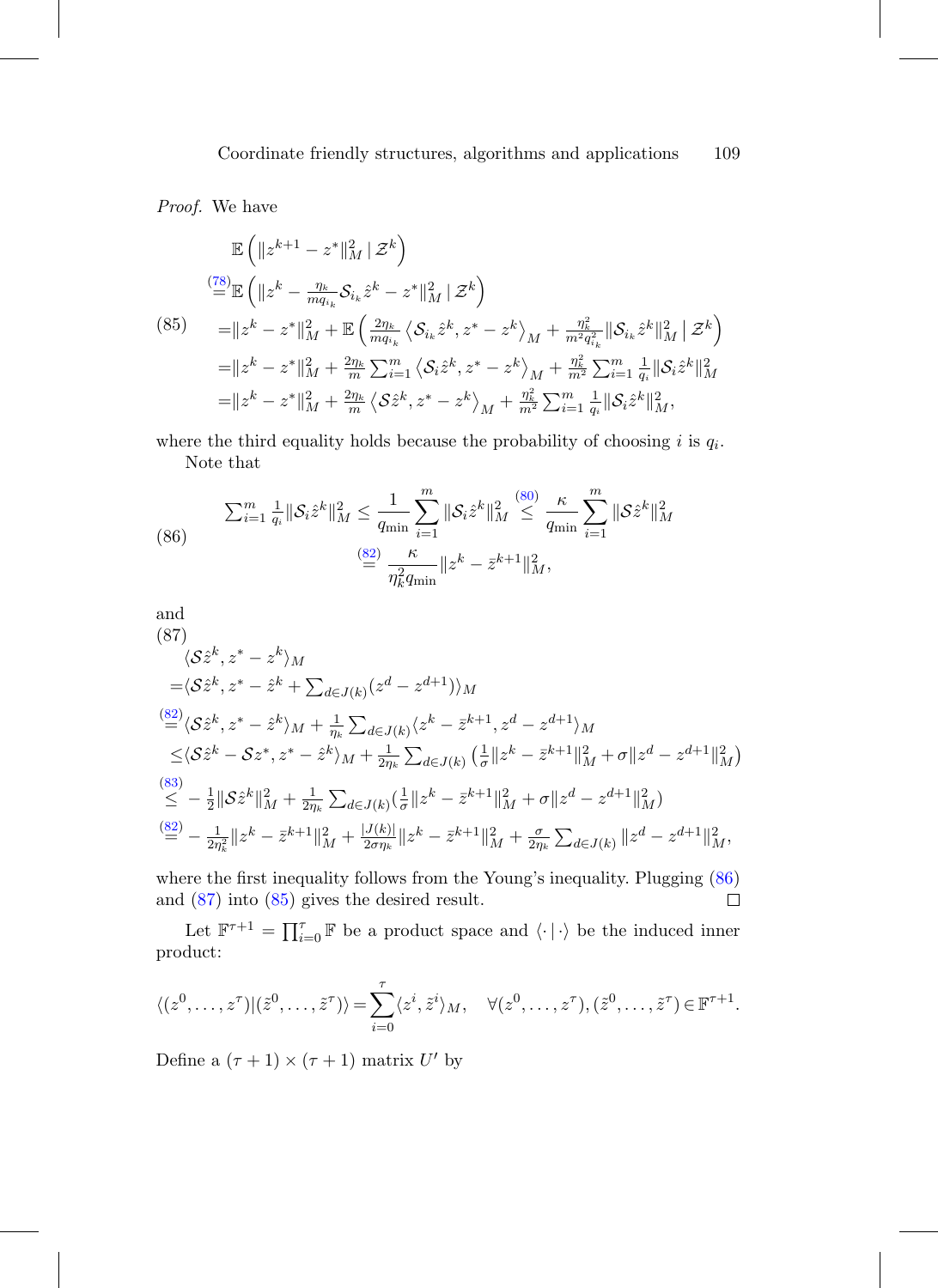$$
U':=\begin{bmatrix} 1 & 0 & \cdots & 0 \\ 0 & 0 & \cdots & 0 \\ \vdots & \vdots & \ddots & \vdots \\ 0 & 0 & \cdots & 0 \end{bmatrix} + \sqrt{\frac{q_{\min}}{\kappa}} \begin{bmatrix} \tau & -\tau & & & & \\ -\tau & 2\tau-1 & 1-\tau & & \\ & 1-\tau & 2\tau-3 & 2-\tau & \\ & & \ddots & \ddots & \ddots & \\ & & & -2 & 3 & -1 \\ & & & & -1 & 1 \end{bmatrix},
$$

and let  $U = U' \otimes \mathcal{I}_{\mathbb{F}}$ . Here  $\otimes$  represents the Kronecker product. For a given  $(y^0, \dots, y^\tau) \in \mathbb{F}^{\tau+1}$ ,  $(z^0, \dots, z^\tau) = U(y^0, \dots, y^\tau)$  is given by:

$$
z^{0} = y^{0} + \tau \sqrt{\frac{q_{\min}}{\kappa}} (y^{0} - y^{1}),
$$
  
\n
$$
z^{i} = \sqrt{\frac{q_{\min}}{\kappa}} ((i - \tau - 1)y^{i-1} + (2\tau - 2i + 1)y^{i} + (i - \tau)y^{i+1}), \text{ if } 1 \leq i \leq \tau - 1,
$$
  
\n
$$
z^{\tau} = \sqrt{\frac{q_{\min}}{\kappa}} (y^{\tau} - y^{\tau-1}).
$$

Then U is a self-adjoint and positive definite linear operator since  $U'$  is symmetric and positive definite, and we define  $\langle \cdot | \cdot \rangle_U = \langle \cdot | U \cdot \rangle$  as the Uweighted inner product and  $\|\cdot\|_U$  the induced norm.

Let

$$
\mathbf{z}^{k} = (z^{k}, z^{k-1}, \dots, z^{k-\tau}) \in \mathbb{F}^{\tau+1}, k \ge 0, \mathbf{z}^{*} = (z^{*}, \dots, z^{*}) \in \mathbf{Z}^{*} \subseteq \mathbb{F}^{\tau+1},
$$

where  $z^k = z^0$  for  $k < 0$ . With (88)  $\dot{\xi_k}(\mathbf{z}^*) := \|\mathbf{z}^k - \mathbf{z}^*\|_U^2 = \|z^k - z^*\|_M^2 + \sqrt{\tfrac{q_{\min}}{\kappa}} \sum_{i = k-\tau}^{k-1} (i - (k-\tau) + 1) \|z^i - z^{i+1}\|_M^2,$ 

<span id="page-53-0"></span>we have the following fundamental inequality:

**Theorem 3** (fundamental inequality). Let  $(z^k)_{k\geq 0}$  be the sequence generated by Algorithm [2.](#page-26-1) Then for any  $z^* \in Z^*$ , it holds that

$$
\mathbb{E}\left(\xi_{k+1}(\mathbf{z}^*)\,\big|\,\mathcal{Z}^k\right) \leq \xi_k(\mathbf{z}^*) + \frac{1}{m}\left(\frac{2\tau\sqrt{\kappa}}{m\sqrt{q_{\min}}} + \frac{\kappa}{mq_{\min}} - \frac{1}{\eta_k}\right)\|\bar{z}^{k+1} - z^k\|^2_M.
$$

*Proof.* Let  $\sigma = m\sqrt{\frac{q_{\min}}{\kappa}}$ . We have

$$
\mathbb{E}(\xi_{k+1}(\mathbf{z}^*)|\mathcal{Z}^k)
$$
\n
$$
\stackrel{(88)}{=} \mathbb{E}(\|z^{k+1} - z^*\|_M^2|\mathcal{Z}^k) + \sigma \sum_{i=k+1-\tau}^k \frac{i-(k-\tau)}{m} \mathbb{E}(\|z^i - z^{i+1}\|_M^2|\mathcal{Z}^k)
$$
\n
$$
\stackrel{(78)}{=} \mathbb{E}(\|z^{k+1} - z^*\|_M^2|\mathcal{Z}^k) + \frac{\sigma\tau}{m} \mathbb{E}(\frac{\eta_k^2}{m^2 q_{i_k}^2} \|S_{i_k}\hat{z}^k\|_M^2|\mathcal{Z}^k)
$$
\n
$$
+ \sigma \sum_{i=k+1-\tau}^{k-1} \frac{i-(k-\tau)}{m} \|z^i - z^{i+1}\|_M^2
$$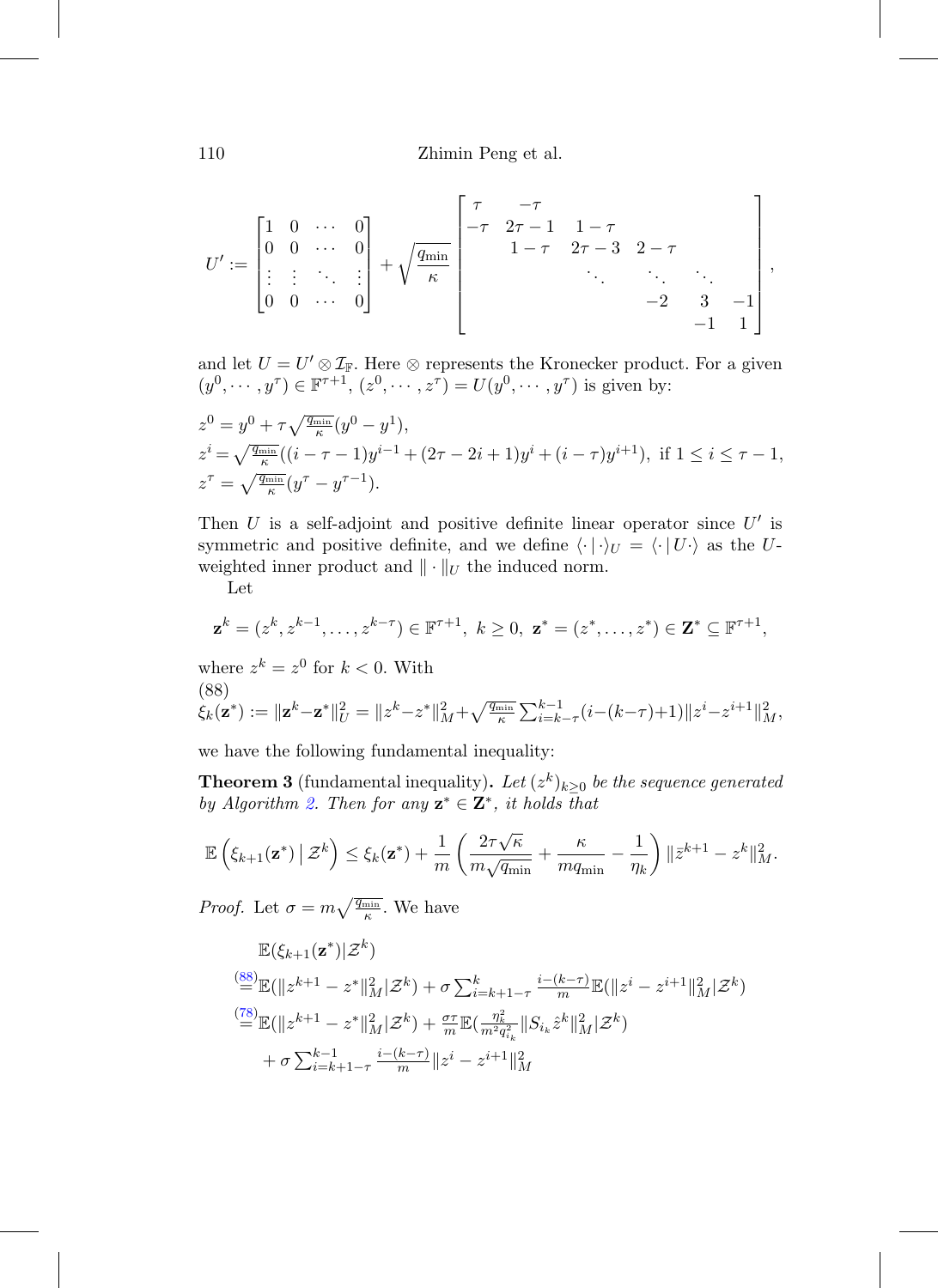$$
\leq \mathbb{E}(\|z^{k+1} - z^*\|_M^2 |\mathcal{Z}^k) + \frac{\sigma \tau \kappa}{m^3 q_{\min}} \|z^k - \bar{z}^{k+1}\|_M^2
$$
  
+  $\sigma \sum_{i=k+1-\tau}^{k-1} \frac{i - (k-\tau)}{m} \|z^i - z^{i+1}\|_M^2$   

$$
\leq \|z^k - z^*\|_M^2 + \frac{1}{m} \left( \frac{|J(k)|}{\sigma} + \frac{\sigma \tau \kappa}{m^2 q_{\min}} + \frac{\kappa}{m q_{\min}} - \frac{1}{\eta_k} \right) \|z^k - \bar{z}^{k+1}\|_M^2
$$
  
+  $\frac{\sigma}{m} \sum_{d \in J(k)} \|z^d - z^{d+1}\|_M^2 + \sigma \sum_{i=k+1-\tau}^{k-1} \frac{i - (k-\tau)}{m} \|z^i - z^{i+1}\|_M^2$   

$$
\leq \|z^k - z^*\|_M^2 + \frac{1}{m} \left( \frac{\tau}{\sigma} + \frac{\sigma \tau \kappa}{m^2 q_{\min}} + \frac{\kappa}{m q_{\min}} - \frac{1}{\eta_k} \right) \|z^k - \bar{z}^{k+1}\|_M^2
$$
  
+  $\frac{\sigma}{m} \sum_{i=k-\tau}^{k-1} \|z^i - z^{i+1}\|_M^2 + \sigma \sum_{i=k+1-\tau}^{k-1} \frac{i - (k-\tau)}{m} \|z^i - z^{i+1}\|_M^2$   

$$
\stackrel{(88)}{=} \xi_k(\mathbf{x}^*) + \frac{1}{m} \left( \frac{2\tau \sqrt{\kappa}}{m \sqrt{q_{\min}}} + \frac{\kappa}{m q_{\min}} - \frac{1}{\eta_k} \right) \|z^k - \bar{z}^{k+1}\|_M^2.
$$

The first inequality follows from the computation of the conditional expectation on  $\mathcal{Z}^k$  and [\(86\)](#page-52-0), the third inequality holds because  $J(k) \subset \{k-1, k-1\}$  $2, \dots, k - \tau$ , and the last equality uses  $\sigma = m \sqrt{\frac{q_{\min}}{\kappa}}$ , which minimizes  $\tau + \sigma \tau \kappa$ , over  $\sigma > 0$ . Hence the desired inequality holds  $\frac{\tau}{\sigma} + \frac{\sigma \tau \kappa}{m^2 q_{\min}}$  over  $\sigma > 0$ . Hence, the desired inequality holds.

### **References**

- <span id="page-54-1"></span>[1] Attouch, H., Bolte, J., Redont, P., Soubeyran, A.: Proximal alternating minimization and projection methods for nonconvex problems: An approach based on the Kurdyka-Lojasiewicz inequality. Mathematics of Operations Research **35**(2), 438–457 (2010). [MR2674728](http://www.ams.org/mathscinet-getitem?mr=2674728)
- <span id="page-54-3"></span>[2] Bahi, J., Miellou, J.C., Rhofir, K.: Asynchronous multisplitting methods for nonlinear fixed point problems. Numerical Algorithms **15**(3–4), 315–345 (1997). [MR1605668](http://www.ams.org/mathscinet-getitem?mr=1605668)
- <span id="page-54-2"></span>[3] Baudet, G.M.: Asynchronous iterative methods for multiprocessors. J. ACM **25**(2), 226–244 (1978). [MR0494894](http://www.ams.org/mathscinet-getitem?mr=0494894)
- <span id="page-54-0"></span>[4] Bauschke, H.H., Borwein, J.M.: On the convergence of von Neumann's alternating projection algorithm for two sets. Set-Valued Analysis **1**(2), 185–212 (1993). [MR1239403](http://www.ams.org/mathscinet-getitem?mr=1239403)
- <span id="page-54-5"></span>[5] Bauschke, H.H., Combettes, P.L.: Convex analysis and monotone operator theory in Hilbert spaces. Springer Science & Business Media (2011). [MR2798533](http://www.ams.org/mathscinet-getitem?mr=2798533)
- <span id="page-54-4"></span>[6] Baz, D.E., Frommer, A., Spiteri, P.: Asynchronous iterations with flexible communication: Contracting operators. Journal of Computational and Applied Mathematics **176**(1), 91–103 (2005). [MR2108104](http://www.ams.org/mathscinet-getitem?mr=2108104)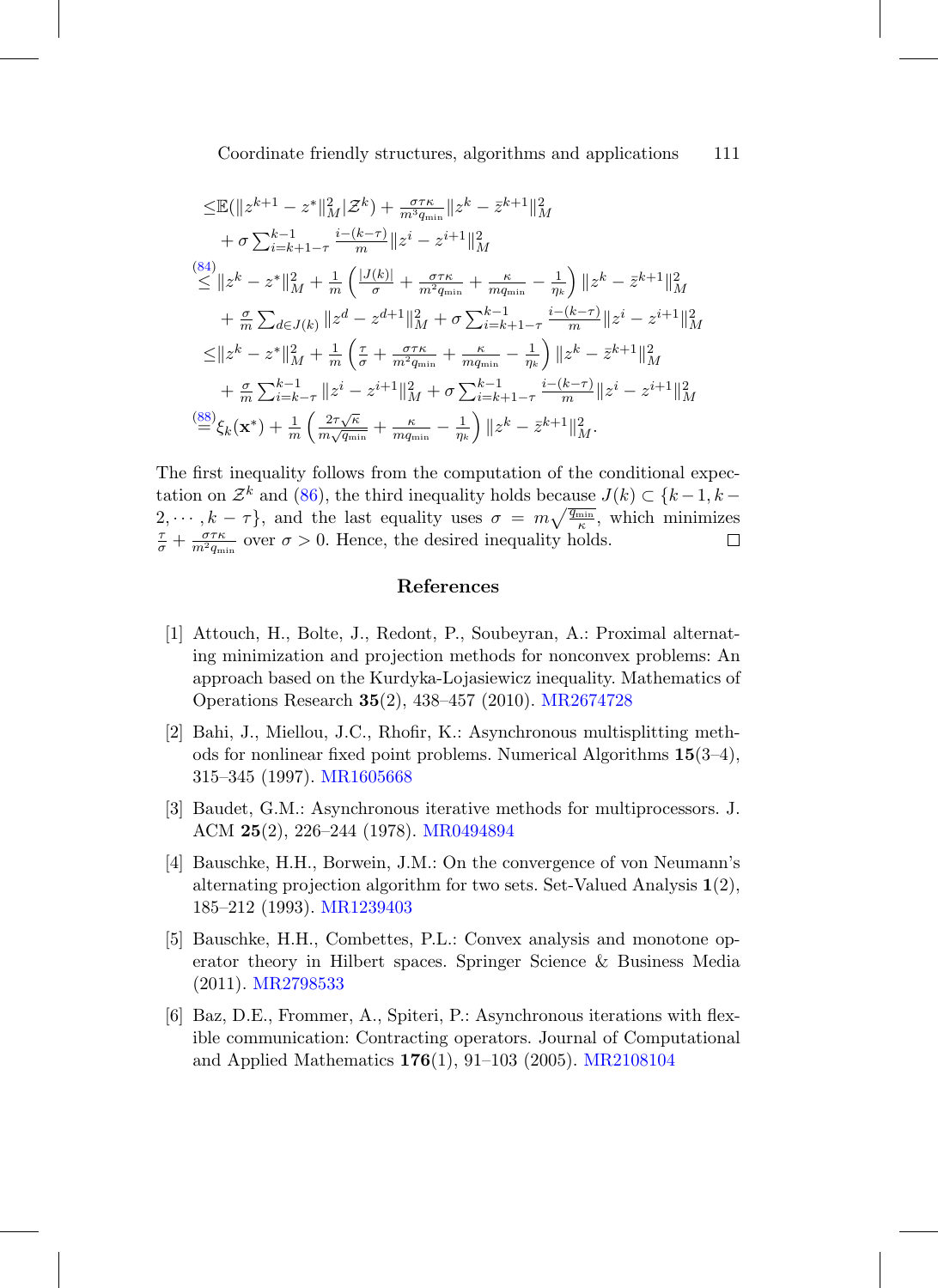- <span id="page-55-7"></span>[7] Baz, D.E., Gazen, D., Jarraya, M., Spiteri, P., Miellou, J.: Flexible communication for parallel asynchronous methods with application to a nonlinear optimization problem. In: E. D'Hollander, F. Peters, G. Joubert, U. Trottenberg, R. Volpel (eds.) Parallel Computing Fundamentals, Applications and New Directions, Advances in Parallel Computing, vol. 12, pp. 429–436. North-Holland (1998).
- <span id="page-55-0"></span>[8] Beck, A., Tetruashvili, L.: On the convergence of block coordinate descent type methods. SIAM Journal on Optimization **23**(4), 2037–2060 (2013). [MR3116649](http://www.ams.org/mathscinet-getitem?mr=3116649)
- <span id="page-55-8"></span>[9] Bengio, Y., Delalleau, O., Le Roux, N.: Label propagation and quadratic criterion. In: Semi-Supervised Learning, pp. 193–216. MIT Press (2006).
- <span id="page-55-6"></span>[10] Bertsekas, D.P.: Distributed asynchronous computation of fixed points. Mathematical Programming **27**(1), 107–120 (1983). [MR0712113](http://www.ams.org/mathscinet-getitem?mr=0712113)
- <span id="page-55-2"></span>[11] Bertsekas, D.P.: Nonlinear programming. Athena Scientific (1999).
- <span id="page-55-4"></span>[12] Bertsekas, D.P., Tsitsiklis, J.N.: Parallel and distributed computation: Numerical methods. Prentice hall Englewood Cliffs, NJ (1989).
- <span id="page-55-1"></span>[13] Bolte, J., Sabach, S., Teboulle, M.: Proximal alternating linearized minimization for nonconvex and nonsmooth problems. Mathematical Programming **146**(1–2), 459–494 (2014). [MR3232623](http://www.ams.org/mathscinet-getitem?mr=3232623)
- <span id="page-55-5"></span>[14] Bradley, J.K., Kyrola, A., Bickson, D., Guestrin, C.: Parallel coordinate descent for l1-regularized loss minimization. In: Proceedings of the 28th International Conference on Machine Learning (ICML-11), pp. 321–328 (2011).
- <span id="page-55-9"></span>[15] Brice˜no-Arias, L.M.: Forward-Douglas–Rachford splitting and forwardpartial inverse method for solving monotone inclusions. Optimization **64**(5), 1239–1261 (2015). [MR3316800](http://www.ams.org/mathscinet-getitem?mr=3316800)
- <span id="page-55-11"></span>[16] Briceno-Arias, L.M., Combettes, P.L.: Monotone operator methods for Nash equilibria in non-potential games. In: Computational and Analytical Mathematics, pp. 143–159. Springer (2013). [MR3108427](http://www.ams.org/mathscinet-getitem?mr=3108427)
- <span id="page-55-3"></span>[17] Chazan, D., Miranker, W.: Chaotic relaxation. Linear Algebra and its Applications **2**(2), 199–222 (1969). [MR0251888](http://www.ams.org/mathscinet-getitem?mr=0251888)
- <span id="page-55-10"></span>[18] Combettes, P.L., Condat, L., Pesquet, J.C., Vu, B.C.: A forwardbackward view of some primal-dual optimization methods in image recovery. In: Proceedings of the 2014 IEEE International Conference on Image Processing (ICIP), pp. 4141–4145 (2014).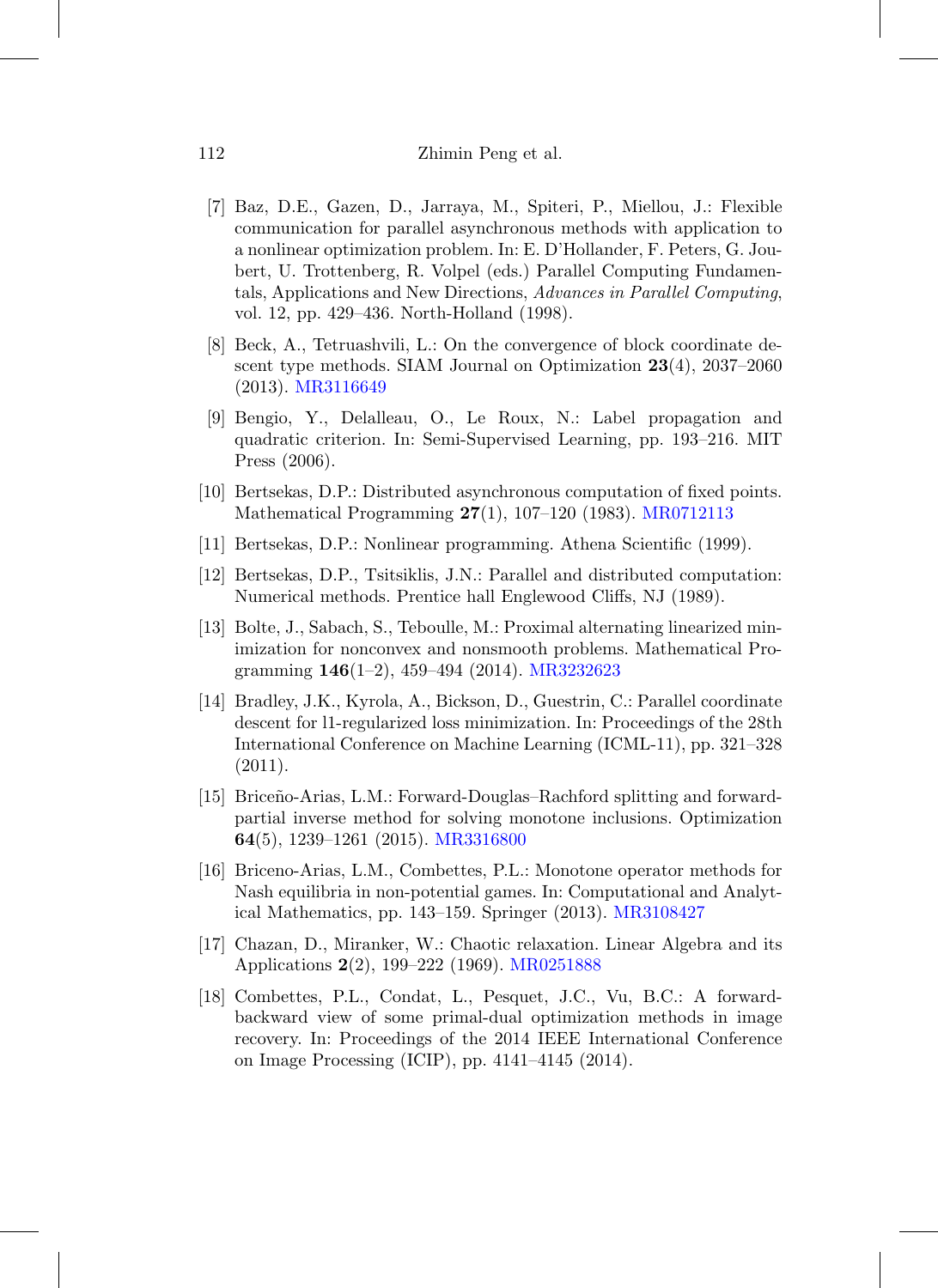- <span id="page-56-6"></span>[19] Combettes, P.L., Pesquet, J.C.: Stochastic quasi-Fejér block-coordinate fixed point iterations with random sweeping. SIAM Journal on Optimization **25**(2), 1221–1248 (2015). [MR3361444](http://www.ams.org/mathscinet-getitem?mr=3361444)
- <span id="page-56-8"></span>[20] Condat, L.: A primal–dual splitting method for convex optimization involving Lipschitzian, proximable and linear composite terms. Journal of Optimization Theory and Applications **158**(2), 460–479 (2013). [MR3084386](http://www.ams.org/mathscinet-getitem?mr=3084386)
- <span id="page-56-2"></span>[21] Dang, C.D., Lan, G.: Stochastic block mirror descent methods for nonsmooth and stochastic optimization. SIAM Journal on Optimization **25**(2), 856–881 (2015). [MR3341135](http://www.ams.org/mathscinet-getitem?mr=3341135)
- <span id="page-56-11"></span>[22] Davis, D.: An  $o(n \log(n))$  algorithm for projecting onto the ordered weighted  $\ell_1$  norm ball. arXiv preprint arXiv:1505.00870 (2015).
- <span id="page-56-9"></span>[23] Davis, D.: Convergence rate analysis of primal-dual splitting schemes. SIAM Journal on Optimization **25**(3), 1912–1943 (2015). [MR3402786](http://www.ams.org/mathscinet-getitem?mr=3402786)
- <span id="page-56-7"></span>[24] Davis, D., Yin, W.: A three-operator splitting scheme and its optimization applications. arXiv preprint arXiv:1504.01032 (2015). [MR3358252](http://www.ams.org/mathscinet-getitem?mr=3358252)
- <span id="page-56-3"></span>[25] Dhillon, I.S., Ravikumar, P.K., Tewari, A.: Nearest neighbor based greedy coordinate descent. In: Advances in Neural Information Processing Systems, pp. 2160–2168 (2011).
- <span id="page-56-1"></span>[26] Douglas, J., Rachford, H.H.: On the numerical solution of heat conduction problems in two and three space variables. Transactions of the American Mathematical Society **82**(2), 421–439 (1956). [MR0084194](http://www.ams.org/mathscinet-getitem?mr=0084194)
- <span id="page-56-4"></span>[27] El Baz, D., Gazen, D., Jarraya, M., Spiteri, P., Miellou, J.C.: Flexible communication for parallel asynchronous methods with application to a nonlinear optimization problem. Advances in Parallel Computing **12**, 429–436 (1998).
- <span id="page-56-10"></span>[28] Fercoq, O., Bianchi, P.: A coordinate descent primal-dual algorithm with large step size and possibly non separable functions. arXiv preprint arXiv:1508.04625 (2015).
- <span id="page-56-5"></span>[29] Frommer, A., Szyld, D.B.: On asynchronous iterations. Journal of Computational and Applied Mathematics **123**(1–2), 201–216 (2000). [MR1798526](http://www.ams.org/mathscinet-getitem?mr=1798526)
- <span id="page-56-0"></span>[30] Gabay, D., Mercier, B.: A dual algorithm for the solution of nonlinear variational problems via finite element approximation. Computers & Mathematics with Applications **2**(1), 17–40 (1976).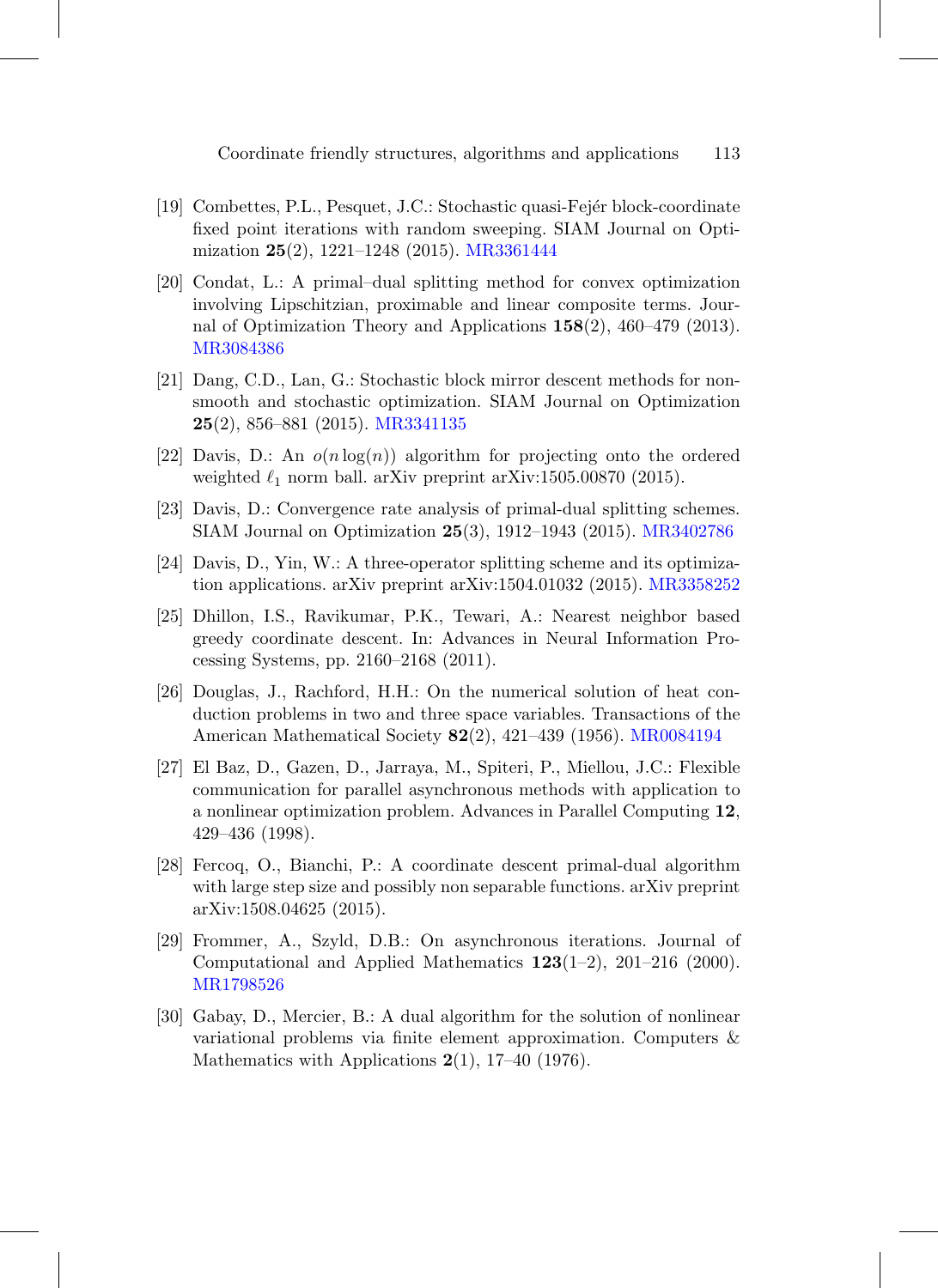- <span id="page-57-0"></span>[31] Glowinski, R., Marroco, A.: Sur l'approximation, par éléments finis d'ordre un, et la résolution, par pénalisation-dualité d'une classe de problèmes de dirichlet non linéaires. Revue française d'automatique, informatique, recherche opérationnelle. Analyse numérique  $9(2)$ , 41–76 (1975). [MR0388811](http://www.ams.org/mathscinet-getitem?mr=0388811)
- <span id="page-57-3"></span>[32] Grippo, L., Sciandrone, M.: On the convergence of the block nonlinear Gauss-Seidel method under convex constraints. Operations Research Letters **26**(3), 127–136 (2000). [MR1746833](http://www.ams.org/mathscinet-getitem?mr=1746833)
- <span id="page-57-2"></span>[33] Han, S.: A successive projection method. Mathematical Programming **40**(1), 1–14 (1988). [MR0923692](http://www.ams.org/mathscinet-getitem?mr=0923692)
- <span id="page-57-10"></span>[34] Hastie, T., Tibshirani, R., Friedman, J., Franklin, J.: The elements of statistical learning: Data mining, inference and prediction. The Mathematical Intelligencer **27**(2), 83–85 (2005). [MR1851606](http://www.ams.org/mathscinet-getitem?mr=1851606)
- <span id="page-57-1"></span>[35] Hildreth, C.: A quadratic programming procedure. Naval Research Logistics Quarterly **4**(1), 79–85 (1957). [MR0089100](http://www.ams.org/mathscinet-getitem?mr=0089100)
- <span id="page-57-4"></span>[36] Hong, M., Wang, X., Razaviyayn, M., Luo, Z.Q.: Iteration complexity analysis of block coordinate descent methods. arXiv preprint arXiv:1310.6957v2 (2015).
- <span id="page-57-7"></span>[37] Hsieh, C.j., Yu, H.f., Dhillon, I.: PASSCoDe: Parallel asynchronous stochastic dual co-ordinate descent. In: Proceedings of the 32nd International Conference on Machine Learning (ICML-15), pp. 2370–2379 (2015).
- <span id="page-57-11"></span>[38] Jacob, L., Obozinski, G., Vert, J.P.: Group lasso with overlap and graph lasso. In: Proceedings of the 26th International Conference on Machine Learning (ICML-09), pp. 433–440. ACM (2009).
- <span id="page-57-9"></span>[39] Krasnosel'skii, M.A.: Two remarks on the method of successive approximations. Uspekhi Matematicheskikh Nauk **10**(1), 123–127 (1955). [MR0068119](http://www.ams.org/mathscinet-getitem?mr=0068119)
- <span id="page-57-8"></span>[40] Lebedev, V., Tynjanskiı, N.: Duality theory of concave-convex games. In: Soviet Math. Dokl, vol. 8, pp. 752–756 (1967). [MR0214378](http://www.ams.org/mathscinet-getitem?mr=0214378)
- <span id="page-57-5"></span>[41] Li, Y., Osher, S.: Coordinate descent optimization for  $\ell_1$  minimization with application to compressed sensing; A greedy algorithm. Inverse Problems and Imaging **3**(3), 487–503 (2009). [MR2557916](http://www.ams.org/mathscinet-getitem?mr=2557916)
- <span id="page-57-6"></span>[42] Liu, J., Wright, S.J.: Asynchronous stochastic coordinate descent: Parallelism and convergence properties. SIAM Journal on Optimization **25**(1), 351–376 (2015). [MR3306019](http://www.ams.org/mathscinet-getitem?mr=3306019)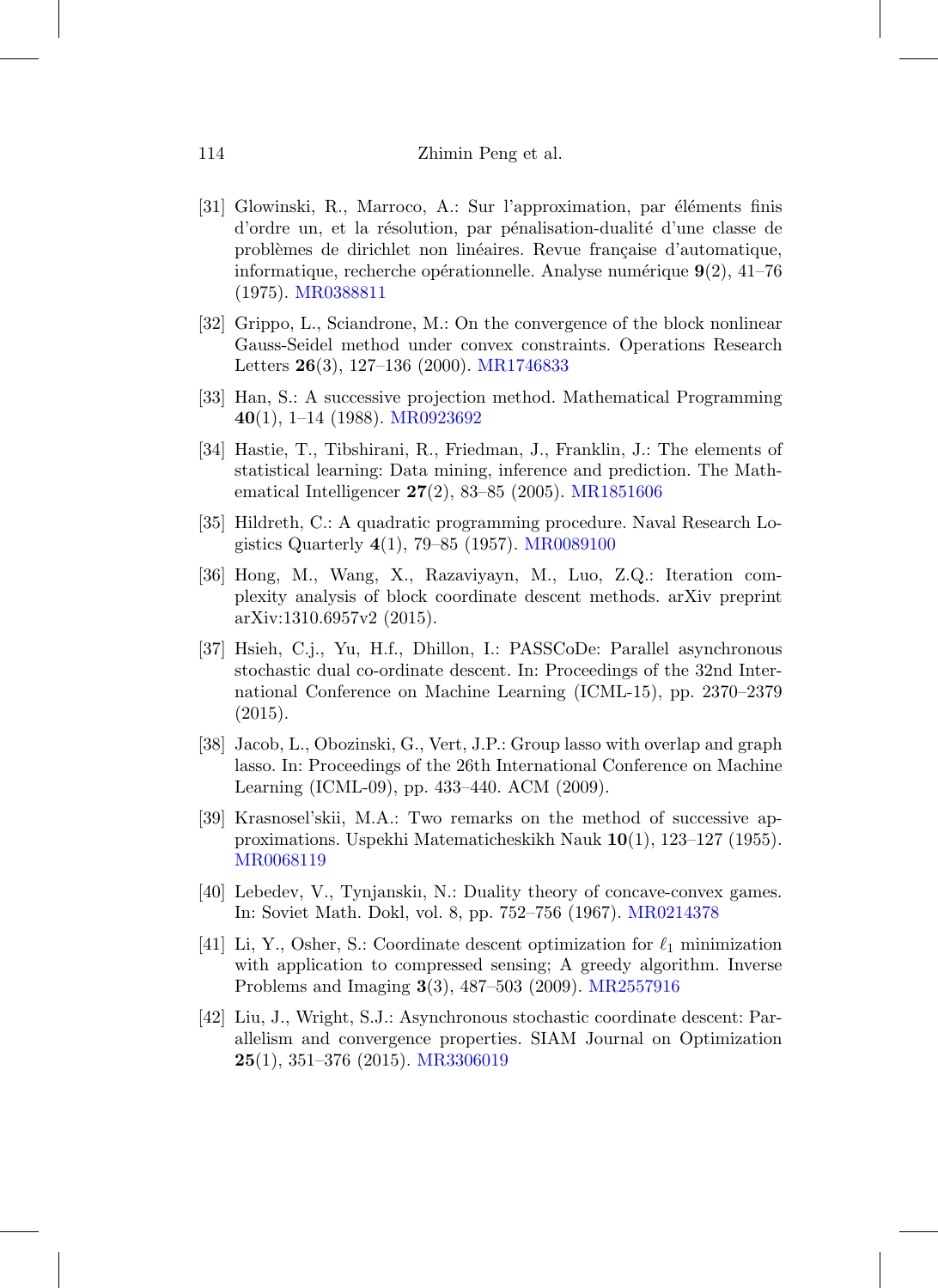- <span id="page-58-5"></span>[43] Liu, J., Wright, S.J., Ré, C., Bittorf, V., Sridhar, S.: An asynchronous parallel stochastic coordinate descent algorithm. Journal of Machine Learning Research **16**, 285–322 (2015). [MR3333010](http://www.ams.org/mathscinet-getitem?mr=3333010)
- <span id="page-58-2"></span>[44] Lu, Z., Xiao, L.: On the complexity analysis of randomized blockcoordinate descent methods. Mathematical Programming **152**(1–2), 615–642 (2015). [MR3369495](http://www.ams.org/mathscinet-getitem?mr=3369495)
- <span id="page-58-0"></span>[45] Luo, Z.Q., Tseng, P.: On the convergence of the coordinate descent method for convex differentiable minimization. Journal of Optimization Theory and Applications **72**(1), 7–35 (1992). [MR1141764](http://www.ams.org/mathscinet-getitem?mr=1141764)
- <span id="page-58-8"></span>[46] McLinden, L.: An extension of Fenchel's duality theorem to saddle functions and dual minimax problems. Pacific Journal of Mathematics **50**(1), 135–158 (1974). [MR0373610](http://www.ams.org/mathscinet-getitem?mr=0373610)
- <span id="page-58-4"></span>[47] Nedić, A., Bertsekas, D.P., Borkar, V.S.: Distributed asynchronous incremental subgradient methods. Studies in Computational Mathematics **8**, 381–407 (2001). [MR1853232](http://www.ams.org/mathscinet-getitem?mr=1853232)
- <span id="page-58-1"></span>[48] Nesterov, Y.: Efficiency of coordinate descent methods on huge-scale optimization problems. SIAM Journal on Optimization **22**(2), 341–362 (2012). [MR2968857](http://www.ams.org/mathscinet-getitem?mr=2968857)
- <span id="page-58-3"></span>[49] Nutini, J., Schmidt, M., Laradji, I., Friedlander, M., Koepke, H.: Coordinate descent converges faster with the Gauss-Southwell rule than random selection. In: Proceedings of the 32nd International Conference on Machine Learning (ICML-15), pp. 1632–1641 (2015).
- <span id="page-58-9"></span>[50] O'Connor, D., Vandenberghe, L.: Primal-dual decomposition by operator splitting and applications to image deblurring. SIAM Journal on Imaging Sciences **7**(3), 1724–1754 (2014). [MR3259478](http://www.ams.org/mathscinet-getitem?mr=3259478)
- <span id="page-58-10"></span>[51] Paatero, P., Tapper, U.: Positive matrix factorization: A non-negative factor model with optimal utilization of error estimates of data values. Environmetrics **5**(2), 111–126 (1994).
- <span id="page-58-6"></span>[52] Passty, G.B.: Ergodic convergence to a zero of the sum of monotone operators in Hilbert space. Journal of Mathematical Analysis and Applications **72**(2), 383–390 (1979). [MR0559375](http://www.ams.org/mathscinet-getitem?mr=0559375)
- <span id="page-58-7"></span>[53] Peaceman, D.W., Rachford Jr, H.H.: The numerical solution of parabolic and elliptic differential equations. Journal of the Society for Industrial and Applied Mathematics **3**(1), 28–41 (1955). [MR0071874](http://www.ams.org/mathscinet-getitem?mr=0071874)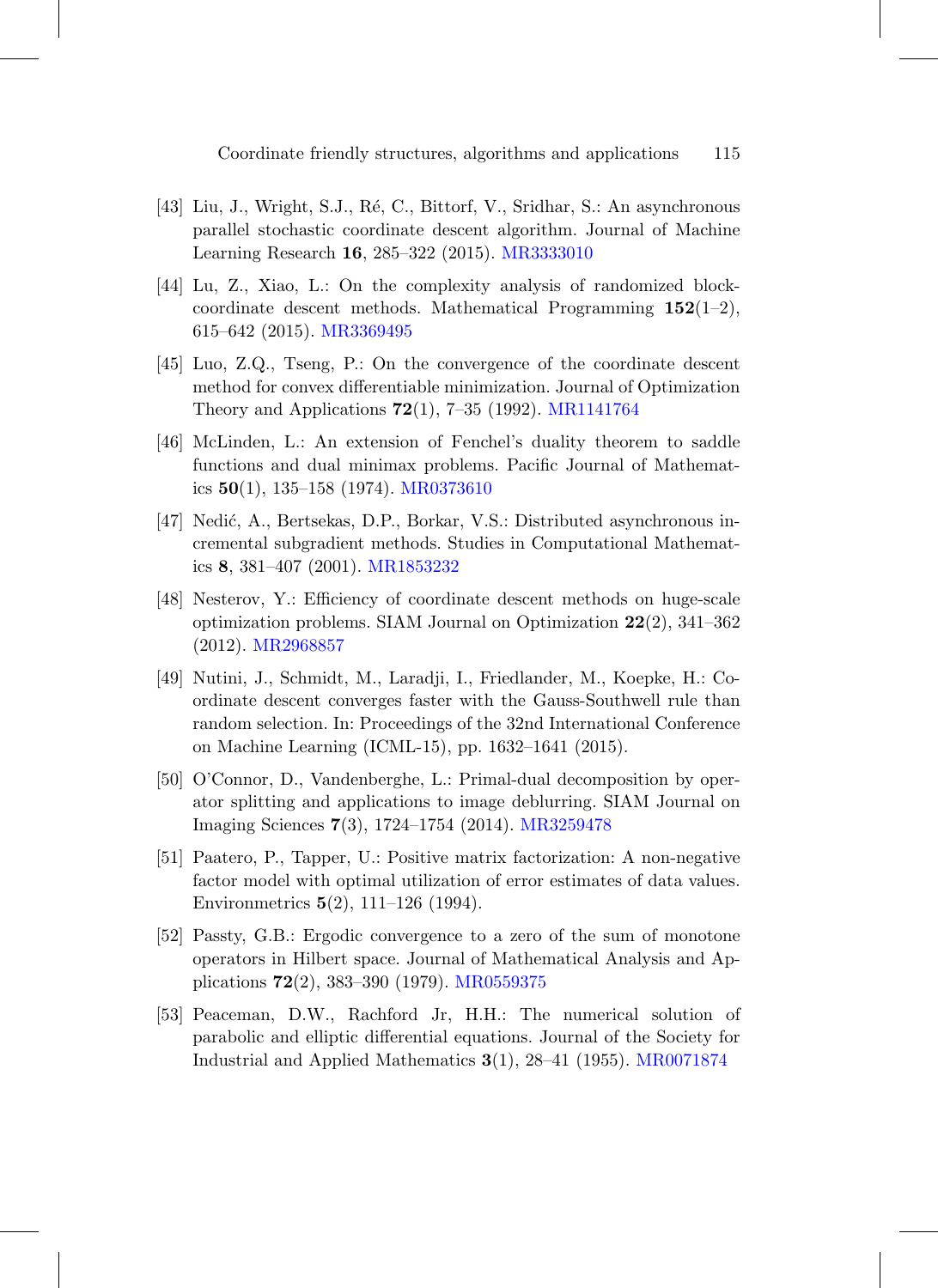- <span id="page-59-4"></span>[54] Peng, Z., Xu, Y., Yan, M., Yin, W.: ARock: An algorithmic framework for asynchronous parallel coordinate updates. ArXiv e-prints arXiv:1506.02396 (2015).
- <span id="page-59-3"></span>[55] Peng, Z., Yan, M., Yin, W.: Parallel and distributed sparse optimization. In: Proceedings of the 2013 Asilomar Conference on Signals, Systems and Computers, pp. 659–646 (2013).
- <span id="page-59-8"></span>[56] Pesquet, J.C., Repetti, A.: A class of randomized primal-dual algorithms for distributed optimization. Journal of Nonlinear and Convex Analysis **16**(12), 2453–2490 (2015).
- <span id="page-59-0"></span>[57] Polak, E., Sargent, R., Sebastian, D.: On the convergence of sequential minimization algorithms. Journal of Optimization Theory and Applications **12**(6), 567–575 (1973). [MR0327041](http://www.ams.org/mathscinet-getitem?mr=0327041)
- <span id="page-59-1"></span>[58] Razaviyayn, M., Hong, M., Luo, Z.Q.: A unified convergence analysis of block successive minimization methods for nonsmooth optimization. SIAM Journal on Optimization **23**(2), 1126–1153 (2013). [MR3063152](http://www.ams.org/mathscinet-getitem?mr=3063152)
- <span id="page-59-6"></span>[59] Recht, B., Re, C., Wright, S., Niu, F.: Hogwild: A lock-free approach to parallelizing stochastic gradient descent. In: Advances in Neural Information Processing Systems, pp. 693–701 (2011).
- <span id="page-59-10"></span>[60] Repetti, A., Chouzenoux, E., Pesquet, J.C.: A random block-coordinate primal-dual proximal algorithm with application to 3d mesh denoising. In: Proceedings of the 2015 IEEE International Conference on Acoustics, Speech and Signal Processing (ICASSP), pp. 3561–3565 (2015).
- <span id="page-59-5"></span>[61] Richt´arik, P., Tak´aˇc, M.: Parallel coordinate descent methods for big data optimization. Mathematical Programming **156**(1), 433–484, (2016).
- <span id="page-59-2"></span>[62] Richtárik, P., Takáč, M.: Iteration complexity of randomized blockcoordinate descent methods for minimizing a composite function. Mathematical Programming **144**(1–2), 1–38 (2014). [MR3179953](http://www.ams.org/mathscinet-getitem?mr=3179953)
- <span id="page-59-11"></span>[63] Rockafellar, R.T.: Convex analysis. Princeton University Press (1997). [MR1451876](http://www.ams.org/mathscinet-getitem?mr=1451876)
- <span id="page-59-7"></span>[64] Rue, H., Held, L.: Gaussian Markov random fields: theory and applications. CRC Press (2005). [MR2130347](http://www.ams.org/mathscinet-getitem?mr=2130347)
- <span id="page-59-9"></span>[65] Scholkopf, B., Smola, A.J.: Learning with kernels: Support vector machines, regularization, optimization, and beyond. MIT press (2001).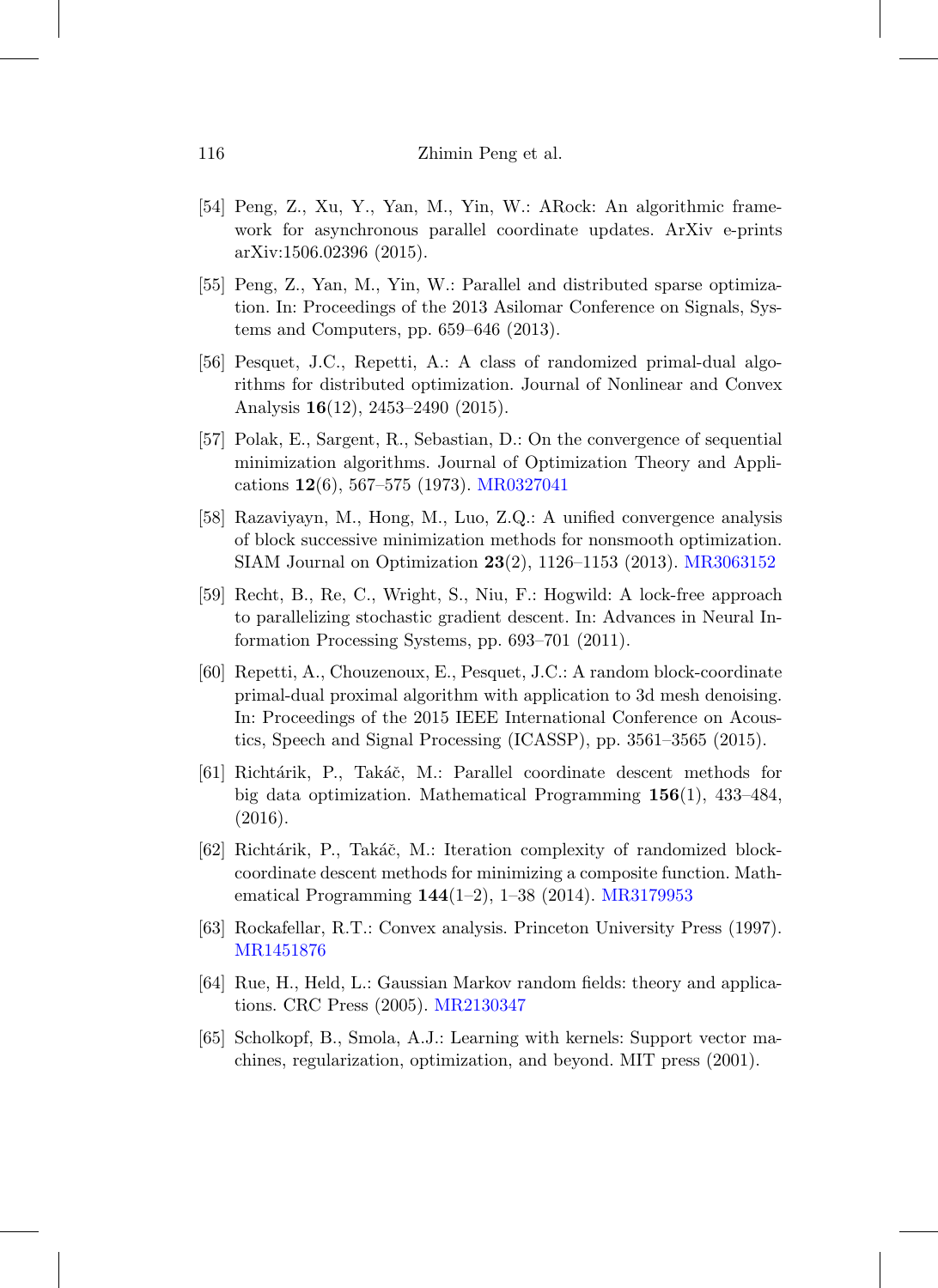- <span id="page-60-11"></span>[66] Siddon, R.L.: Fast calculation of the exact radiological path for a threedimensional CT array. Medical Physics **12**(2), 252–255 (1985).
- <span id="page-60-7"></span>[67] Strikwerda, J.C.: A probabilistic analysis of asynchronous iteration. Linear Algebra and its Applications **349**(1), 125–154 (2002). [MR1903728](http://www.ams.org/mathscinet-getitem?mr=1903728)
- <span id="page-60-10"></span>[68] Tseng, P.: Applications of a splitting algorithm to decomposition in convex programming and variational inequalities. SIAM Journal on Control and Optimization **29**(1), 119–138 (1991). [MR1088222](http://www.ams.org/mathscinet-getitem?mr=1088222)
- <span id="page-60-6"></span>[69] Tseng, P.: On the rate of convergence of a partially asynchronous gradient projection algorithm. SIAM Journal on Optimization **1**(4), 603–619 (1991). [MR1129424](http://www.ams.org/mathscinet-getitem?mr=1129424)
- <span id="page-60-2"></span>[70] Tseng, P.: Dual coordinate ascent methods for non-strictly convex minimization. Mathematical Programming **59**(1), 231–247 (1993). [MR1227484](http://www.ams.org/mathscinet-getitem?mr=1227484)
- <span id="page-60-8"></span>[71] Tseng, P.: A modified forward-backward splitting method for maximal monotone mappings. SIAM J. Control and Optimization **38**(2), 431– 446 (2000). [MR1741147](http://www.ams.org/mathscinet-getitem?mr=1741147)
- <span id="page-60-3"></span>[72] Tseng, P.: Convergence of a block coordinate descent method for nondifferentiable minimization. Journal of Optimization Theory and Applications **109**(3), 475–494 (2001). [MR1835069](http://www.ams.org/mathscinet-getitem?mr=1835069)
- <span id="page-60-5"></span>[73] Tseng, P., Yun, S.: Block-coordinate gradient descent method for linearly constrained nonsmooth separable optimization. Journal of Optimization Theory and Applications **140**(3), 513–535 (2009). [MR2481613](http://www.ams.org/mathscinet-getitem?mr=2481613)
- <span id="page-60-4"></span>[74] Tseng, P., Yun, S.: A coordinate gradient descent method for nonsmooth separable minimization. Mathematical Programming **117**(1–2), 387–423 (2009). [MR2421312](http://www.ams.org/mathscinet-getitem?mr=2421312)
- <span id="page-60-0"></span>[75] Von Neumann, J.: On rings of operators. Reduction theory. Annals of Mathematics **50**(2), 401–485 (1949). [MR0029101](http://www.ams.org/mathscinet-getitem?mr=0029101)
- <span id="page-60-9"></span>[76]  $V\tilde{u}$ , B.C.: A splitting algorithm for dual monotone inclusions involving cocoercive operators. Advances in Computational Mathematics **38**(3), 667–681 (2013). [MR3037034](http://www.ams.org/mathscinet-getitem?mr=3037034)
- <span id="page-60-1"></span>[77] Warga, J.: Minimizing certain convex functions. Journal of the Society for Industrial and Applied Mathematics **11**(3), 588–593 (1963). [MR0162636](http://www.ams.org/mathscinet-getitem?mr=0162636)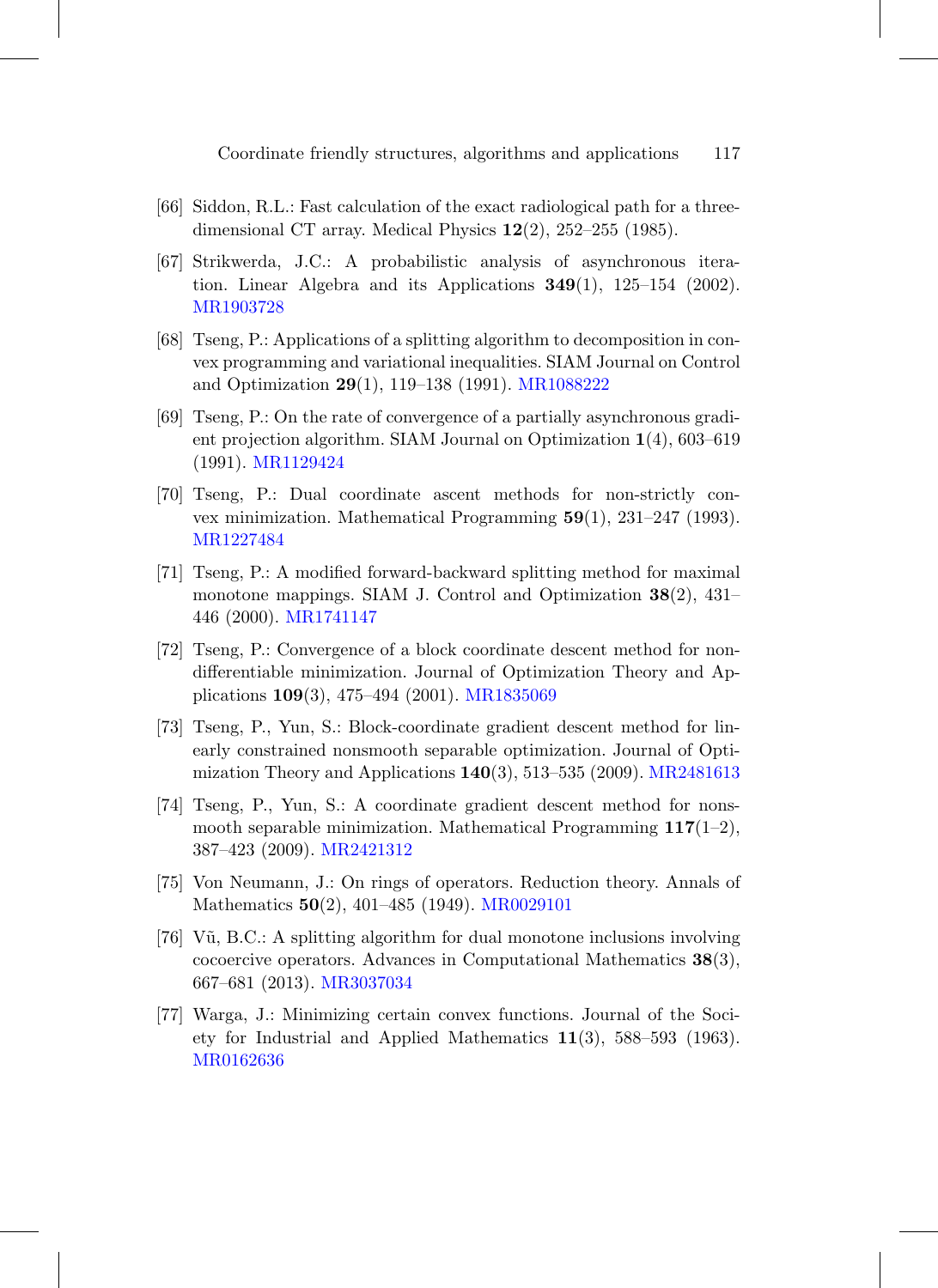- <span id="page-61-1"></span>[78] Wright, S.J.: Coordinate descent algorithms. Mathematical Programming **151**(1), 3–34 (2015). [MR3347548](http://www.ams.org/mathscinet-getitem?mr=3347548)
- <span id="page-61-6"></span>[79] Wu, T.T., Lange, K.: Coordinate descent algorithms for lasso penalized regression. The Annals of Applied Statistics **2**(1), 224–244 (2008). [MR2415601](http://www.ams.org/mathscinet-getitem?mr=2415601)
- <span id="page-61-4"></span>[80] Xu, Y.: Alternating proximal gradient method for sparse nonnegative Tucker decomposition. Mathematical Programming Computation **7**(1), 39–70 (2015). [MR3315695](http://www.ams.org/mathscinet-getitem?mr=3315695)
- <span id="page-61-2"></span>[81] Xu, Y., Yin, W.: A block coordinate descent method for regularized multiconvex optimization with applications to nonnegative tensor factorization and completion. SIAM Journal on Imaging Sciences **6**(3), 1758–1789 (2013). [MR3105787](http://www.ams.org/mathscinet-getitem?mr=3105787)
- <span id="page-61-3"></span>[82] Xu, Y., Yin, W.: A globally convergent algorithm for nonconvex optimization based on block coordinate update. arXiv preprint arXiv:1410.1386 (2014).
- <span id="page-61-5"></span>[83] Xu, Y., Yin, W.: Block stochastic gradient iteration for convex and nonconvex optimization. SIAM Journal on Optimization **25**(3), 1686– 1716 (2015). [MR3390152](http://www.ams.org/mathscinet-getitem?mr=3390152)
- <span id="page-61-7"></span>[84] Yuan, M., Lin, Y.: Model selection and estimation in regression with grouped variables. Journal of the Royal Statistical Society: Series B (Statistical Methodology) **68**(1), 49–67 (2006). [MR2212574](http://www.ams.org/mathscinet-getitem?mr=2212574)
- <span id="page-61-0"></span>[85] Zadeh, N.: A note on the cyclic coordinate ascent method. Management Science **16**(9), 642–644 (1970). [MR0270759](http://www.ams.org/mathscinet-getitem?mr=0270759)

ZHIMIN PENG PO Box 951555 UCLA Math Department Los Angeles, CA 90095 USA E-mail address: [zhimin.peng@math.ucla.edu](mailto:zhimin.peng@math.ucla.edu)

Tianyu Wu PO Box 951555 UCLA Math Department Los Angeles, CA 90095 USA E-mail address: [wuty11@math.ucla.edu](mailto:wuty11@math.ucla.edu)